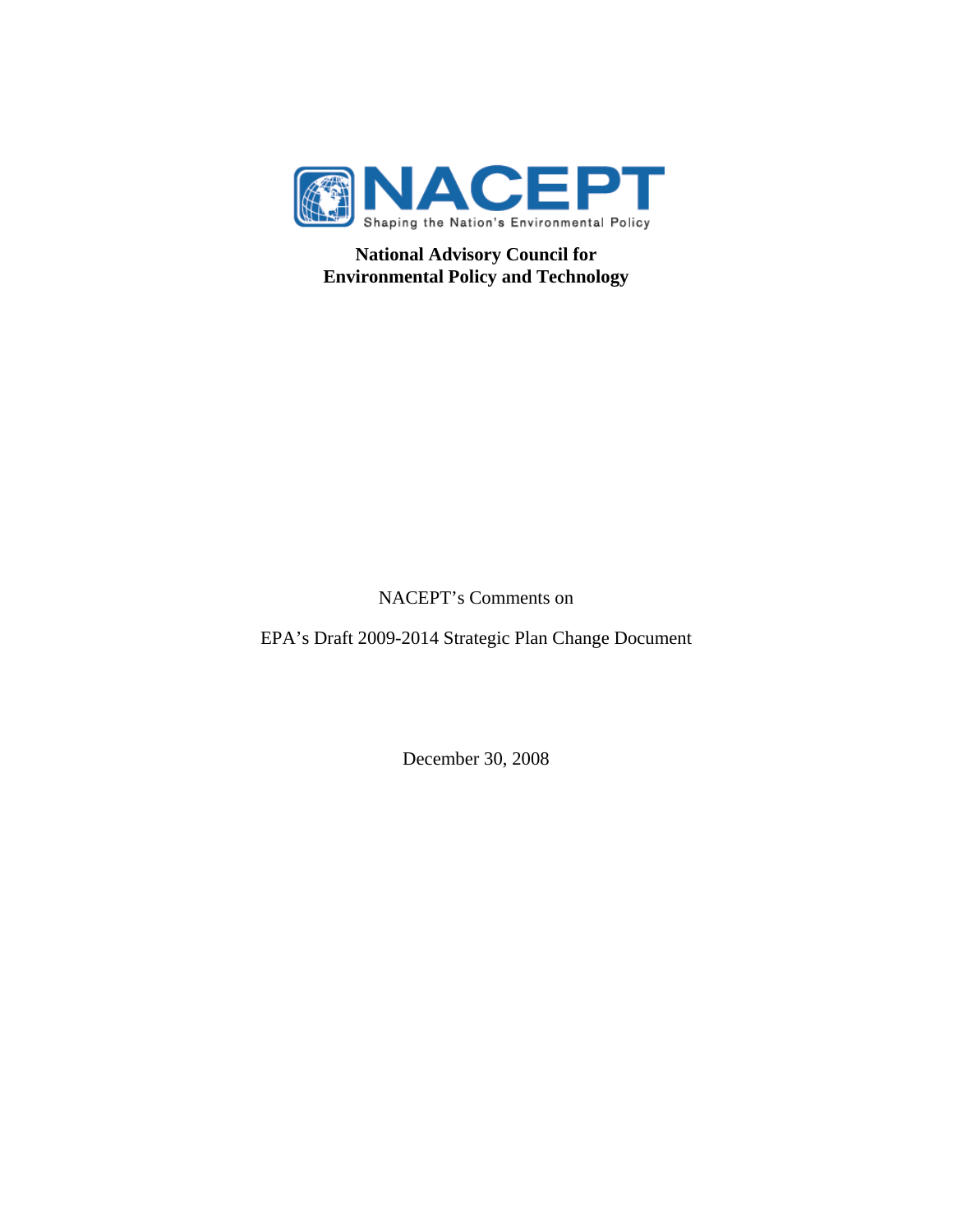## **Table of Contents**

| Question 3: Is the Change Document sufficiently integrated with other EPA planning initiatives |  |
|------------------------------------------------------------------------------------------------|--|

# **III. Answers to Specific OCFO Questions**……………………………………………....9

| Appendix I: Specific NACEPT Comments on Proposed 2009-2014 Strategic Measurement |  |
|----------------------------------------------------------------------------------|--|
| Appendix II: Review Questions from EPA's Office of the Chief Financial Officer78 |  |
|                                                                                  |  |
|                                                                                  |  |
|                                                                                  |  |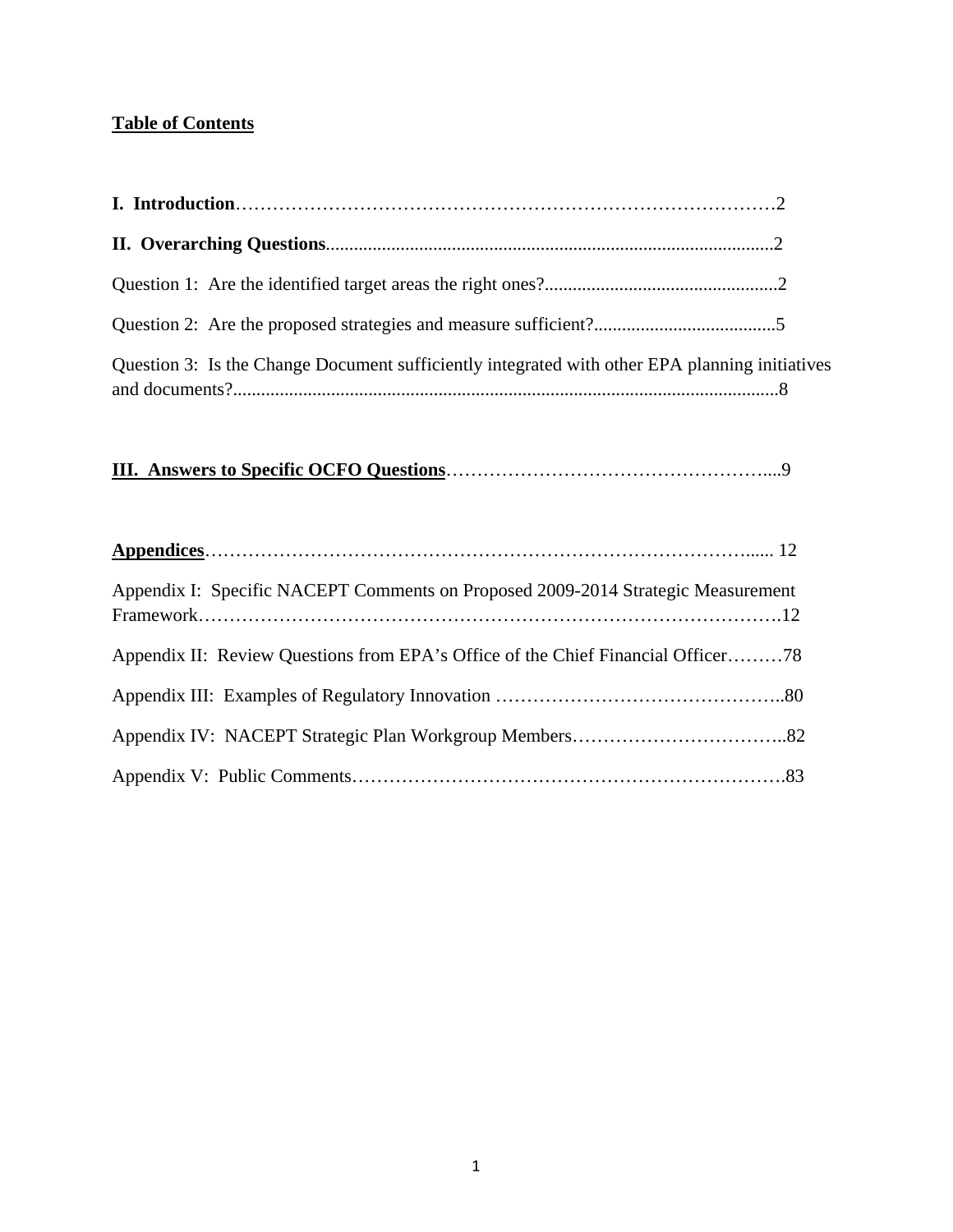## **I. Introduction**

The Office of the Chief Financial Officer (OCFO) asked NACEPT to review the 2009-2014 Strategic Plan Change Document and provide feedback and suggestions related to the proposed changes and long-term measures. In addition, several specific questions were asked about four of the Agency's goals. The request from EPA is located in Appendix 2 of this NACEPT advice letter. NACEPT established a workgroup to address the details of this Agency request and the entire Council has taken the opportunity to review and approve this response.

This advice letter has five components. NACEPT organized consideration of the overarching questions into three sections—Are the identified target areas the right ones?, Are the proposed strategies and measures sufficient?, Is the Change Document sufficiently integrated with other EPA planning initiatives and documents? The first three components of this NACEPT advice letter provide responses to these questions. The fourth component provides answers to the Specific Follow-up Area questions NACEPT was asked to consider. The fifth component (Appendix I) provides comments and suggestions for modifying some of the proposed performance measures to make them better understood and more clearly related to the targeted areas and goals of the Agency. In addition, Appendix III offers more details about examples of possible regulatory innovation initiatives.

## **II. Overarching Questions**

#### *Question 1: EPA has identified nine targeted areas….Are these areas the right ones?*

EPA is now facing a once-in-a-generation opportunity to refocus and take bold steps. NACEPT urges that this opportunity be embraced in the Strategic Plan Change Document and the 2009- 2014 EPA Strategic Plan. In this context, we support OCFO's approach of targeting a limited number of important areas for special attention. All should be united by the need for EPA to operate with a new paradigm of sustainability, and should be measured by success in achieving sustainability-related goals.

We recommend that these areas be chosen based on several criteria:

- Areas that urgently require attention,
- Areas that pose the largest problems that need to be solved,
- Areas where significant changes in strategy are critical,
- Areas where new approaches to performance management are needed, and
- Areas where EPA can make the most significant improvements.

By applying all of these criteria, Climate Change stands out as the preeminent issue for focused attention. The targeted areas OCFO has identified in the Change Document include the two key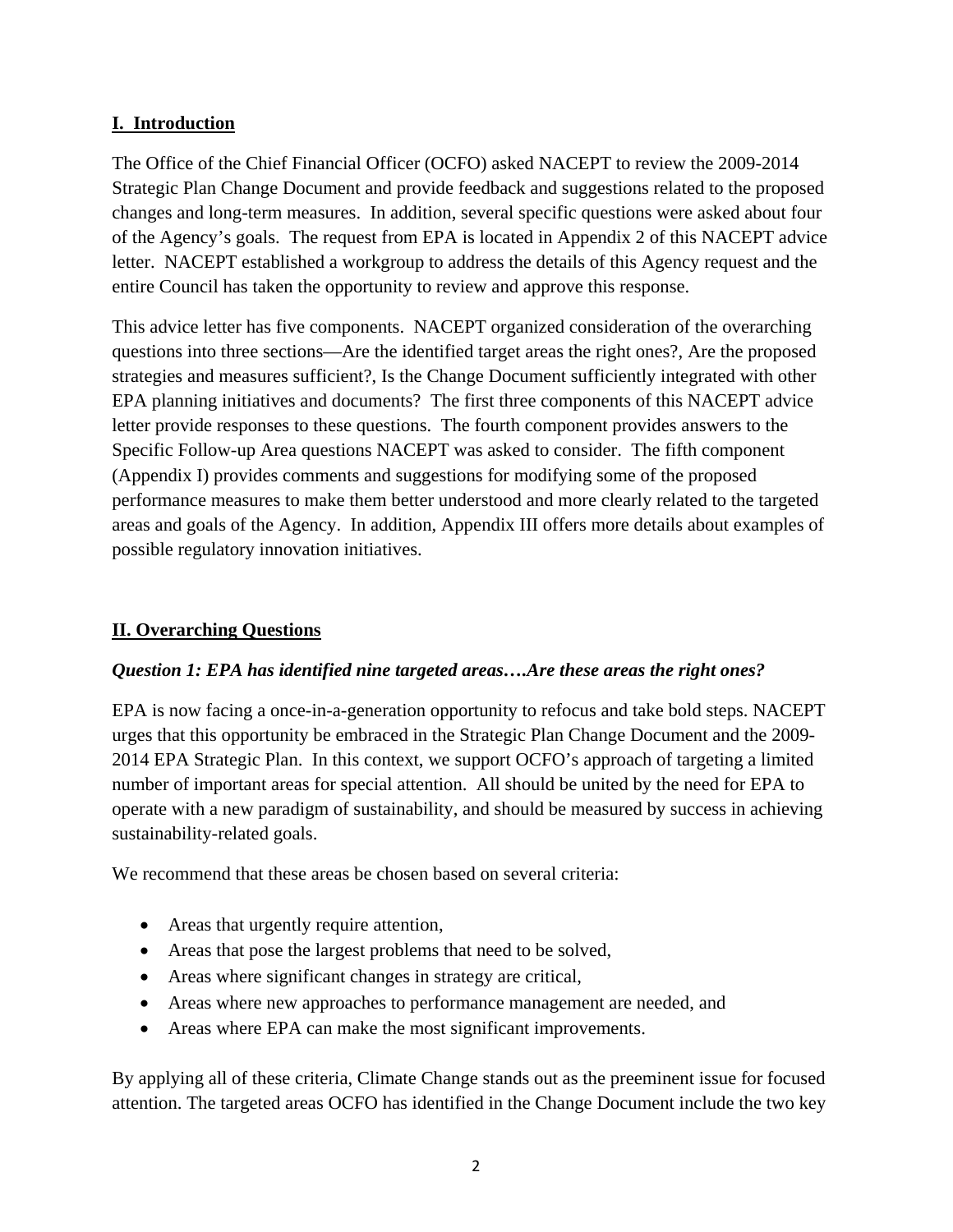aspects of the climate challenge: reducing greenhouse gas emissions and mitigating the impacts of climate change. NACEPT strongly endorses OCFO's identification of these areas for priority attention and recommends that they be singled out for special emphasis in the 2009-2014 EPA Strategic Plan. It would be inappropriate today to treat Climate Change as having a similar level of importance as other targeted areas such as Import Safety.

It is urgent and essential that EPA step forward to take a major role among federal agencies in addressing Climate Change. The urgency and complexity of the issue are unprecedented in the environmental field. The Strategic Plan should define a federal leadership and coordinating role for EPA. It should highlight the importance of internal cross-media coordination, regulatory innovation and international cooperation for responding to the climate challenge. It should contribute to the debates about alternative regulatory approaches by providing scientifically and technically credible information to those making legislative decisions. It should anticipate how EPA can support these new regulatory GHG strategies and identify programs across the Agency that need to be coordinated around this new priority.

To reinforce the urgency of the climate challenge, we recommend that EPA redo the Strategic Plan in one year to be more fully in keeping with the new Administration's priorities regarding Climate Change and other environmental issues.

While we believe that climate deserves to be singled out as uniquely important, we favor OCFO's approach of identifying several other priority areas. Whether or not the particular areas OCFO has identified are the best areas is difficult to assess, but we believe they are reasonable choices. We do recommend, however, that in the Strategic Plan itself a fuller rationale for these particular choices be set out. We also urge that that two other potential topics be considered for designation as targeted areas:

1. **Water Resource Sustainability**. NACEPT's reports on Sustainable Water Infrastructure make the case that this topic is sufficiently important to merit a separate delineation. It is an area where EPA currently lags and could make significant improvements. At a minimum, EPA will likely be called upon to significantly increase its funding of both the Drinking Water and Clean Water State Revolving Fund programs under an economic stimulus package and should use the opportunity to aggressively promote and provide incentives for sustainable infrastructure projects. Moving water, whether for drinking, municipal, industrial or agriculture supply or for water treatment, expends energy, often a significant percentage. This provides one more major reason for using full natural (green) infrastructure approaches on a watershed/ landscape scale as part of water sustainability.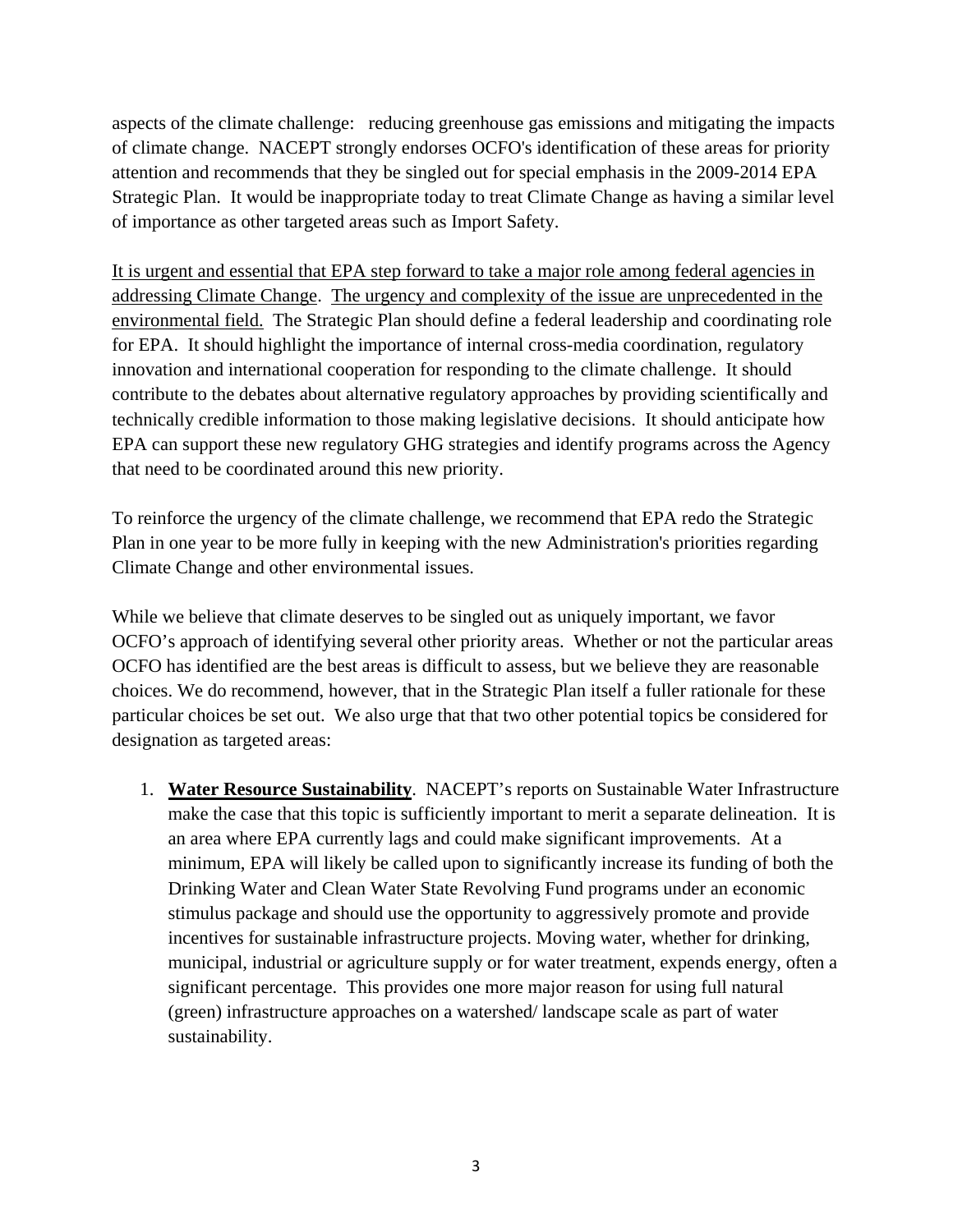2. **Support for Technology Development and Commercialization.** The technology initiatives discussed in NACEPT's subcommittee reports on environmental technology and venture capital financing for bringing new technologies to the marketplace also merit inclusion considering the large role such initiatives could play in fostering an environmental revolution in technology.

Adding these two topics leads to the following set of targeted areas:

- Climate Change
	- o Reductions in GHG emissions
	- o Impacts of Global Climate Change
- *Water Resource Sustainability*
- Sustainable Agriculture
- Contaminants
- Import Safety
- Enforcement/Compliance Measurement Approach
- Improving Program Implementation in Indian Country
- Research Strategic Directions and Targets
- *Support for Technology Development and Commercialization*
- Environmental Indicators, Monitoring, and Related Information

Final decisions about targeted areas should be made in the context of the criteria set out above and the emerging priorities of the incoming administration.

We appreciate the approach taken in the Change Document to identifying indicators of progress within the priority areas, but we do not believe the continuation of the five goal approach will be the best way to track progress over time, primarily because many of the targeted areas will require cross-media efforts and the current five-goal approach largely highlight single media initiatives. Nevertheless, there is rationale for keeping the approach in this time of transition and letting the incoming administration establish its own goals.

The Change Document does indicate that working with such indicator-based initiatives will necessitate cross-program activities resulting in outcomes under more than one goal. However, it does not speak strongly enough to perhaps the most important challenge facing the agency, that further major steps of environmental progress require a new level of collaborative problem solving. Many of the challenges ahead for the EPA and for the nation's environment are multimedia or not even directly connected to the Agency's traditional environmental media approaches. In order to address them successfully, EPA must achieve better integration and active collaboration between its programs and improve its ability to work in partnership with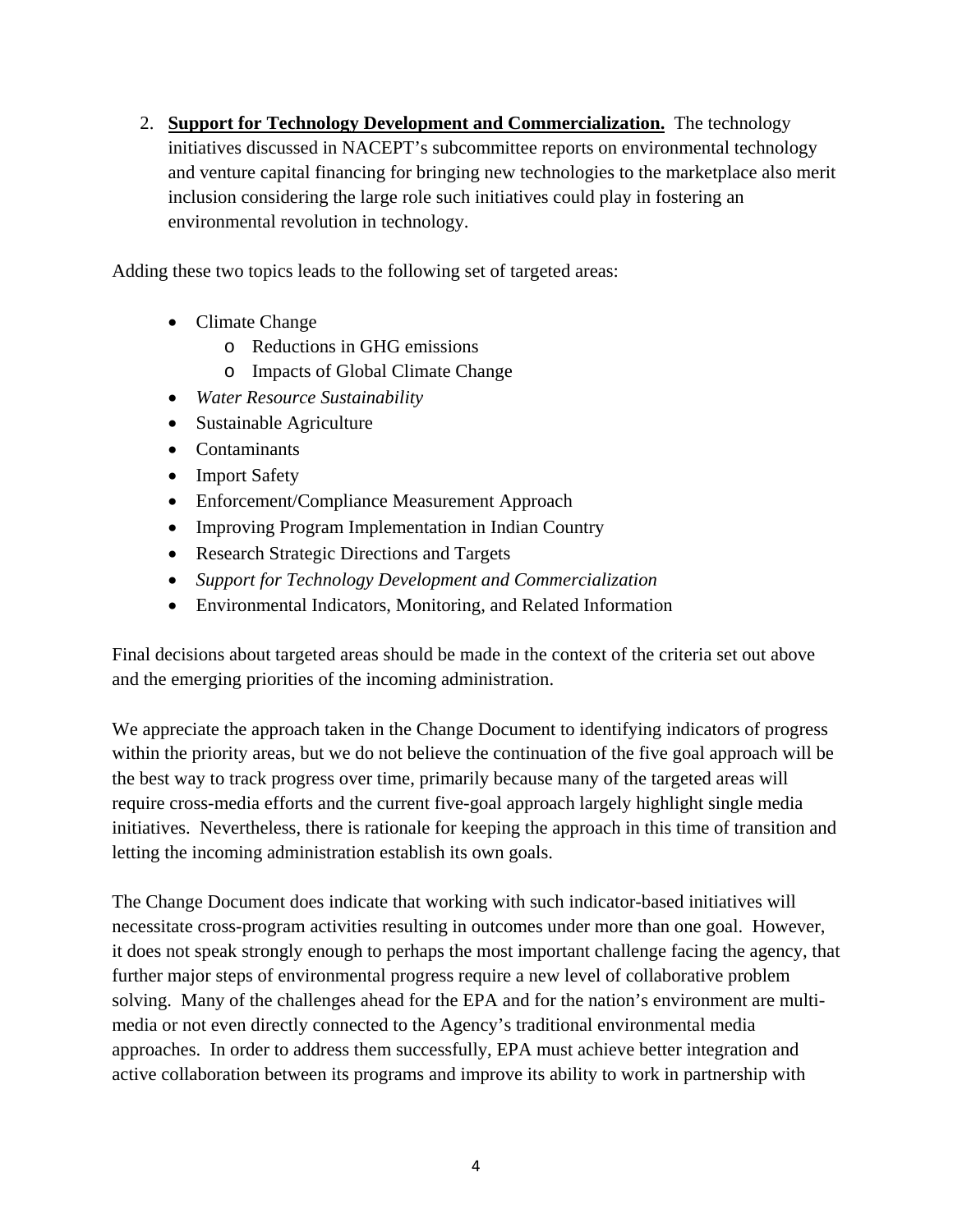other federal agencies and with states, tribes and other external stakeholders to understand the problems and to develop and implement solutions.

During the planning, therefore, it will be important to devise a cross-program tracking system to be able to report on progress on larger cross-program activities. In fact, success in demonstrating progress toward larger environmental goals (e.g. reduction of GHG emissions) involving actions by two or more program offices could be one of the more valuable procedural outcomes of this entire planning and implementation process.

## *Question 2: Are the strategies and measures EPA has identified sufficient for addressing the areas EPA has targeted for change?*

#### **A. Strategies**

By and large we notice a positive shift towards strategies that approach environmental issues on a more thorough, sustainability-oriented basis. We note, for example, a greater emphasis on smart growth policies, sustainable materials management, green site remediation practices, and sustainable agriculture. Several strategies appear to emphasize collaboration with external partners, for example EPA's proposed effort to promote "green infrastructure." Recognizing that EPA cannot achieve environmental quality working on its own, NACEPT called for collaborative approaches in its report, *Everyone's Business: Working toward Sustainability through Environmental Stewardship and Collaboration.*

We recommend that the Strategic Plan emphasize innovative regulatory strategies more strongly. For example, the issues related to global impacts of Climate Change can be expected to require new views about the content and pace of change of regulatory approaches that must be coordinated with other agencies, states, and tribes. Implementation of new energy-related technology on a timely basis will require continued coordination of technology development and regulatory responses with other federal agencies including the Department of Energy. Other examples of regulatory innovation that could help EPA move more quickly to achieve the expectations of this Strategic Plan include changes in permitting and inspection patterns in the National Pollutant Discharge Elimination System (NPDES) program in order to improve the effectiveness of the program. Similarly, adoption of the Environmental Results Program that EPA has helped develop in several states could help reduce the need for some enforcement resources while achieving improved compliance. A move by EPA toward differential oversight of states and tribes depending on the level of environmental performance would be expected to achieve more beneficial environmental results without requiring additional resources. These examples of environmental innovation are described in more detail in Appendix III.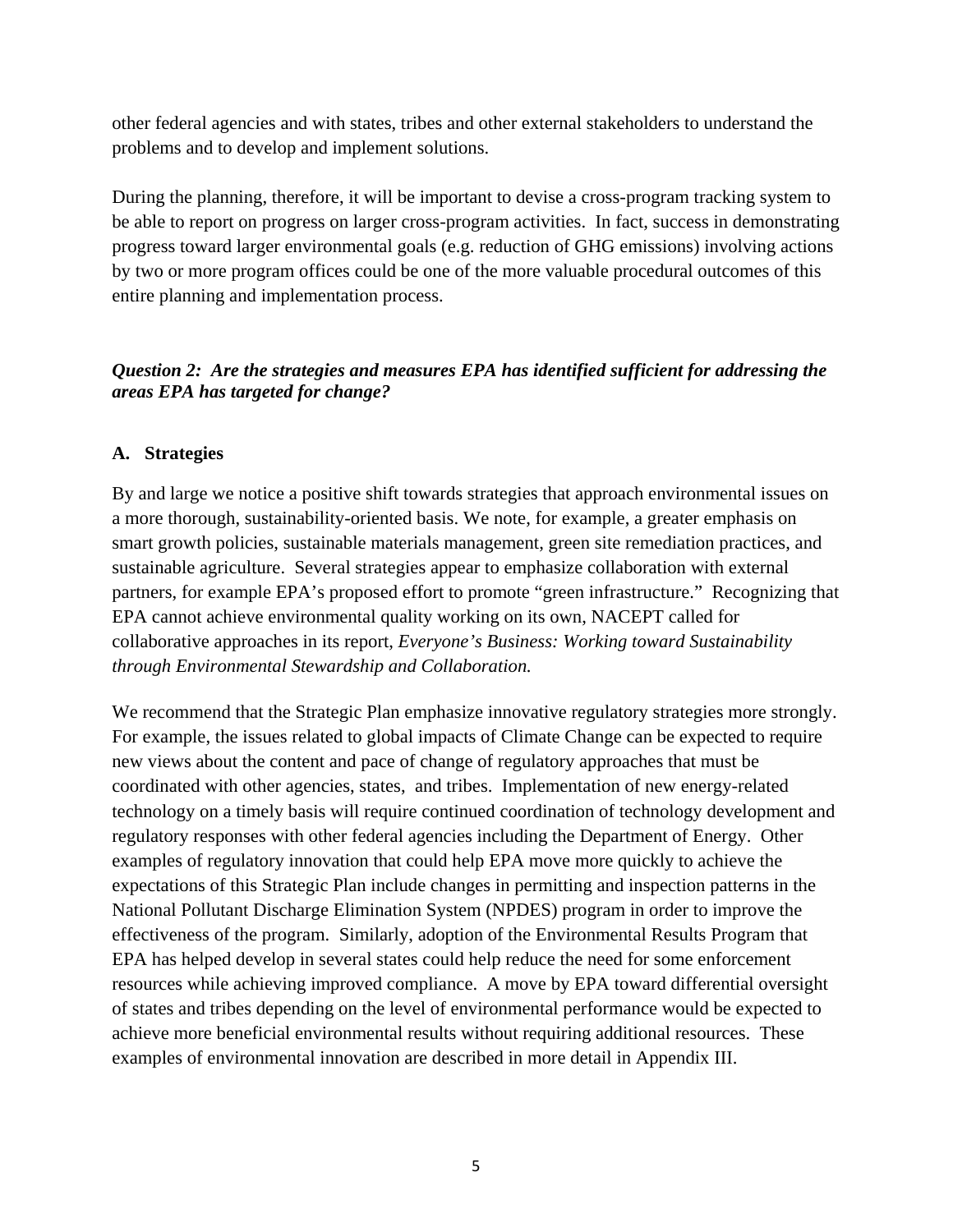With regard to the Agency's newly revised pollution prevention program strategy, we hope that pollution prevention will once again become a front-line initiative within the Agency. While there may still be debate about whether the exact areas of the current initiative are the most critical, the importance of pollution prevention should be strongly emphasized.

We find that many of the strategies EPA is proposing lack boldness and urgency. With respect to boldness, the strategies to reduce greenhouse gases, in particular, seem to be placeholders for much more dramatic action. Preparing for, preventing, and mitigating the impacts of Climate Change demand more than just the same strategies (voluntary programs). We recommend that EPA take steps now to plan for a regulatory greenhouse gas reduction program by identifying programs across the agency that need to be coordinated around this new priority and reinstated national debate (e.g. review of scientific capabilities, assessment of regulatory and compliance options, preparedness to respond to congressional requests as well as programs aimed at adaptation to flooding, droughts, sea level rise, higher intensity storms, disrupted weather patterns, changes in species distribution, and other expected consequences of rapidly changing global temperatures ).

With respect to urgency, the section on Impacts of Global Climate Change indicates that a report will be available on such impacts at the national level in 2012, some four years away. We recommend that some initial assessment should be a priority. In the area of contaminants, waiting until 2010 or 2011 for rulemaking regarding underground injection of carbon dioxide is not acceptable if EPA considers this approach to be very important for controlling the release of greenhouse gases. Again, we recommend that accelerating this strategy should be a priority.

While EPA is working to address issues of Import Safety, a companion program of some type addressing issues of Export Safety and Compliance would be very useful in the area of encouraging technology development. The manufacturing, material content, and take-back regulations of the EU and other jurisdictions present barriers for technology development for many US manufacturers. Assistance by EPA and other federal agencies such as the Department of Commerce in addressing these concerns could be helpful from both an environmental protection perspective and with regard to economic development.

Apparently missing from the Draft Plan is a strategy to address environmental challenges posed by the current state of the economy. We recommend that EPA consider approaches that will allow it to make continued progress toward its goals in the likelihood that it does not receive all the resources it needs. One such adaptive strategy EPA might consider is differential oversight of delegated state programs. While current credit problems and bonding challenges are hopefully temporary, if prolonged they may threaten the availability of funding for municipalities and the private sector utilities to continue the maintenance and upgrade of water infrastructure. We recommend that EPA address that possibility in the Strategic Plan.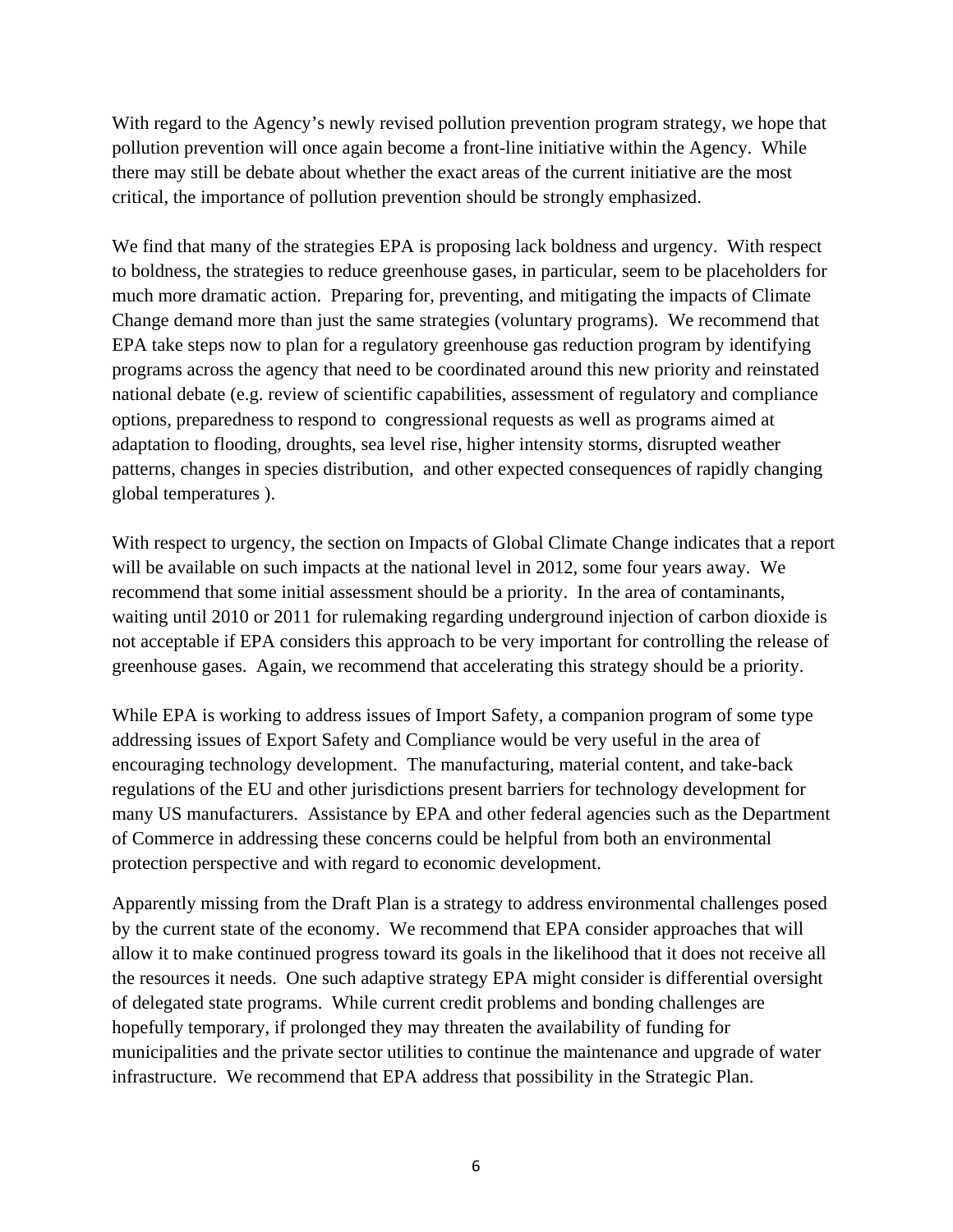#### **B. Measurement framework**

It is time for EPA to revisit the question of appropriate *sustainability* measures. This would require, as a theoretical example, that hypoxia not be the only goal in looking at setting nutrient limits in TMDLs, but that the balance of the food web, including native phytoplankton, be the goal. Another example would be that life-cycle assessments of energy alternatives be performed to establish carbon reduction goals, rather than set goals based on a superficial measurement that may, in fact, lead to unintended consequences.

We find the side-by-side comparison of the 2006-2011 and 2009-2014 strategic management framework very helpful. However, many strategic measures are still very difficult to interpret. Echoing our comments on the 2006-2011 Strategic Plan, we recommended that each strategic measure include the following: (1) a baseline of environmental quality when EPA initiated a given program, (2) current condition, (3) how much further environmental quality must improve to achieve EPA goals, (4) what increment of progress EPA hopes to achieve over the next five years, stated as both a percentage improvement as well as what that percentage represents in pounds of pollution reduced or numbers of people served, and (5) some indication of how that increment will be accomplished. The proposed plan seems to have lost sight of such a common sense approach. We recommend that OCFO step back and try to consider the plan from an outsider's perspective. All measures should be stated in terms the public can understand and should compare the proposed measure to the overall goal.

We note that EPA is proposing to eliminate several strategic measures: for construction and demolition materials recycling, Local Emergency Planning Committee activity, and two of three risk management planning measures. EPA proposes to limit its measure for municipal solid waste recycling to its own activities. While we recognize that finding ways to measure the effectiveness of these programs and activities poses challenges, we cannot support eliminating a measure from the strategic plan for that reason alone. We recommend that EPA should first determine whether these activities are desirable on their merits.

Consistent with our comments regarding strategies, we find that many sub-objectives and strategic measures are lacking in ambition. For example, the strategic measure for sub-objective 1.3.3 "Reduce Exposure to Excess UV Radiation," includes the target date of 2165 for a reduction of skin cancers by 50 percent. That is roughly seven generations. Are there no actions that EPA might consider or encourage to achieve that target in a shorter period? According to the plan EPA has proposed, goals of safe drinking water and attainment of water quality standards will not be fully achieved until the  $22<sup>nd</sup>$  century. We call for bolder action.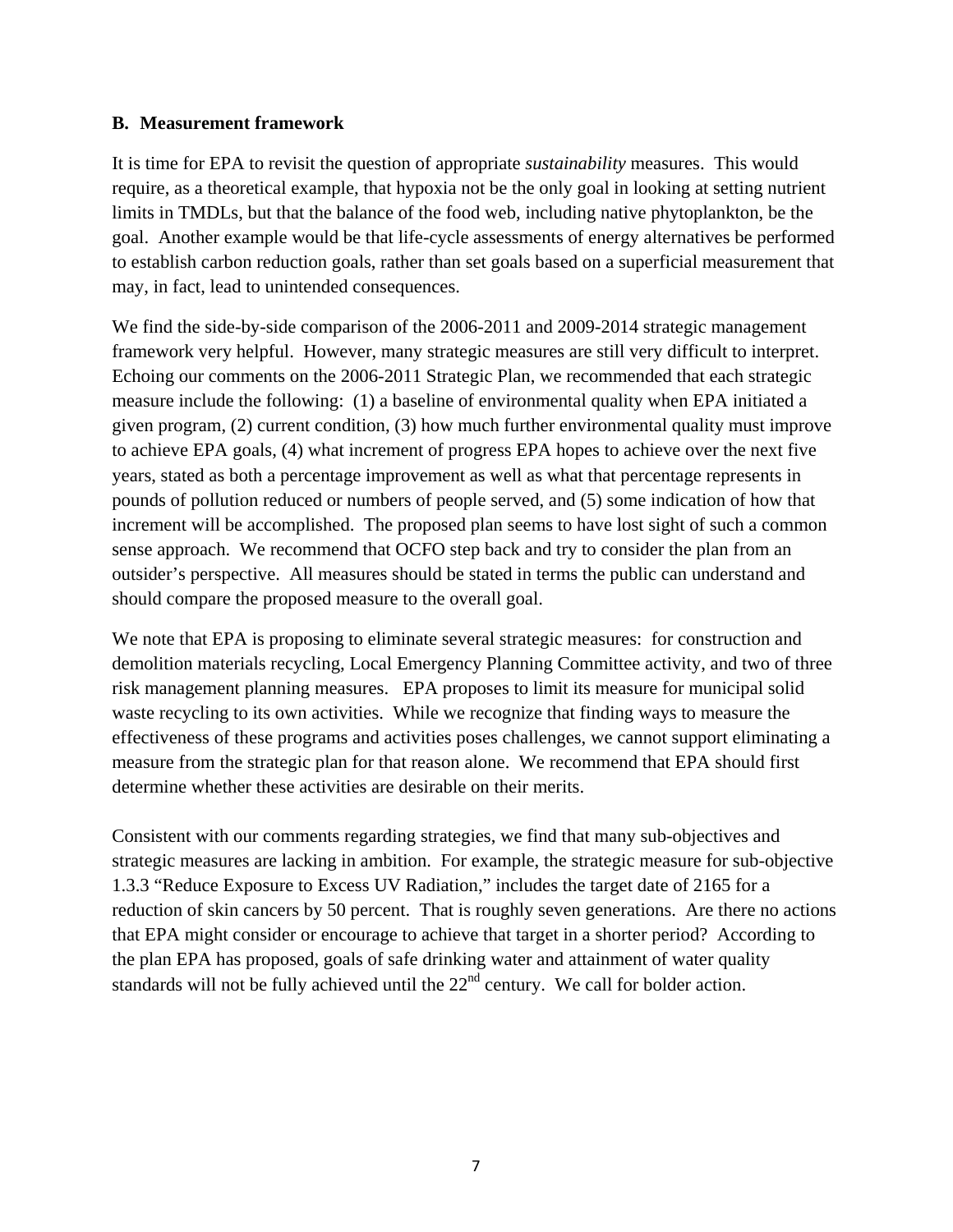## *Question 3: Is the Change Document Sufficiently Integrated with EPA's Other Planning Activities and Documents?*

The Change Document does discuss relationships with other EPA planning activities with a particular emphasis on the Report on the Environment (ROE) as a key component of the process of determination of new areas of focus for the Agency. NACEPT agrees that connections with the conditions and challenges raised in the ROE process are valid approaches to setting priorities for the Agency. However, in a larger sense, this question is difficult to answer, because the relationships between the goals and the measurement framework to the objectives and to other EPA planning initiatives including the budget are unclear.

All of the goals and components of the measurement framework may be important—clearly each is important to some component of EPA. However, it is not possible in this document to determine the relationship of each goal and each measurement factor to the overall plan and particularly to the critical targeted areas. These relationships should be more clearly stated in the writing of the plan. For example, the Strategic Plan will have an important role in setting budget priorities and should be closely related to the Agency's future Performance and Accountability Reports (PAR).

It appears unlikely that all components of the performance measurement framework will have equal standing in budget discussions or in the overall Agency performance assessment. The Strategic Plan would be more helpful with some discussion about the priorities that have been established or will be established among the performance measures. Specifically, the ability to recognize which performance measures are related to the Report on the Environment findings and which measures are important components of PART would clarify many questions. Such information would assist a reader in understanding what EPA considers to be the most critical activities and tasks for this planning period and could also lead to productive discourse about necessary resources and participation by other federal agencies and the private sector.

A number of topical areas such as agriculture, fertilizer use, and sea surface temperatures that are mentioned in the Introduction of the Change Document as problems do not seem to appear in the performance measures section of the document. This appears to reflect a lack of connection between some of the issues identified as emerging from the Report on the Environment and the details of the planned activities of the Agency. More discussion of this apparent disconnect would help readers of the Strategic Plan to understand how EPA anticipates addressing these important issues. Alternatively, the appearance of performance measures for these issues would complete the process.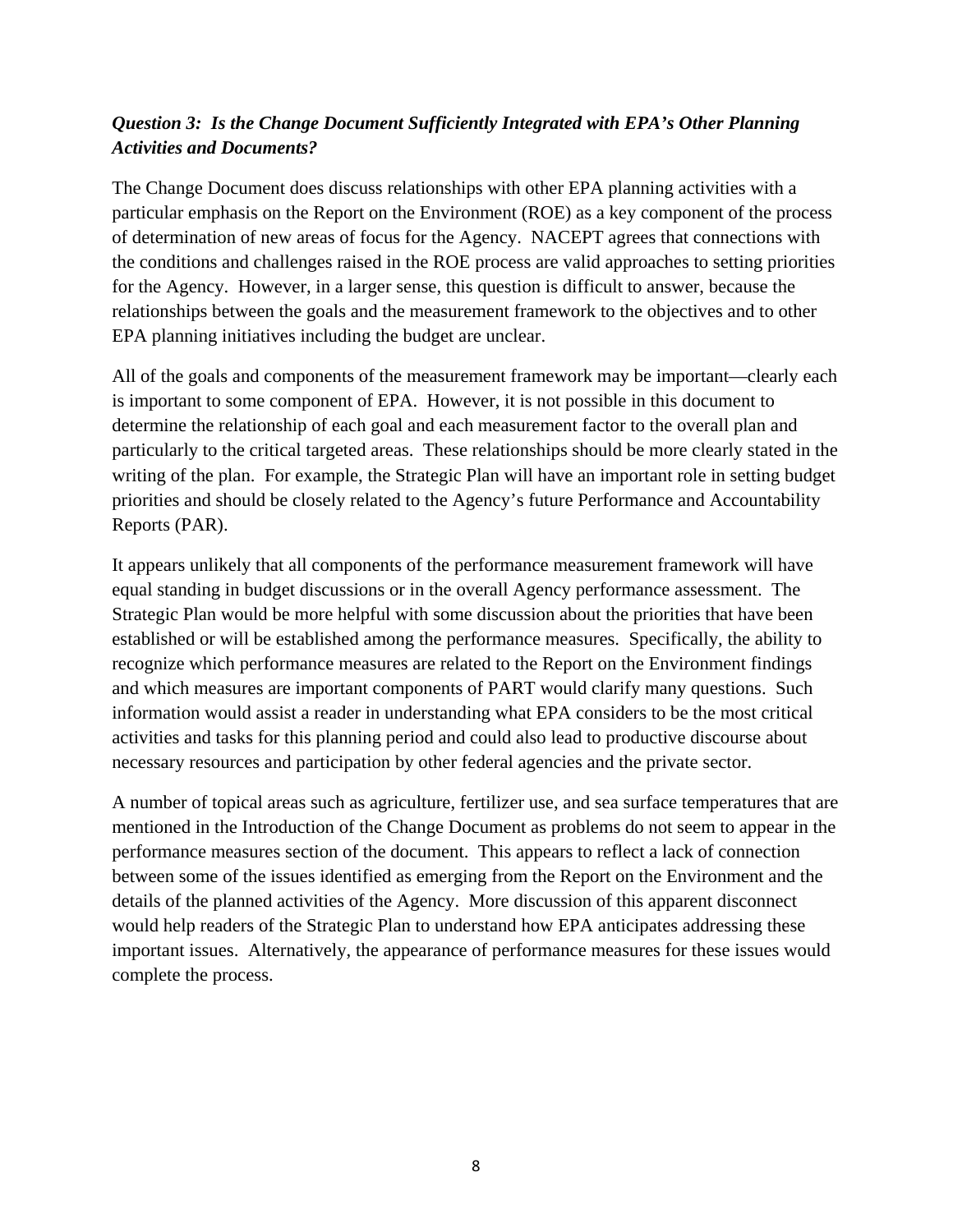#### **III. Answers to Specific OFCO Questions**

#### Goal 1: Clean Air and Global Climate Change

Organizations for possible collaboration with EPA research program to leverage local government efforts in identifying and developing global climate change strategies include:

Western States Governors Association National Tribal Environmental Council National Congress of American Indians National Association of Counties International Council for Environmental and Local Initiatives United States Conference of Mayors

#### Goal 2: Clean and Safe Water

EPA is requesting a replacement shellfish measure:

NACEPT suggests that EPA measure the percentage of shellfish beds that are monitored as well as the percentage that are closed to harvesting due to pollution. Through their experience with 305(b) reporting, states may have helpful experience to inform EPA's development of this measure.

Another approach could be to report the total area of known, safe shellfish beds versus the total area of known, closed shellfish beds.

Response to request for suggestions and reactions related to improving the suite of water quality measures:

NACEPT was not able to provide a meaningful response to this request in the time available.

#### Goal 4: Healthy Communities and Ecosystems

Organizations for collaboration with EPA's research program to leverage local government efforts in identifying and developing global climate change strategies include:

Western States Governors Association National Tribal Environmental Council National Congress of American Indians National Association of Counties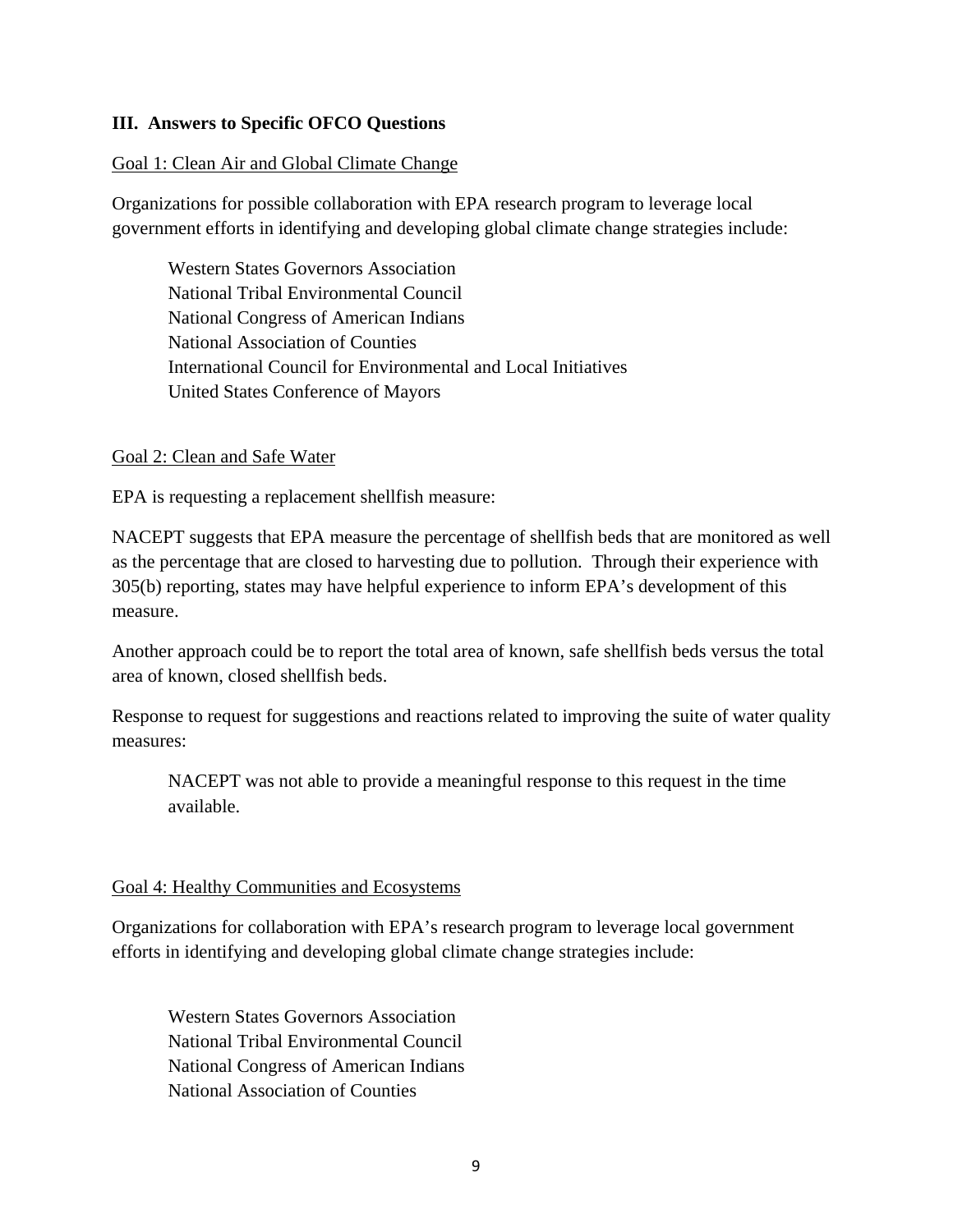International Council for Environmental and Local Initiatives United States Conference of Mayors

Organizations for providing feedback on partnerships for developing ecological science indicators that have been useful to local government decision-makers:

Western States Governors Association National Tribal Environmental Council National Congress of American Indians National Association of Counties International Council for Environmental and Local Initiatives United States Conference of Mayors

#### Goal 5: Compliance and Environmental Stewardship

EPA's enforcement program is moving to a new problem-based performance measurement structure and is interested in feedback on this approach overall.

NACEPT acknowledges that effective strategies for measuring compliance and enforcement are difficult to develop and implement. While NACEPT appreciates EPA's effort to move away from activity-based measures (e.g. "How many facilities did EPA inspect?") and instead focus on environmental outcomes (e.g. "Is the air and water getting cleaner?"), the outcomes that the Office of Enforcement and Compliance Assurance (OECA) has proposed lack context and relevance. Measures that the public might better understand include:

- What percent of all regulated facilities are in compliance (compliance rate)? If the goal is 100%, where are we now relative to that goal and what are the major problems preventing us from achieving it? NACEPT acknowledges that such an approach is complicated, for example the concept of "total regulated facilities" likely would be at best an estimate. Further, what would "in compliance" be based upon? This may not be workable or meaningful goal if a minor record-keeping offense can potentially equal a major toxic release. This would not be a desirable or meaningful result in communicating progress to the public. One strategy OECA might consider as a model for addressing these concerns is the National Pretreatment Program in the Office of Water.
- With respect to the number of pounds of pollutants reduced, a denominator is needed so as to answer the question, "Pounds reduced compared to what?" To know if the number is meaningful, EPA would need to back it up by an analysis such as:
	- o To meet water quality standards, x pounds of pollutant y needs to be reduced. We can reach this goal in z years if, every year, q percent is reduced.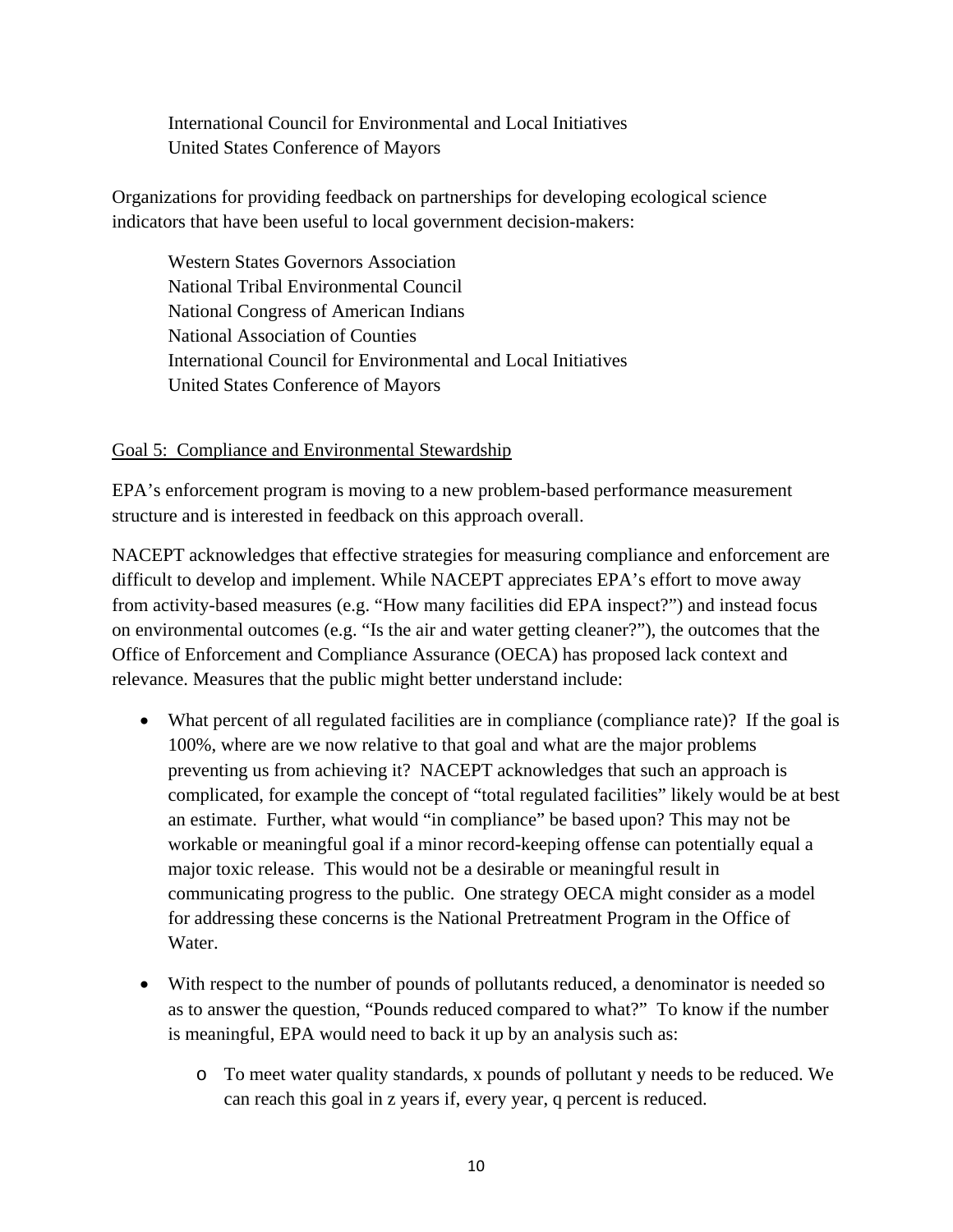Reactions and ideas regarding the suggested EPA approach of defining "environmentally significant" pollutants as nutrients, pathogens, mercury, other metals, sediment/turbidity, toxic organics, pH, temperature, and salinity.

While NACEPT agrees that focusing attention upon significant pollutants may be helpful and that using the 303(d) list of impairments makes a great deal of sense, this focus should not come at the expense of addressing the problem of "non-significant " pollutants. Both should be discussed. NACEPT urges EPA to make explicit its rationale for limiting its reporting to pollutants of "significance" rather than all pollutants. Making significance distinctions is not without problems, and showing significant pollutants only might raise suspicions that other problems are not important, or are being masked.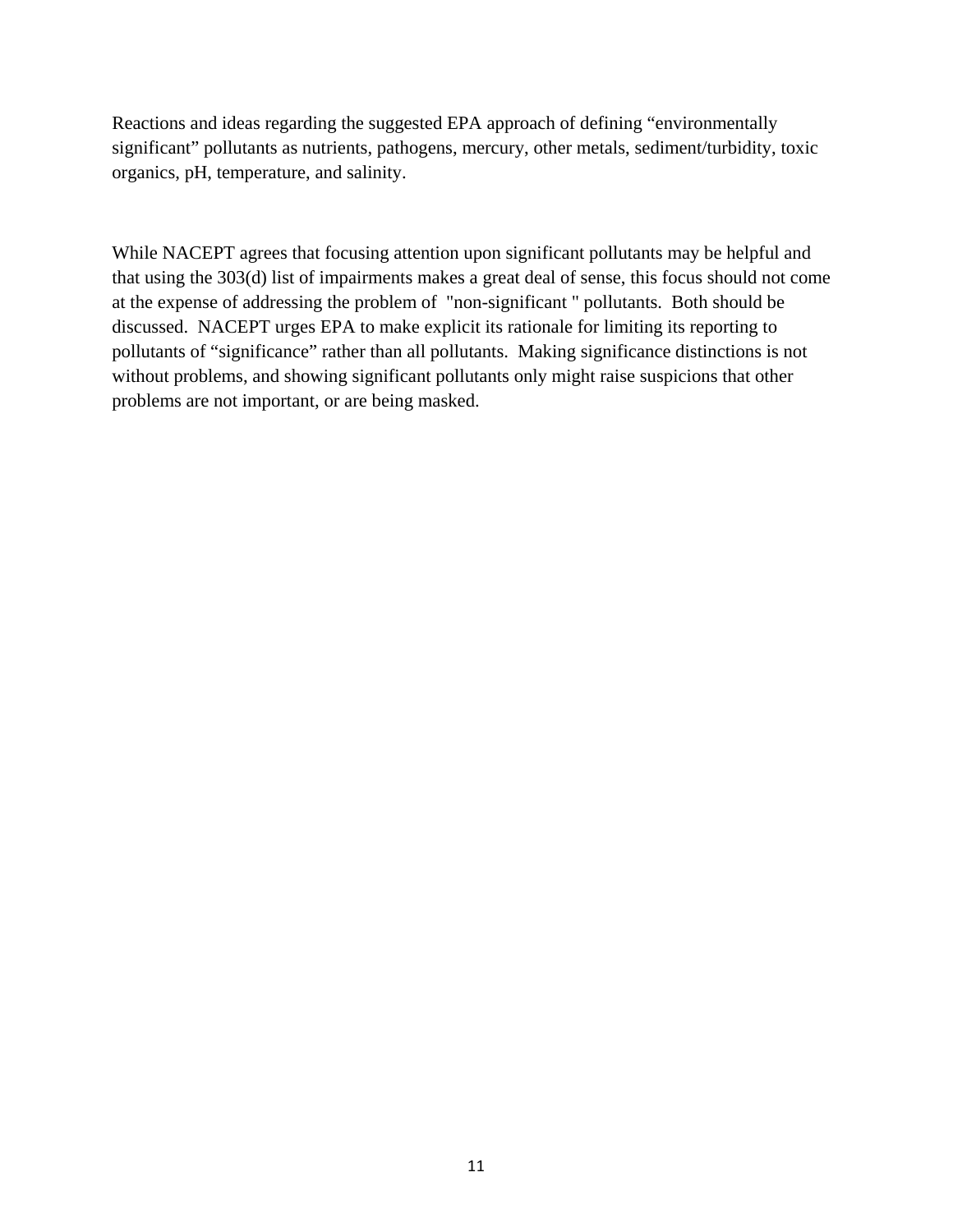#### **APPENDIX I: SPECIFIC NACEPT COMMENTS ON PROPOSED 2009-2014 STRATEGIC MEASUREMENT FRAMEWORK**

#### **Goal 1: Clean Air and Global Climate Change**

L.

| Current (2006-2011) Strategic Plan | Proposed (2009-2014) Strategic Plan |
|------------------------------------|-------------------------------------|
| <b>Objective</b>                   | <b>Objective</b>                    |
| Sub-objective                      | Sub-objective                       |
| <b>Strategic Target</b>            | <b>Strategic Measure</b>            |
|                                    |                                     |

## **GOAL 1: CLEAN AIR AND GLOBAL CLIMATE CHANGE**

Protect and improve the air so it is healthy to breathe and risks to human health and the environment are reduced. Reduce greenhouse gas intensity by enhancing partnerships with businesses and other sectors.

| 1.1 Healthier Outdoor Air: Through 2011, working       | 1.1 Healthier Outdoor Air: Through 2014, working with        |
|--------------------------------------------------------|--------------------------------------------------------------|
| with partners, protect human health and the            | partners, protect human health and the environment by        |
| environment by attaining and maintaining health-       | attaining and maintaining health-based air-quality standards |
| based air-quality standards and reducing the risk from | and reducing the risk from toxic air pollutants.             |
| toxic air pollutants.                                  |                                                              |
| 1.1.1 Ozone and PM2.5: By 2015, working with           | 1.1.1 Reduce Criteria Pollutants and Regional Haze           |
| partners, improve air quality for ozone and            |                                                              |
| PM2.5.                                                 |                                                              |
|                                                        |                                                              |
| By 2015, reduce the population-weighted                | By 2015, reduce the population-weighted ambient              |
| ambient concentration of ozone in all                  |                                                              |
| monitored counties by 14 percent from the              | concentration of ozone in all monitored counties by 14       |
| 2003 baseline.                                         | percent from the 2003 baseline, compared to the eight        |
|                                                        | percent cumulative reduction expected by 2008.               |
| By 2015, reduce the population-weighted                | By 2015, reduce the population-weighted ambient              |
| ambient concentration of PM2.5 in all                  |                                                              |
| monitored counties by 6 percent from the 2003          | concentration of PM2.5 in all monitored counties by 6        |
| baseline.                                              | percent from the 2003 baseline, compared to the 4            |
|                                                        | percent cumulative reduction expected by 2008.               |
| By 2011, reduce emissions of fine particles            | By 2014, reduce emissions of fine particles from             |
| from mobile sources by 134,700 tons from the           | mobile                                                       |
| 2000 level of 510,550 tons.                            | sources by 51,000 tons from a 2009 baseline level of         |
|                                                        | 417,000 tons.                                                |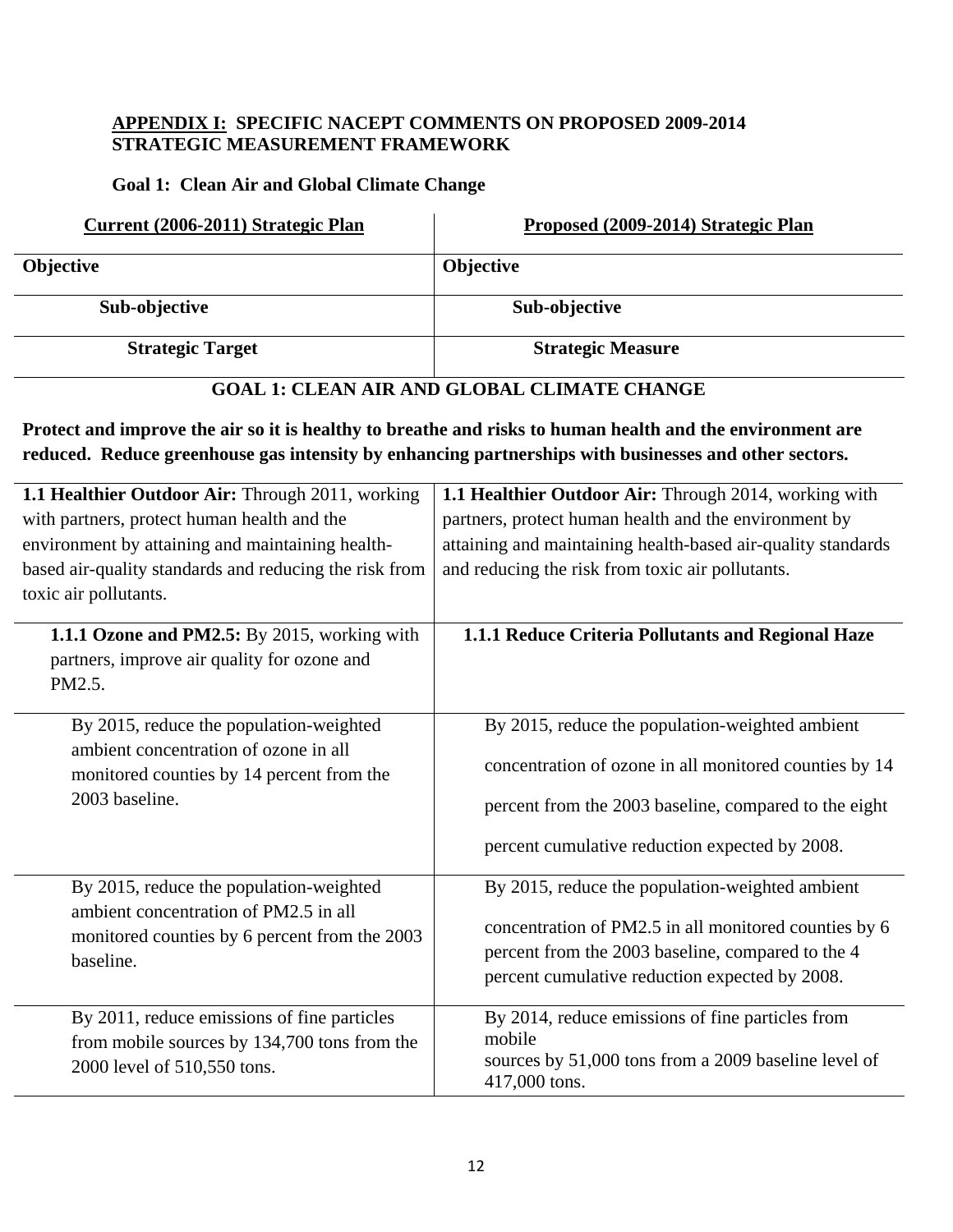| By 2011, reduce emissions of nitrogen oxides<br>$(NOx)$ from mobile sources by 3.7 million tons<br>from the 2000 level of 11.8 million tons.                                                                              | By 2014, reduce emissions of nitrogen oxides (NO <sub>v</sub> )<br>from<br>mobile sources by 2.1 million tons from a 2009<br>baseline level<br>of 9.3 million tons.                                                       |
|---------------------------------------------------------------------------------------------------------------------------------------------------------------------------------------------------------------------------|---------------------------------------------------------------------------------------------------------------------------------------------------------------------------------------------------------------------------|
| By 2011, reduce emissions of volatile organic<br>compounds from mobile sources by 1.9 million<br>tons from the 2000 level of 7.7 million tons.                                                                            | By 2014, reduce emissions of volatile organic<br>compounds<br>from mobile sources by 1.1 million tons from a 2009<br>baseline level of 5.9 million tons.                                                                  |
| By 2018, visibility in eastern Class I areas will<br>improve by 15 percent on the 20 percent worst<br>visibility days, as compared to visibility on the<br>20 percent worst days during the 2000-2004<br>baseline period. | By 2018, visibility in eastern Class I areas will<br>improve by 15 percent on the 20 percent worst<br>visibility days, as compared to visibility on the 20<br>percent worst days during the 2000-2004 baseline<br>period. |
| By 2018, visibility in western Class I areas will<br>improve by 5 percent on the 20 percent worst<br>visibility days, as compared to visibility on the<br>20 percent worst days during the 2000-2004<br>baseline period.  | By 2018, visibility in western Class I areas will<br>improve by 5 percent on the 20 percent worst visibility<br>days, as compared to visibility on the 20 percent worst<br>days during the 2000-2004 baseline period.     |
| By 2011, with EPA support, 30 additional<br>tribes (6 per year) will have completed air<br>quality emission inventories. (FY 2005<br>baseline: 28 tribal emission inventories.)                                           | By 2014, with EPA support, 47 additional tribal air<br>quality emission inventories will be completed. (FY<br>2007 baseline: 37 tribal emission inventories.)                                                             |

**Comment: What is the baseline number of total tribes in the customer universe? If it is very small, then this could represent significant progress. If it is very large, the progress could be insignificant to meaningless.**

| By 2011, 18 additional tribes will possess the                                                                                                                                     | By 2014, with EPA support, 12 additional tribes will                                                                             |
|------------------------------------------------------------------------------------------------------------------------------------------------------------------------------------|----------------------------------------------------------------------------------------------------------------------------------|
| expertise and capability to implement the                                                                                                                                          | possess                                                                                                                          |
| Clean Air Act in Indian country (as<br>demonstrated by successful completion of an<br>eligibility determination under the Tribal<br>Authority Rule). (FY 2005 baseline: 8 tribes.) | the expertise and capability to implement the Clean<br>Air Act in Indian country (as demonstrated by<br>successful completion of |
|                                                                                                                                                                                    | an eligibility determination under the Tribal Authority                                                                          |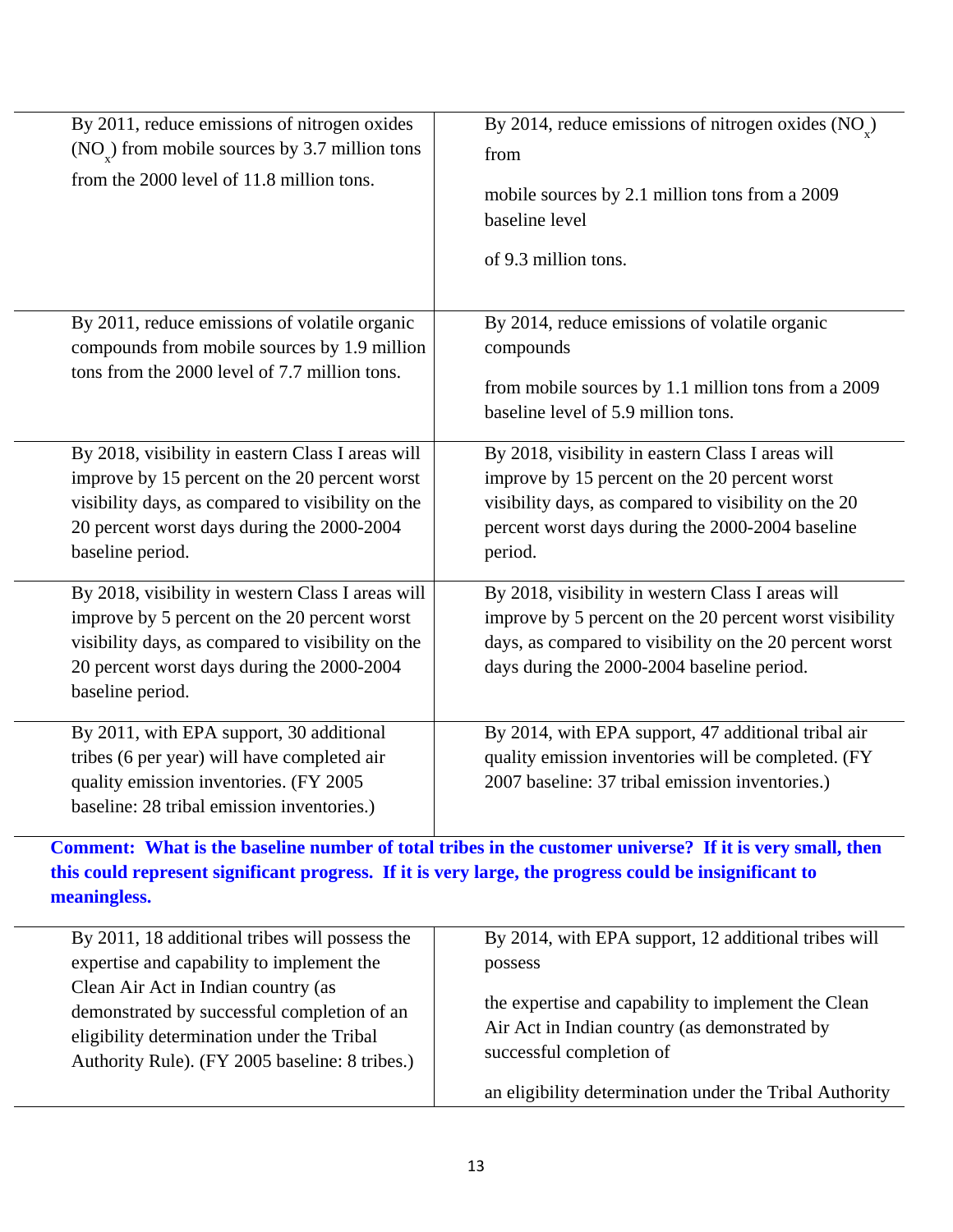|                                                                                                                        | Rule).                                                                                                   |
|------------------------------------------------------------------------------------------------------------------------|----------------------------------------------------------------------------------------------------------|
|                                                                                                                        | (FY 2007 baseline: 10 tribes.)                                                                           |
|                                                                                                                        |                                                                                                          |
|                                                                                                                        | Comment: What is the baseline number of total tribes in the customer universe? If it is very small, then |
| this could represent significant progress. If it is very large, the progress could be insignificant to<br>meaningless. |                                                                                                          |
| 1.1.2 Air Toxics: By 2011, reduce the risk to                                                                          | 1.1.2 Reduce Air Toxics                                                                                  |
| public health and the environment from toxic air                                                                       |                                                                                                          |
| pollutants by working with partners to reduce air                                                                      |                                                                                                          |
| toxics emissions and implement area-specific                                                                           |                                                                                                          |
| approaches.                                                                                                            |                                                                                                          |
| By 2010, reduce toxicity-weighted (for cancer                                                                          | By 2014, reduce toxicity-weighted (for cancer risk)                                                      |
| risk) emissions of air toxics to a cumulative                                                                          | emissions                                                                                                |
| reduction of 19 percent from the 1993 non-                                                                             |                                                                                                          |
| weighted baseline of 7.24 million tons.                                                                                | of air toxics to a cumulative reduction of 34 percent                                                    |
|                                                                                                                        | from the 1993 non-weighted baseline of 7.24 million                                                      |
|                                                                                                                        | tons, maintaining                                                                                        |
|                                                                                                                        | the 34 percent cumulative reduction expected by 2006.                                                    |
|                                                                                                                        | Comment: This sub-objective states that the desired reduction of 34 percent from the 1993 baseline       |
|                                                                                                                        | was achieved in 2006. Is it really the EPA's position that no further progress can be made in this       |

**regard, and that the program is in static "maintenance mode?"**

| By 2010, reduce toxicity-weighted (for non- | By 2014, reduce toxicity-weighted (for non-cancer       |
|---------------------------------------------|---------------------------------------------------------|
| cancer risk) emissions of air toxics to a   | risk) emissions of air toxics to a cumulative reduction |
| cumulative reduction of 55 percent from the | of 59 percent from the 1993 non-weighted baseline of    |
| 1993 non-weighted baseline of 7.24 million  | 7.24 million tons, compared to the 58 percent           |
| tons.                                       | cumulative reduction expected by 2006.                  |
|                                             |                                                         |

**Comment: This sub-objective states that a 58 percent reduction was achieved between 1993 and 2006 (average annual reduction of 4.5 percent), yet the anticipated further reduction through 2014 will be an additional 1 percent (average annual reduction of 0.125 percent). What is the logical basis for the dramatic change in expectation?**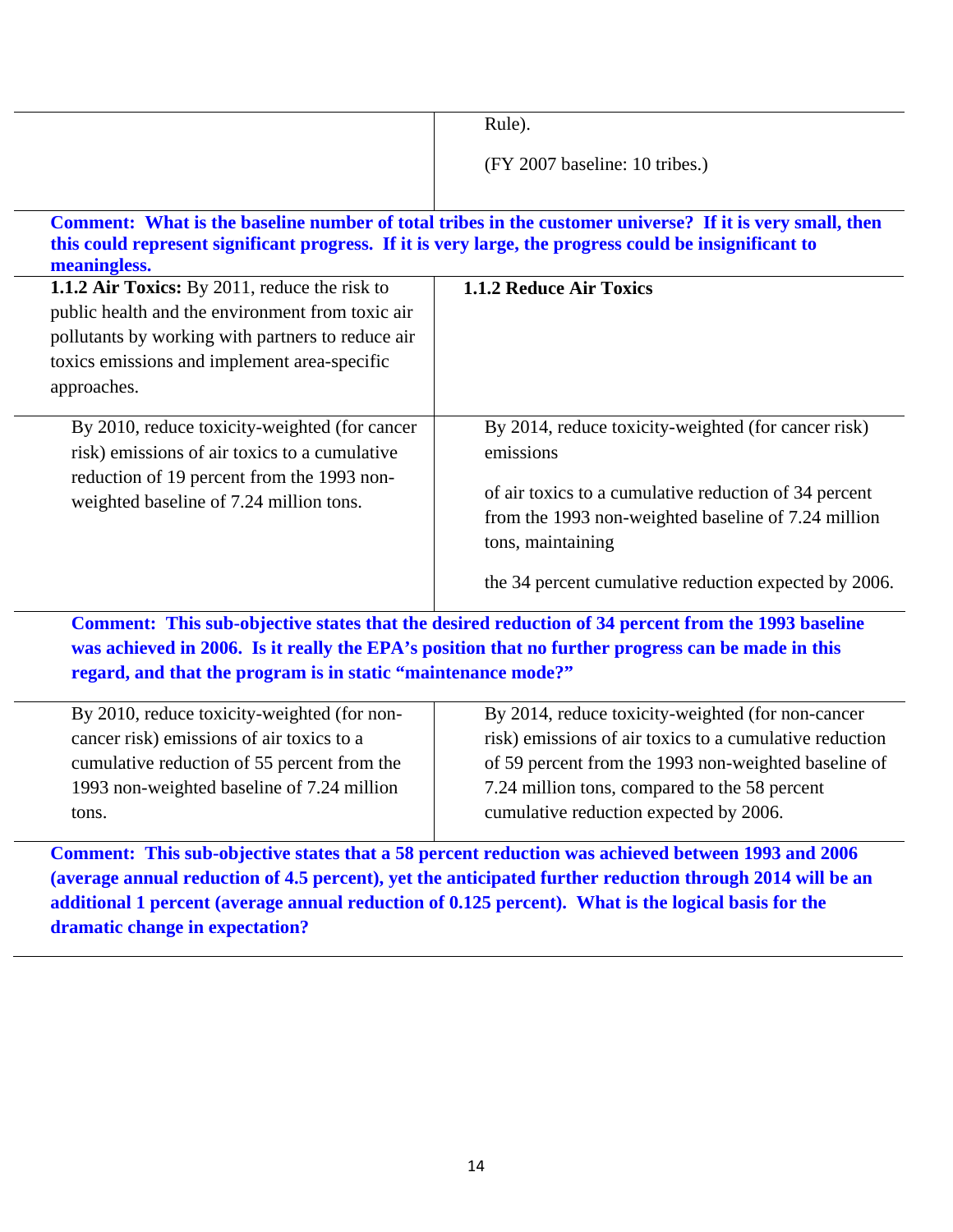| 1.1.3 Chronically Acidic Water Bodies: By          | 1.1.3 Reduce the Adverse Effects of Acid Deposition                                                      |
|----------------------------------------------------|----------------------------------------------------------------------------------------------------------|
| 2011, due to progress in reducing acid deposition, |                                                                                                          |
| the number of chronically-acidic water bodies in   |                                                                                                          |
| acid-sensitive regions of the northern and eastern |                                                                                                          |
| United States should be maintained at or below     |                                                                                                          |
| the 2001 baseline of approximately 500 lakes and   |                                                                                                          |
| 5,000 kilometers of stream-length in the           |                                                                                                          |
| population covered by the Temporally Integrated    |                                                                                                          |
| Monitoring of Ecosystems/Long-Term                 |                                                                                                          |
| Monitoring Survey. The long-term target is a 30    |                                                                                                          |
| percent reduction in the number of chronically-    |                                                                                                          |
| acidic water bodies in acid-sensitive regions by   |                                                                                                          |
| 2030.                                              |                                                                                                          |
|                                                    | By 2014, due to progress in reducing acid deposition,                                                    |
|                                                    | the                                                                                                      |
|                                                    | number of chronically-acidic water bodies in acid-                                                       |
|                                                    | sensitive regions of the northern and eastern United<br>States should be maintained at or below the 2001 |
|                                                    | baseline of approximately                                                                                |
|                                                    | 500 lakes and 5,000 kilometers of stream-length in the                                                   |
|                                                    | population covered by the Temporally Integrated                                                          |
|                                                    | Monitoring                                                                                               |
|                                                    | of Ecosystems/Long-Term Monitoring Survey. The                                                           |
|                                                    | long-term target is a 30 percent reduction in the                                                        |
|                                                    | number of chronically-acidic water bodies in acid-<br>sensitive regions by 2030.                         |
|                                                    |                                                                                                          |

**Comment: This sub-objective states the 2014 goal is to achieve the 2001 baseline, and the 2030 goal is a 30 percent reduction in impacted water bodies, but does not identify the baseline from which the long-term target is set.** 

| By 2011, reduce national annual emissions of<br>sulfur dioxide $(SO_2)$ from utility electrical                                                                                                                         | Through 2015, maintain the national annual emissions<br>of                                                                                                                           |
|-------------------------------------------------------------------------------------------------------------------------------------------------------------------------------------------------------------------------|--------------------------------------------------------------------------------------------------------------------------------------------------------------------------------------|
| power generation sources by approximately<br>8.45 million tons from the 1980 level of 17.4<br>million tons, achieving and maintaining the<br>Acid Rain statutory SO <sub>2</sub> emissions cap of 8.95<br>million tons. | sulfur dioxide $(SO_2)$ from utility electric power<br>generation sources at a level below 8.95 million<br>annual tons, compared to the 1980 level of 17.4<br>million tons per year. |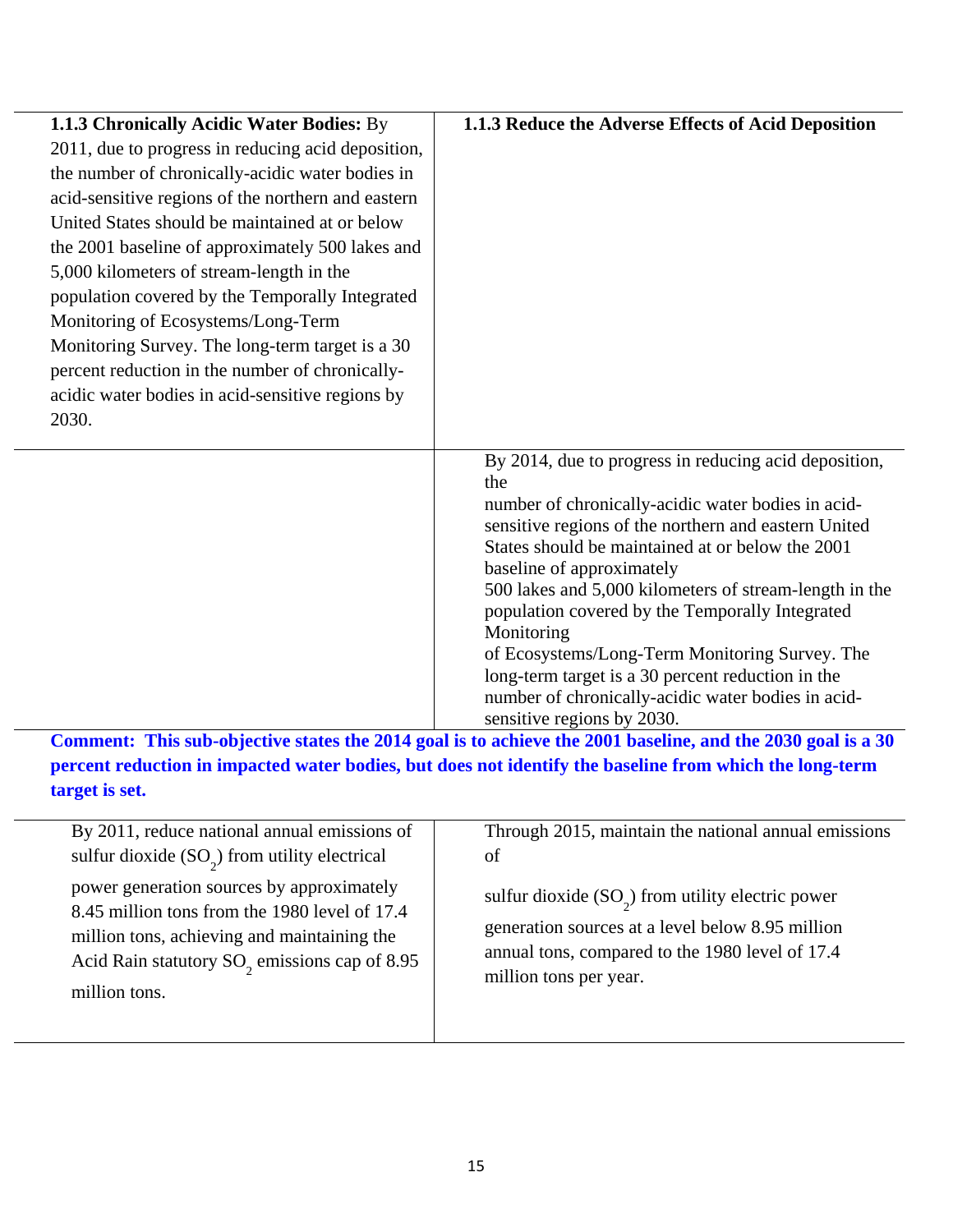| By 2011, reduce total annual average sulfur<br>deposition and mean ambient sulfate<br>concentration by 30 percent from 1990<br>monitored levels of up to 25 kilograms per<br>hectare for total sulfur deposition and 6.4<br>micrograms per cubic meter for mean ambient<br>sulfate concentration.                 | By 2014, reduce total annual average sulfur deposition<br>by 20 percent from 2001 monitored levels of up to 15<br>kilograms per hectare for total sulfur deposition.       |
|-------------------------------------------------------------------------------------------------------------------------------------------------------------------------------------------------------------------------------------------------------------------------------------------------------------------|----------------------------------------------------------------------------------------------------------------------------------------------------------------------------|
| By 2011, reduce total annual average nitrogen<br>deposition and mean total ambient nitrate<br>concentration by 15 percent from 1990<br>monitored levels of up to 11 kilograms per<br>hectare for total nitrogen deposition and 4.0<br>micrograms per cubic meter for mean total<br>ambient nitrate concentration. | By 2014, reduce total annual average nitrogen<br>deposition by 30 percent from 2001 monitored levels<br>of up to 5 kilograms per hectare for total nitrogen<br>deposition. |
| 1.2 Healthier Indoor Air: Through 2012, working                                                                                                                                                                                                                                                                   | 1.2 Healthier Indoor Air: Through 2014, working with                                                                                                                       |
| with partners, reduce human health risks by reducing                                                                                                                                                                                                                                                              | partners, reduce human health risks by reducing exposure to                                                                                                                |
| exposure to indoor air contaminants through the                                                                                                                                                                                                                                                                   | indoor air contaminants through the promotion of voluntary                                                                                                                 |
| promotion of voluntary actions by the public.                                                                                                                                                                                                                                                                     | actions by the public.                                                                                                                                                     |
|                                                                                                                                                                                                                                                                                                                   |                                                                                                                                                                            |
| 1.2.1 Radon: By 2012, the number of future<br>premature lung cancer deaths prevented annually<br>through lowered radon exposure will increase to<br>1,250 from the 1997 baseline of 285 future<br>premature lung cancer deaths prevented.                                                                         | 1.2.1 Reduce Exposure to Radon                                                                                                                                             |
|                                                                                                                                                                                                                                                                                                                   | By 2014, the number of future premature lung cancer                                                                                                                        |
|                                                                                                                                                                                                                                                                                                                   | deaths prevented annually through lowered radon                                                                                                                            |
|                                                                                                                                                                                                                                                                                                                   | exposure will                                                                                                                                                              |
|                                                                                                                                                                                                                                                                                                                   | increase to 1,250 from the 2006 baseline of 644 future                                                                                                                     |
|                                                                                                                                                                                                                                                                                                                   | premature lung cancer deaths prevented.                                                                                                                                    |
|                                                                                                                                                                                                                                                                                                                   |                                                                                                                                                                            |

**Comment: This sub-objective delays attainment of the 1,250 deaths prevented level for two full years. EPA should identify the cause for this delay. EPA should also identify the number of future premature cancer deaths projected to result from radon exposure (full target universe) to determine the impact of Agency activities on the overall number of projected premature deaths.**

| 1.2.2 Reduce Exposure to Asthma Triggers |
|------------------------------------------|
|                                          |
|                                          |
|                                          |
|                                          |
|                                          |
|                                          |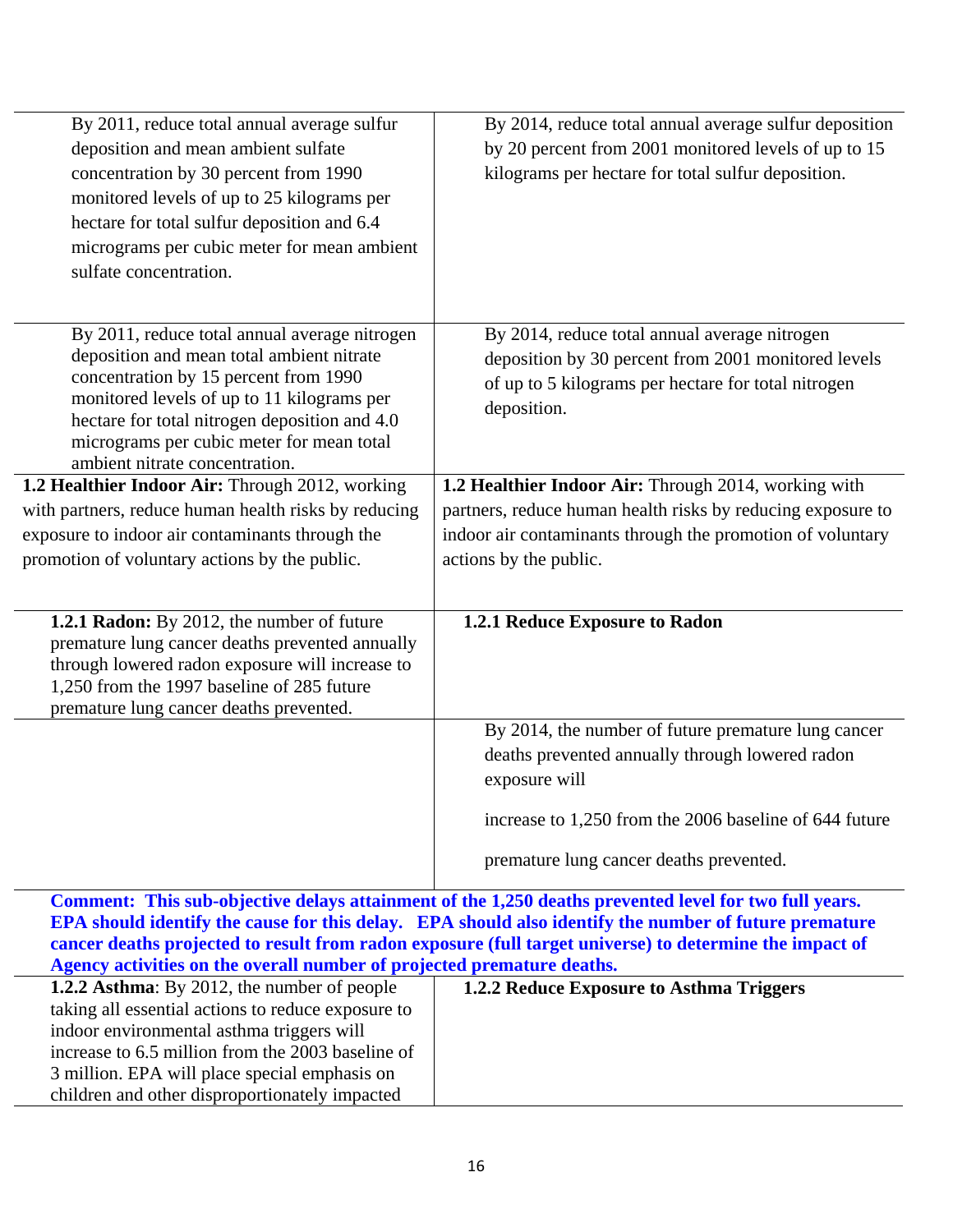| populations.                                                                                                                    |                                                                                                                                                                                                                                                                                                                                 |
|---------------------------------------------------------------------------------------------------------------------------------|---------------------------------------------------------------------------------------------------------------------------------------------------------------------------------------------------------------------------------------------------------------------------------------------------------------------------------|
|                                                                                                                                 |                                                                                                                                                                                                                                                                                                                                 |
|                                                                                                                                 |                                                                                                                                                                                                                                                                                                                                 |
|                                                                                                                                 | By 2014, the number of people taking all essential<br>actions to reduce exposure to indoor environmental<br>asthma triggers will increase to 6.5 million from the<br>2003 baseline of 3 million.<br>EPA will place special emphasis on children and other<br>disproportionately impacted populations.                           |
| majority or just a small portion of the necessary actions?                                                                      | Comment: This sub-objective delays attainment of the 6.5 million actions level for two full years. EPA<br>should identify the cause for this delay. The Agency should also identify the size of the full action<br>universe needed to fully eliminate indoor asthma triggers. Is 6.5 million the entire universe, a substantial |
| 1.2.3 Schools: By 2012, the number of schools                                                                                   | 1.2.3 Reduce Exposure to Indoor Air Contaminants in                                                                                                                                                                                                                                                                             |
| implementing an effective indoor air quality<br>management plan will increase to 40,000 from<br>the 2002 baseline of $25,000$ . | <b>Schools</b>                                                                                                                                                                                                                                                                                                                  |
|                                                                                                                                 | By 2014, the number of schools implementing an<br>effective                                                                                                                                                                                                                                                                     |
|                                                                                                                                 | indoor air quality management plan will increase to<br>48,000                                                                                                                                                                                                                                                                   |
|                                                                                                                                 | from the 2002 baseline of $25,000$ .                                                                                                                                                                                                                                                                                            |
|                                                                                                                                 | Comment: EPA should identify the total universe of schools that might be required (or at least expected)                                                                                                                                                                                                                        |
|                                                                                                                                 | to implement an indoor air quality management plan. Is 48,000 the entire universe, a substantial majority                                                                                                                                                                                                                       |
|                                                                                                                                 |                                                                                                                                                                                                                                                                                                                                 |

| <b>1.3 Protect the Ozone Layer:</b> By 2011, total<br>effective equivalent stratospheric chlorine will have<br>reached its peak and begun its gradual decline to a<br>value less than 3.4 parts per billion of air by volume. | <b>1.3 Protect the Ozone Layer:</b> Through 2014, continue<br>efforts to restore the earth's stratospheric ozone layer and<br>protect the public from the harmful effects of UV radiation.       |
|-------------------------------------------------------------------------------------------------------------------------------------------------------------------------------------------------------------------------------|--------------------------------------------------------------------------------------------------------------------------------------------------------------------------------------------------|
|                                                                                                                                                                                                                               | 1.3.1 Heal the Ozone Layer                                                                                                                                                                       |
|                                                                                                                                                                                                                               | By 2014, total effective equivalent stratospheric<br>chlorine will have reached its peak and begun its<br>gradual decline to a value<br>less than 3.4 parts per billion of air by volume. (1980) |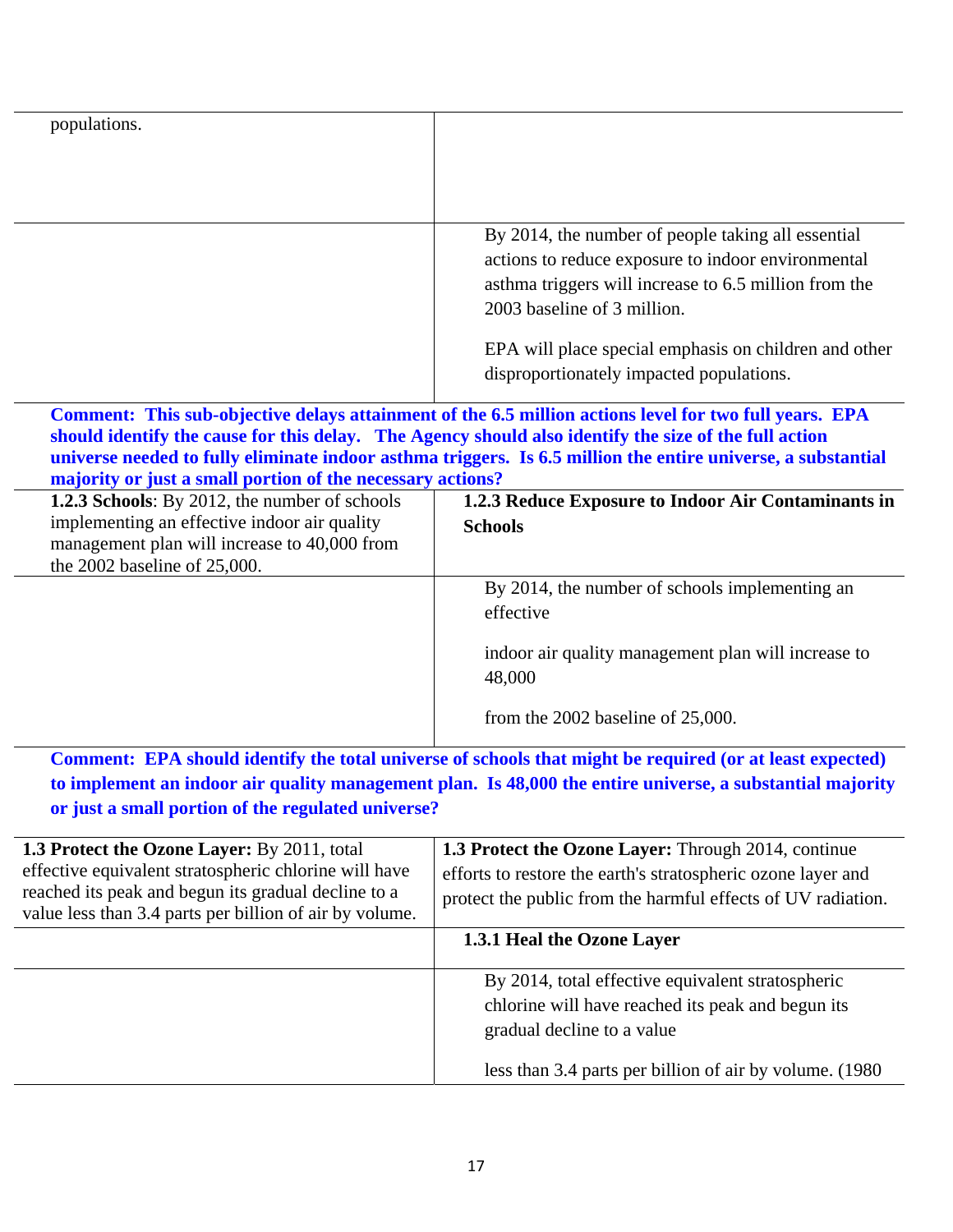|                                                                                                                                                                                                                 | baseline                                                                                                                                                                                                                                                                                                                                                                                    |
|-----------------------------------------------------------------------------------------------------------------------------------------------------------------------------------------------------------------|---------------------------------------------------------------------------------------------------------------------------------------------------------------------------------------------------------------------------------------------------------------------------------------------------------------------------------------------------------------------------------------------|
|                                                                                                                                                                                                                 | $= 1.8$ ppb.)                                                                                                                                                                                                                                                                                                                                                                               |
| for a final reduction target that is twice the 1980 baseline level?                                                                                                                                             | Comment: What is the expected peak total effective equivalent stratospheric chlorine level expected in<br>2014? Over what timeline will a reduction to 3.4 parts per billion be attained? What actions related to<br>this projected reduction will EPA measure and hold itself accountable for? Is there scientific justification                                                           |
|                                                                                                                                                                                                                 | 1.3.2 Reduce Emissions of Ozone-Depleting<br><b>Substances</b>                                                                                                                                                                                                                                                                                                                              |
| By 2015, reduce U.S. consumption of Class II<br>ozone-depleting substances to less than 1,520<br>tons per year of ozone depleting potential from<br>the 2003 baseline of 9,900 tons per year.                   | By 2015, reduce U.S. consumption of Class II ozone-<br>depleting substances to less than 1,520 tons per year<br>of ozone depleting potential from the 2009 baseline<br>of 9,900 tons per year.                                                                                                                                                                                              |
|                                                                                                                                                                                                                 | 1.3.3 Reduce Exposure to Excess UV Radiation                                                                                                                                                                                                                                                                                                                                                |
| By 2165, reduce the incidence of melanoma<br>skin cancer to 14 new skin cancer cases avoided<br>per 100,000 people from the 1990 baseline of<br>13.8 cases avoided per 100,000 people.<br>shorter time period?  | By 2165, reduce the incidence of melanoma skin<br>cancer to 14 new skin cancer cases per 100,000<br>people from the 2005 baseline of 21.5 cases per<br>100,000 people.<br>Comment: The target date for an effective 50 percent reduction in skin cancers is 156 years out (roughly<br>7 generations). Are there no actions that EPA might consider or encourage to achieve this target in a |
| 1.4 Radiation: Through 2011, working with partners,<br>minimize unnecessary releases of radiation and be<br>prepared to minimize impacts to human health and the<br>environment should unwanted releases occur. | 1.4 Radiation: Through 2014, working with partners,<br>minimize unnecessary releases of radiation and be<br>prepared to minimize impacts to human health and the<br>environment should unwanted releases occur.                                                                                                                                                                             |
|                                                                                                                                                                                                                 | <b>1.4.1 Monitor the Environment for Radiation</b>                                                                                                                                                                                                                                                                                                                                          |
| By 2011, 77 percent of the U.S. land area will<br>be covered by the RadNet ambient radiation air<br>monitoring system. (2001 baseline is 35 percent<br>of the U.S. land area.)                                  | By 2014, 51 percent of the U.S. population will be in<br>proximity to an ambient radiation monitoring system<br>that provides scientifically sound data for assessing<br>public<br>exposure resulting from radiological emergencies.<br>(2001 baseline is 22 percent of U.S. population.)                                                                                                   |

**2001, 22 percent of the population lived on the first 35 percent of land area in which the RadNet was**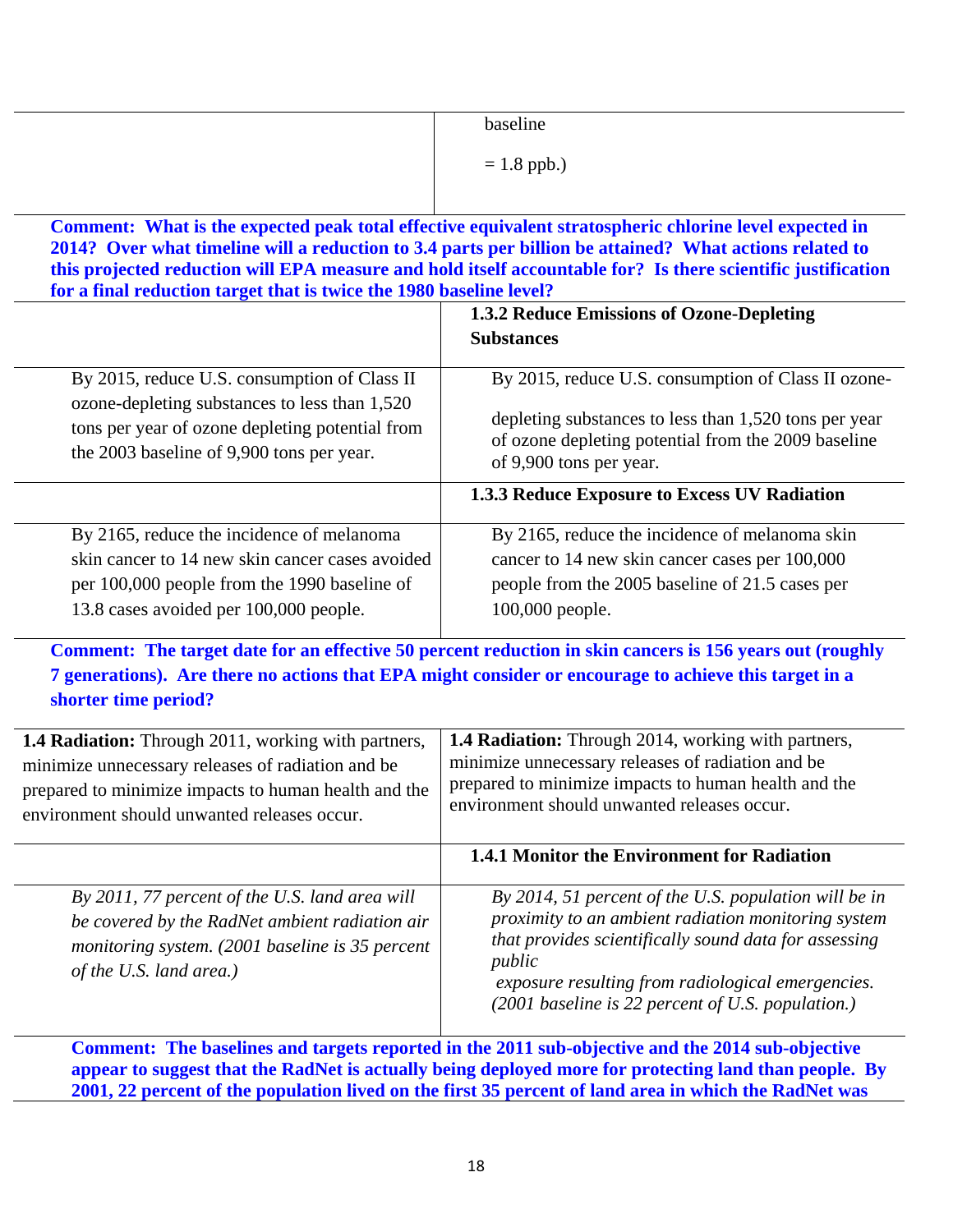deployed. EPA projects that land coverage will reach 77 percent by 2011 and population coverage will **reach 51 percent by 2014, leaving the remaining 49 percent of the population (on the remaining 23 percent land area) unmonitored. The 2014 coverage target could be substantially bettered if the RadNet were deployed where the people are.**

|                                                                                                                                                 | 1.4.2 Prepare for and Respond to Radiological<br><b>Emergencies</b>          |
|-------------------------------------------------------------------------------------------------------------------------------------------------|------------------------------------------------------------------------------|
| By 2011, the radiation program will maintain a<br>90 percent level of readiness of radiation<br>program personnel and assets to support federal | By 2014, the radiation program will maintain a 90<br>percent                 |
| radiological emergency response and recovery<br>operations. (2005 baseline is a 50 percent level)<br>of readiness.)                             | level of readiness of radiation program personnel and<br>assets              |
|                                                                                                                                                 | to support federal radiological emergency response<br>and                    |
|                                                                                                                                                 | recovery operations. (2007 baseline is an 83 percent<br>level of readiness.) |

**Comments: EPA is reporting a 33 percent increase in personnel and asset readiness between 2005 and 2007, but now planning it will take 5 additional years to achieve the next 7 percent improvement in readiness. The Agency should justify both the reasons for the steep drop-off in increased readiness and the 2-year delay in achieving the 90 percent readiness level. Given the critical nature of radiological emergencies, when might 100 percent readiness be achieved?** 

| <b>1.5 Reduce Greenhouse Gas Intensity: By 2012, 160</b><br>million metric tons of carbon equivalent (MMTCE) of<br>emissions will be reduced through EPA's voluntary<br>climate protection programs. | 1.5 Reduce Greenhouse Gas Emissions: Through 2014,<br>continue to reduce greenhouse gas emissions through<br>voluntary climate protection programs that accelerate the<br>adoption of cost-effective greenhouse gas reducing<br>technologies and practices. |
|------------------------------------------------------------------------------------------------------------------------------------------------------------------------------------------------------|-------------------------------------------------------------------------------------------------------------------------------------------------------------------------------------------------------------------------------------------------------------|
| 1.5.1 Buildings Sector: By 2012, 46 MMTCE<br>will be reduced in the buildings sector<br>(compared to the 2002 level.)                                                                                | <b>1.5.1 Reduce Greenhouse Gas Emissions</b>                                                                                                                                                                                                                |
|                                                                                                                                                                                                      | By 2014, 53 MMTCE will be reduced in the<br>buildings sector (compared to 31 MMTCE reduced in<br>2006) through EPA's voluntary climate protection<br>programs.                                                                                              |
| 1.5.2 Industrial Sector: By 2012, 99 MMTCE<br>will be reduced in the industry sector<br>(compared to the 2002 level).                                                                                | By 2014, 112 MMTCE will be reduced in the<br>industry sector (compared to 69 MMTCE reduced in<br>2006) through EPA's voluntary climate protection<br>programs.                                                                                              |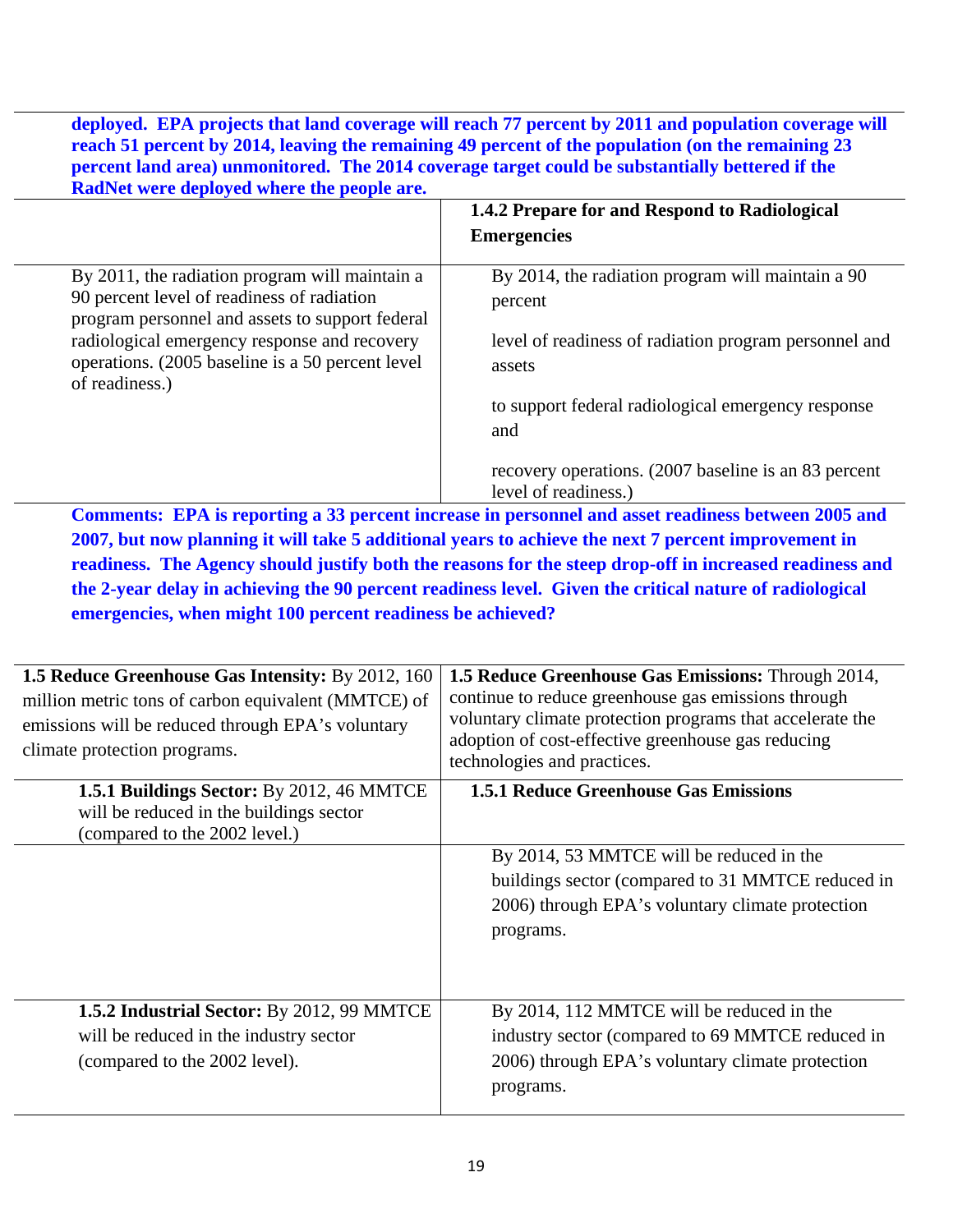| 1.5.3 Transportation Sector: By 2012, 15<br>MMTCE will be reduced in the transportation<br>sector (compared to the 2002 level).                                                                                                                                 | By 2014, 20 MMTCE will be reduced in the<br>transportation sector (compared to 0.6 MMTCE<br>reduced in 2006) through EPA's voluntary climate<br>protection programs.                                                                                            |
|-----------------------------------------------------------------------------------------------------------------------------------------------------------------------------------------------------------------------------------------------------------------|-----------------------------------------------------------------------------------------------------------------------------------------------------------------------------------------------------------------------------------------------------------------|
| reductions.                                                                                                                                                                                                                                                     | Comment: For the three sub-objectives listed above (1.5.1 through 1.5.3), EPA needs to identify the<br>total greenhouse gas emissions from all sectors/activities, to demonstrate the significance of the target                                                |
| 1.6 Enhance Science and Research: Through 2012,<br>provide sound science to support EPA's goal of clean<br>air by conducting leading-edge research and<br>developing a better understanding and characterization<br>of human health and environmental outcomes. | 1.6 Enhance Science and Research: Through 2012,<br>provide sound science to support EPA's goal of clean air by<br>conducting leading-edge research and developing a better<br>understanding and characterization of human health and<br>environmental outcomes. |
|                                                                                                                                                                                                                                                                 | 1.6.1 Clean Air Research                                                                                                                                                                                                                                        |
|                                                                                                                                                                                                                                                                 | By 2013, achieve a rating of "meets expectations" or<br>higher in independent expert review assessment of<br>the utility of EPA research for protecting the air and<br>reducing risks to human health.                                                          |

| <b>Goal 2: Clean and Safe Water</b> |                                     |  |
|-------------------------------------|-------------------------------------|--|
| Current (2006-2011) Strategic Plan  | Proposed (2009-2014) Strategic Plan |  |
| <b>Objective</b>                    | <b>Objective</b>                    |  |
| Sub-objective                       | Sub-objective                       |  |
| <b>Strategic Target</b>             | <b>Strategic Measure</b>            |  |

## **GOAL 2: CLEAN AND SAFE WATER**

**Ensure drinking water is safe. Restore and maintain oceans, watersheds, and their aquatic ecosystems to protect human health, support economic and recreational activities, and provide healthy habitat for fish, plants, and wildlife.**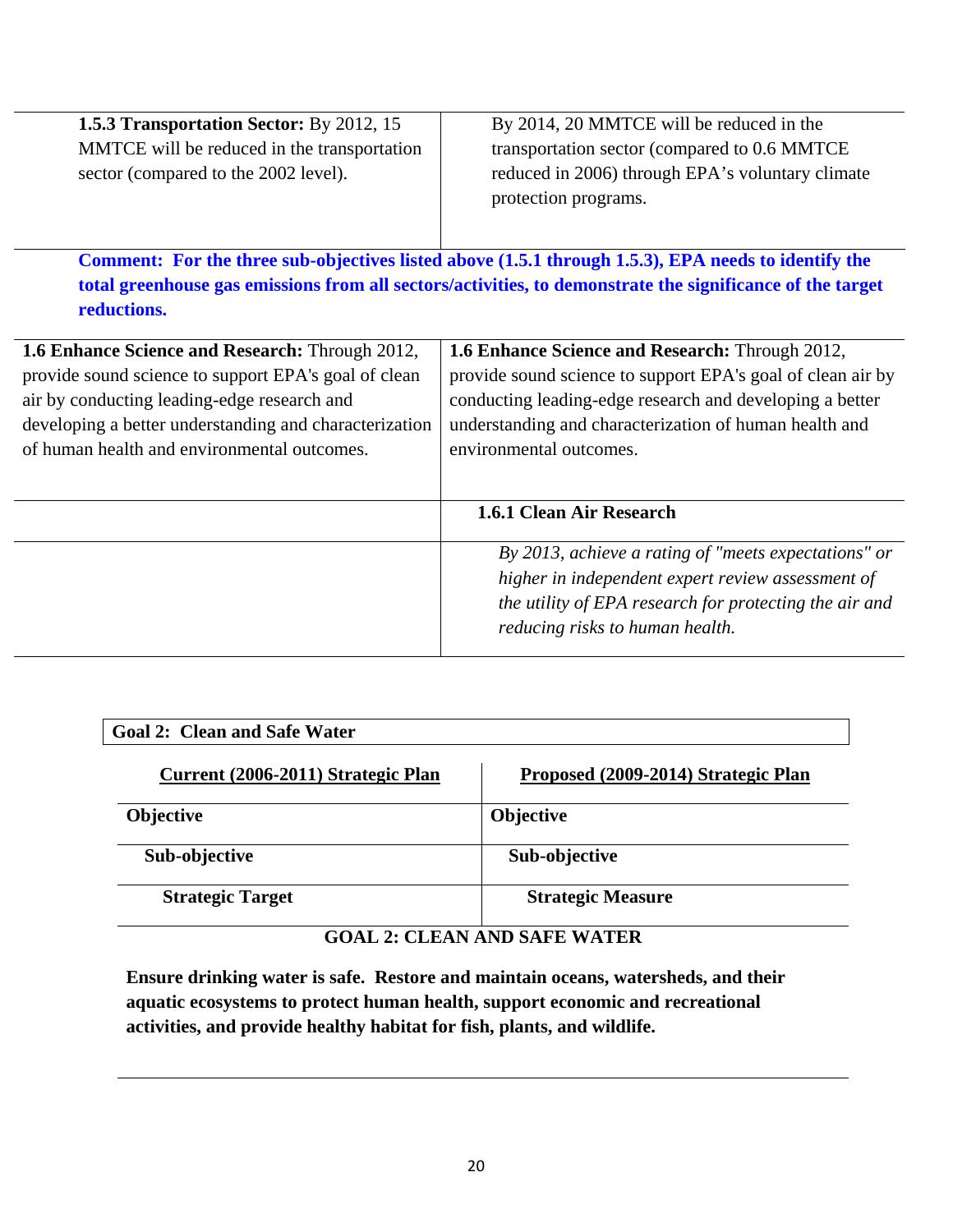| 2.1 Protect Human Health: Protect human                                                                                                                                                                                                                                  | 2.1 Protect Human Health: Protect human                                                                                                                                                                                                                                     |
|--------------------------------------------------------------------------------------------------------------------------------------------------------------------------------------------------------------------------------------------------------------------------|-----------------------------------------------------------------------------------------------------------------------------------------------------------------------------------------------------------------------------------------------------------------------------|
| health by reducing exposure to contaminants                                                                                                                                                                                                                              | health by reducing exposure to contaminants                                                                                                                                                                                                                                 |
| in drinking water (including protecting source                                                                                                                                                                                                                           | in drinking water (including protecting source                                                                                                                                                                                                                              |
| waters), in fish and shellfish, and in                                                                                                                                                                                                                                   | waters), in fish and shellfish, and in                                                                                                                                                                                                                                      |
| recreational waters.                                                                                                                                                                                                                                                     | recreational waters.                                                                                                                                                                                                                                                        |
|                                                                                                                                                                                                                                                                          |                                                                                                                                                                                                                                                                             |
| 2.1.1 Water Safe To Drink: By 2011, 91<br>percent of the population served by<br>community water systems will receive<br>drinking water that meets all applicable                                                                                                        | 2.1.1 Water Safe To Drink                                                                                                                                                                                                                                                   |
| health-based drinking water standards<br>through effective treatment and source                                                                                                                                                                                          |                                                                                                                                                                                                                                                                             |
| water protection. (2005 baseline: 89                                                                                                                                                                                                                                     |                                                                                                                                                                                                                                                                             |
| percent.)                                                                                                                                                                                                                                                                |                                                                                                                                                                                                                                                                             |
|                                                                                                                                                                                                                                                                          |                                                                                                                                                                                                                                                                             |
|                                                                                                                                                                                                                                                                          | By 2014, 93 percent of the population<br>served by community water systems will<br>receive drinking water that meets all<br>applicable health-based drinking water<br>standards through effective treatment and<br>source water protection. (2005 baseline:<br>89 percent.) |
| By 2011, 90 percent of community water<br>systems will provide drinking water that<br>meets all applicable health-based<br>drinking water standards through<br>approaches including effective treatment<br>and source water protection. (2005)<br>baseline: 89 percent.) | By 2014, 90 percent of community water<br>systems will provide drinking water that<br>meets all applicable health-based<br>drinking water standards through<br>approaches including effective treatment<br>and source water protection. (2005<br>baseline: 89 percent.)     |

**Comment: EPA should justify why it is delaying attainment of the 90 percent target for 3 addition years. Assuming the now-projected performance gain of 1 percent over 9 years, this goal will not be fully achieved until the 22<sup>nd</sup> century.**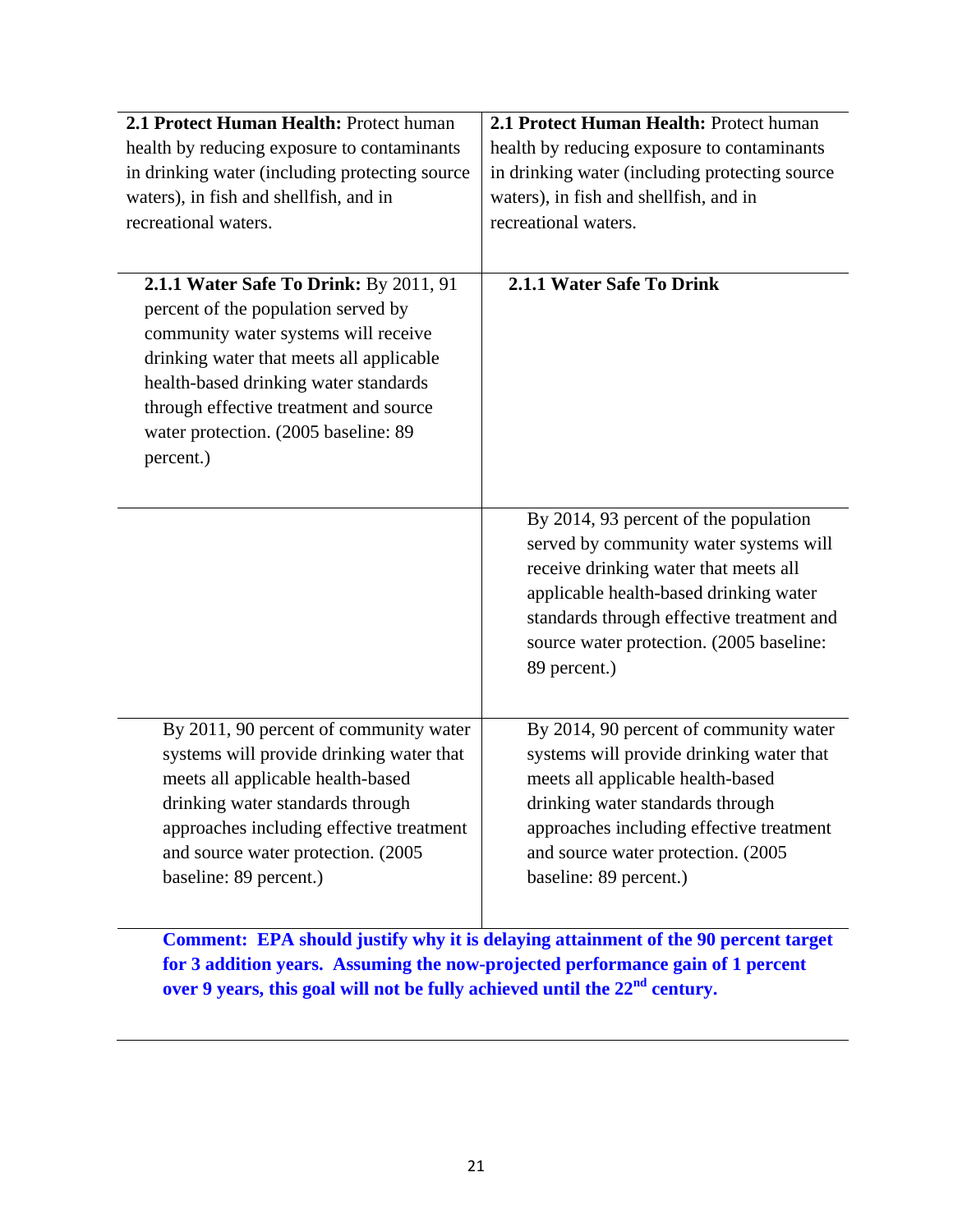| By 2011, community water systems will    | By 2014, community water systems will     |
|------------------------------------------|-------------------------------------------|
| provide drinking water that meets all    | provide drinking water that meets all     |
| applicable health-based drinking water   | applicable health-based drinking water    |
| standards during 96 percent of person    | standards during 97 percent of person     |
| months (i.e., all persons served by      | months (i.e., all persons served by       |
| community water systems times 12         | community water systems times 12          |
| months). (2005 baseline: 95.2 percent.)  | months). (2005 baseline: 95.2 percent.)   |
|                                          |                                           |
| By 2011, 86 percent of the population in | By 2014, 88 percent of the population in  |
| Indian country served by community       | Indian country served by community        |
| water systems will receive drinking      | water systems will receive drinking water |
| water that meets all applicable health-  | that meets all applicable health-based    |
| based drinking water standards. (2005)   | drinking water standards. (2005 baseline: |
| baseline: 86 percent.)                   | 86 percent.)                              |
|                                          |                                           |

 **Comment: As discussed in previous NACEPT comments, EPA continues to project lower attainment rates in Indian Country versus community water systems generally (88 percent vs. 93 percent). EPA should justify why it continues to establish lower systems expectations in Indian Country and whether improved direct assistance efforts can eliminate this differential.** 

| By 2011, minimize risk to public health   |  |
|-------------------------------------------|--|
| through source water protection for 50    |  |
| percent of community water systems and    |  |
| for the associated 62 percent of the      |  |
| population served by community water      |  |
| systems (i.e., "minimized risk" achieved  |  |
| by substantial implementation, as         |  |
| determined by the state, of actions in a  |  |
| source water protection strategy). (2005) |  |
| baseline: 20 percent of community water   |  |
| systems; 28 percent of population.)       |  |

 By 2014, minimize risk to public health through source water protection for 50 percent of community water systems and for the associated 62 percent of the population served by community water systems (i.e., "minimized risk" achieved by substantial implementation, as determined by the state, of actions in a source water protection strategy). (2005 baseline: 20 percent of community water systems; 28 percent of population.)

**Comment: EPA should justify the 3-year delay in attaining this sub-objective.**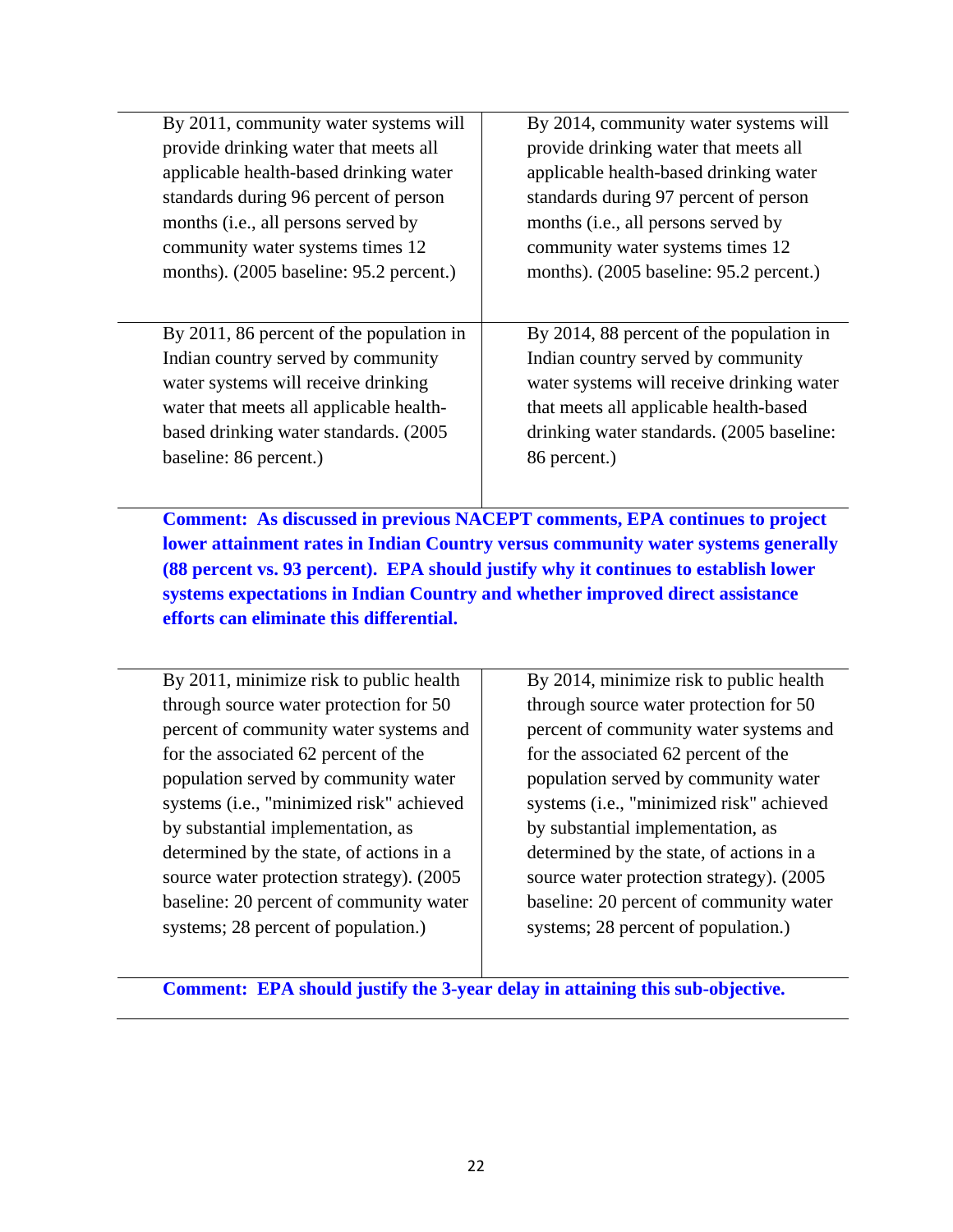| By 2015, in coordination with other<br>federal agencies, reduce by 50 percent<br>the number of homes on tribal lands<br>lacking access to safe drinking water.<br>(2003 baseline: Indian Health Service<br>data indicate that 12 percent of homes on<br>tribal lands lack access to safe drinking<br>water (38,637 homes lack access).)                                                                            | By 2015, in coordination with other<br>federal agencies, reduce by 50 percent<br>the number of homes on tribal lands<br>lacking access to safe drinking water.<br>(2003 baseline: Indian Health Service<br>data indicate that 12 percent of homes on<br>tribal lands lack access to safe drinking<br>water (38,637 homes lack access).) (FY<br>07 end-of-year result is 36,575 homes;<br>11.5 percent of homes on tribal lands<br>lacking access to safe drinking water.) |
|--------------------------------------------------------------------------------------------------------------------------------------------------------------------------------------------------------------------------------------------------------------------------------------------------------------------------------------------------------------------------------------------------------------------|---------------------------------------------------------------------------------------------------------------------------------------------------------------------------------------------------------------------------------------------------------------------------------------------------------------------------------------------------------------------------------------------------------------------------------------------------------------------------|
| 2.1.2 Fish and Shellfish Safe to Eat: By<br>2011, reduce public health risk and allow<br>increased consumption of fish and shellfish,<br>as measured by the following strategic<br>targets                                                                                                                                                                                                                         | 2.1.2 Fish and Shellfish Safe to Eat                                                                                                                                                                                                                                                                                                                                                                                                                                      |
| By 2011, reduce the percentage of<br>women of childbearing age having<br>mercury levels in blood above the level<br>of concern to 4.6 percent. (2002 baseline:<br>5.7 percent of women of childbearing<br>age have mercury blood levels above<br>levels of concern identified by the<br>National Health and Nutrition<br>Examination Survey (NHANES).)                                                             | By 2014, reduce the percentage of<br>women of childbearing age having<br>mercury levels in blood above the level<br>of concern to 4.6 percent. (2002 baseline:<br>5.7 percent of women of childbearing age<br>have mercury blood levels above levels<br>of concern identified by the National<br>Health and Nutrition Examination Survey<br>(NHANES).)                                                                                                                    |
| By $2011$ , maintain or improve the<br>percentage of state-monitored shellfish-<br>growing acres impacted by<br>anthropogenic sources that are approved<br>or conditionally approved for use. (2003<br>baseline: 65 to 85 percent of 16.3 million<br>acres of state-monitored shellfish-<br>growing acres estimated to be impacted<br>by anthropogenic sources are approved<br>or conditionally approved for use.) | Exploring replacement measure                                                                                                                                                                                                                                                                                                                                                                                                                                             |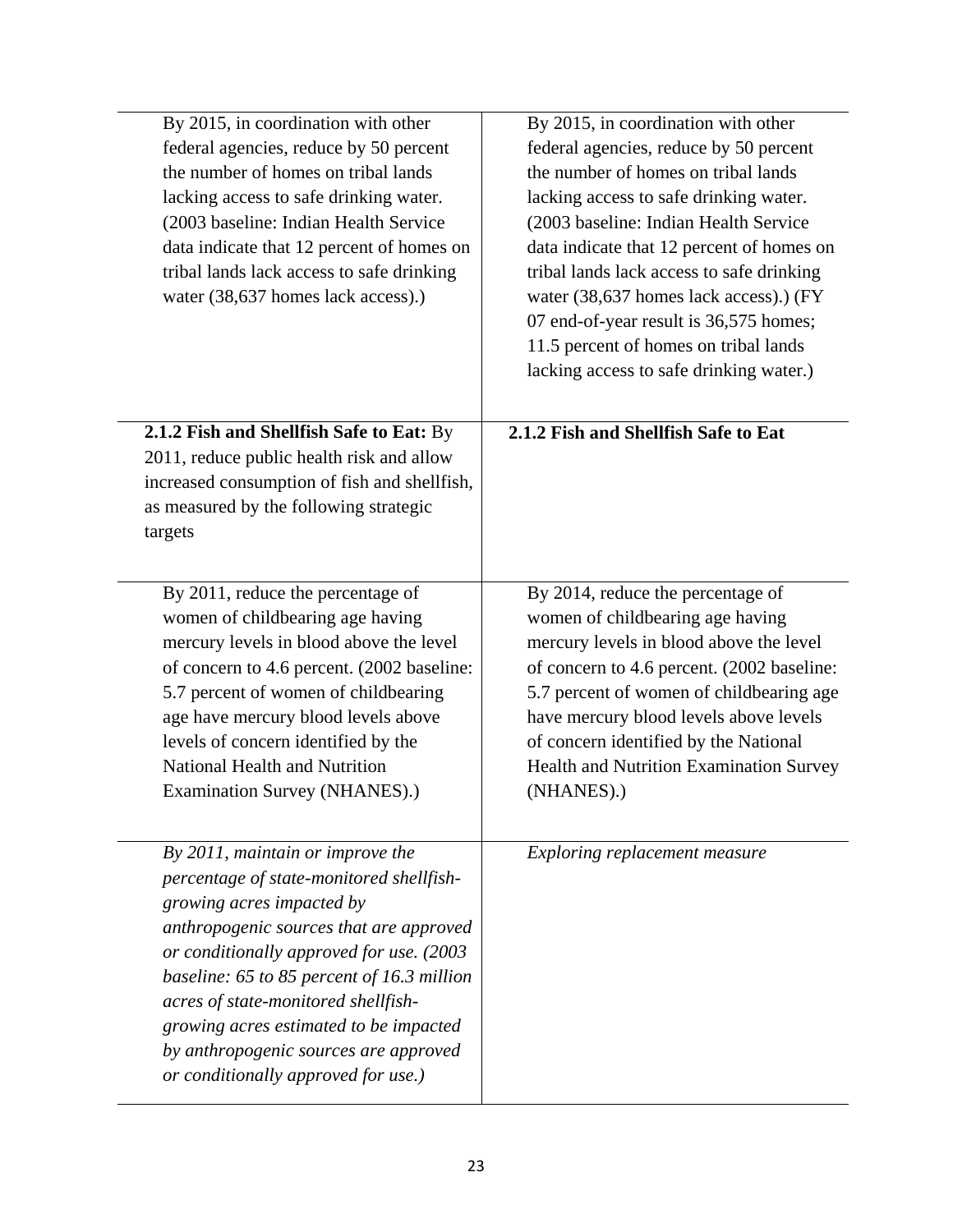| 2.1.3 Water Safe for Swimming: By<br>2011, improve the quality of recreational<br>waters as measured by the following<br>strategic targets:                                                                                                                                                                                                                                                                                                                                                                                                                                                         | 2.1.3 Water Safe for Swimming                                                                                                                                                                                                                                                                                                                                                                                                                                                                                                                                                                    |
|-----------------------------------------------------------------------------------------------------------------------------------------------------------------------------------------------------------------------------------------------------------------------------------------------------------------------------------------------------------------------------------------------------------------------------------------------------------------------------------------------------------------------------------------------------------------------------------------------------|--------------------------------------------------------------------------------------------------------------------------------------------------------------------------------------------------------------------------------------------------------------------------------------------------------------------------------------------------------------------------------------------------------------------------------------------------------------------------------------------------------------------------------------------------------------------------------------------------|
| By 2011, the number of waterborne<br>disease outbreaks attributable to<br>swimming in or other recreational<br>contact with coastal and Great Lakes<br>waters will be maintained at two,<br>measured as a five-year average. (2005)<br>baseline: an annual average of two<br>recreational contact waterborne disease<br>outbreaks reported per year by the<br>Centers for Disease Control over the<br>years 1998 to 2002; adjusted to remove<br>outbreaks associated with waters other<br>than coastal and Great Lakes waters and<br>other than natural surface waters (pools<br>and water parks).) | By 2014, the number of waterborne<br>disease outbreaks attributable to<br>swimming in or other recreational contact<br>with coastal and Great Lakes waters will<br>be maintained at two, measured as a five-<br>year average. (2005 baseline: an annual<br>average of two recreational contact<br>waterborne disease outbreaks reported<br>per year by the Centers for Disease<br>Control over the years 1998 to 2002;<br>adjusted to remove outbreaks associated<br>with waters other than coastal and Great<br>Lakes waters and other than natural<br>surface waters (pools and water parks).) |
| By 2011, maintain the percentage of days<br>of the beach season that coastal and<br>Great Lakes beaches monitored by state<br>beach safety programs are open and safe<br>for swimming at 96 percent. (2005)<br>baseline: beaches open 96 percent of the<br>743,036 days of the beach season (beach<br>season days are equal to 4,025 beaches<br>multiplied by variable number of days of<br>beach season at each beach).)                                                                                                                                                                           | By 2014, maintain the percentage of days<br>of the beach season that coastal and Great<br>Lakes beaches monitored by state beach<br>safety programs are open and safe for<br>swimming at 96 percent. (2007 baseline:<br>beaches open 95 percent of the 679,589<br>days of the beach season (beach season<br>days are equal to 3,647 beaches<br>multiplied by variable number of days of<br>beach season at each beach).)                                                                                                                                                                         |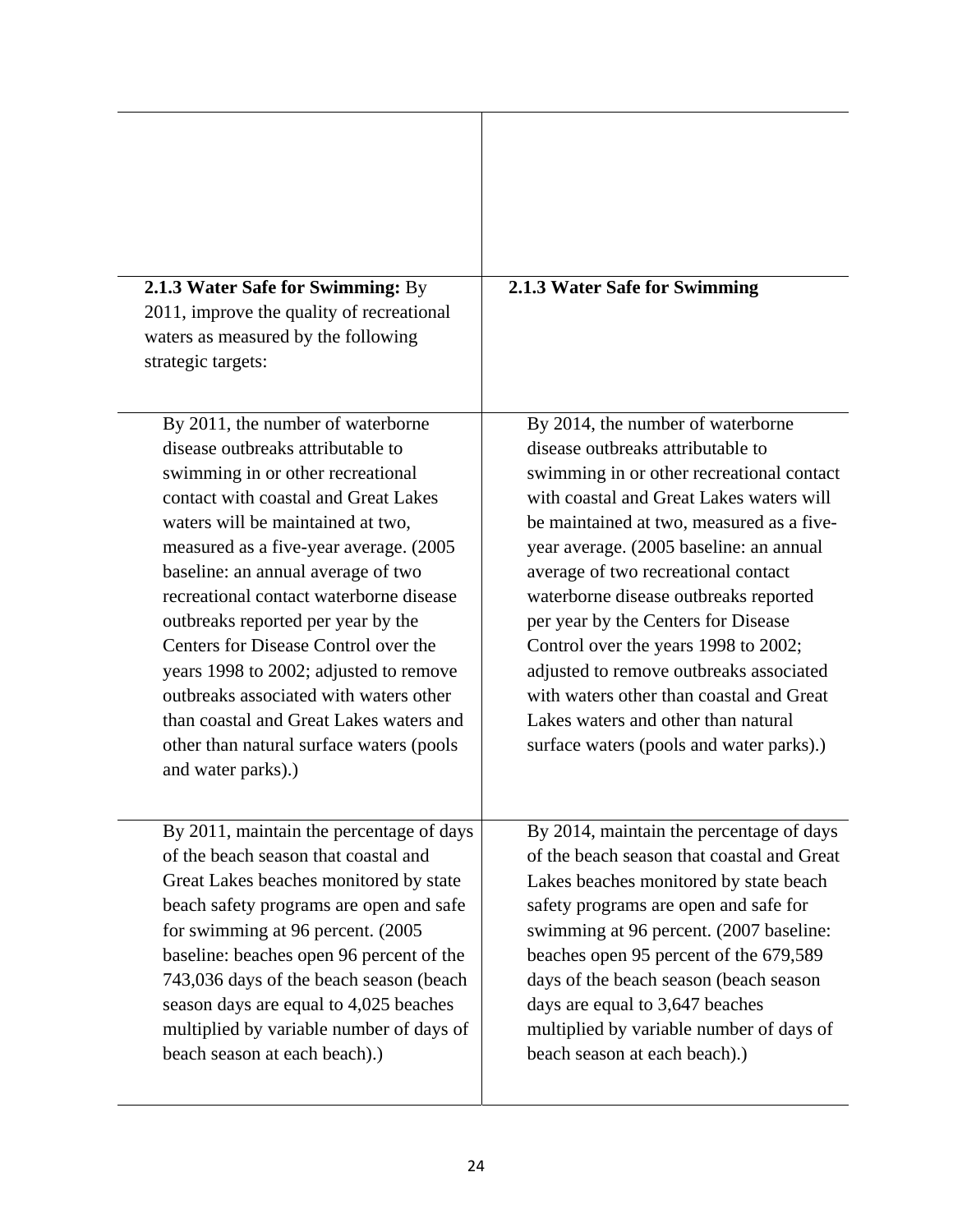| 2.2 Protect Water Quality: Protect the         | 2.2 Protect Water Quality: Protect the        |
|------------------------------------------------|-----------------------------------------------|
| quality of rivers, lakes, and streams on a     | quality of rivers, lakes, and streams on a    |
| watershed basis and protect coastal and ocean  | watershed basis and protect coastal and ocean |
| waters.                                        | waters.                                       |
|                                                |                                               |
| 2.2.1 Improve Water Quality on a               | 2.2.1 Improve Water Quality on a              |
| <b>Watershed Basis:</b> By 2012, use pollution | <b>Watershed Basis</b>                        |
| prevention and restoration approaches to       |                                               |
| protect the quality of rivers, lakes, and      |                                               |
| streams on a watershed basis.                  |                                               |
|                                                |                                               |
|                                                |                                               |
| By 2012, attain water quality standards        | By 2014, attain water quality standards       |
| for all pollutants and impairments in          | for all pollutants and impairments in         |
| more than 2,250 water bodies identified        | more than 2,360 water bodies identified       |
| in 2002 as not attaining standards             | in 2002 as not attaining standards            |
| (cumulative). (2002 baseline: 39,798           | (cumulative). (2002 baseline: 39,798          |
| water bodies identified by states and          | water bodies identified by states and         |
| tribes as not meeting water quality            | tribes as not meeting water quality           |
| standards. Water bodies where mercury          | standards. Water bodies where mercury         |
| is among multiple pollutants causing           | is among multiple pollutants causing          |
| impairment may be counted toward this          | impairment may be counted toward this         |
| target when all pollutants but mercury         | target when all pollutants but mercury        |
| attain standards, but must be identified as    | attain standards, but must be identified as   |
| still needing restoration for mercury;         | still needing restoration for mercury;        |
| 1,703 impaired water bodies are                | 1,703 impaired water bodies are impaired      |
| impaired by multiple pollutants including      | by multiple pollutants including mercury,     |
| mercury, and 6,501 are impaired by             | and 6,501 are impaired by mercury alone.      |
| mercury alone.)                                | 2008 baseline TBD.)                           |
|                                                |                                               |

 **Comment: EPA's target of attaining water quality standards in 2,360 water bodies by 2014 is far less than 10 percent of the 2002 baseline 39,798 water bodies in nonattainment. At the projected rate, full attainment will not occur until well into the 22nd century.** 

| By 2012, remove at least $5,600$ of the   | By 2014, remove at least 5,920 of the     |
|-------------------------------------------|-------------------------------------------|
| specific causes of water body             | specific causes of water body             |
| impairments identified by states in 2002  | impairments identified by states in 2002  |
| (cumulative). (2002 baseline: estimate of | (cumulative). (2002 baseline: estimate of |
|                                           |                                           |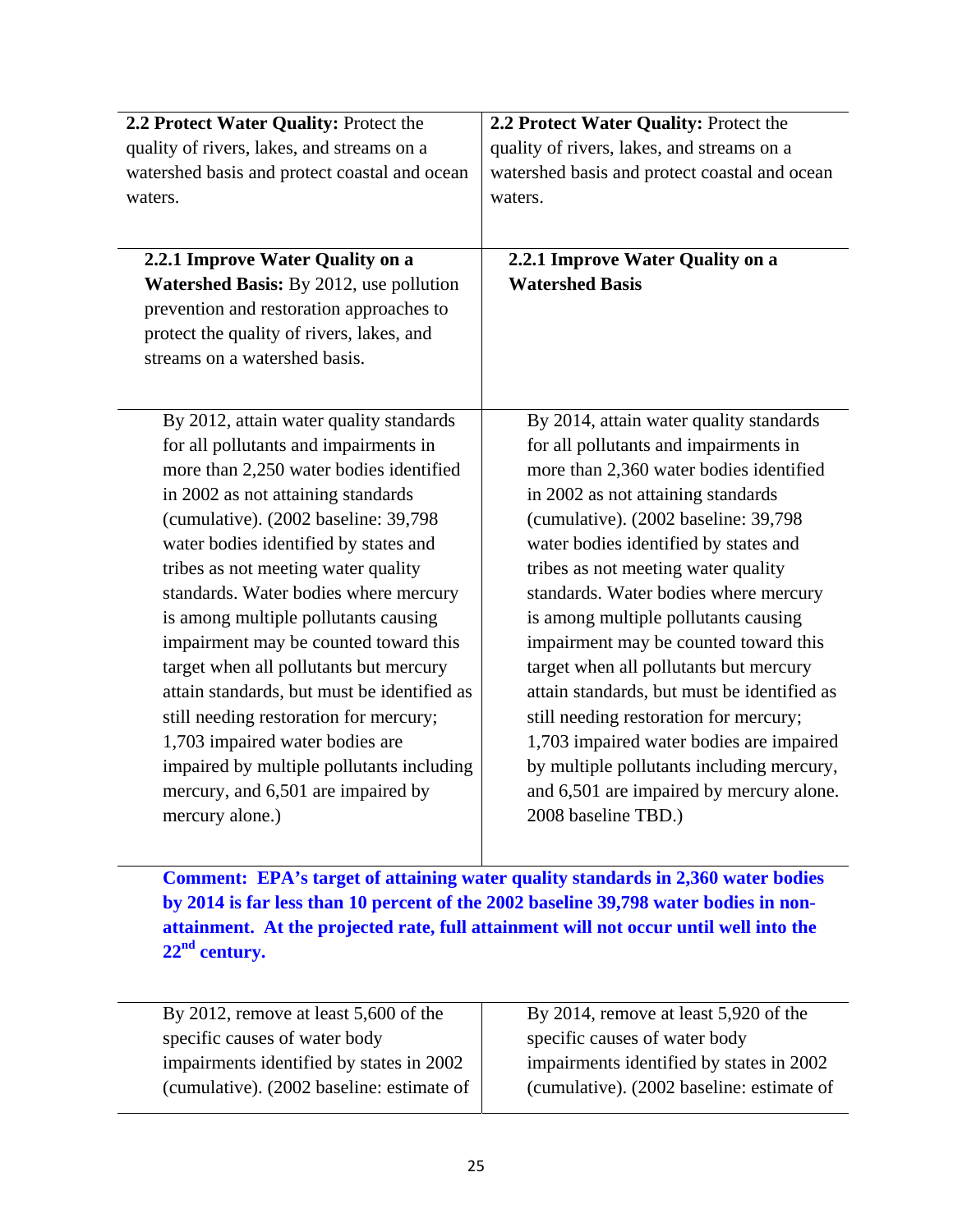69,677 specific causes of water body 69,677 specific causes of water body

impairments identified by states.) impairments identified by states. 2008 baseline TBD.)

 **Comment: EPA's target of removing 5,920 specific causes from a universe of 69,677 causes (2002 baseline) is less than 10 percent over a 12-year period. At the projected**  rate, full attainment will not occur until well into the 22<sup>nd</sup> century. Additionally, **since this sub-objective addresses specific causes, EPA should be able to bring enforcement action against these sources in far less time, with greater results.** 

By 2012, improve water quality By 2014, improve water quality conditions in 250 impaired watersheds conditions in 300 impaired watersheds nationwide using the watershed approach nationwide using the watershed approach (cumulative). (2002 baseline: zero (cumulative). (2002 baseline: zero watersheds improved of an estimated watersheds improved of an estimated 4,800 impaired watersheds of focus 4,800 impaired watersheds of focus having one or more water bodies having one or more water bodies impaired. The watershed boundaries for impaired. The watershed boundaries for this measure are those established at the  $\parallel$  this measure are those established at the "12-digit" scale by the U.S. Geological "12-digit" scale by the U.S. Geological Survey (USGS). Watersheds at this scale Survey (USGS). Watersheds at this scale average 22 square miles in size. average 22 square miles in size. "Improved" means that one or more of "Improved" means that one or more of the impairment causes identified in  $2002$  the impairment causes identified in  $2002$ are removed for at least 40 percent of the  $\parallel$  are removed for at least 40 percent of the impaired water bodies or impaired impaired water bodies or impaired miles/acres, or there is significant miles/acres, or there is significant watershed-wide improvement, as watershed-wide improvement, as demonstrated by valid scientific demonstrated by valid scientific information, in one or more water quality  $\parallel$  information, in one or more water quality parameters associated with the impairments.) parameters associated with the

impairments. 2008 baseline TBD.)

 **Comment: EPA's success measure of "one or more" improvements is problematic here. Success should be declared when all impairments are eliminated and the watershed is impairment free, not when just one or more impairments are addressed, but the watershed remains impaired.**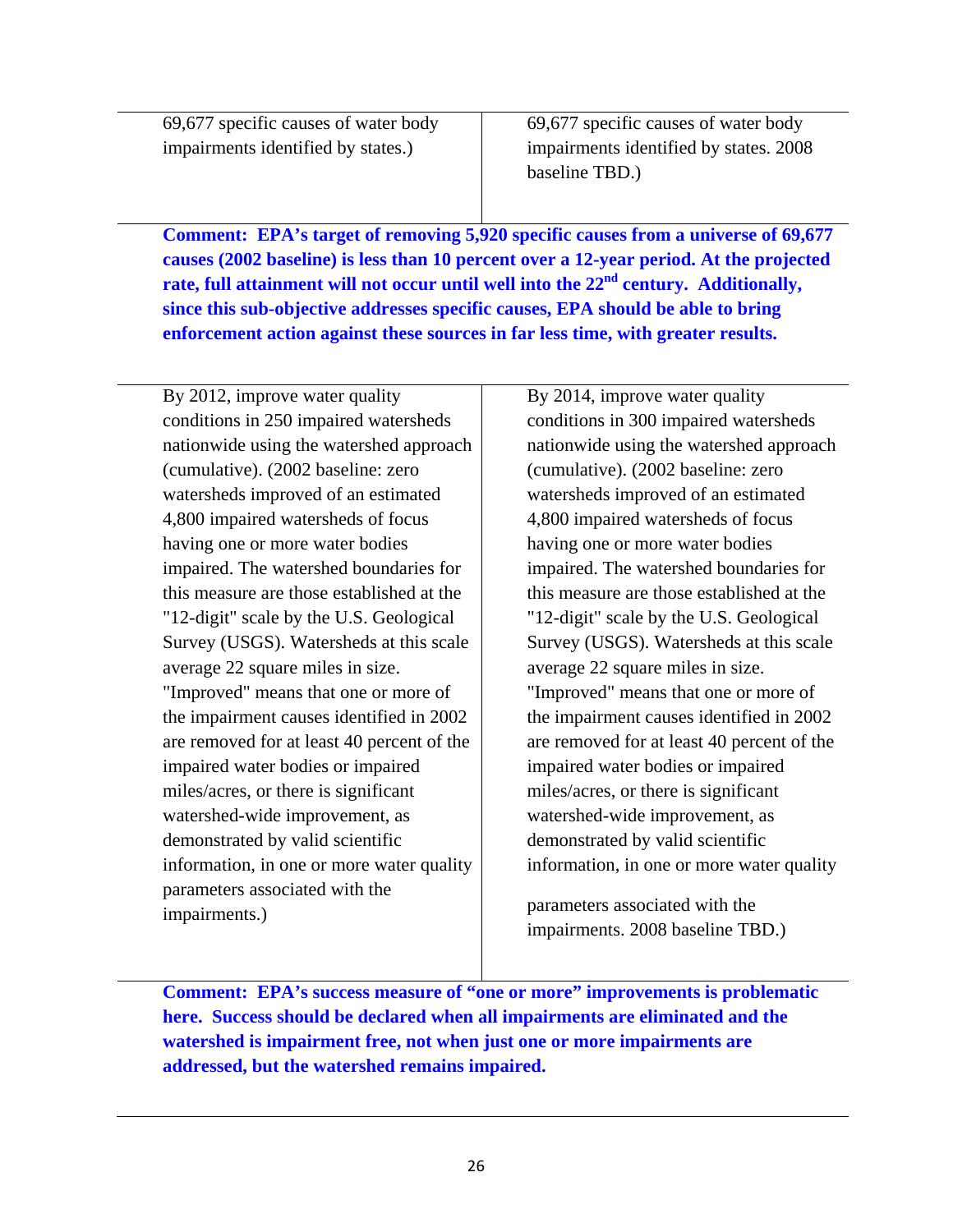Through 2012, the condition of the nation's wadeable streams does not degrade (i.e., there is no statistically significant increase in the percent of streams rated "poor" and no statistically significant decrease in streams rated "good"). (2006 baseline: Wadeable Stream Survey identifies 28 percent of streams in good condition; 25 percent in fair condition; 42 percent in poor condition.)

 Through 2014, ensure that the condition of the Nation's wadeable streams does not degrade (i.e., there is no statistically significant increase in the percent of streams rated "poor" and no statistically significant decrease in streams rated "good"). (2006 baseline for streams: 28 percent in good condition; 25 percent in fair condition; 42 percent in poor condition. States/EPA will establish baseline conditions for lakes and rivers in 2010 and 2012 respectively.)

 **Comment: The target of "no degradation" would be acceptable if all (or nearly all) wadeable streams were in in "good" condition. However, a target of "no degradation" when 25 percent of streams are in "fair" condition and 42 percent of streams are in "poor" condition is not protective of public health.** 

 By 2012, improve water quality in Indian country at not fewer than 50 baseline monitoring stations in tribal waters (cumulative) (i.e., show improvement in one or more of seven key parameters: dissolved oxygen, pH, water temperature, total nitrogen, total phosphorus, pathogen indicators, and turbidity). (2006 baseline: 185 monitoring stations on tribal waters located where water quality has been depressed and activities are underway or planned to improve water quality, out of an estimated 1,661 stations operated by tribes.)

 By 2014, improve water quality in Indian country at 75 or more baseline monitoring stations in tribal waters (cumulative) (i.e., show improvement in one or more of seven key parameters: dissolved oxygen, pH, water temperature, total nitrogen, total phosphorus, pathogen indicators, and turbidity). (2006 baseline: 185 monitoring stations on tribal waters located where water quality has been depressed and activities are underway or planned to improve water quality, out of an estimated 1,661 stations operated by tribes.)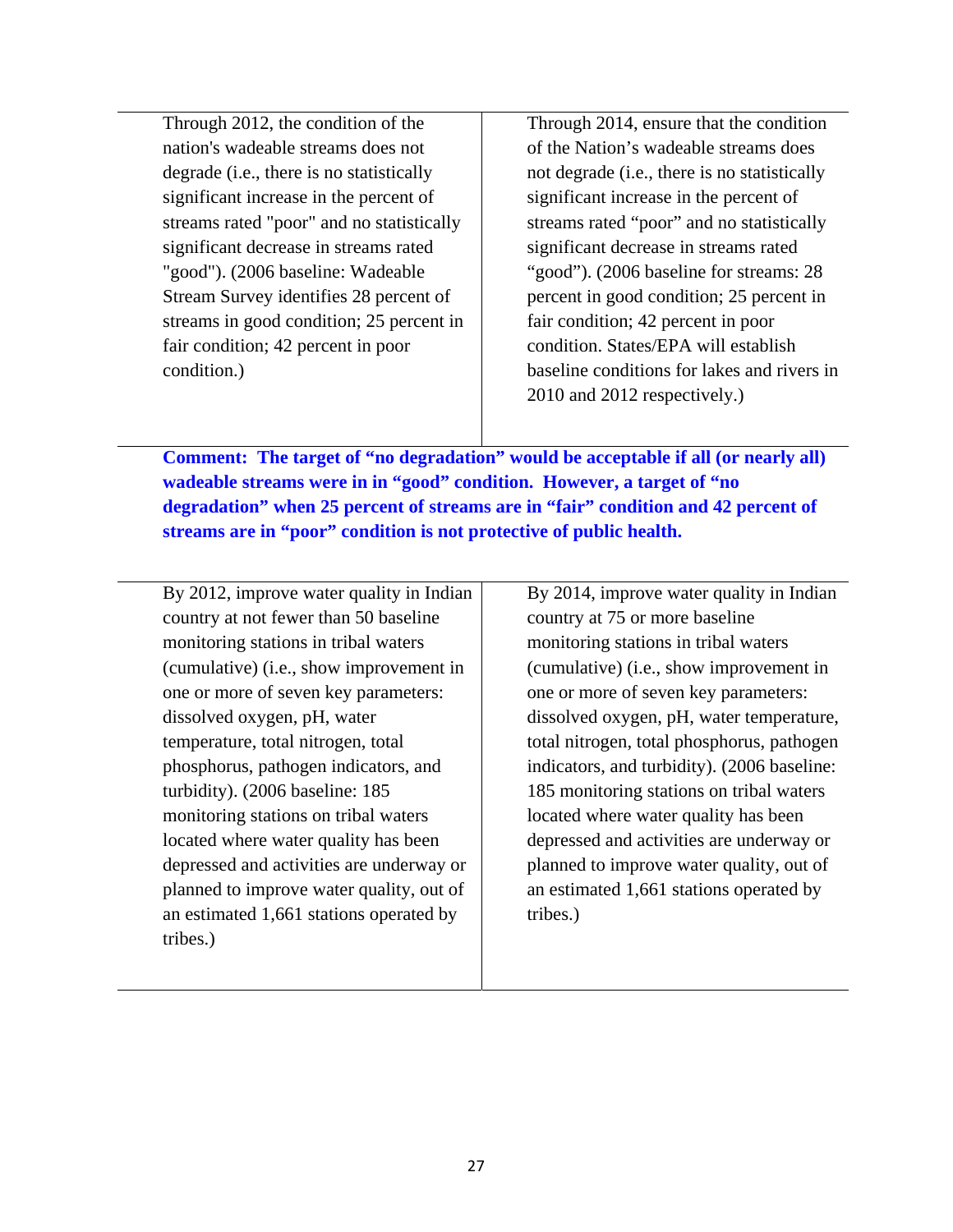| By 2015, in coordination with other<br>federal partners, reduce by 50 percent the<br>number of homes on tribal lands lacking<br>access to basic sanitation (cumulative).<br>(2003 baseline: Indian Health Service<br>data indicate that 8.4 percent of homes<br>on tribal lands lack access to basic<br>sanitation (26,777 homes of an estimated<br>319,070 homes).)                                                                                                                                                                                                                                                | By 2015, in coordination with other<br>federal partners, reduce by 50 percent the<br>number of homes on tribal lands lacking<br>access to basic sanitation (cumulative).<br>(2003 baseline: Indian Health Service<br>data indicate that 8.4 percent of homes on<br>tribal lands lack access to basic sanitation<br>$(26,777)$ homes of an estimated 319,070<br>homes).)                                                                                                                                                                                  |
|---------------------------------------------------------------------------------------------------------------------------------------------------------------------------------------------------------------------------------------------------------------------------------------------------------------------------------------------------------------------------------------------------------------------------------------------------------------------------------------------------------------------------------------------------------------------------------------------------------------------|----------------------------------------------------------------------------------------------------------------------------------------------------------------------------------------------------------------------------------------------------------------------------------------------------------------------------------------------------------------------------------------------------------------------------------------------------------------------------------------------------------------------------------------------------------|
| 2.2.2 Improve Coastal and Ocean Water:<br>By 2011, prevent water pollution and<br>protect coastal and ocean systems to<br>improve national coastal aquatic ecosystem<br>health by at least 0.2 points on the<br>"good/fair/poor" scale of the National<br>Coastal Condition Report. (2004 baseline:<br>national rating of "fair/poor," or 2.3, where<br>the rating is based on a 4-point system<br>ranging from $1.0$ to $5.0$ in which 1 is poor<br>and 5 is good using the National Coastal<br>Condition Report indicators for water and<br>sediment, coastal habitat, benthic index,<br>and fish contamination.) | 2.2.2 Improve Coastal and Ocean Water                                                                                                                                                                                                                                                                                                                                                                                                                                                                                                                    |
|                                                                                                                                                                                                                                                                                                                                                                                                                                                                                                                                                                                                                     | By 2014, prevent water pollution and<br>protect coastal and ocean systems to at<br>least maintain national coastal aquatic<br>ecosystem health on the "good/fair/poor"<br>scale of the National Coastal Condition<br>Report. (2009 baseline: national rating of<br>"fair" or 2.8 where the rating is based on<br>a 4-point system ranging from 1.0 to 5.0<br>in which 1 is poor and 5 is good using the<br><b>National Coastal Condition Report</b><br>indicators for water and sediment, coastal<br>habitat, benthic index, and fish<br>contamination.) |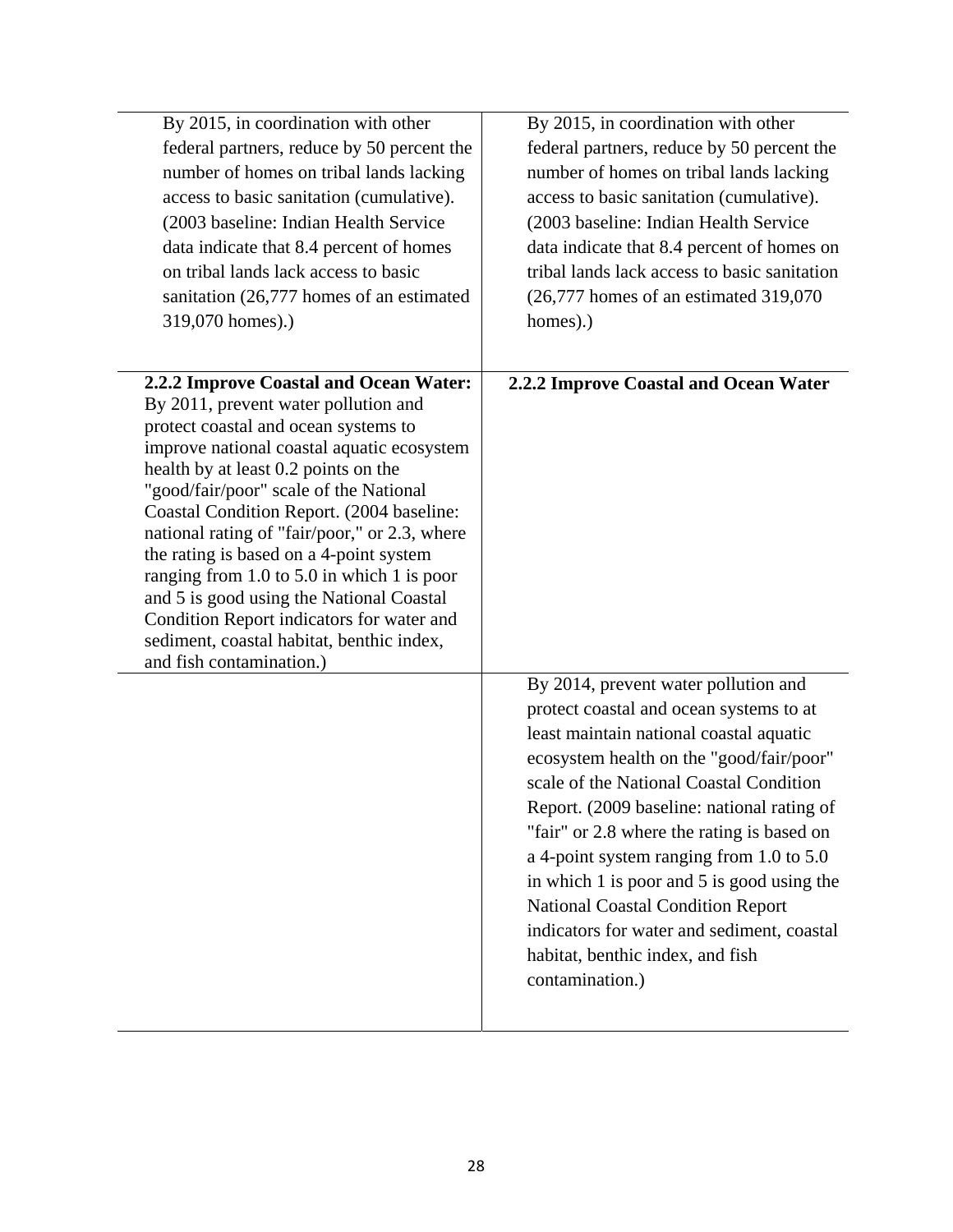| By 2011, at least maintain aquatic<br>ecosystem health on the "good/fair/poor"<br>scale of the National Coastal Condition<br>Report in the Northeast Region. (2004)<br>baseline: Northeast rating of 1.8.) | By 2014, at least maintain aquatic<br>ecosystem health on the "good/fair/poor"<br>scale of the National Coastal Condition<br>Report in the Northeast Region. (2009<br>baseline: Northeast rating of 2.4.)                            |
|------------------------------------------------------------------------------------------------------------------------------------------------------------------------------------------------------------|--------------------------------------------------------------------------------------------------------------------------------------------------------------------------------------------------------------------------------------|
| By 2011, at least maintain aquatic                                                                                                                                                                         | By 2014, at least maintain aquatic                                                                                                                                                                                                   |
| ecosystem health on the "good/fair/poor"<br>scale of the National Coastal Condition                                                                                                                        | ecosystem health on the "good/fair/poor"<br>scale of the National Coastal Condition                                                                                                                                                  |
| Report in the Southeast Region. (2004)                                                                                                                                                                     | Report in the Southeast Region. (2009)                                                                                                                                                                                               |
| baseline: Southeast rating of 3.8.)                                                                                                                                                                        | baseline: Southeast rating of 3.6.)                                                                                                                                                                                                  |
| it really EPA's objective to maintain the declined state of ecosystem health?                                                                                                                              | Comment: The Southeast rating declined from 3.8 to 3.6 between 2004 and 2009. Is                                                                                                                                                     |
|                                                                                                                                                                                                            |                                                                                                                                                                                                                                      |
| By 2011, at least maintain aquatic                                                                                                                                                                         | By 2014, at least maintain aquatic                                                                                                                                                                                                   |
| ecosystem health on the "good/fair/poor"                                                                                                                                                                   | ecosystem health on the "good/fair/poor"                                                                                                                                                                                             |
| scale of the National Coastal Condition                                                                                                                                                                    | scale of the National Coastal Condition                                                                                                                                                                                              |
| Report in the West Coast Region. (2004)                                                                                                                                                                    | Report in the West Coast Region. (2009)                                                                                                                                                                                              |
| baseline: West Coast rating of 2.0.)                                                                                                                                                                       | baseline: West Coast rating of 2.4.)                                                                                                                                                                                                 |
| By 2011, at least maintain aquatic                                                                                                                                                                         | By 2014, at least maintain aquatic                                                                                                                                                                                                   |
| ecosystem health on the "good/fair/poor"                                                                                                                                                                   | ecosystem health on the "good/fair/poor"                                                                                                                                                                                             |
| scale of the National Coastal Condition                                                                                                                                                                    | scale of the National Coastal Condition                                                                                                                                                                                              |
| Report in the Puerto Rico Region. (2004)                                                                                                                                                                   | Report in the Puerto Rico Region. (2009)                                                                                                                                                                                             |
| baseline: Puerto Rico rating of 1.7.)                                                                                                                                                                      | baseline: Puerto Rico rating of 1.7.)                                                                                                                                                                                                |
|                                                                                                                                                                                                            | By 2014, at least maintain aquatic<br>ecosystem health on the "good/fair/poor"<br>scale of the National Coastal Condition<br>Report in the Hawaii Region. (2009<br>baseline: Hawaii rating of 4.5.)                                  |
|                                                                                                                                                                                                            | By 2014, at least maintain aquatic<br>ecosystem health on the "good/fair/poor"<br>scale of the National Coastal Condition<br>Report in the South Central Alaska<br>Region (2009 baseline: South Central<br>Alaska rating of $5.0$ .) |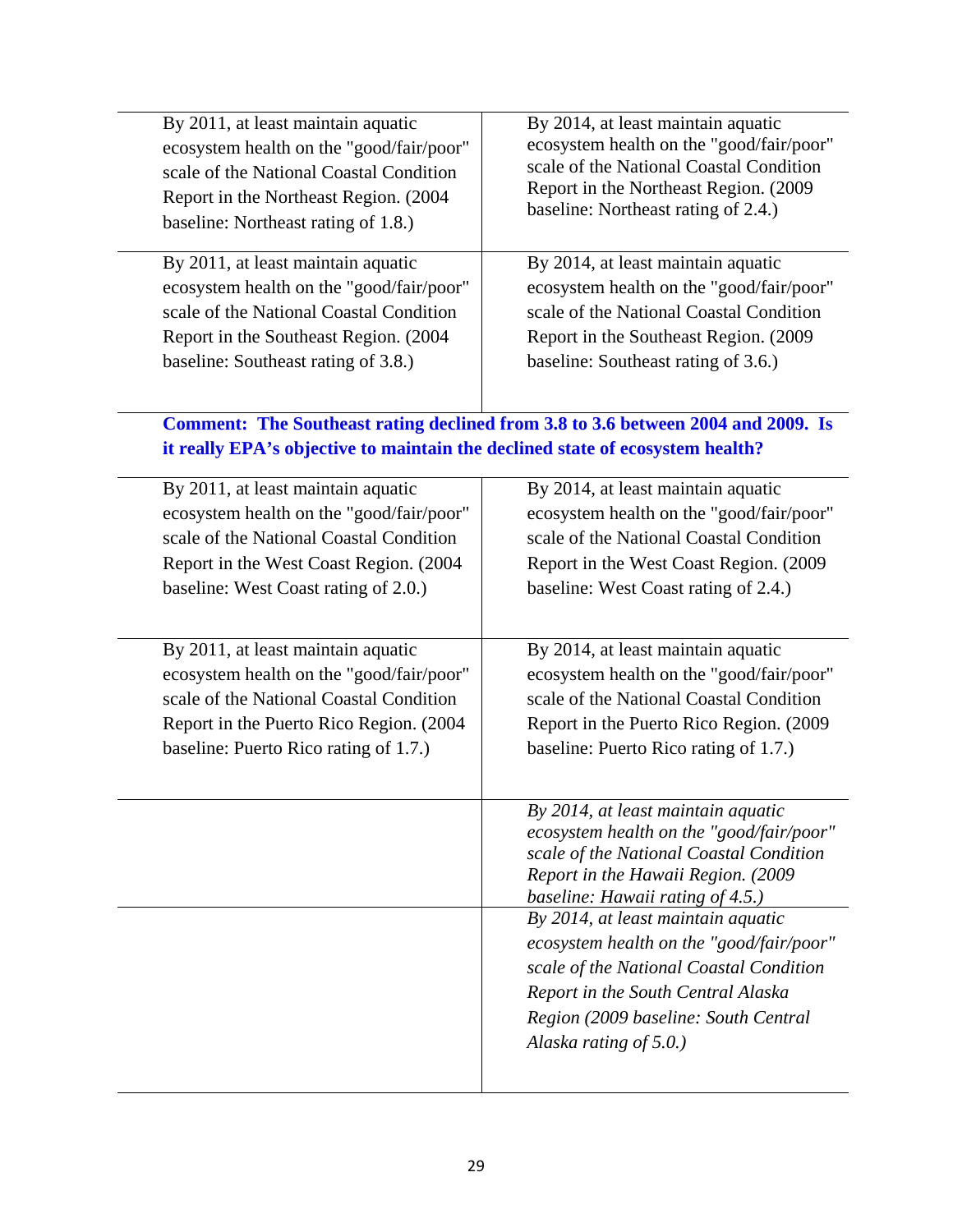| By 2011, 95 percent of active dredged<br>material ocean dumping sites will have<br>achieved environmentally acceptable<br>conditions (as reflected in each site's<br>management plan and measured through<br>onsite monitoring programs). (2005<br>baseline: 94 percent.)                                                                                                                                                         | By 2014, 95 percent of active dredged<br>material ocean dumping sites will have<br>achieved environmentally acceptable<br>conditions (as reflected in each site's<br>management plan and measured through<br>onsite monitoring programs). (2005<br>baseline: 94 percent.)                                                                                                                                                         |
|-----------------------------------------------------------------------------------------------------------------------------------------------------------------------------------------------------------------------------------------------------------------------------------------------------------------------------------------------------------------------------------------------------------------------------------|-----------------------------------------------------------------------------------------------------------------------------------------------------------------------------------------------------------------------------------------------------------------------------------------------------------------------------------------------------------------------------------------------------------------------------------|
| 2.3 Enhance Science and Research: By<br>2011, conduct leading-edge, sound scientific<br>research to support the protection of human<br>health through the reduction of human<br>exposure to contaminants in drinking water,<br>fish and shellfish, and recreational waters and<br>to support the protection of aquatic<br>ecosystems—specifically, the quality of<br>rivers, lakes, and streams, and coastal and<br>ocean waters. | 2.3 Enhance Science and Research: By<br>2014, conduct leading-edge, sound scientific<br>research to support the protection of human<br>health through the reduction of human<br>exposure to contaminants in drinking water,<br>fish and shellfish, and recreational waters and<br>to support the protection of aquatic<br>ecosystems—specifically, the quality of<br>rivers, lakes, and streams, and coastal and<br>ocean waters. |
|                                                                                                                                                                                                                                                                                                                                                                                                                                   |                                                                                                                                                                                                                                                                                                                                                                                                                                   |
| Comment: The objective indicates that EPA has delayed by 3 years any expectation to<br>conduct leading-edge, sound scientific research. This implies that the Agency is free to<br>conduct trailing-edge, unsound research in the interim.                                                                                                                                                                                        | 2.3.1 Drinking Water Research                                                                                                                                                                                                                                                                                                                                                                                                     |
|                                                                                                                                                                                                                                                                                                                                                                                                                                   | By 2013, achieve a rating of "meets"<br>expectations" or higher in independent<br>expert review assessment of the utility of<br>EPA research for reducing human<br>exposure to contaminants in drinking<br>water and protecting human health.<br>2.3.2 Water Quality Research                                                                                                                                                     |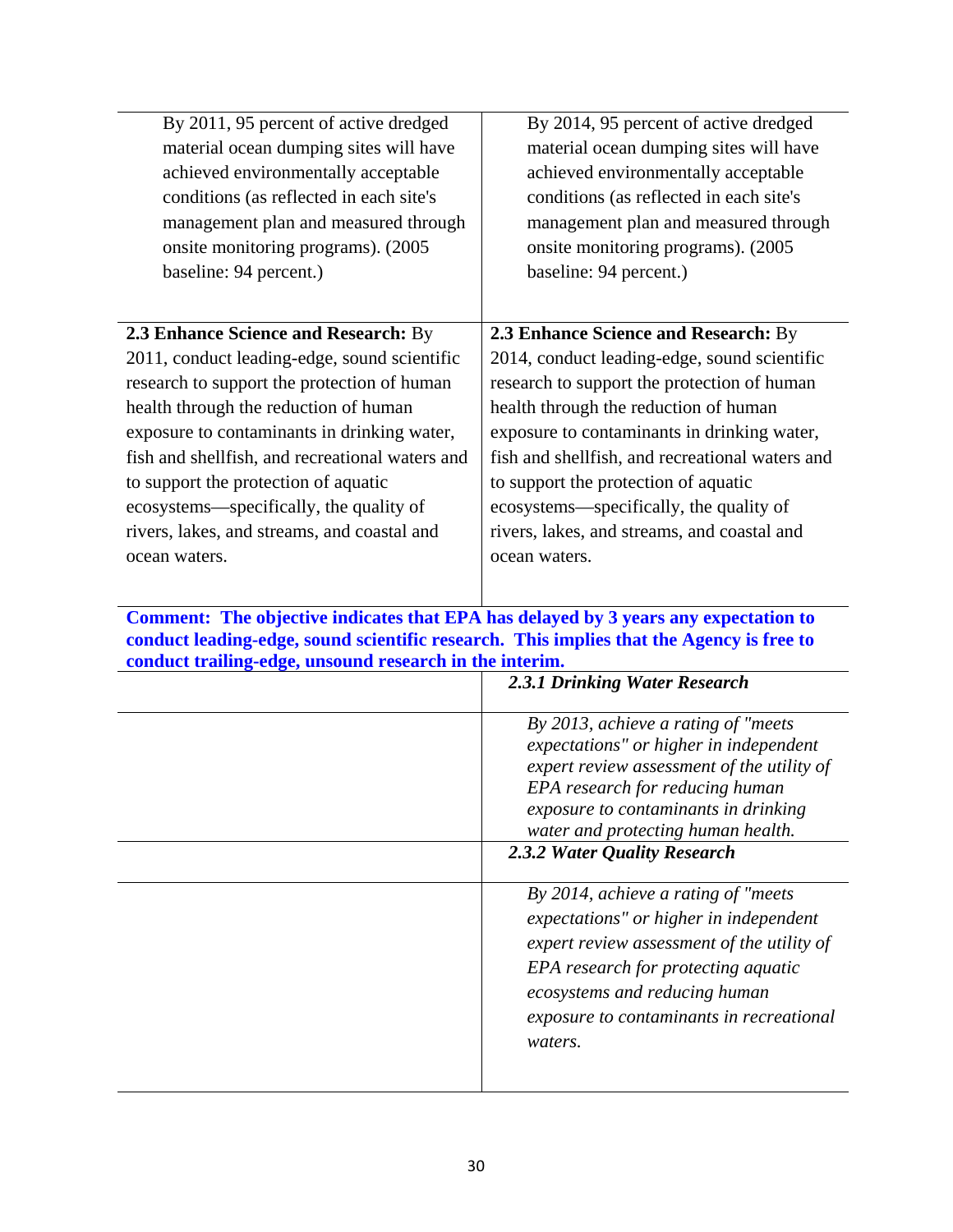#### **Goal 3: Land Preservation and Restoration**

| Current (2006-2011) Strategic Plan | Proposed (2009-2014) Strategic Plan |
|------------------------------------|-------------------------------------|
| <b>Objective</b>                   | <b>Objective</b>                    |
| Sub-objective                      | Sub-objective                       |
| <b>Strategic Target</b>            | <b>Strategic Measure</b>            |

## **GOAL 3: LAND PRESERVATION AND RESTORATION**

Preserve and restore the land by using innovative waste management practices and **cleaning up c ontaminated properties to reduce risks posed by releases of harmful substances.** 

| 3.1 Preserve Land: By 2011, reduce adverse<br>effects to land by reducing waste generation,<br>increasing recycling, and ensuring proper<br>management of waste and petroleum products<br>at facilities in ways that prevent releases. | 3.1 Preserve Land: By 2014, reduce adverse<br>effects to land by reducing waste generation,<br>increasing recycling, and ensuring proper<br>management of waste and petroleum products<br>at facilities in ways that prevent releases. |
|----------------------------------------------------------------------------------------------------------------------------------------------------------------------------------------------------------------------------------------|----------------------------------------------------------------------------------------------------------------------------------------------------------------------------------------------------------------------------------------|
| <b>3.1.1 Reduce Waste Generation and</b>                                                                                                                                                                                               | 3.1.1 Waste Generation and Recycling                                                                                                                                                                                                   |
| <b>Increase Recycling:</b> By 2011, reduce                                                                                                                                                                                             |                                                                                                                                                                                                                                        |
| materials use through product and process                                                                                                                                                                                              |                                                                                                                                                                                                                                        |
| design, and increase materials and energy                                                                                                                                                                                              |                                                                                                                                                                                                                                        |
| recovery from wastes otherwise requiring                                                                                                                                                                                               |                                                                                                                                                                                                                                        |
| disposal.                                                                                                                                                                                                                              |                                                                                                                                                                                                                                        |
| By 2011, increase reuse and recycling of                                                                                                                                                                                               |                                                                                                                                                                                                                                        |
| construction and demolition debris by 6                                                                                                                                                                                                |                                                                                                                                                                                                                                        |
| percent from a baseline of 59 percent in                                                                                                                                                                                               |                                                                                                                                                                                                                                        |
| 2003.                                                                                                                                                                                                                                  |                                                                                                                                                                                                                                        |
| <b>Comment: This sub-objective has been eliminated due to a reported lack of</b>                                                                                                                                                       |                                                                                                                                                                                                                                        |
|                                                                                                                                                                                                                                        | annually-available data. However, it appears that data was available in the baseline                                                                                                                                                   |
|                                                                                                                                                                                                                                        | year (2003). Therefore, data likely continues to be collected, but may not be readily                                                                                                                                                  |

**available. EPA should further investigate opportunities to access this data (or a suitable surrogate) before deleting this sub-objective.** 

| By 2014, increase the amount of        |
|----------------------------------------|
| municipal solid waste reduced, reused, |
| or recycled by 130 billion pounds.     |
|                                        |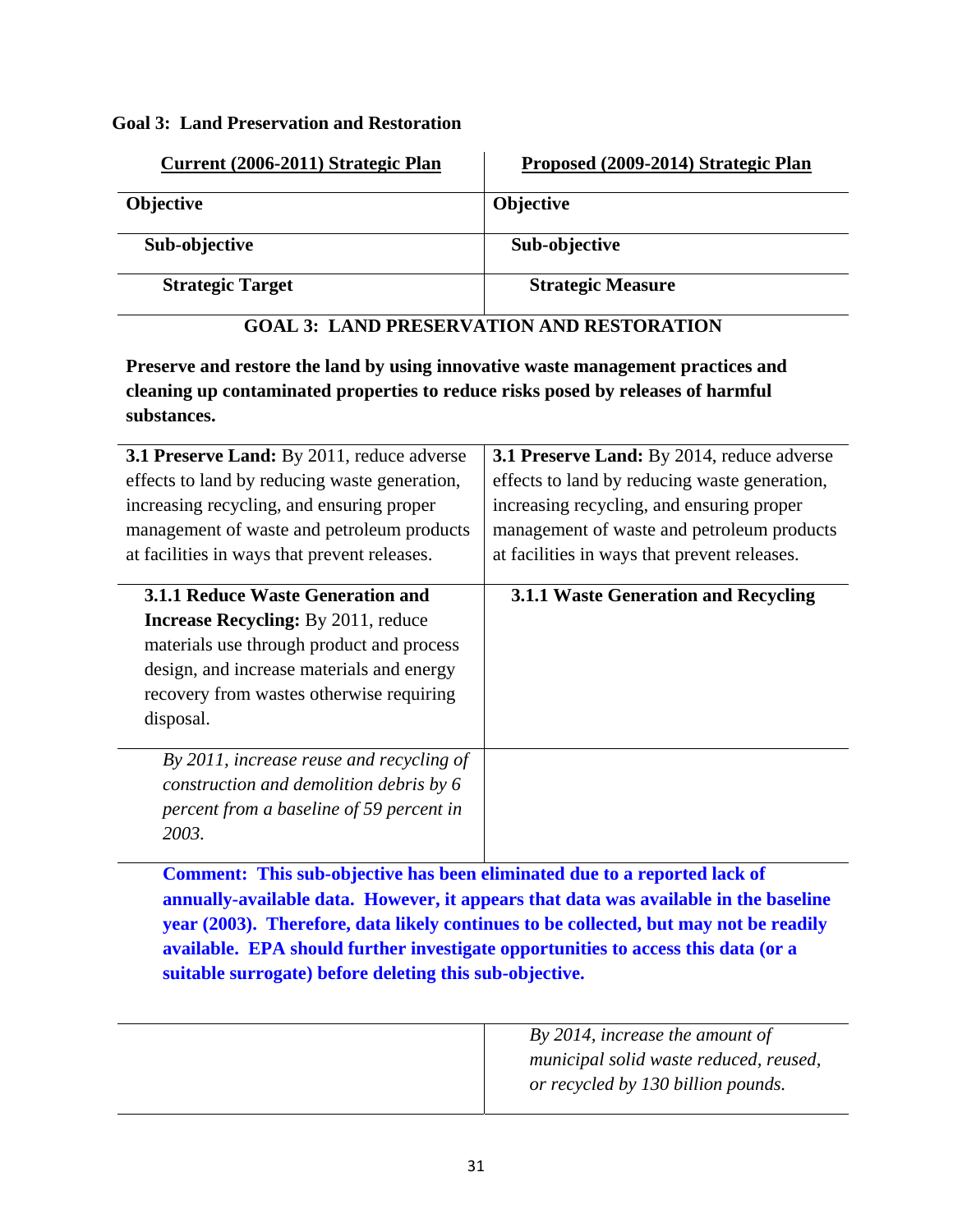## **Comment: EPA should identify baseline data to qualify whether this target is meaningful.**

| By 2011, increase the use of coal                                                  | By 2014, increase the use of coal                                                 |
|------------------------------------------------------------------------------------|-----------------------------------------------------------------------------------|
| combustion ash to 50 percent from 32                                               | combustion ash to 56 percent from 40                                              |
| percent in 2001.                                                                   | percent in 2007.                                                                  |
| By 2011, increase by 118 the number of                                             |                                                                                   |
|                                                                                    | By 2014, increase by 118 the number of                                            |
| tribes covered by an integrated waste                                              | tribes covered by an integrated waste                                             |
| management plan compared to FY 2006.                                               | management plan compared to FY 2008.                                              |
|                                                                                    | Comment: EPA should identify the universe of tribes. What is the FY 2008 baseline |
| to which the 2014 target is being compared?                                        |                                                                                   |
| By 2011, close, clean up, or upgrade 138                                           | By 2014, close, clean up, or upgrade 138                                          |
| open dumps in Indian country and on                                                | open dumps in Indian country and on                                               |
| other tribal lands compared to FY 2006.                                            | other tribal lands compared to FY 2008.                                           |
| Comment: EPA should identify the universe of open dumps in Indian country.         |                                                                                   |
|                                                                                    |                                                                                   |
| What is the FY 2008 baseline to which the 2014 target is being compared?           |                                                                                   |
|                                                                                    |                                                                                   |
| 3.1.2 Manage Hazardous Waste and                                                   | 3.1.2 Hazardous Waste and Petroleum                                               |
| <b>Petroleum Products Properly: By 2011,</b>                                       | <b>Products</b>                                                                   |
| reduce releases to the environment by                                              |                                                                                   |
| managing hazardous wastes and petroleum                                            |                                                                                   |
| products properly.                                                                 |                                                                                   |
|                                                                                    |                                                                                   |
| By 2011, prevent releases at 500 RCRA                                              | By 2014, issue XX initial approved                                                |
| hazardous waste management facilities                                              | controls or updated controls.                                                     |
| by implementing initial approved                                                   |                                                                                   |
| controls or updated controls. (The                                                 |                                                                                   |
| universe of facilities will be reassessed in                                       |                                                                                   |
| FY 2009. However, we currently                                                     |                                                                                   |
| estimate that there will be about 820                                              |                                                                                   |
| facilities that will require these controls.                                       |                                                                                   |
| The goal of 500 represents about 60<br>percent of the universe of 820 facilities.) |                                                                                   |

**Comment: While the universe of facilities is being reassessed in 2009, EPA should give some deference to the current estimate of 820 facilities, and should specify some expected level of activity/progress for public review purposes.**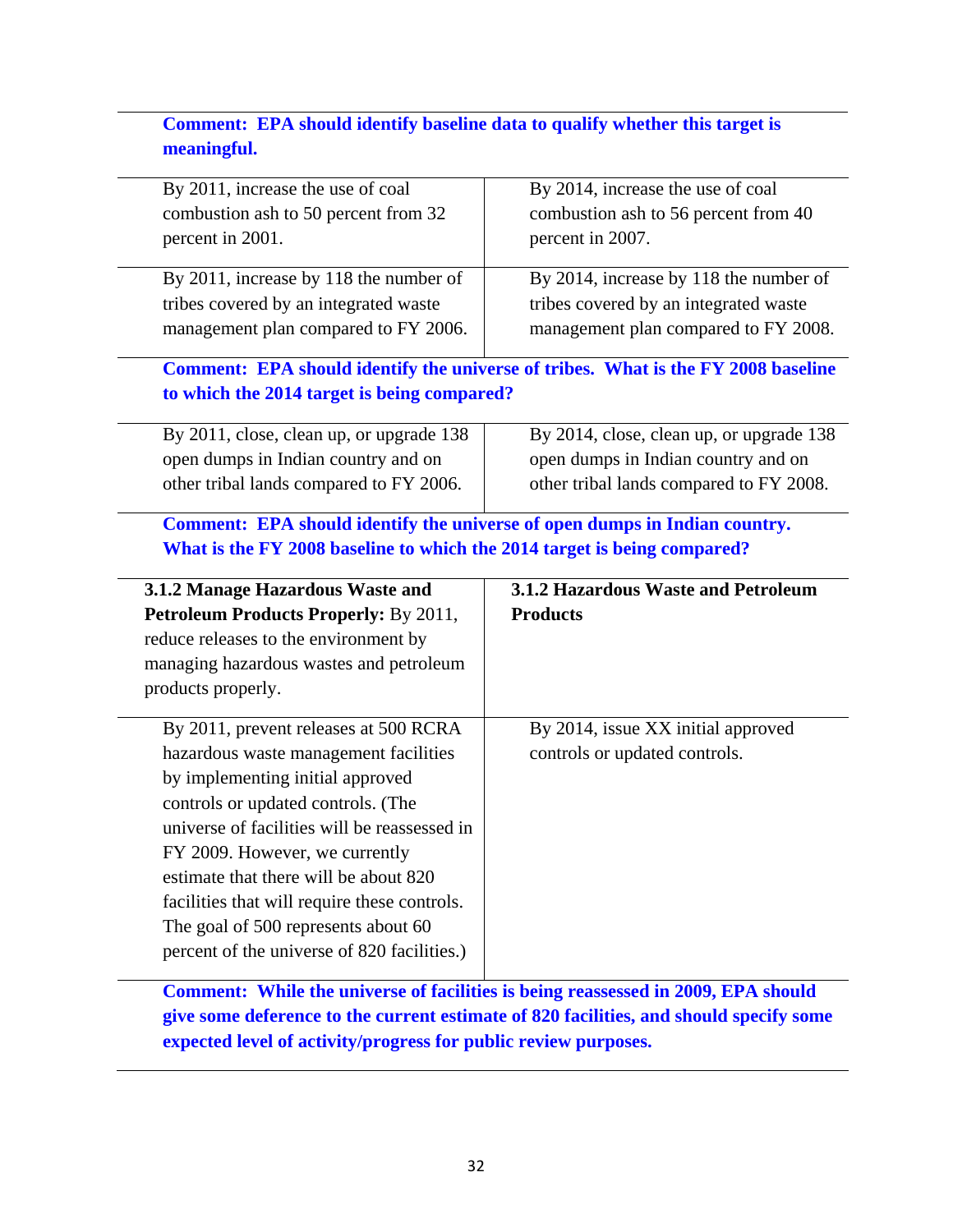| By 2011, increase the percentage of UST<br>facilities that are in significant<br>operational compliance with both release<br>and detection and release prevention<br>requirements to 71 percent from 66<br>percent in 2006 (an increase of 5 percent)<br>out of a total estimated universe of<br>approximately 245,000 facilities. | Each year through 2014, increase the<br>percentage of UST facilities that are in<br>significant operational compliance<br>(SOC) with both release detection and<br>release prevention requirements by 0.5<br>percent over the previous year's target.<br>This means an increase of facilities in<br>SOC from 65 percent in 2009 to 67.5<br>percent in 2014. |
|------------------------------------------------------------------------------------------------------------------------------------------------------------------------------------------------------------------------------------------------------------------------------------------------------------------------------------|-------------------------------------------------------------------------------------------------------------------------------------------------------------------------------------------------------------------------------------------------------------------------------------------------------------------------------------------------------------|
| 2011 target of 71 percent. EPA should provide justification for the decreased<br>expectation.                                                                                                                                                                                                                                      | Comment: The 2014 target of 67.5 percent SOC is a substantive retreat from the                                                                                                                                                                                                                                                                              |
| Each year through 2011, minimize the                                                                                                                                                                                                                                                                                               | Each year through 2014, minimize the                                                                                                                                                                                                                                                                                                                        |
| number of confirmed releases at UST                                                                                                                                                                                                                                                                                                | number of confirmed releases at UST                                                                                                                                                                                                                                                                                                                         |
| facilities to 10,000 or fewer from a<br>universe of approximately 650,000 UST<br>tanks.                                                                                                                                                                                                                                            | facilities to 9,000 or fewer.                                                                                                                                                                                                                                                                                                                               |
| 3.2 Restore Land: By 2011, control the risks                                                                                                                                                                                                                                                                                       | 3.2 Restore Land: By 2014, control the risks                                                                                                                                                                                                                                                                                                                |
| to human health and the environment by                                                                                                                                                                                                                                                                                             | to human health and the environment by                                                                                                                                                                                                                                                                                                                      |
| mitigating the impact of accidental or                                                                                                                                                                                                                                                                                             | mitigating the impact of accidental or                                                                                                                                                                                                                                                                                                                      |
| intentional releases and by cleaning up and                                                                                                                                                                                                                                                                                        | intentional releases and by cleaning up and                                                                                                                                                                                                                                                                                                                 |
| restoring contaminated sites or properties to                                                                                                                                                                                                                                                                                      | restoring contaminated sites or properties to                                                                                                                                                                                                                                                                                                               |
| appropriate levels.                                                                                                                                                                                                                                                                                                                | appropriate levels.                                                                                                                                                                                                                                                                                                                                         |
| 3.2.1 Prepare for and Respond to                                                                                                                                                                                                                                                                                                   | <b>3.2.1 Chemical Release Preparedness</b>                                                                                                                                                                                                                                                                                                                  |
| <b>Accidental and Intentional Releases: By</b><br>2011, reduce and control the risks posed by<br>accidental and intentional releases of<br>harmful substances by improving our<br>nation's capability to prevent, prepare for,<br>and respond more effectively to these<br>emergencies.                                            | and Response                                                                                                                                                                                                                                                                                                                                                |
| By 2011, achieve and maintain at least<br>95 percent of the maximum score on<br>readiness evaluation criteria in each<br>region.                                                                                                                                                                                                   | By 2014, achieve and maintain at least<br>75 percent of the maximum score on the<br>Core National Approach to Response<br>(NAR) evaluation criteria.                                                                                                                                                                                                        |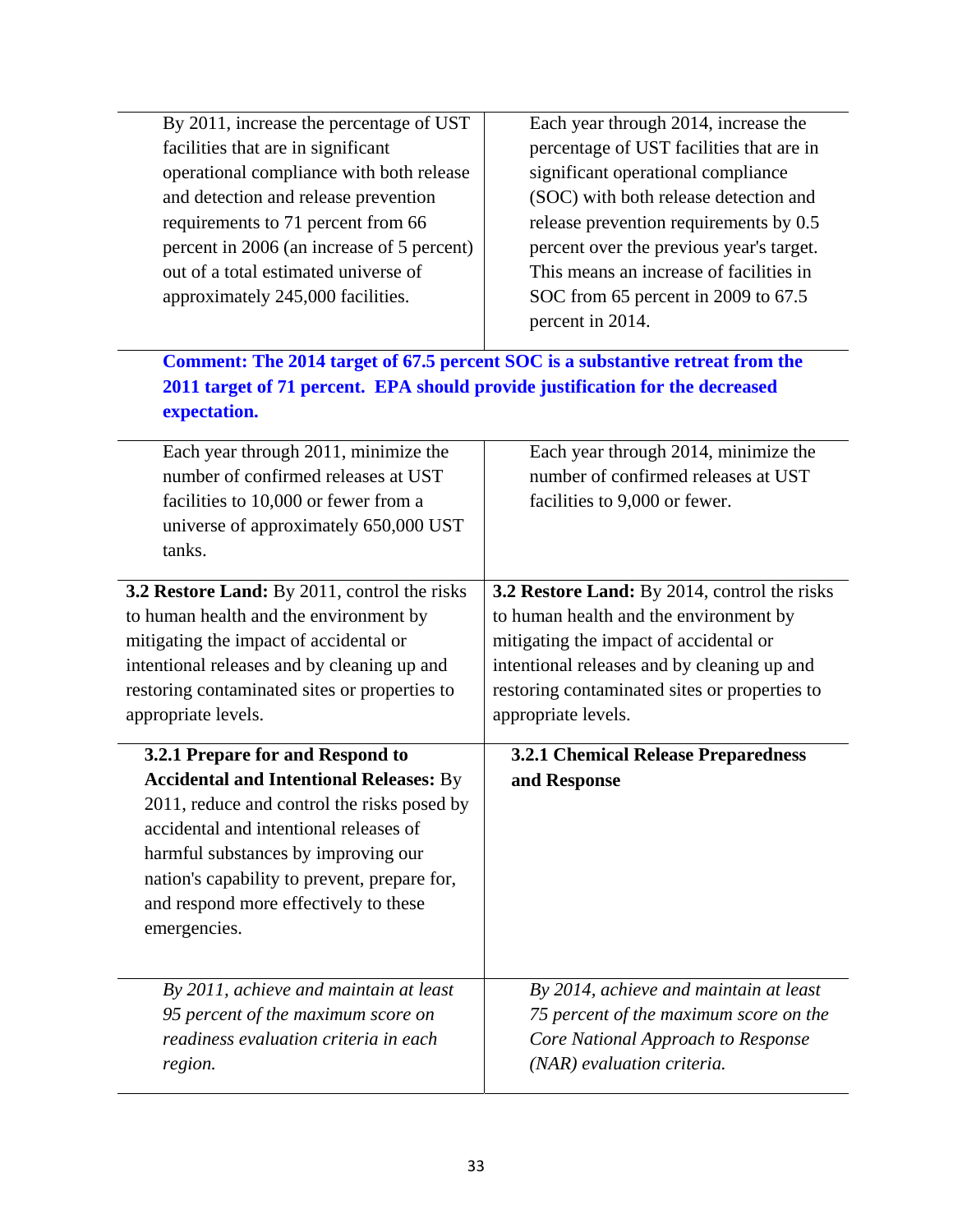**Comment: The 2014 target of 75 percent of maximum score on the NAR criteria is a substantial retreat from the 2011 target of 95 percent of maximum score on readiness criteria. Are the two criteria so substantially different that EPA's previous progress did not meet the NAR criteria?** 

| By 2011, complete an additional 975  | By 2014, complete an additional 850  |
|--------------------------------------|--------------------------------------|
| "Superfund-lead" hazardous substance | "Superfund-lead" hazardous substance |
| removal actions. (In FY 2005, 175 of | removal actions.                     |
| these actions were completed.)       |                                      |
|                                      |                                      |

 **Comment: EPA should identify the backlog of Superfund-lead removal actions to demonstrate the significance of the target.** 

 *By 2011, oversee and complete 650 voluntary removal actions. (In FY 2005, 137 of these actions were completed.)* 

*By 2014, oversee and complete an additional 850 potential responsible party (PRP) removal actions, which include voluntary, administrative orders on consent (AOC), and unilateral administrative order (UAO) actions.* 

 **Comment: EPA should identify the backlog of PRP removal actions to demonstrate the significance of the target.** 

| By 2011, reduce by 25 percent the            | By 2014, 60 percent of all SPCC      |
|----------------------------------------------|--------------------------------------|
| gallons of oil spilled by facilities subject | facilities found to be non-compliant |
| to Facility Response Plan regulations        | between FY 2010-2014 will be brought |
| relative to the 601,000 gallons of oil       | into compliance.                     |
| spilled in 2003.                             |                                      |
|                                              |                                      |

 **Comment: In delegated programs such as the National Pretreatment Program, sustained 40 percent non-compliance is considered an indicator of unacceptable program management. EPA should hold itself to the same program management criteria as its delegates.** 

| By 2011, inspect (and ensure compliance | By 2014, 60 percent of all FRP facilities |
|-----------------------------------------|-------------------------------------------|
| at) 90 percent of the estimated 4,200   | found to be non-compliant between FY      |
| facilities subject to Facility Response | 2010-2014 will be brought into            |
| Plan regulations, up from 50 percent in | compliance.                               |
| 2004.                                   |                                           |
|                                         |                                           |
|                                         |                                           |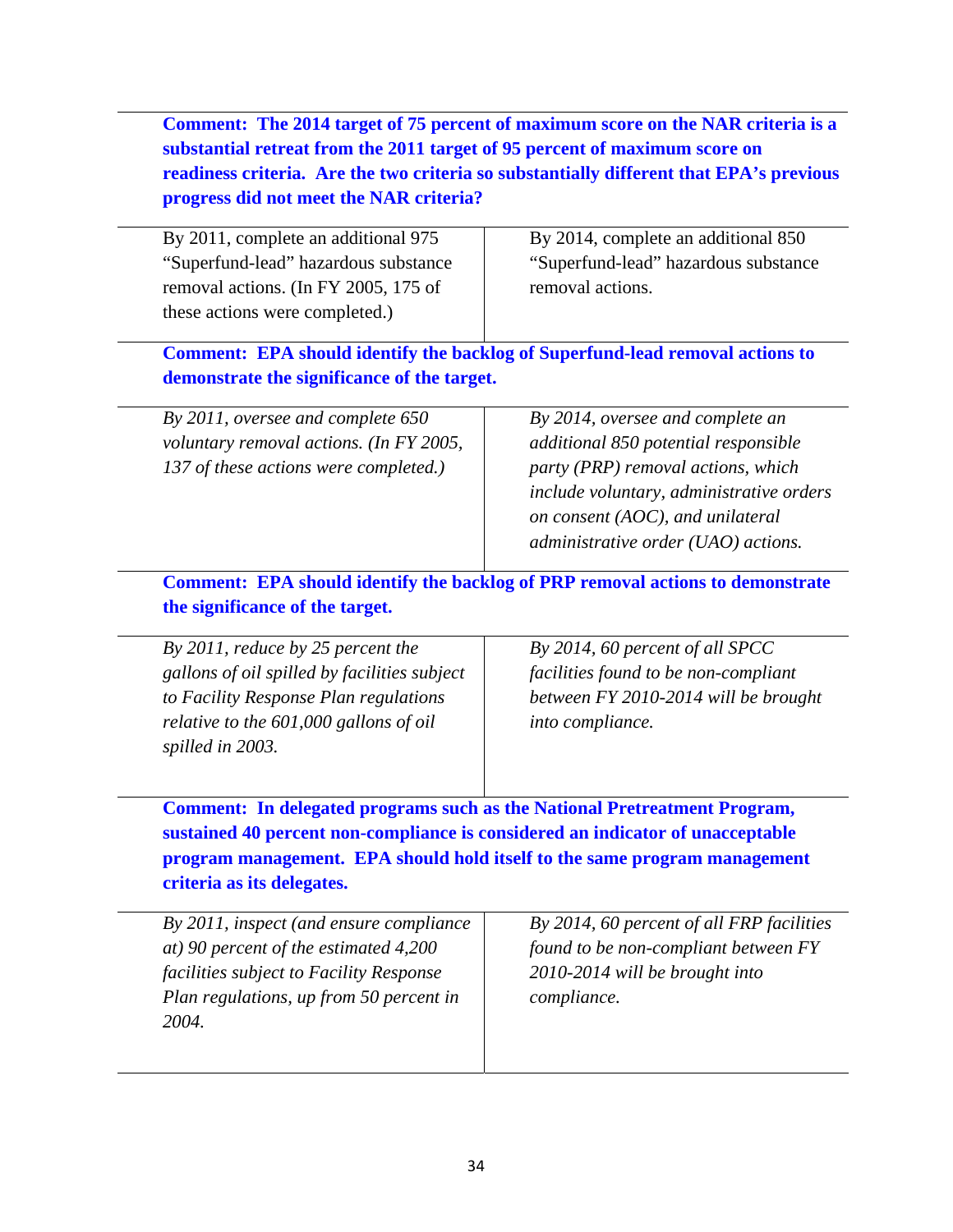**Comment: In delegated programs such as the National Pretreatment Program, sustained 40 percent non-compliance is considered an indicator of unacceptable program management. EPA should hold itself to the same program management criteria as its delegates.** 

| 3.2.2 Clean Up and Revitalize<br>Contaminated Land: By 2011, control the<br>risks to human health and the environment<br>at contaminated properties or sites through<br>cleanup, stabilization, or other action, and<br>make land available for reuse.                                                                                                                                                                                                                                                                                | 3.2.2 Contaminated Land                                                                                                                                                                                                                                                                                                                                  |
|---------------------------------------------------------------------------------------------------------------------------------------------------------------------------------------------------------------------------------------------------------------------------------------------------------------------------------------------------------------------------------------------------------------------------------------------------------------------------------------------------------------------------------------|----------------------------------------------------------------------------------------------------------------------------------------------------------------------------------------------------------------------------------------------------------------------------------------------------------------------------------------------------------|
| By 2011, make final assessment<br>decisions at 40,491 of 44,700 potentially<br>hazardous waste sites evaluated by EPA<br>to help resolve community concerns on<br>whether these sites require long-term<br>cleanup to protect public health and the<br>environment and to help determine if<br>they can be cleared for possible<br>redevelopment. (By the end of FY 2005,<br>a total of 38,770 final site assessment<br>decisions had been made.)                                                                                     | By 2014, make final assessment<br>decisions at XX of XX potentially<br>hazardous waste sites evaluated by EPA<br>to help resolve community concerns on<br>whether these sites require long-term<br>cleanup to protect public health and the<br>environment and to help determine if<br>they can be cleared for possible<br>redevelopment.                |
| By 2011, control all identified<br>unacceptable human exposures from site<br>contamination for current land and/or<br>groundwater use conditions at<br>approximately 85 percent $(1,316)$ of<br>1,543 Superfund human exposure sites.<br>(The universe of 1,543 is the number of<br>NPL sites with potential human exposure<br>pathways as of FY 2005 and includes 172<br>Superfund federal facility sites. Baseline:<br>by the end of FY 2006, approximately 82<br>percent $(1,266)$ of sites had human<br>exposures under control.) | By 2014, control all identified<br>unacceptable human exposures from site<br>contamination for current land and/or<br>groundwater use conditions at<br>approximately XX percent (XX) of XX<br>Superfund human exposure sites. (The<br>universe of XX is the number of National<br>Priority List (NPL) human exposure sites<br>as of the end of FY 2008.) |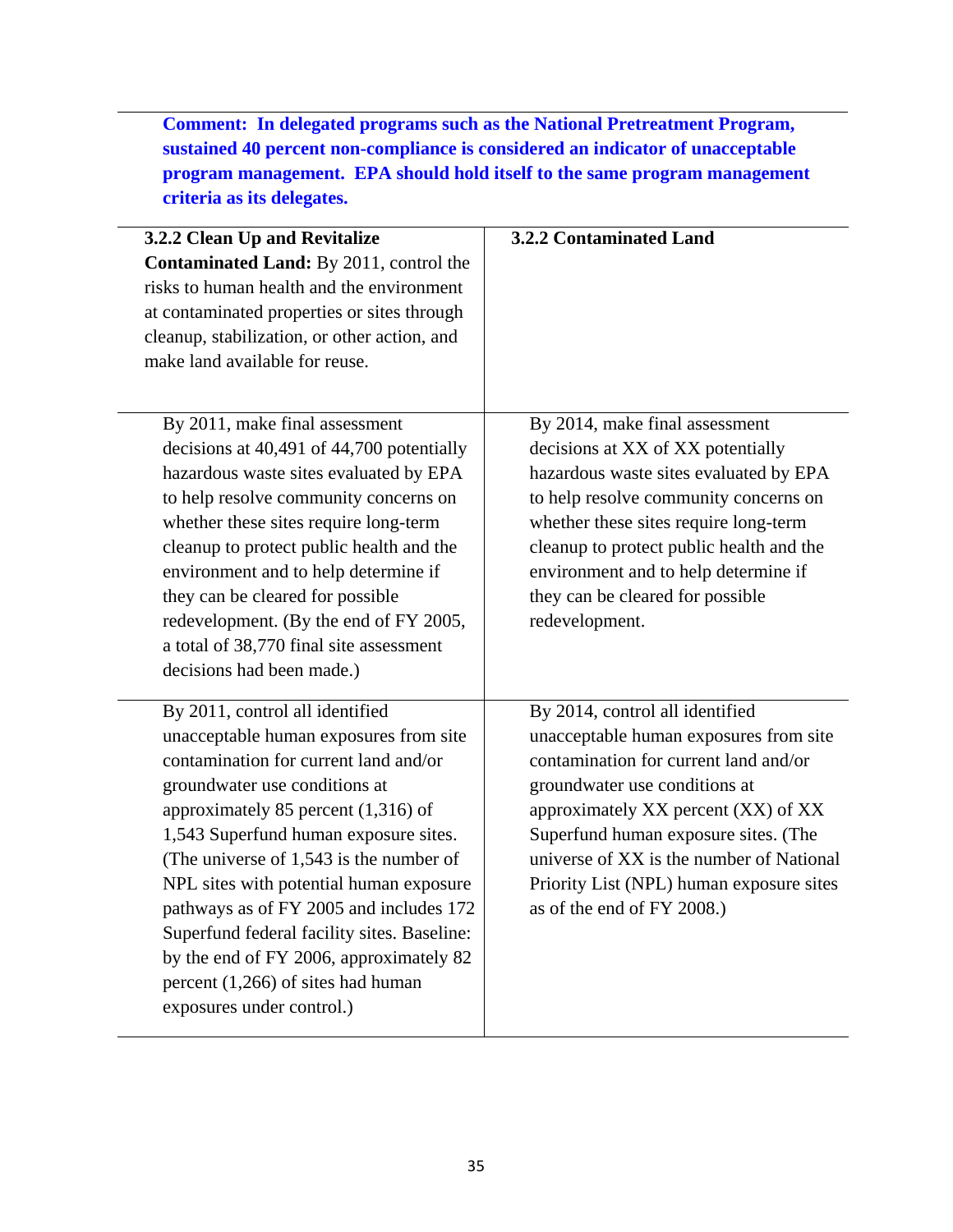| By 2011, increase to 95 percent the high<br><b>National Corrective Action Prioritization</b><br>System (NCAPS)-ranked RCRA<br>facilities with human exposures to toxins<br>controlled. (The universe of all facilities<br>that need RCRA Corrective Action will<br>be final by the end of FY 2007 and will<br>include high, medium, and low ranked<br>facilities.)                                                                                                                                  | By 2014, increase to XX percent the<br>number of Resource Conservation and<br>Recovery Act (RCRA) facilities with<br>human exposures to toxins controlled.<br>(At the end of FY 2008, potential human<br>exposures to toxins were controlled at<br>XX percent (XXX) of all 3,746 facilities<br>needing corrective action.)                        |
|-----------------------------------------------------------------------------------------------------------------------------------------------------------------------------------------------------------------------------------------------------------------------------------------------------------------------------------------------------------------------------------------------------------------------------------------------------------------------------------------------------|---------------------------------------------------------------------------------------------------------------------------------------------------------------------------------------------------------------------------------------------------------------------------------------------------------------------------------------------------|
| By 2011, control the migration of<br>contaminated groundwater through<br>engineered remedies, natural processes,<br>or other appropriate actions at 74 percent<br>$(1,017)$ of 1,381 Superfund groundwater<br>sites. (The universe of 1,381 sites is the<br>number of NPL sites with groundwater<br>contamination as of FY 2005 and<br>includes 166 Superfund federal facility<br>sites. Baseline: by the end of FY 2005, 68<br>percent (937) of sites had groundwater<br>migration under control.) | By 2014, control the migration of<br>contaminated groundwater through<br>engineered remedies, natural processes,<br>or other appropriate actions at XX<br>percent (XX of XX Superfund<br>groundwater sites. (The universe of XX<br>sites is the number of NPL sites with<br>groundwater contamination as of the end<br>of FY 2008.)               |
| By 2011, increase to 80 percent the high<br>NCAPS-ranked RCRA facilities with<br>migration of groundwater under control.<br>(The universe of all facilities that need<br>RCRA corrective action will be final by<br>the end of FY 2007 and will include high,<br>medium, and low ranked facilities.)                                                                                                                                                                                                | By 2014, increase to XX percent the<br>number of Resource Conservation and<br>Recovery Act (RCRA) facilities with<br>migration of contaminated groundwater<br>under control. (At the end of FY 2008,<br>the migration of contaminated<br>groundwater was controlled at XX<br>percent (XXX) of all 3,746 facilities<br>needing corrective action.) |
| By 2011, complete construction of<br>remedies at approximately 76 percent<br>$(1,171)$ of 1,547 Superfund sites. (The<br>universe of 1,547 sites is the total number<br>of sites on the NPL as of FY 2005 and<br>includes 172 Superfund federal facilities.<br>Baseline: by the end of FY 2005, 62<br>percent or 966 sites had completed                                                                                                                                                            | By 2014, complete construction of<br>remedies at more than XX percent (XX)<br>of XX Superfund sites. (The universe of<br>XX sites is the total number of sites on<br>the NPL as of the end of FY 2008.)                                                                                                                                           |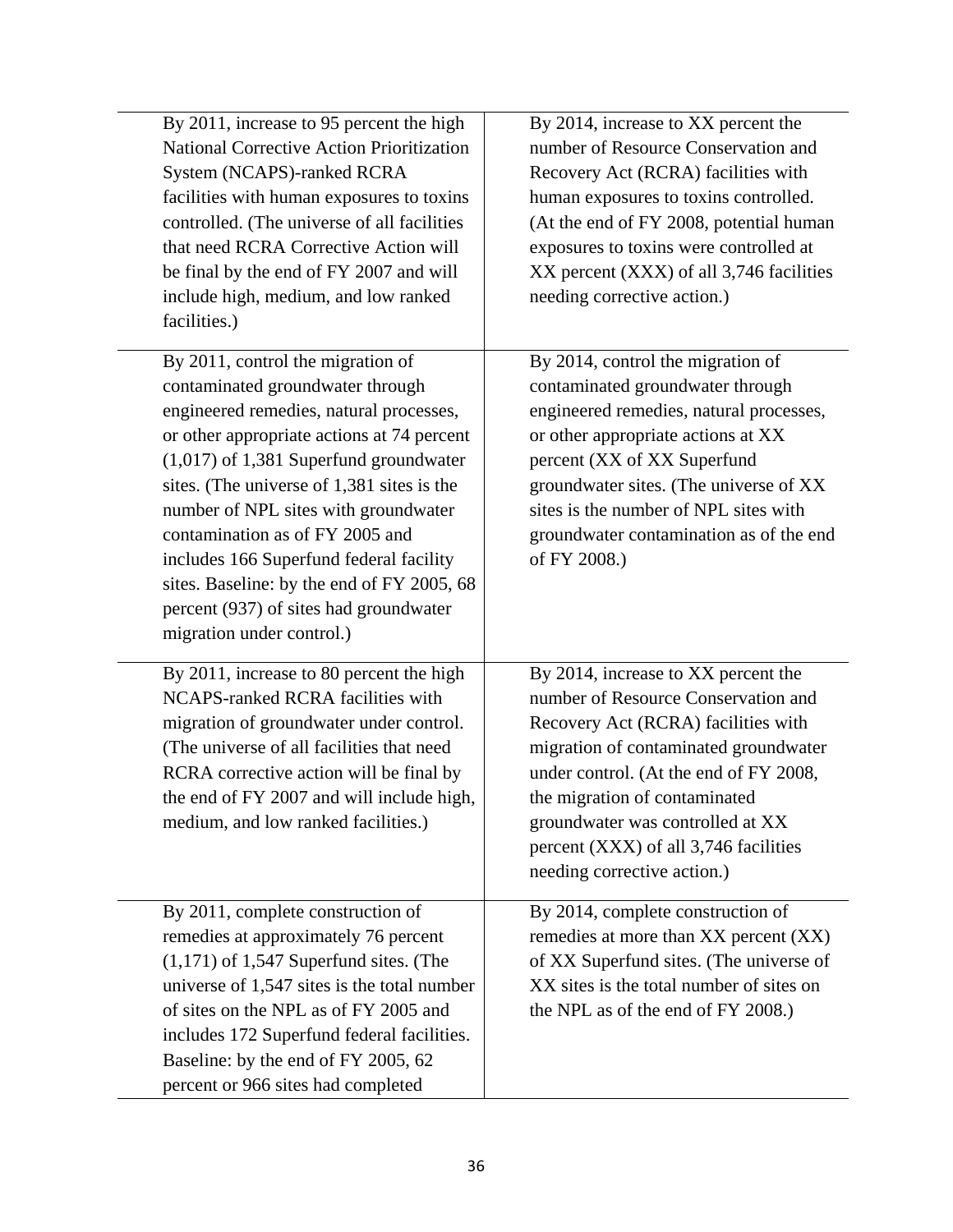| construction.)                                                                                                                                                                                                                                                                                                                                               |                                                                                                                                                                                                                                                                                                                            |
|--------------------------------------------------------------------------------------------------------------------------------------------------------------------------------------------------------------------------------------------------------------------------------------------------------------------------------------------------------------|----------------------------------------------------------------------------------------------------------------------------------------------------------------------------------------------------------------------------------------------------------------------------------------------------------------------------|
| By 2011, increase to 22 percent the<br><b>RCRA</b> facilities with final remedies<br>constructed. (The universe of all facilities<br>that need RCRA corrective action will be<br>final by the end of FY 2007 and will<br>include high, medium, and low ranked<br>facilities.)                                                                                | By 2014, increase to XX percent the<br>number of RCRA facilities with final<br>remedies constructed. (At the end of FY<br>2008, all cleanup remedies had been<br>constructed at XX percent (XXX) of all<br>3,746 facilities needing corrective<br>action.)                                                                 |
| By 2011, reduce the backlog of LUST<br>cleanups (confirmed releases that have<br>yet to be cleaned up) that do not meet<br>state risk-based standards for human<br>exposure and groundwater migration<br>from 26 percent to 21 percent.                                                                                                                      | Each year through 2014, reduce the<br>backlog of LUST cleanups (confirmed<br>releases that have yet to be cleaned up)<br>that do not meet state risk-based<br>standards for human exposure and<br>groundwater migration by 1 percent.<br>This means a decrease from 23 percent in<br>2007 to 16 percent in 2014.           |
| By 2011, ensure that 36 percent $(345)$ of<br>966 final and deleted construction<br>complete NPL sites are ready for reuse<br>site-wide. (As of July 2006, 20 percent<br>(195) of the 966 final and deleted<br>construction complete NPL sites,<br>including 14 Superfund federal facility<br>sites, met EPA's definition for ready for<br>reuse site-wide.) | By 2014, ensure that $XX$ percent $(XX)$ of<br>XX final and deleted construction<br>complete NPL sites are ready for<br>anticipated use site-wide. (The site-wide<br>universe of XX is the number of final<br>and deleted NPL sites, excluding sites<br>with groundwater contamination only, as<br>of the end of FY 2008.) |

 **Comment: Since EPA has now gone through several iterations of its Strategic Plan, the Agency's offices have had much more than sufficient time to plan for the 2014 Strategic Plan. The omission of numeric performance targets this late in the game could be interpreted as symptomatic of a lack of respect for the planning process, or at minimum, the public input component represented by this document.**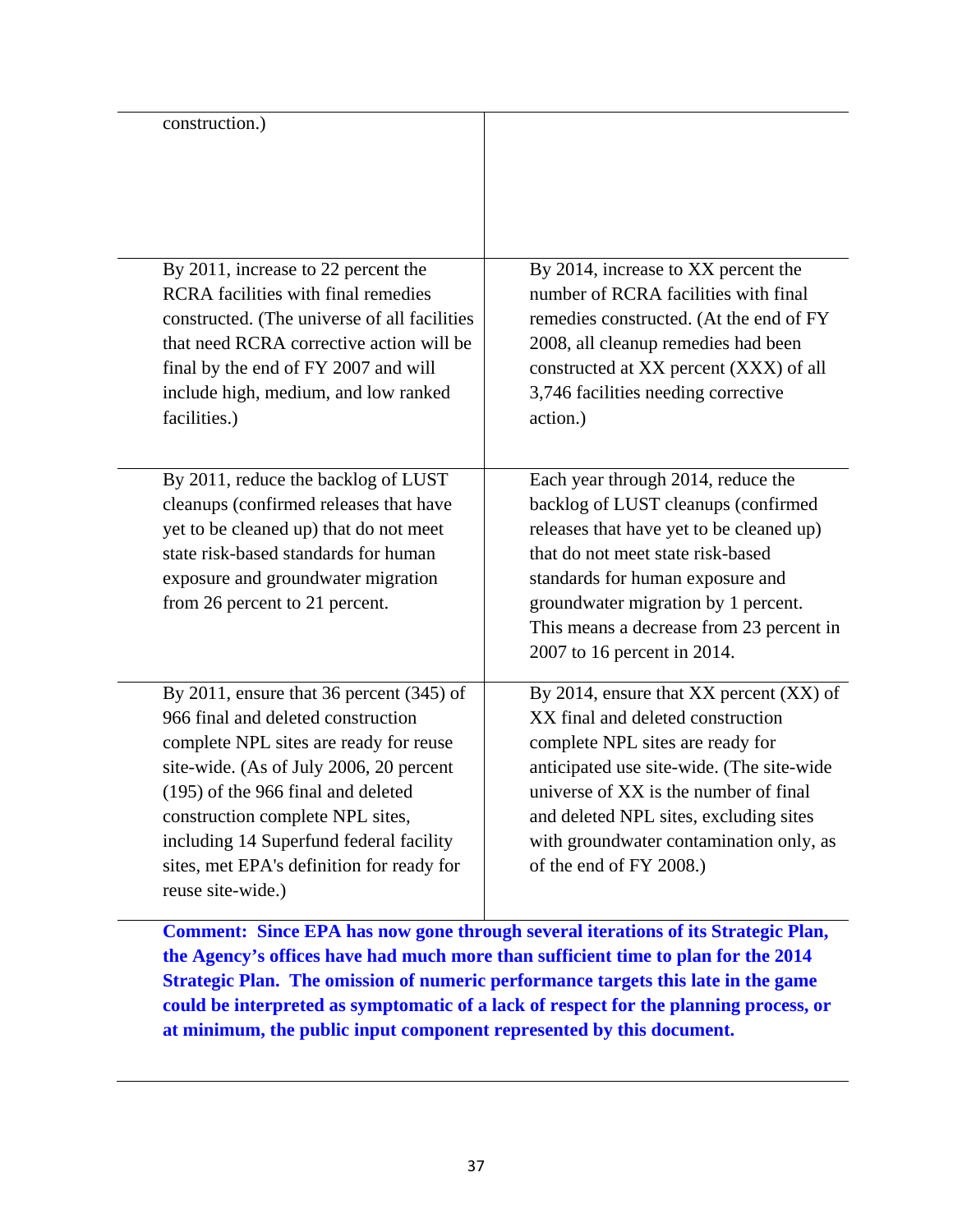| 3.2.3 Maximize Potentially Responsible<br><b>Party Participation at Superfund Sites:</b><br>Through 2011, conserve federal resources<br>by ensuring that potentially responsible<br>parties conduct or pay for Superfund                    | 3.2.3 Potentially Responsible Party<br><b>Participation at Superfund Sites</b>                                                                                                                                                              |
|---------------------------------------------------------------------------------------------------------------------------------------------------------------------------------------------------------------------------------------------|---------------------------------------------------------------------------------------------------------------------------------------------------------------------------------------------------------------------------------------------|
| cleanups whenever possible.                                                                                                                                                                                                                 |                                                                                                                                                                                                                                             |
| Each year through 2011, reach a<br>settlement or take an enforcement action<br>before the start of a remedial action at 95<br>percent of Superfund sites having viable,<br>liable responsible parties other than the<br>federal government. | Each year through 2014, reach a<br>settlement or take an enforcement action<br>before the start of a remedial action at 95<br>percent of Superfund sites having viable,<br>liable responsible parties other than the<br>federal government. |
| Each year through 2011, address all<br>unaddressed costs in statute of limitations<br>cases for sites with unaddressed total past<br>Superfund costs equal to or greater than<br>\$200,000.                                                 | Each year through 2014, address all<br>unaddressed costs in statute of<br>limitations cases for sites with<br>unaddressed total past Superfund costs<br>equal to or greater than \$200,000.                                                 |
| 3.3 Enhance Science and Research: Through                                                                                                                                                                                                   | 3.3 Enhance Science and Research: Provide                                                                                                                                                                                                   |
| 2011, provide and apply sound science for<br>protecting and restoring land by conducting<br>leading-edge research, which, through<br>collaboration, leads to preferred<br>environmental outcomes.                                           | and apply sound science for protecting and<br>restoring land by conducting leading-edge<br>research, which, through collaboration, leads<br>to preferred environmental outcomes.                                                            |
|                                                                                                                                                                                                                                             | <b>3.3.1 Land Protection Research</b>                                                                                                                                                                                                       |
|                                                                                                                                                                                                                                             | By 2014, achieve a rating of "meets"<br>expectations" or higher in independent<br>expert review assessment of the utility of<br>EPA research for protecting and<br>restoring land.                                                          |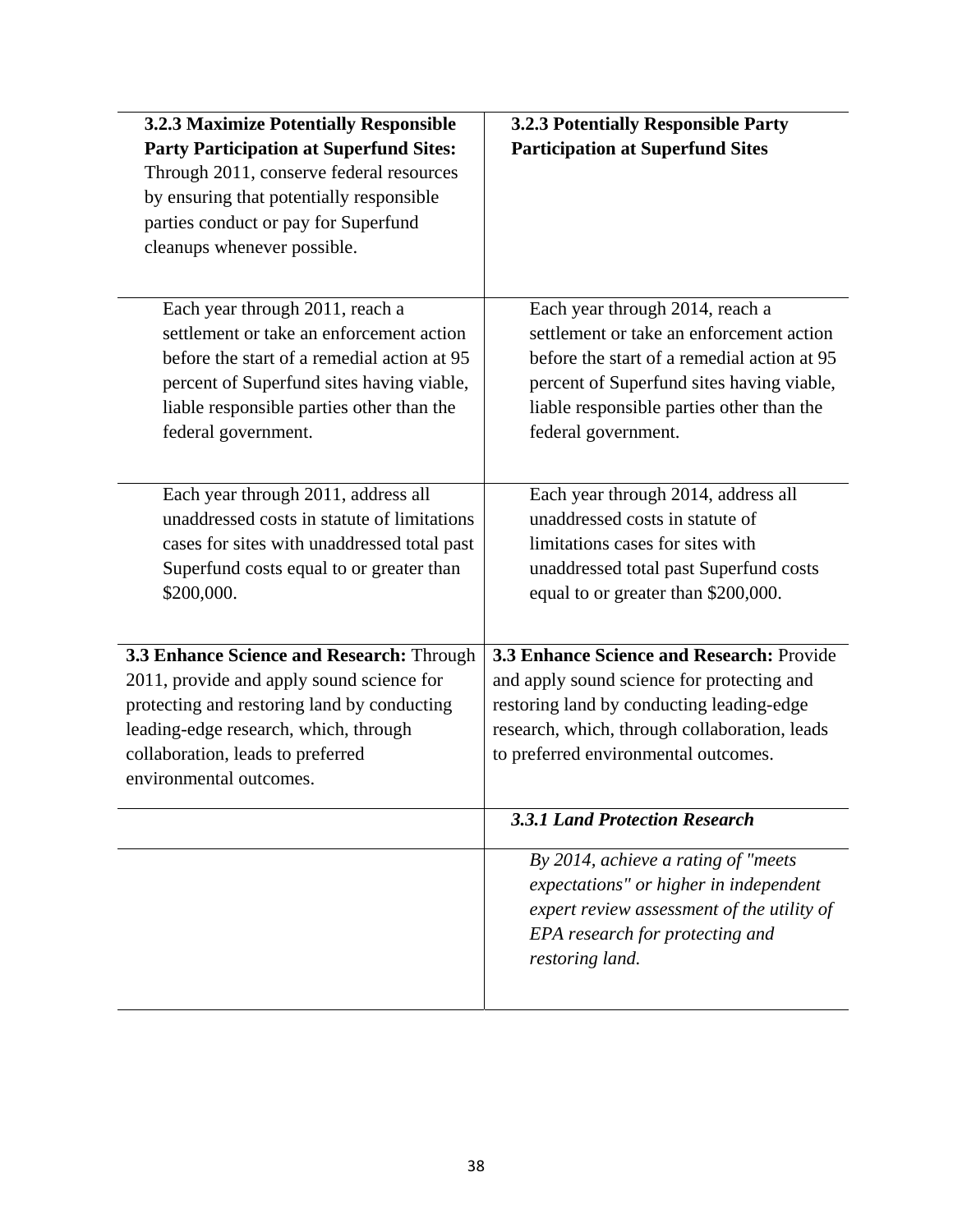**Goal 4: Healthy Communities and Ecosystems** 

| Current (2006-2011) Strategic Plan | Proposed (2009-2014) Strategic Plan |
|------------------------------------|-------------------------------------|
| <b>Objective</b>                   | <b>Objective</b>                    |
| Sub-objective                      | Sub-objective                       |
| <b>Strategic Target</b>            | <b>Strategic Measure</b>            |

## **GOAL 4: HEALTHY COMMUNITIES AND ECOSYSTEMS**

**Protect, sustain, or restore the health of people, communities, and ecosystems using integrated and comprehensive approaches and partnerships.** 

| <b>4.1 Chemical and Pesticide Risks: By</b><br>2011, prevent and reduce pesticide and<br>industrial chemical risks to humans,<br>communities, and ecosystems.                                                                                                                                                                                                                                                                                                                                                                               | 4.1 Chemical and Pesticide Risks: By 2014,<br>prevent and reduce pesticide and industrial<br>chemical risks to humans, communities, and<br>ecosystems.                                                                            |
|---------------------------------------------------------------------------------------------------------------------------------------------------------------------------------------------------------------------------------------------------------------------------------------------------------------------------------------------------------------------------------------------------------------------------------------------------------------------------------------------------------------------------------------------|-----------------------------------------------------------------------------------------------------------------------------------------------------------------------------------------------------------------------------------|
| 4.1.1 Reduce Chemical Risks: By<br>2011, prevent and reduce chemical risks<br>to humans, communities, and<br>ecosystems.                                                                                                                                                                                                                                                                                                                                                                                                                    | <b>4.1.1 Reduce Chemical Risks</b>                                                                                                                                                                                                |
| By 2011, eliminate or effectively<br>manage risks associated with 100<br>percent of High Production Volume<br>(HPV) chemicals for which<br>unreasonable risks have been<br><i>identified through EPA risk</i><br>assessments. (Baseline: EPA<br>screening of data obtained through<br>the HPV Challenge Program is<br>commencing in 2006; actions to<br>obtain additional information needed<br>to assess risks will commence<br>subsequently as chemicals are<br><i>identified as priority concerns</i><br>through the screening process.) | By 2014, initiate risk management actions as<br>needed to effectively manage risk for ChAMP<br>chemicals identified as high priority<br>chemicals of special concern. (Baseline is<br>zero risk management actions through 2008.) |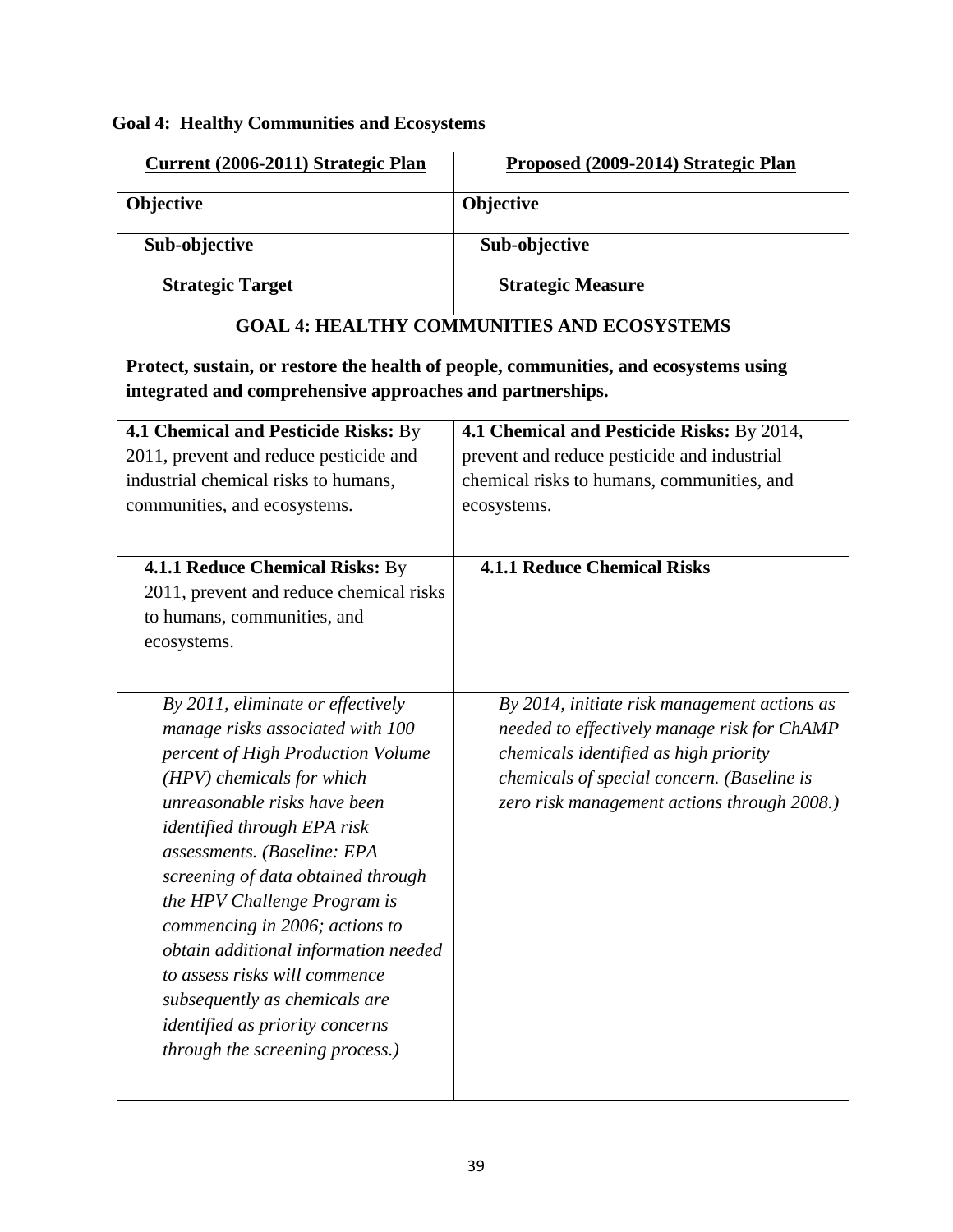|                                                                                                                                                                                                                                                           | By 2014, achieve a 50 percent cumulative<br>reduction of chronic human health risk from<br>environmental releases of High Production<br>Volume chemicals in commerce since 1998.<br>(Baseline: cumulative reduction reported<br>from 1998-2006 is 33 percent.)                                                                                             |
|-----------------------------------------------------------------------------------------------------------------------------------------------------------------------------------------------------------------------------------------------------------|------------------------------------------------------------------------------------------------------------------------------------------------------------------------------------------------------------------------------------------------------------------------------------------------------------------------------------------------------------|
| Through 2011, ensure that new<br>chemicals introduced into commerce<br>do not pose unreasonable risks to<br>workers, consumers, or the<br>environment. (The FY 2004 and FY<br>2005 baseline is 100 percent.)                                              | Through 2014, ensure that new chemicals<br>introduced into commerce do not pose<br>unreasonable risks to workers, consumers, or<br>the environment. (Baseline through 2007 is<br>100 percent.)                                                                                                                                                             |
| By 2011, achieve a 26 percent<br>cumulative reduction of chronic<br>human health risk from<br>environmental releases of industrial<br>chemicals in commerce since 2001.<br>(Baseline: cumulative reduction<br>reported from 2002-2003 is 6.6<br>percent.) | By 2014, achieve a 55 percent cumulative<br>reduction of chronic human health risk from<br>environmental releases of industrial<br>chemicals in commerce since 2001.<br>(Baseline: cumulative reduction reported<br>from 2002-2006 is 33 percent.)                                                                                                         |
|                                                                                                                                                                                                                                                           | By 2014, reduce global demand for mercury<br>by 25 percent by working with international<br>partners to initiate successful mercury policy<br>initiatives and reduction activities affecting<br>at least five countries. (Pilots are deemed<br>successful when they have completed all<br>parts of the pilot program and have begun to<br>reduce mercury.) |

## **Comment: EPA should identify the universe of potential risk management actions to demonstrate the extent to which reported actions reach the regulated community.**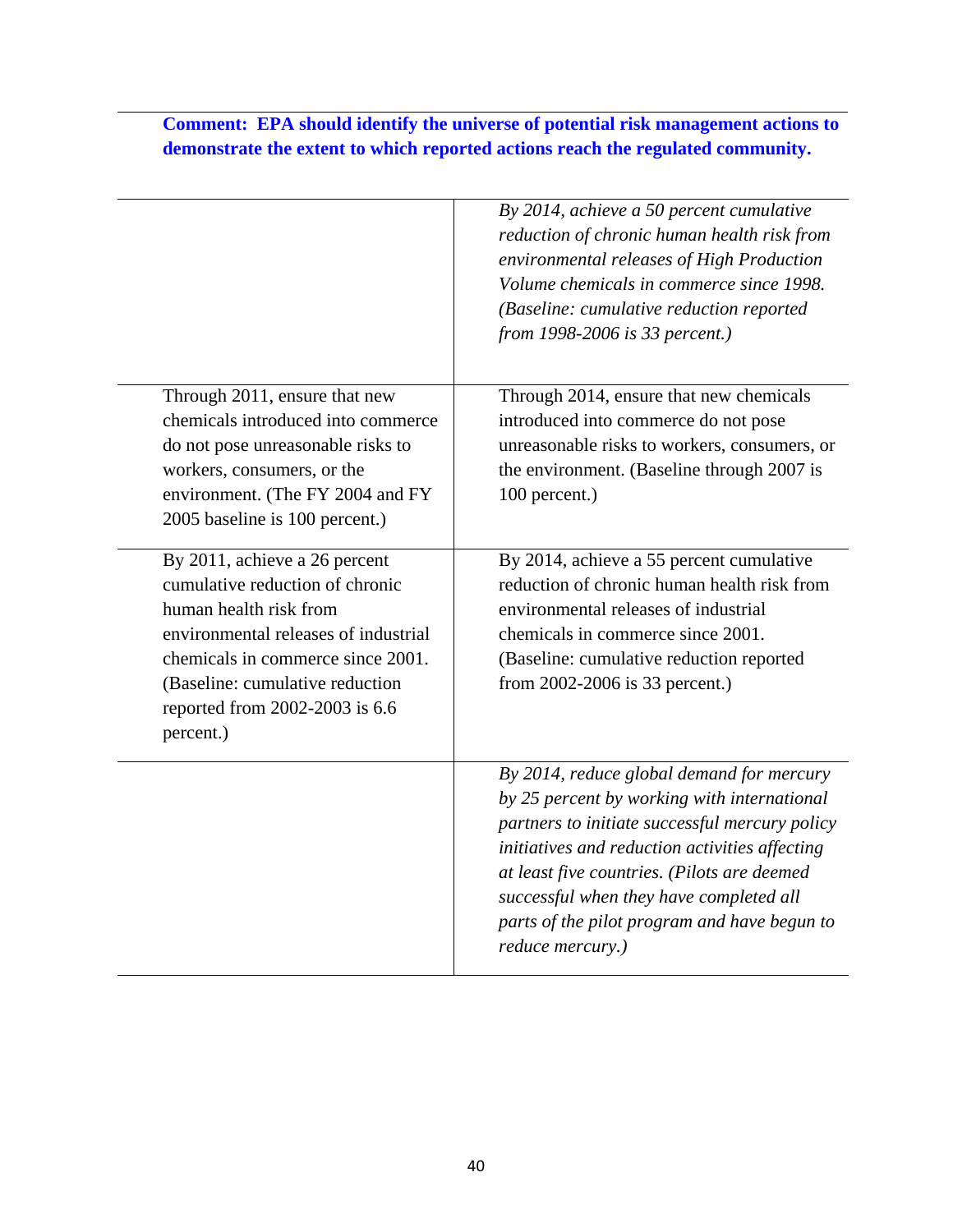| By 2010, eliminate childhood lead<br>poisoning cases as a public health<br>concern by reducing to zero the<br>number of cases of children (aged 1-<br>5 years) with elevated blood lead<br>levels (>10ug/dl). (The 1999-2002<br>baseline is 310,000 cases.)                                               | By 2014, maintain elimination of childhood<br>lead poisoning as a public health concern by<br>not allowing the percent of children (aged 1-<br>5 years) with elevated blood lead levels<br>$($ >10ug/dl) to rise above 0.01 percent.<br>(Baseline: pending availability of NHANES<br>data, baseline could extend through 2006.<br>Information should be available through<br>2004. ~1.5 percent of children with elevated<br>blood lead levels. 300 thousand out of a<br>universe of 20 million children.) |
|-----------------------------------------------------------------------------------------------------------------------------------------------------------------------------------------------------------------------------------------------------------------------------------------------------------|------------------------------------------------------------------------------------------------------------------------------------------------------------------------------------------------------------------------------------------------------------------------------------------------------------------------------------------------------------------------------------------------------------------------------------------------------------------------------------------------------------|
| By 2010, reduce to 28 percent the<br>percent difference in the geometric<br>mean blood lead level in low-income<br>children 1-5 years old as compared to<br>the geometric mean for non-low<br>income children 1-5 years old. (The<br>1991-1994 baseline is 37 percent.)                                   | By 2014, reduce to 25 percent the percent<br>difference in the geometric mean blood lead<br>level in low-income children 1-5 years old as<br>compared to the geometric mean for non-low<br>income children 1-5 years old. (The 1999-<br>2002/4 baseline is 30 percent.)                                                                                                                                                                                                                                    |
| By 2011, through work with<br>international partners, eliminate the<br>use of lead in gasoline in the<br>remaining 35 countries that still use<br>lead as an additive, affecting more<br>than 700 million people. (Baseline:<br>as of January 2006, 35 countries had<br>not phased lead out of gasoline.) | By 2014, through work with international<br>partners, eliminate the use of lead in gasoline<br>in the remaining 16 countries that still use<br>lead as an additive, affecting more than 700<br>million people. (Baseline: as of July 2008, 16<br>countries had not phased lead out of<br>gasoline.)                                                                                                                                                                                                        |
| By 2011, through work with<br>international partners, more than 3<br>billion people will have access to<br>low-sulfur fuel in 10 countries,<br>including China, India, Mexico and<br>Brazil. (Baseline: as of January 2006,<br>none of the developing countries has<br>access to low-sulfur fuel.)        | By 2014, through work with international<br>partners, more than 3 billion people will have<br>access to low-sulfur fuel in 75 countries.<br>(Baseline: as of July 8, 2008, 43 countries<br>had introduced low-sulfur.)                                                                                                                                                                                                                                                                                     |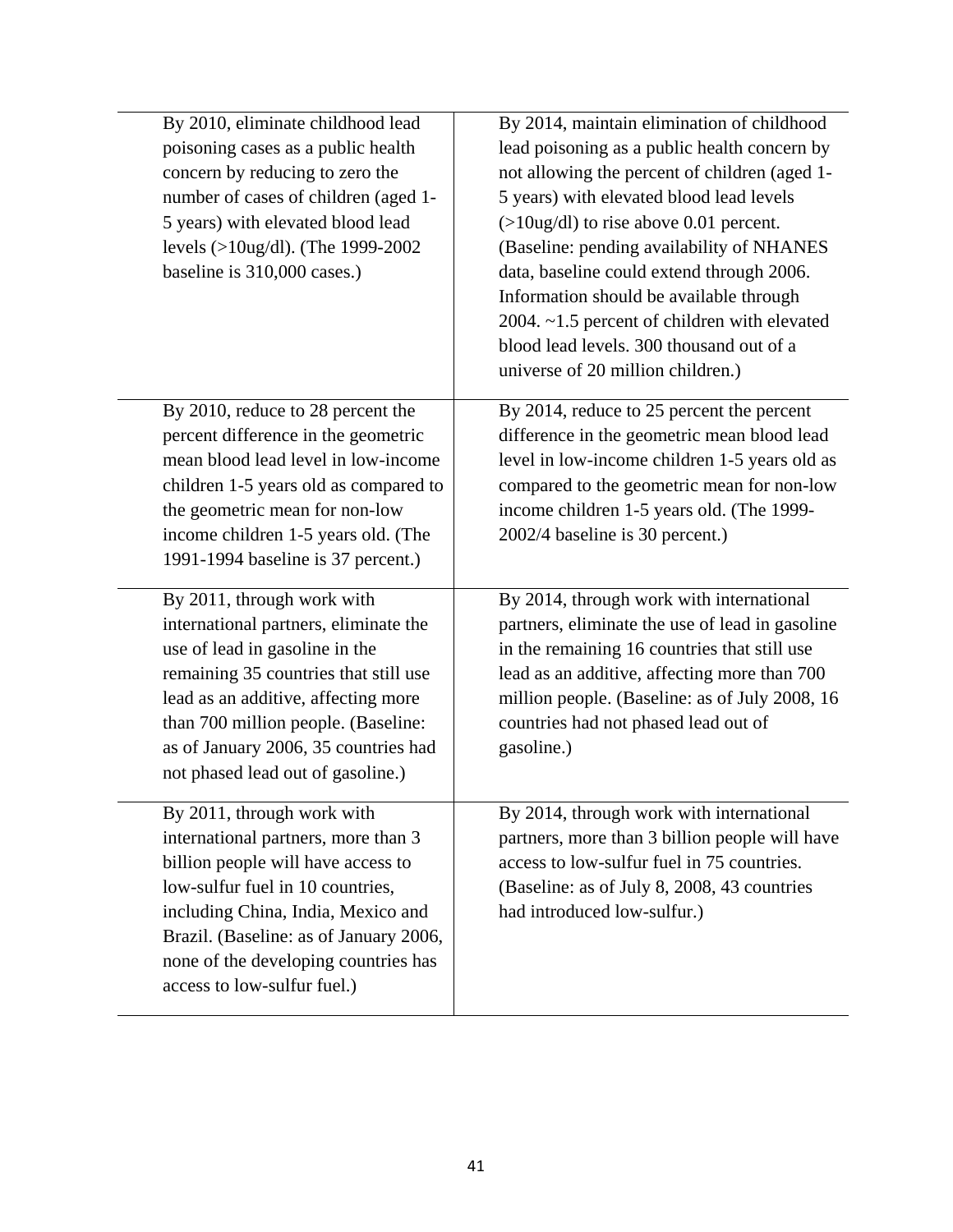| 4.1.2 Reduce Chemical Risks at                                                                                                                                                                                                                                                   | <b>4.1.2 Reduce Chemical Risks at Facilities</b>                                                                                   |
|----------------------------------------------------------------------------------------------------------------------------------------------------------------------------------------------------------------------------------------------------------------------------------|------------------------------------------------------------------------------------------------------------------------------------|
| <b>Facilities and in Communities: By</b>                                                                                                                                                                                                                                         | and in Communities                                                                                                                 |
| 2011, protect human health,                                                                                                                                                                                                                                                      |                                                                                                                                    |
| communities, and the environment from                                                                                                                                                                                                                                            |                                                                                                                                    |
| chemical releases through facility risk-                                                                                                                                                                                                                                         |                                                                                                                                    |
| reduction efforts and building                                                                                                                                                                                                                                                   |                                                                                                                                    |
| community preparedness and response<br>capabilities.                                                                                                                                                                                                                             |                                                                                                                                    |
| By $2011$ , continue to maintain the<br>Risk Management Plan (RMP)<br>prevention program and further<br>reduce by 5 percent the number of<br>accidents at RMP facilities. (The<br>baseline is an annual average of 340<br>accidents, based on RMP program<br>data through 2003.) | By 2014, conduct 2,400 inspections and<br>audits at RMP facilities. (Baseline: in FY<br>2007, 750 RMP inspections were conducted.) |
| By 2011, reduce by 5 percent the                                                                                                                                                                                                                                                 | significance of the target activity level in relation to the regulated community.                                                  |
| consequences of accidents at RMP                                                                                                                                                                                                                                                 |                                                                                                                                    |
| facilities, as measured by injuries,                                                                                                                                                                                                                                             |                                                                                                                                    |
| fatalities, and property damage. (The                                                                                                                                                                                                                                            |                                                                                                                                    |
| baseline is an annual average of 358                                                                                                                                                                                                                                             |                                                                                                                                    |
| injuries, 13 fatalities, and \$143.5                                                                                                                                                                                                                                             |                                                                                                                                    |
| million in property damage at RMP<br><i>from 1995-2003.</i> )                                                                                                                                                                                                                    |                                                                                                                                    |
| By 2011, vulnerability zones<br>surrounding RMP facilities will be<br>reduced by 5 percent from the 2004<br>baseline, which will result in the<br>reduction of risk for over 4 million<br>people in the community. (The 2004                                                     |                                                                                                                                    |
| baseline is $1,086,428$ mi <sup>of</sup><br>cumulative area of RMP<br>vulnerability zones.)                                                                                                                                                                                      |                                                                                                                                    |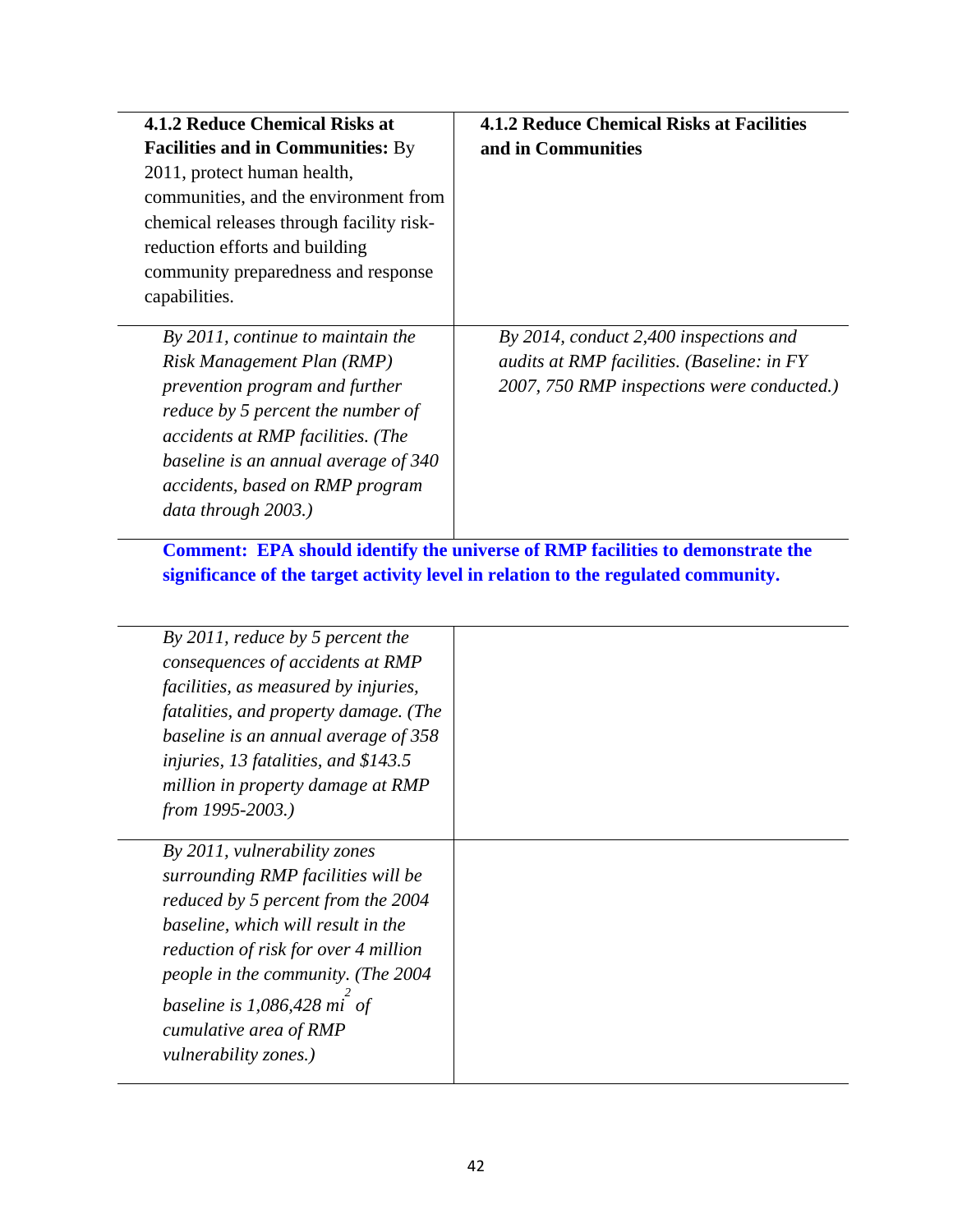| By 2011, improve by 10 percent from   |  |
|---------------------------------------|--|
| the 2007 baseline the capabilities of |  |
| <b>Local Emergency Planning</b>       |  |
| Committees (LEPCs) to prevent,        |  |
| prepare for, and respond to chemical  |  |
| emergencies (as measured by a         |  |
| survey of those LEPCs), thereby       |  |
| reducing the risk to communities      |  |
| from the potentially devastating      |  |
| effects of chemical accidents.        |  |
|                                       |  |

 **Comment: EPA should not delete the four performance-based targets under subobjective 4.1.2 as these remain valid indicators of chemical risk reduction and enhanced public protection.** 

| <b>4.1.3 Protect Human Health from</b><br>Pesticide Risk: Through 2011, protect<br>human health by implementing our<br>statutes and taking regulatory actions to<br>ensure pesticides continue to be safe<br>and available when used in accordance<br>with the label.   | <b>4.1.3 Protect Human Health from Pesticide</b><br><b>Risk</b>                                                                                                                                                                                                                                                                                                                                                                                                                                                                                                                                                             |
|-------------------------------------------------------------------------------------------------------------------------------------------------------------------------------------------------------------------------------------------------------------------------|-----------------------------------------------------------------------------------------------------------------------------------------------------------------------------------------------------------------------------------------------------------------------------------------------------------------------------------------------------------------------------------------------------------------------------------------------------------------------------------------------------------------------------------------------------------------------------------------------------------------------------|
| By 2011, reduce the concentration of<br>pesticides detected in the general<br>population by 50 percent. (Baselines<br>are determined from 1999-2002<br><b>Centers for Disease Control-National</b><br><b>Health and Nutrition Examination</b><br>Survey (NHANES) data.) | By 2014, reduce the concentration of<br>pesticides detected in the general population<br>by XX percent. (Baselines are determined<br>from 1999-2002 Centers for Disease Control-<br>National Health and Nutrition Examination<br>Survey (NHANES) data. According to<br>NHANES data for FY 1999-2002 the<br>concentration of pesticides residues detected<br>in blood samples from the general population<br>are:<br>Dimethylphosphaste = $0.41$ ug/L<br>Dimethylthiophosphate = $1.06 \text{ ug/L}$<br>Dimethyldithiophosphate = $0.07$ ug/L<br>Diethylphosphate = $0.78 \text{ ug/L}$<br>Diethylthiophosphate = $0.5$ ug/L |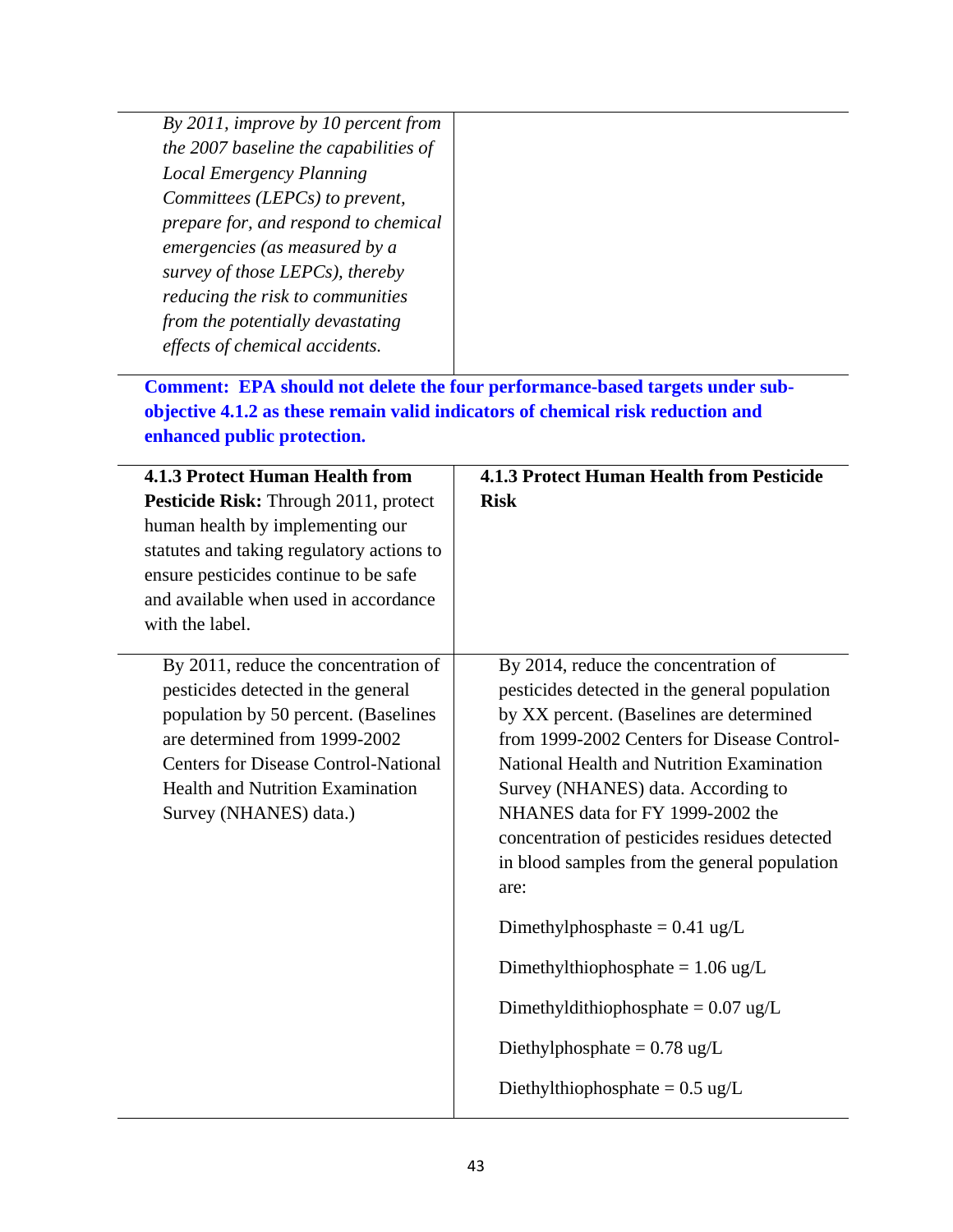|                                                                                                                                                                                                                                                                                                                                                                                                                                                                                                                        | Diethyldthiophosogate = $0.07$ ug/L                                                                                                                                                                                                                                                                                                                                                                                                                                                                                                                                                                                                                                                                                                                                   |
|------------------------------------------------------------------------------------------------------------------------------------------------------------------------------------------------------------------------------------------------------------------------------------------------------------------------------------------------------------------------------------------------------------------------------------------------------------------------------------------------------------------------|-----------------------------------------------------------------------------------------------------------------------------------------------------------------------------------------------------------------------------------------------------------------------------------------------------------------------------------------------------------------------------------------------------------------------------------------------------------------------------------------------------------------------------------------------------------------------------------------------------------------------------------------------------------------------------------------------------------------------------------------------------------------------|
|                                                                                                                                                                                                                                                                                                                                                                                                                                                                                                                        | $3,5,6$ -Trichloro-2pyridnol = 1.9 ug/L.)                                                                                                                                                                                                                                                                                                                                                                                                                                                                                                                                                                                                                                                                                                                             |
|                                                                                                                                                                                                                                                                                                                                                                                                                                                                                                                        |                                                                                                                                                                                                                                                                                                                                                                                                                                                                                                                                                                                                                                                                                                                                                                       |
|                                                                                                                                                                                                                                                                                                                                                                                                                                                                                                                        |                                                                                                                                                                                                                                                                                                                                                                                                                                                                                                                                                                                                                                                                                                                                                                       |
|                                                                                                                                                                                                                                                                                                                                                                                                                                                                                                                        |                                                                                                                                                                                                                                                                                                                                                                                                                                                                                                                                                                                                                                                                                                                                                                       |
| Through 2011, protect those<br>occupationally exposed to pesticides<br>by improving upon or maintaining a<br>rate of 3.5 incidents per 100,000<br>potential risk events. (Baseline: there<br>were 1,385 occupational pesticide<br>incidents in 2003 out of 39,850,000<br>potential pesticide risk events/year.)                                                                                                                                                                                                        | By 2014, protect those occupationally<br>exposed to pesticides by improving upon or<br>maintaining a rate of 3.5 incidents per<br>100,000 potential risk events. (Baseline:<br>there were 1,388 incidents out of 39,850,000<br>potential risk events for those occupationally<br>exposed to pesticides in FY 2003.)                                                                                                                                                                                                                                                                                                                                                                                                                                                   |
| By 2011, improve the health of those<br>who work in or around pesticides by<br>reaching a 50 percent targeted<br>reduction in moderate to severe<br>incidents for six acutely toxic<br>agricultural pesticides with the<br>highest incident rate: chlorpyrifos,<br>diazinon, malathion, pyrethrins, 2,4-<br>dichlorophenoxy acetic acid (2,4-D),<br>and carbofuran. (Baselines will be<br>determined from the Poison Control<br>Center (PCC) Toxics Exposure<br>Surveillance System (TESS)<br>database for 1999-2003.) | By 2014, improve the health of those who<br>work in or around pesticides by reaching a<br>XX percent targeted reduction in moderate to<br>severe incidents for six acutely toxic<br>agricultural pesticides with the highest<br>incident rate: chlorpyrifos, diazinon,<br>malathion, pyrethrins, 2,4-dichlorophenoxy<br>acetic acid (2,4-D), and carbofuran.<br>(Baselines will be determined from the<br>Poison Control Center (PCC) Toxics<br><b>Exposure Surveillance System (TESS)</b><br>database for 1999-2003. The rates for<br>moderate to severe incidents for exposure to<br>agricultural pesticides with the highest<br>incident rates base on FY 1999 -2003 data<br>were: chlorpyrifos, 67 incidents; diazinon, 51<br>incidents; malathion, 36 incidents; |
|                                                                                                                                                                                                                                                                                                                                                                                                                                                                                                                        | pyrethrins, 29 incidents; 2, 4-D, 27;<br>carbofuran, 24.)                                                                                                                                                                                                                                                                                                                                                                                                                                                                                                                                                                                                                                                                                                             |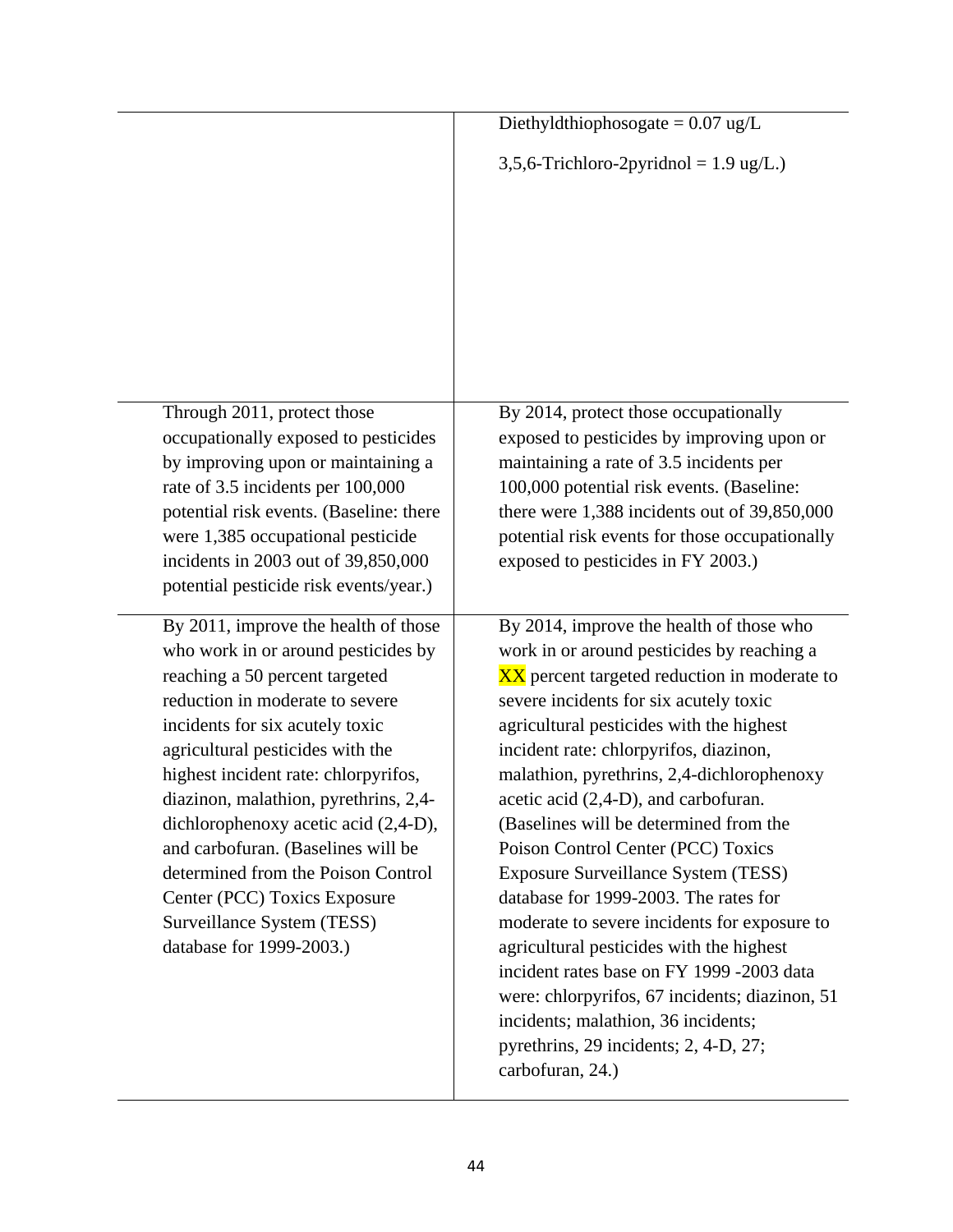|                                                                                                                                                                                                                                                                                                                                                                                                             | By 2014, complete 100 percent Tier 1<br>screening to determine whether any of the<br>first group of pesticide chemicals have the<br>potential to interact with estrogen, androgen,<br>or thyroid hormone systems; complete<br>validation of Tier 2 tests, which are designed<br>to assess whether substances cause<br>endocrine effects and provide data to support<br>hazard identification and risk assessment;<br>and based on review of Tier 1 screening<br>results, initiate Tier 2 testing for pesticide<br>chemicals, as appropriate. (Baseline: one of<br>five Tier 2 tests were validated in FY 2008.) |
|-------------------------------------------------------------------------------------------------------------------------------------------------------------------------------------------------------------------------------------------------------------------------------------------------------------------------------------------------------------------------------------------------------------|-----------------------------------------------------------------------------------------------------------------------------------------------------------------------------------------------------------------------------------------------------------------------------------------------------------------------------------------------------------------------------------------------------------------------------------------------------------------------------------------------------------------------------------------------------------------------------------------------------------------|
| <b>4.1.4 Protect the Environment from</b><br>Pesticide Risk: Through 2011, protect<br>the environment by implementing our<br>statutes and taking regulatory actions to<br>ensure pesticides continue to be safe<br>and available when used in accordance<br>with the label.                                                                                                                                 | 4.1.4 Protect the Environment from Pesticide<br><b>Risk</b>                                                                                                                                                                                                                                                                                                                                                                                                                                                                                                                                                     |
| By 2011, reduce the percentage of<br>urban watersheds that exceed the<br>National Pesticide Program aquatic<br>life benchmarks for three key<br>pesticides of concern (diazinon,<br>chlorpyrifos, malathion). (The 1992-<br>2001 baselines as a percentage of<br>urban watersheds sampled that<br>exceeded benchmarks are diazinon:<br>40 percent; chlorpyrifos: 37 percent;<br>and Malathion: 30 percent.) | By 2014, reduce the percentage of urban<br>watersheds that exceed the National Pesticide<br>Program aquatic life benchmarks for three<br>key pesticides of concern (diazinon,<br>chlorpyrifos, malathion). (The 1992-2001<br>baselines as a percentage of urban<br>watersheds sampled that exceeded<br>benchmarks are diazinon: 40 percent;<br>chlorpyrifos: 37 percent; and malathion: 30<br>percent.)                                                                                                                                                                                                         |
| By 2011, reduce the percentage that<br>exceeds EPA aquatic life benchmarks<br>for two key pesticides (azinphos-<br>methyl and chlorpyrifos). (Based on<br>1992-2001 data, 18 percent of<br>agricultural watersheds sampled<br>exceeded benchmarks for azinphos-                                                                                                                                             | By 2014, reduce the percentage that exceed<br>EPA aquatic life benchmarks for two key<br>pesticides (azinphos-methyl and<br>chlorpyrifos). (Baseline: based on FY 1992-<br>2001 data, 18 percent of agricultural<br>watersheds exceeded aquatic life benchmarks<br>for azinphos-methyl and 18 percent of                                                                                                                                                                                                                                                                                                        |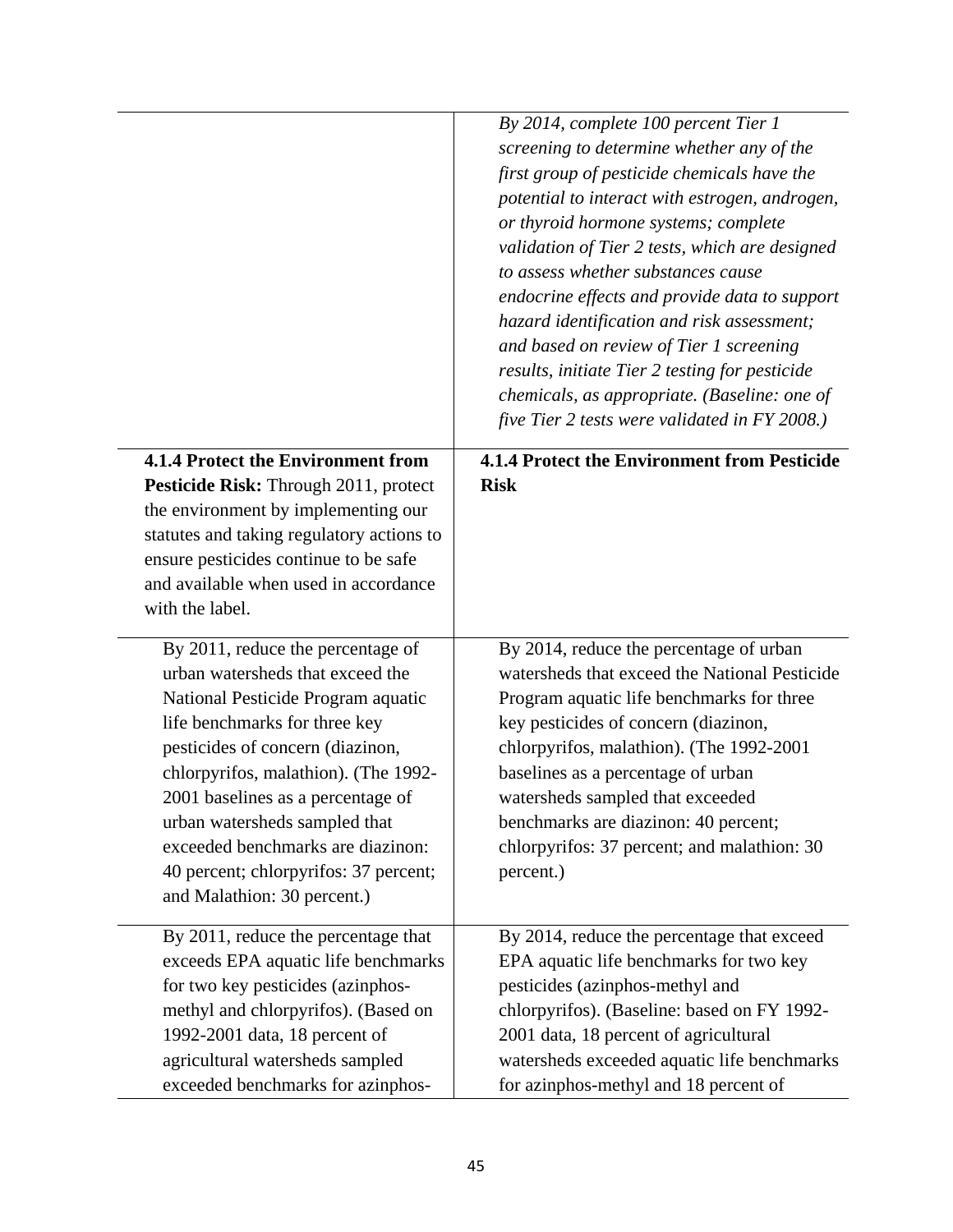| methyl and chlorpyrifos.) | agricultural watersheds exceeded aquatic life |
|---------------------------|-----------------------------------------------|
|                           | benchmarks for chlorpyrifos.)                 |
|                           |                                               |
|                           |                                               |
|                           |                                               |
|                           |                                               |

 **Comment: EPA needs to specify the percentage targets in the above two measures to demonstrate their significance.** 

| 4.1.5 Realize the Benefits from<br>Pesticide Use: Through 2011, ensure<br>the public health and economic benefits<br>of pesticide availability and use are<br>achieved.                              | 4.1.5 Realize the Benefits from Pesticide Use                                                                                                                                                                                                                                                                                                                                                                                                                                           |
|------------------------------------------------------------------------------------------------------------------------------------------------------------------------------------------------------|-----------------------------------------------------------------------------------------------------------------------------------------------------------------------------------------------------------------------------------------------------------------------------------------------------------------------------------------------------------------------------------------------------------------------------------------------------------------------------------------|
| By 2011, annually continue to avoid<br>\$1.5 billion in crop loss by ensuring<br>that safe and effective pesticides are<br>available to address emergency pest<br>infestations.                      | By 2014, annually continue to avoid \$1.5<br>billion in crop loss by ensuring that safe and<br>effective pesticides are available to address<br>emergency pest infestations. (According to<br>EPA and USDA data for the years FY 2000-<br>2005, emergency exemptions issued by EPA<br>resulted in \$1.5 billion in avoided crop loss.)                                                                                                                                                  |
| By 2011, annually continue to avoid<br>\$900M in termite structural damage<br>by ensuring that safe and effective<br>pesticides are registered/re-registered<br>and available for termite treatment. | By 2014, annually continue to avoid \$900M<br>in termite structural damage by ensuring that<br>safe and effective pesticides are<br>registered/re-registered and available for<br>termite treatment. (Baseline: based on U.S.<br>Census housing data, industry data, and<br>academic studies on damage valuation, EPA<br>calculates that in FY 2003 there were \$900<br>million in annual savings from structural<br>damage avoided due to availability of<br>registered termiticides.) |
| 4.2 Communities: Sustain, clean up, and<br>restore communities and the ecological<br>systems that support them.                                                                                      | 4.2 Communities: Sustain, clean up, and restore<br>communities and the ecological systems that<br>support them.                                                                                                                                                                                                                                                                                                                                                                         |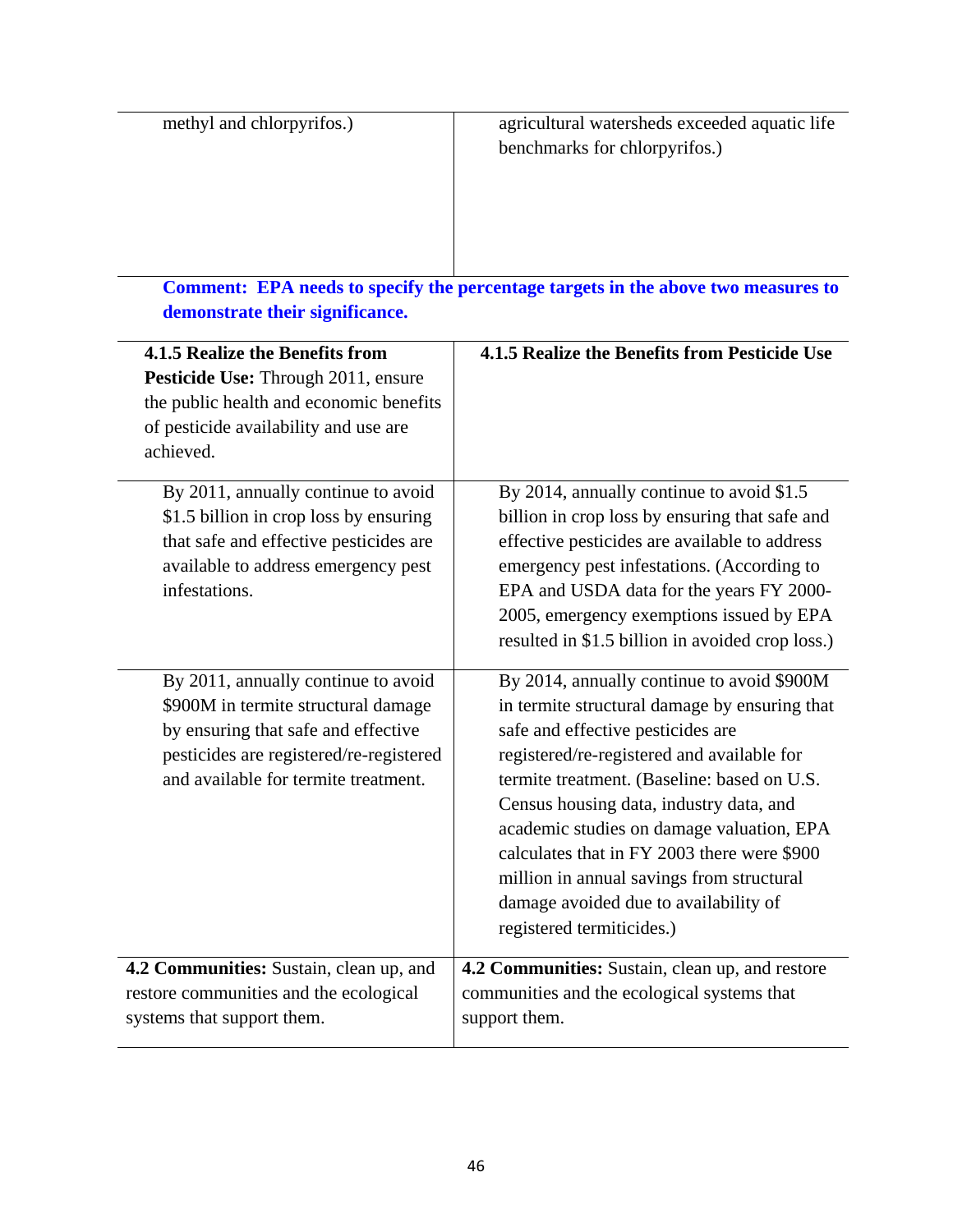| 4.2.1 Sustain Community Health: By<br>2011, reduce the air, water, and land<br>impacts of new growth and<br>development through use of smart<br>growth strategies in 30 communities<br>that will achieve significant measurable<br>environmental and/or public health<br>improvements. (Baselines for criteria<br>air pollutants, land consumption, and<br>storm water run-off prior to EPA<br>assistance will be established for each<br>community.)                                                                                                                                                                | <b>4.2.1 Sustain Community Health</b><br>By 2014, reduce the air, water, and land<br>impacts of new growth and development<br>through the use of smart growth strategies in<br>XX communities (plus selected states, local                                                                                      |
|----------------------------------------------------------------------------------------------------------------------------------------------------------------------------------------------------------------------------------------------------------------------------------------------------------------------------------------------------------------------------------------------------------------------------------------------------------------------------------------------------------------------------------------------------------------------------------------------------------------------|-----------------------------------------------------------------------------------------------------------------------------------------------------------------------------------------------------------------------------------------------------------------------------------------------------------------|
|                                                                                                                                                                                                                                                                                                                                                                                                                                                                                                                                                                                                                      | governments, and standard-setting<br>organizations) that will achieve significant<br>measurable environmental and/or public<br>health improvements. (Baselines for criteria<br>air pollutants, land consumption, and storm<br>water run-off prior to EPA assistance will be<br>established for each community.) |
| <b>4.2.2 Restore Community Health</b><br>through Collaborative Problem-<br>Solving: By 2011, 30 communities with<br>potential environmental justice<br>concerns will achieve significant<br>measurable environmental or public<br>health improvement through<br>collaborative problem-solving<br>strategies. (Baseline: in 2006, 20<br>communities with potential<br>environmental justice concerns are in<br>the process of using collaborative<br>problem-solving strategies in efforts to<br>achieve environmental or public health<br>improvement. Community-specific<br>baselines will be developed by 2008 for | 4.2.2 Restore Community Health through<br><b>Collaborative Problem-Solving</b>                                                                                                                                                                                                                                  |

 $\overline{\phantom{a}}$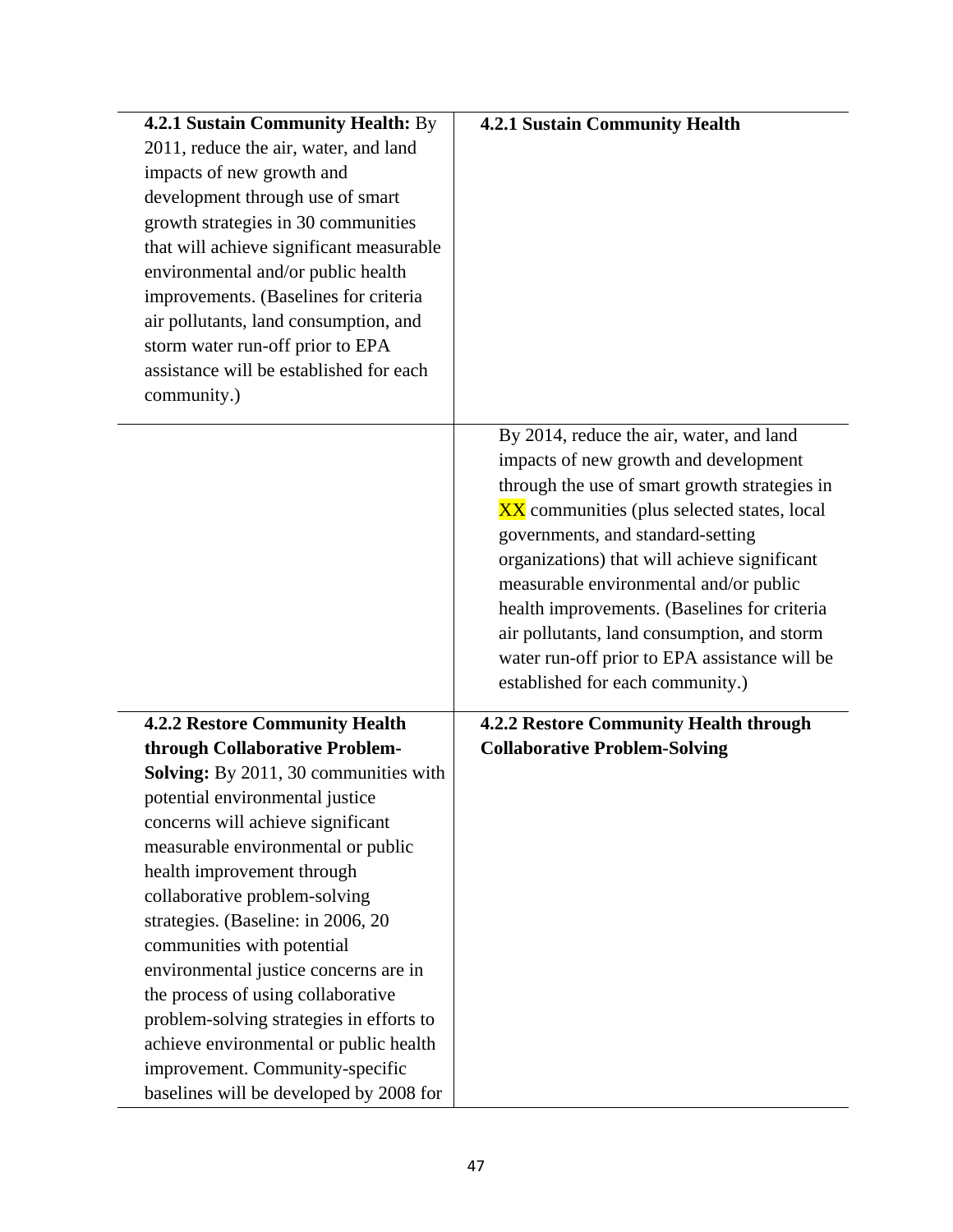| assessing improvement.) |                                                                                                                                                                                                                                                                                                                                                                                                                                                                                                                                                       |
|-------------------------|-------------------------------------------------------------------------------------------------------------------------------------------------------------------------------------------------------------------------------------------------------------------------------------------------------------------------------------------------------------------------------------------------------------------------------------------------------------------------------------------------------------------------------------------------------|
|                         | By 2014, 45 communities with potential<br>environmental justice concerns will achieve<br>significant measurable environmental or<br>public health improvement through<br>collaborative problem-solving strategies.<br>(Baseline: in 2006, 30 communities with<br>potential environmental justice concerns are<br>in the process of using collaborative<br>problem-solving strategies in efforts to<br>achieve environmental or public health<br>improvement. Community-specific baselines<br>will be developed by 2008 for assessing<br>improvement.) |

 **Comment: EPA needs to identify the universe of communities with potential environmental concerns to demonstrate the significance of this target.** 

**Also, the 2006 baseline value is different in the 2011 and 2014 sub-objectives. This discrepancy needs to be resolved.** 

| 4.2.3 Assess and Clean Up<br><b>Brownfields:</b> Working with state,<br>tribal, and local partners, promote the<br>assessment, cleanup, and sustainable<br>reuse of brownfields properties. | 4.2.3 Assess and Clean Up Brownfields                                                                                                                        |
|---------------------------------------------------------------------------------------------------------------------------------------------------------------------------------------------|--------------------------------------------------------------------------------------------------------------------------------------------------------------|
| By 2011, conduct environmental<br>assessments at 13,900 (cumulative)<br>properties. (As of the end of FY<br>2005, EPA assessed 7,900<br>properties.)                                        | By 2014, conduct environmental assessments<br>at 18,800 (cumulative) properties. (Baseline:<br>as of the end of FY 2007, EPA assessed<br>11,800 properties.) |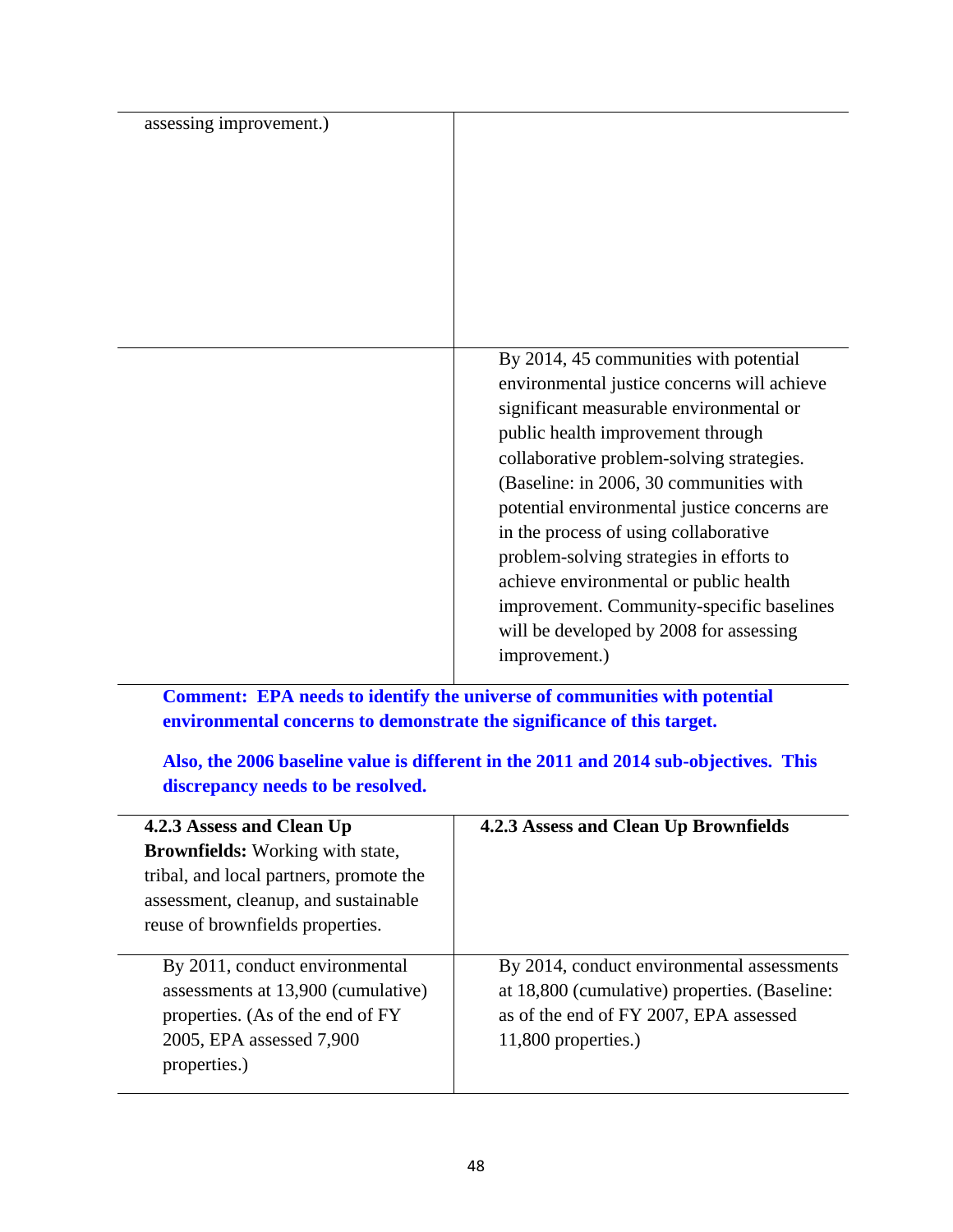| By 2011, make an additional 1,125                                                                                                                                                                                                                               | By 2014, make an additional 11,700 acres of                                                                                                                                                                                   |
|-----------------------------------------------------------------------------------------------------------------------------------------------------------------------------------------------------------------------------------------------------------------|-------------------------------------------------------------------------------------------------------------------------------------------------------------------------------------------------------------------------------|
| acres of brownfields ready for reuse                                                                                                                                                                                                                            | brownfields ready for reuse from the 2007                                                                                                                                                                                     |
| from the 2006 baseline. (The 2006                                                                                                                                                                                                                               | baseline. (Baseline: as of the end of FY 2007,                                                                                                                                                                                |
| baseline will be available in 2007.)                                                                                                                                                                                                                            | EPA made 4,700 acres ready for reuse.)                                                                                                                                                                                        |
| By 2011, leverage \$12.9 billion                                                                                                                                                                                                                                | By 2014, leverage \$17.7 billion (cumulative)                                                                                                                                                                                 |
| (cumulative) in assessment, cleanup,                                                                                                                                                                                                                            | in assessment, cleanup, and redevelopment                                                                                                                                                                                     |
| and redevelopment funding at                                                                                                                                                                                                                                    | funding at brownfields properties. (Baseline:                                                                                                                                                                                 |
| brownfields properties (FY 2005                                                                                                                                                                                                                                 | as of the end of FY 2007, EPA leveraged                                                                                                                                                                                       |
| baseline is \$7.5 billion.)                                                                                                                                                                                                                                     | $$11.4 billion.$ )                                                                                                                                                                                                            |
| 4.2.4 Sustain and Restore the United<br><b>States - Mexico Border</b><br><b>Environmental Health: By 2012,</b><br>sustain and restore the environmental<br>health along the United States-Mexico<br>border through implementation of the<br>"Border 2012" plan. | 4.2.4 Sustain and Restore the United States -<br><b>Mexico Border Environmental Health</b>                                                                                                                                    |
| By 2012, achieve a majority of                                                                                                                                                                                                                                  | A new measure is being developed and                                                                                                                                                                                          |
| currently exceeded water quality                                                                                                                                                                                                                                | planned to align with the Fall PART update.                                                                                                                                                                                   |
| standards in impaired trans-                                                                                                                                                                                                                                    | Proposed measure will better focus on                                                                                                                                                                                         |
| boundary segments of surface                                                                                                                                                                                                                                    | environmental outcomes and may assess                                                                                                                                                                                         |
| waters. (2002 baseline: 17 currently                                                                                                                                                                                                                            | biological oxygen demand (BOD) or another                                                                                                                                                                                     |
| exceeded water quality standards                                                                                                                                                                                                                                | parameter as a measure for improved water                                                                                                                                                                                     |
| were identified for 10 transboundary                                                                                                                                                                                                                            | quality (e.g., pounds of pollutant removed).                                                                                                                                                                                  |
| segments of U.S. surface waters.)                                                                                                                                                                                                                               | <i>(Baseline: TBD.)</i>                                                                                                                                                                                                       |
| By 2012, provide safe drinking water<br>to 25 percent of homes in the U.S.-<br>Mexico border area that lacked<br>access to safe drinking water in 2003.<br>(2003 baseline: 98,515 homes lacked<br>access to safe drinking water.)                               | By 2014, provide safe drinking water to 50<br>percent of homes in the U.S.-Mexico border<br>area that lacked access to safe drinking water<br>in 2003. (2003 baseline: 98,515 homes<br>lacked access to safe drinking water.) |
| By 2012, provide adequate                                                                                                                                                                                                                                       | By 2014, provide adequate wastewater                                                                                                                                                                                          |
| wastewater sanitation to 25 percent                                                                                                                                                                                                                             | sanitation to 50 percent of homes in the U.S.-                                                                                                                                                                                |
| of homes in the U.S.-Mexico border                                                                                                                                                                                                                              | Mexico border area that lacked access to                                                                                                                                                                                      |
| area that lacked access to wastewater                                                                                                                                                                                                                           | wastewater sanitation in 2003. (2003)                                                                                                                                                                                         |
| sanitation in 2003. (2003 baseline:                                                                                                                                                                                                                             | baseline: 690,723 homes lacked access to                                                                                                                                                                                      |
| 690,723 homes lacked access to                                                                                                                                                                                                                                  | wastewater sanitation.)                                                                                                                                                                                                       |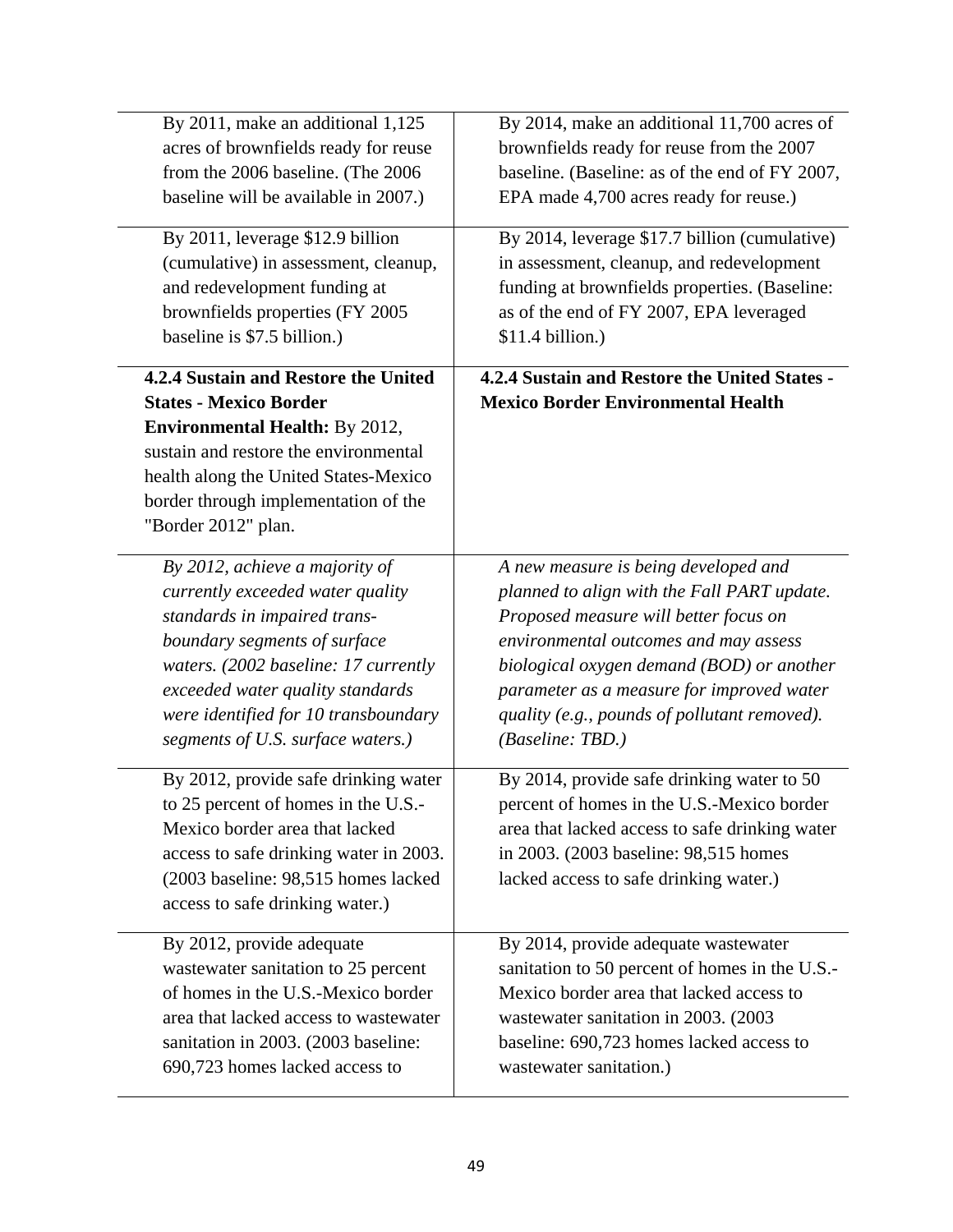| wastewater sanitation.)                                       |                                                                               |
|---------------------------------------------------------------|-------------------------------------------------------------------------------|
|                                                               |                                                                               |
| By 2012, clean up five waste sites                            | By 2012, clean up five waste sites (two                                       |
| (two abandoned waste tires sites and                          | abandoned waste tires sites and three                                         |
| three abandoned hazardous waste                               | abandoned hazardous waste sites) in the                                       |
| sites) in the U.S.-Mexico border<br>region.                   | U.S.-Mexico border region.                                                    |
|                                                               | Comment: EPA should identify the universe of waste sites in the U.S. - Mexico |
| border region to demonstrate the significance of this target. |                                                                               |
| <b>4.2.5 Sustain and Restore Pacific</b>                      | 4.2.5 Sustain and Restore Pacific Island                                      |
| <b>Island Territories:</b> By 2011, sustain                   | <b>Territories</b>                                                            |
| and restore the environmental health of                       |                                                                               |
| the U.S. Pacific Island Territories of                        |                                                                               |
| American Samoa, Guam, and the                                 |                                                                               |
| Commonwealth of the Northern                                  |                                                                               |
| Mariana Islands (CNMI).                                       |                                                                               |
| By $2011$ , 95 percent of the                                 | By 2014, 95 percent of the population in                                      |
| population in each of the U.S. Pacific                        | each of the U.S. Pacific Island Territories                                   |
| Island Territories served by                                  | served by community drinking water systems                                    |
| community drinking water systems                              | will receive drinking water that is available                                 |
| will receive drinking water that                              | 24 hours per day and meets all applicable                                     |
| meets all applicable health-based                             | health-based drinking water standards                                         |
| drinking water standards throughout                           | throughout the year. (2005 baseline: 95                                       |
| the year. (2005 baseline: 95 percent                          | percent of the population in American                                         |
| of the population in American                                 | Samoa, 10 percent in the Commonwealth of                                      |
| Samoa, 10 percent in the                                      | the Northern Mariana Islands, and 80 percent                                  |
| Commonwealth of the Northern                                  | of Guam served by community water                                             |
| Mariana Islands, and 80 percent of                            | systems received drinking water that meets                                    |
| Guam served by community water                                | all applicable health-based drinking water                                    |
| systems received drinking water that                          | standards throughout the year.)                                               |
| meets all applicable health-based                             |                                                                               |
| drinking water standards throughout                           |                                                                               |
| the year.)                                                    |                                                                               |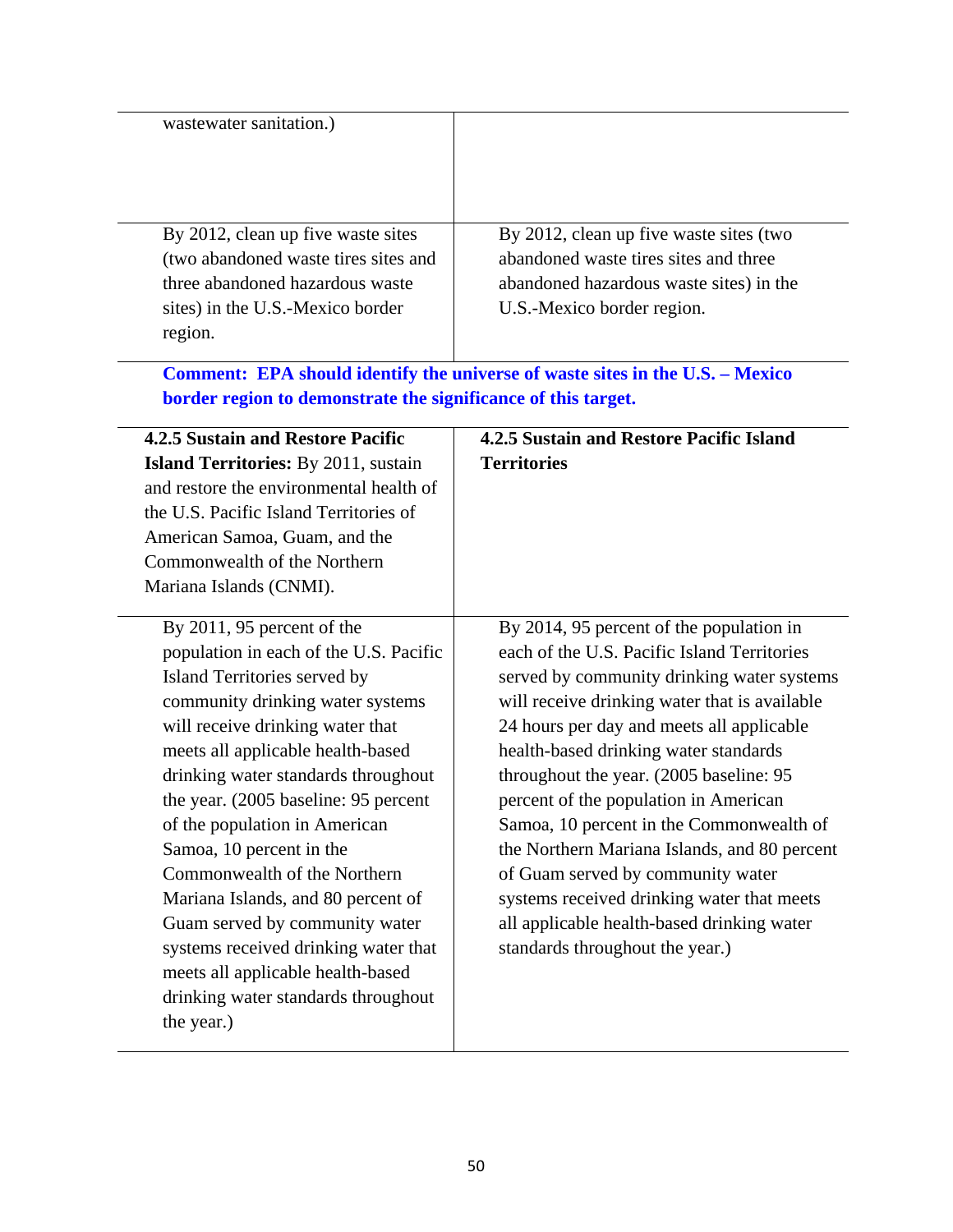| By 2011, the sewage treatment plants<br>in the U.S. Pacific Island Territories<br>will comply 90 percent of the time<br>with permit limits for biochemical<br>oxygen demand (BOD) and total<br>suspended solids (TSS). (2005)<br>baseline: the sewage treatment plants<br>in the Pacific Island Territories<br>complied 59 percent of the time with<br>the BOD and TSS permit limits.)                          | By 2014, the sewage treatment plants in the<br>U.S. Pacific Island Territories will comply 90<br>percent of the time with permit limits for<br>biochemical oxygen demand (BOD) and total<br>suspended solids (TSS). (2005 baseline: the<br>sewage treatment plants in the Pacific Island<br>Territories complied 59 percent of the time<br>with the BOD and TSS permit limits.)                           |
|-----------------------------------------------------------------------------------------------------------------------------------------------------------------------------------------------------------------------------------------------------------------------------------------------------------------------------------------------------------------------------------------------------------------|-----------------------------------------------------------------------------------------------------------------------------------------------------------------------------------------------------------------------------------------------------------------------------------------------------------------------------------------------------------------------------------------------------------|
| By 2011, beaches in each of the U.S.<br>Pacific Island Territories monitored<br>under the beach safety program will<br>be open and safe for swimming 96<br>percent of days of the beach season.<br>(2005 baseline: beaches were open<br>and safe 64 percent of the 365-day<br>beach season in American Samoa, 97<br>percent in the Commonwealth of the<br>Northern Mariana Islands, and 76<br>percent in Guam.) | By 2014, beaches in each of the U.S. Pacific<br>Island Territories monitored under the beach<br>safety program will be open and safe for<br>swimming 96 percent of days of the beach<br>season. (2005 baseline: beaches were open<br>and safe 64 percent of the 365-day beach<br>season in American Samoa, 97 percent in the<br>Commonwealth of the Northern Mariana<br>Islands, and 76 percent in Guam.) |
| <b>4.2.6 Reduce Persistent Organic</b><br><b>Pollutants (POPs) Exposure: By</b><br>2011, reduce the mean maternal serum<br>blood levels of persistent organic<br>pollutant (POP) contaminants in<br>indigenous populations in the Arctic.                                                                                                                                                                       | <b>4.2.6 Reduce Persistent Organic Pollutants</b><br>(POPs) Exposure                                                                                                                                                                                                                                                                                                                                      |
| By 2011, reduce mean maternal<br>blood levels of polychlorinated<br>biphenyls (PCBs) (measured as<br>Aroclor 1260) in indigenous<br>populations in the Arctic to 5.6 $\mu$ g/l.<br>(The 2006 calculated baseline mean)<br>maternal serum level for PCBs was<br>6.3 ug/l.)                                                                                                                                       | By 2014, reduce mean maternal blood levels<br>of polychlorinated biphenyls (PCBs)<br>(measured as Aroclor 1260) in indigenous<br>populations in the Arctic to 5.1 $\mu$ g/l. (The<br>2006 calculated baseline mean maternal<br>serum level for PCBs was 6.3 ug/l.)                                                                                                                                        |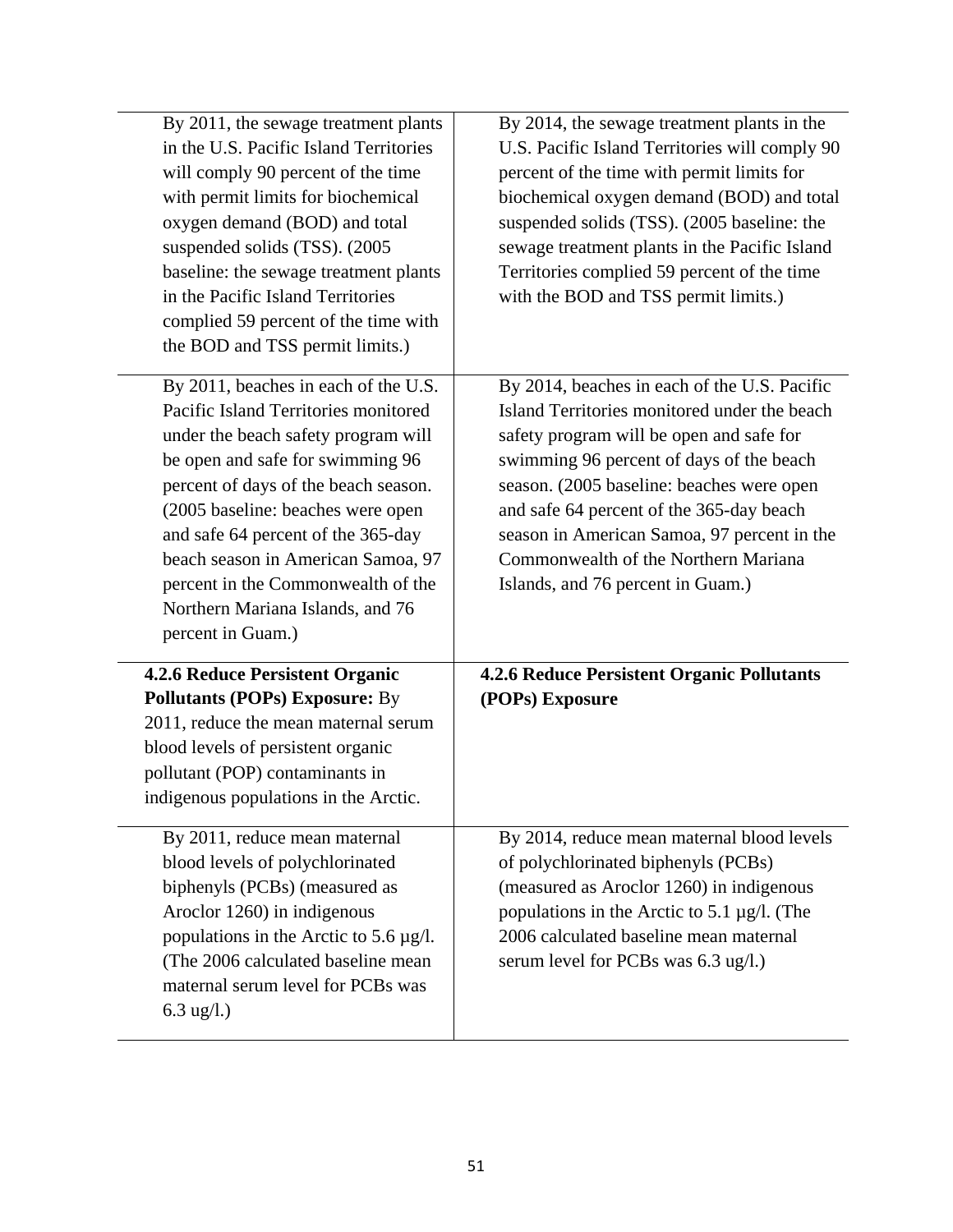| By 2011, reduce mean maternal<br>blood levels of chlordane (measured<br>as the metabolites oxychlordane and<br>trans-nonachlor) in indigenous<br>populations in the Arctic to 1.1 $\mu$ g/l.<br>(The 2006 calculated baseline mean<br>matenal serum level for total<br>chlordane was 1.3 ug/l.) | By 2014, reduce mean maternal blood levels<br>of chlordane (measured as the metabolites<br>oxychlordane and trans-nonachlor) in<br>indigenous populations in the Arctic to 1.0<br>$\mu$ g/l. (The 2006 calculated baseline mean<br>maternal serum level for total chlordane was<br>$1.3$ ug/l.)                                                                                                                                                                                                                         |
|-------------------------------------------------------------------------------------------------------------------------------------------------------------------------------------------------------------------------------------------------------------------------------------------------|-------------------------------------------------------------------------------------------------------------------------------------------------------------------------------------------------------------------------------------------------------------------------------------------------------------------------------------------------------------------------------------------------------------------------------------------------------------------------------------------------------------------------|
| <b>4.3 Restore and Protect Critical</b><br>Ecosystems: Protect, sustain, and restore<br>the health of critical natural habitats and<br>ecosystems.                                                                                                                                              | <b>4.3 Restore and Protect Critical Ecosystems:</b><br>Protect, sustain, and restore the health of critical<br>natural habitats and ecosystems.                                                                                                                                                                                                                                                                                                                                                                         |
| 4.3.1 Increase Wetlands: By 2011,<br>working with partners, achieve a net<br>increase in wetlands acres with<br>additional focus on assessment of<br>wetland condition.                                                                                                                         | <b>4.3.1 Increase Wetlands</b>                                                                                                                                                                                                                                                                                                                                                                                                                                                                                          |
| By 2011, working with partners,<br>achieve a net increase of 100,000<br>acres of wetlands per year with<br>additional focus on biological and<br>functional measures and assessment<br>of wetland condition. (2004 baseline:<br>32,000 acres annual net wetland<br>gain.)                       | By 2014, working with partners, achieve a<br>net increase of 100,000 acres of wetlands per<br>year with additional focus on biological and<br>functional measures and assessment of<br>wetland condition. (2004 baseline: 32,000<br>acres annual net wetland gain.)                                                                                                                                                                                                                                                     |
| By 2011, in partnership with the U.S.<br>Army Corps of Engineers (the<br>Corps), states and tribes achieve "no<br>net loss" of wetlands each year under<br>the Clean Water Act, Section 404<br>regulatory program, beginning in<br>2007. (Baseline: new baseline to be<br>determined in 2008.)  | By 2014, in partnership with the U.S. Army<br>Corps of Engineers (the Corps), state, and<br>tribes achieve "no net loss" of wetlands each<br>year under the Clean Water Act, Section 404<br>regulatory program, beginning in 2007.<br>(Baseline: new baseline to be determined in<br>2008.) (Proposed change in calculating<br>measurement of "no net loss" of wetlands<br>from "wetland acreage" to "wetland<br>acreage and stream miles." "No net loss"<br>also would be expressed as a ratio of gains<br>to losses.) |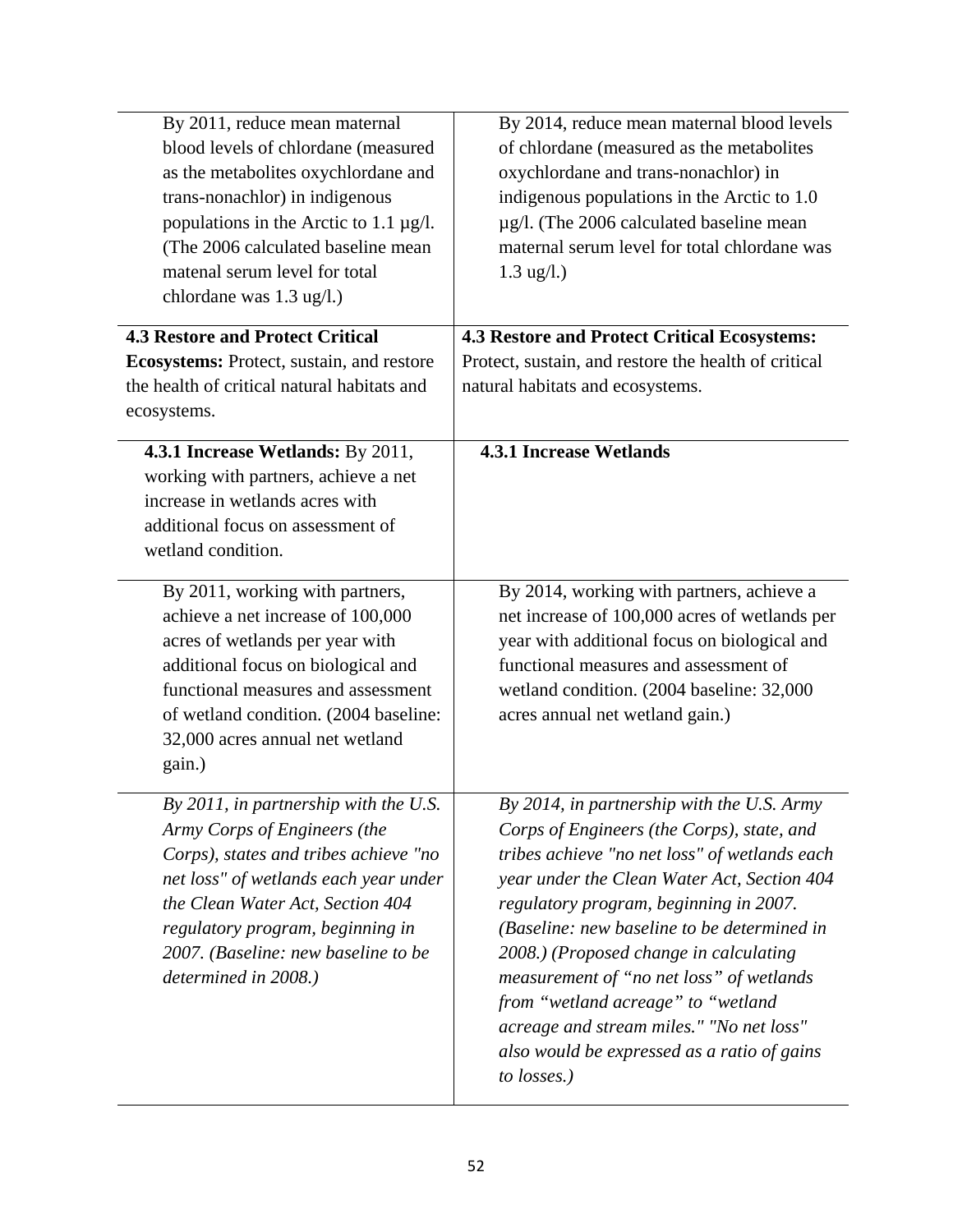| 4.3.2 Facilitate the Ecosystem-Scale<br><b>Restoration of Estuaries of National</b><br><b>Significance:</b> By 2011, working with<br>partners, protect or restore an additional<br>(i.e., measuring from 2007 forward)<br>250,000 acres of habitat within the<br>study areas for the 28 estuaries that are<br>part of the National Estuary Program.<br>$(2005$ Baseline: 449,242 acres of<br>habitat protected or restored;<br>cumulative from 2002.)                               | 4.3.2 Increase Habitat Protected or Restored<br>in Estuaries of National Significance                                                                                                                                                                                                                                                                                      |
|-------------------------------------------------------------------------------------------------------------------------------------------------------------------------------------------------------------------------------------------------------------------------------------------------------------------------------------------------------------------------------------------------------------------------------------------------------------------------------------|----------------------------------------------------------------------------------------------------------------------------------------------------------------------------------------------------------------------------------------------------------------------------------------------------------------------------------------------------------------------------|
|                                                                                                                                                                                                                                                                                                                                                                                                                                                                                     | By 2014, working with partners, protect or<br>restore an additional (i.e., measuring from<br>2010 forward) 500,000 acres of habitat<br>within the study areas for the 28 estuaries<br>that are part of the National Estuary Program.<br>(2008 baseline: XXXX acres of habitat<br>protected or restored; cumulative from 2002.<br>Baseline will be updated with 2008 data.) |
| 4.3.3 Improve the Health of the Great<br>Lakes: By 2011, prevent water<br>pollution and protect aquatic systems so<br>that the overall ecosystem health of the<br>Great Lakes is at least 23 points on a<br>40-point scale. (2005 baseline: Great<br>Lakes rating of 21.5 on the 40-point<br>scale where the rating uses select Great<br>Lakes State of the Lakes Ecosystem<br>indicators based on a 1 to 5 rating<br>system for each indicator, where 1 is<br>poor and 5 is good.) | 4.3.3 Improve the Health of the Great Lakes                                                                                                                                                                                                                                                                                                                                |
|                                                                                                                                                                                                                                                                                                                                                                                                                                                                                     | By 2014, prevent water pollution and protect<br>aquatic systems so that the overall ecosystem<br>health of the Great Lakes is at least 23.5<br>points on a 40-point scale. (2009 Baseline:<br>Great Lakes rating of 22.5 (expected) on the<br>40-point scale where the rating uses select<br>Great Lakes State of the Lakes Ecosystem                                      |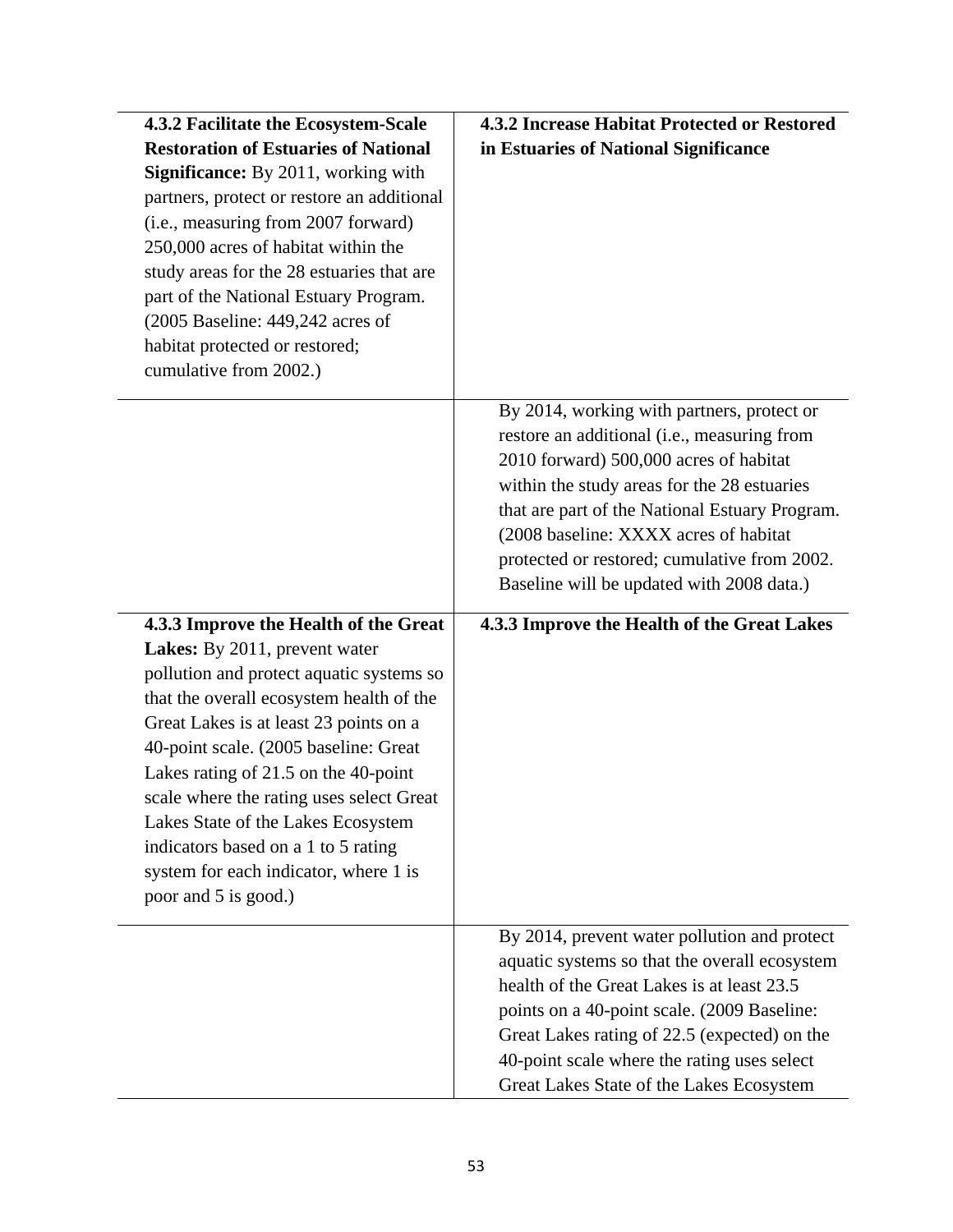|                                                                                                                                                                                                                                                                                                                                                                        | indicators based on a 1 to 5 rating system for<br>each indicator, where 1 is poor and 5 is<br>good.)                                                                                                                                                                                                                                                                              |
|------------------------------------------------------------------------------------------------------------------------------------------------------------------------------------------------------------------------------------------------------------------------------------------------------------------------------------------------------------------------|-----------------------------------------------------------------------------------------------------------------------------------------------------------------------------------------------------------------------------------------------------------------------------------------------------------------------------------------------------------------------------------|
| Through 2011, maintain or improve<br>an average annual 5 percent decline<br>for the long-term trend in average<br>concentrations of PCBs in whole lake<br>trout and walleye samples. (1990)<br>baseline: concentration levels at<br>stations in Lakes Superior [0.45<br>ppm], Michigan [2.72 ppm], Huron<br>$[1.5$ ppm], Erie $[1.35$ ppm] and<br>Ontario [2.18 ppm].) | Through 2014, maintain or improve an<br>average annual 5 percent decline for the<br>short-term trend (year 2000 and on) in<br>average concentrations of PCBs in whole<br>lake trout and walleye samples. (2000)<br>baseline: concentration levels at stations in<br>Lakes Superior [0.71 ppm], Michigan [1.5]<br>ppm], Huron [.78 ppm], Erie [1.2 ppm] and<br>Ontario [1.2 ppm].) |
| Through 2011, maintain or improve<br>an average 7 percent annual decline<br>for the long-term trend in average<br>concentrations of toxic chemicals<br>(PCBs) in the air in the Great Lakes<br>basin. (1992 baseline: concentration<br>levels for U.S. stations: Lake<br>Superior $[110 \text{ pg/m3}]$ , Lake<br>Michigan [289 pg/m3], and Lake<br>Erie [431 pg/m3].) | Through 2014, maintain or improve an<br>average 7 percent annual decline for the<br>long-term trend in average concentrations of<br>toxic chemicals (PCBs) in the air in the Great<br>Lakes basin. (1992 baseline: concentration<br>levels for U.S. stations: Lake Superior [110]<br>pg/m3], Lake Michigan [289 pg/m3], and<br>Lake Erie $[431 \text{ pg/m3}].$                   |
| By 2010, restore and delist a<br>cumulative total of at least 8 Areas of<br>Concern within the Great Lakes<br>basin (2005 Baseline: 0 areas of<br>concern de-listed as of 2005 of the 31<br>total areas of concern.)                                                                                                                                                   | By 2014, restore and delist a cumulative total<br>of at least 7 Areas of Concern within the<br>Great Lakes basin (2008 Baseline: one area<br>of concern de-listed of the 31 previously<br>identified areas of concern.)                                                                                                                                                           |
| By 2011, remediate a cumulative<br>total of 7 million cubic yards of<br>contaminated sediment in the Great<br>Lakes. (2005 Baseline: of the 75<br>million yards estimated to need<br>remediation, 3.7 million yards of                                                                                                                                                 | By 2014, remediate a cumulative total of 8<br>million cubic yards of contaminated<br>sediment in the Great Lakes. (2009 Baseline:<br>Of the 46.5 million cubic yards once<br>estimated to need remediation in the Great<br>Lakes, EPA expects to report in 2009 that 5.5                                                                                                          |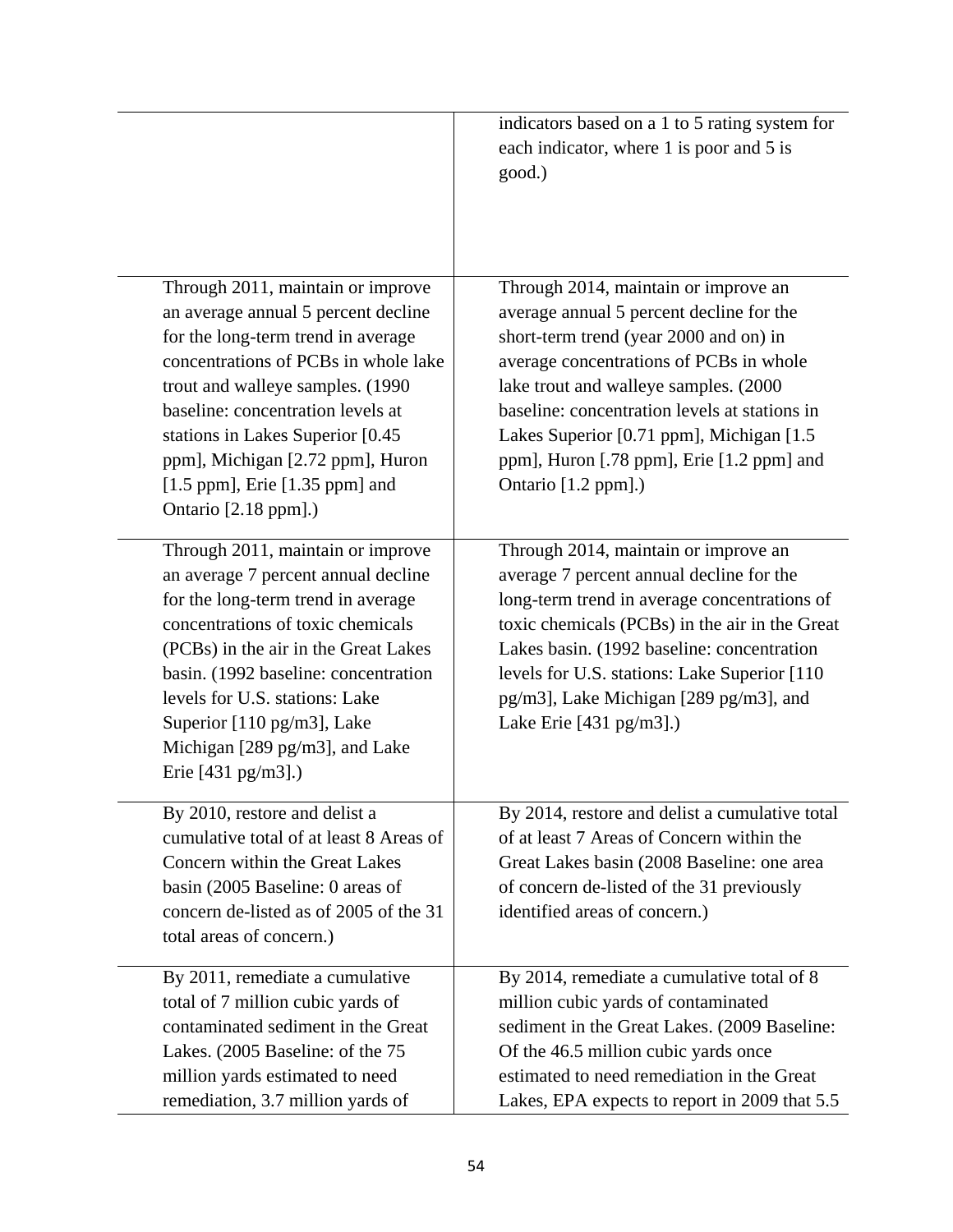| contaminated sediments from the<br>Great Lakes have been remediated<br>from 1997 through 2004.)                                                                                                                                                                                                                                        | million cubic yards of contaminated<br>sediments are expected to have been<br>remediated from 1997 through 2008.)                                                                                                                                                                                                      |
|----------------------------------------------------------------------------------------------------------------------------------------------------------------------------------------------------------------------------------------------------------------------------------------------------------------------------------------|------------------------------------------------------------------------------------------------------------------------------------------------------------------------------------------------------------------------------------------------------------------------------------------------------------------------|
|                                                                                                                                                                                                                                                                                                                                        | By 2014, remove 46 beneficial use<br>impairments within areas of concern within<br>the Great Lakes. (2008 Baseline: 11 BUIs<br>removed from Areas of Concern.)                                                                                                                                                         |
| demonstrate the significance of this target.                                                                                                                                                                                                                                                                                           | <b>Comment: EPA should identify the universe of beneficial use impairments to</b>                                                                                                                                                                                                                                      |
| 4.3.4 Improve the Health of the<br><b>Chesapeake Bay Ecosystem: By 2011,</b><br>prevent water pollution and protect<br>aquatic systems so that the overall<br>aquatic system health of the<br>Chesapeake Bay is improved.                                                                                                              | 4.3.4 Improve the Health of the Chesapeake<br><b>Bay Ecosystem</b>                                                                                                                                                                                                                                                     |
| By 2011, achieve 45 percent (83,250<br>acres) of the 185,000 acres of<br>submerged aquatic vegetation<br>necessary to achieve Chesapeake Bay<br>water quality standards. (2005<br>baseline: 39 percent $(72,935 \text{ acres})$ of<br>submerged aquatic vegetation<br>necessary to achieve Chesapeake Bay<br>water quality standards.) | By 2014, achieve 45 percent (83,250 acres)<br>of the 185,000 acres of submerged aquatic<br>vegetation necessary to achieve Chesapeake<br>Bay water quality standards. (2008 baseline:<br>35 percent (64,912 acres) of submerged<br>aquatic vegetation necessary to achieve<br>Chesapeake Bay water quality standards.) |
| By 2011, achieve 40 percent (29.92)<br>cubic km) of the long-term<br>restoration goal of 100 percent<br>attainment of the dissolved oxygen<br>water quality standards in all tidal<br>waters of the Bay. (2005 baseline: 34<br>percent (25.40 cubic km) of<br>dissolved oxygen goal achieved.)                                         | By 2014, achieve 40 percent (29.92 cubic<br>km) of the long-term restoration goal of 100<br>percent attainment of the dissolved oxygen<br>water quality standards in all tidal waters of<br>the Bay. (2008 baseline: 12 percent (8.98)<br>cubic km) of dissolved oxygen goal<br>achieved.)                             |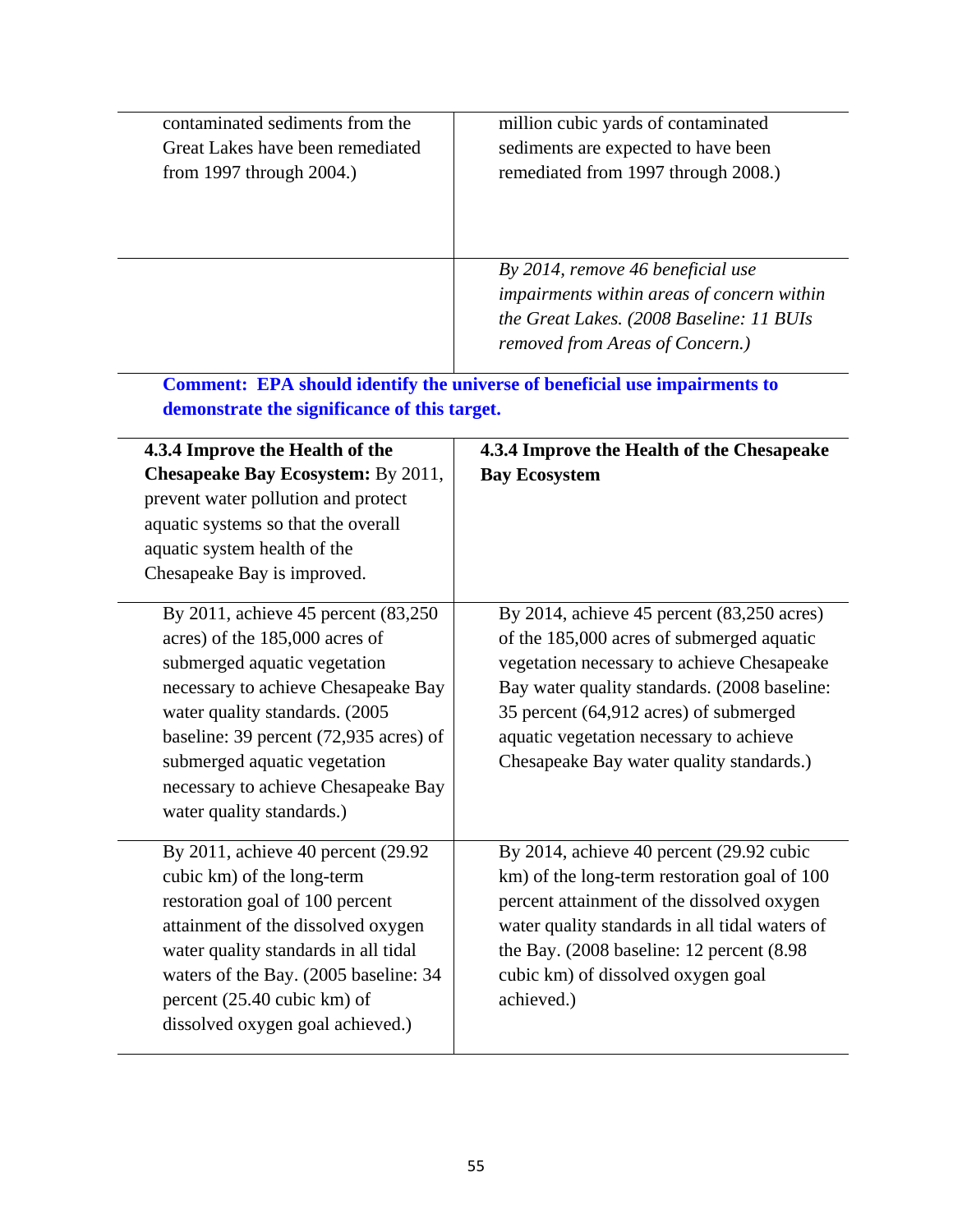| By 2011, achieve 59 percent (95.88<br>million pounds) of the<br>implementation goal for nitrogen<br>reduction practices necessary to<br>achieve Chesapeake Bay water<br>quality standards, expressed as<br>nitrogen reduction in relation to<br>achieving a 162.5 million pound<br>reduction from 1985 levels (based on<br>long-term average hydrology<br>simulations). (2005 baseline: 41<br>percent of nitrogen goal achieved.)             | By 2014, achieve 60 percent (97.43 million<br>pounds) of the implementation goal for<br>nitrogen reduction practices necessary to<br>achieve Chesapeake Bay water quality<br>standards, expressed as nitrogen reduction in<br>relation to achieving a 162.5 million pound<br>reduction from 1985 levels (based on long-<br>term average hydrology simulations). (2008<br>baseline: 47 percent of nitrogen goal<br>achieved.)      |
|-----------------------------------------------------------------------------------------------------------------------------------------------------------------------------------------------------------------------------------------------------------------------------------------------------------------------------------------------------------------------------------------------------------------------------------------------|-----------------------------------------------------------------------------------------------------------------------------------------------------------------------------------------------------------------------------------------------------------------------------------------------------------------------------------------------------------------------------------------------------------------------------------|
| By 2011, achieve 74 percent (10.63<br>million pounds) of the<br>implementation goal for phosphorus<br>reduction in practices necessary to<br>achieve Chesapeake Bay water<br>quality standards, expressed as<br>phosphorus reduction in relation to<br>achieving a 14.36 million pound<br>reduction from 1985 levels (based on<br>long-term average hydrology<br>simulations). (2005 baseline: 58<br>percent of phosphorus goal<br>achieved.) | By 2014, achieve 74 percent (10.62 million<br>pounds) of the implementation goal for<br>phosphorus reduction practices necessary to<br>achieve Chesapeake Bay water quality<br>standards, expressed as phosphorus reduction<br>in relation to achieving a 14.36 million<br>pound reduction from 1985 levels (based on<br>long-term average hydrology simulations).<br>(2008 baseline: 62 percent of phosphorus<br>goal achieved.) |
| By 2011, achieve 74 percent $(1.25$<br>million tons) of the implementation<br>goal for sediment reduction practices<br>necessary to achieve Chesapeake Bay<br>water quality standards, expressed as<br>sediment reduction in relation to<br>achieving a 1.69 million ton<br>reduction from 1985 levels (based on<br>long-term average hydrology<br>simulations). (2005 baseline: 54<br>percent of sediment goal achieved.)                    | By 2014, achieve 83 percent (1.4 million<br>tons) of the implementation goal for<br>sediment reduction practices necessary to<br>achieve Chesapeake Bay water quality<br>standards, expressed as sediment reduction in<br>relation to achieving a 1.69 million ton<br>reduction from 1985 levels (based on long-<br>term average hydrology simulations). (2008<br>baseline: 64 percent of sediment goal<br>achieved.)             |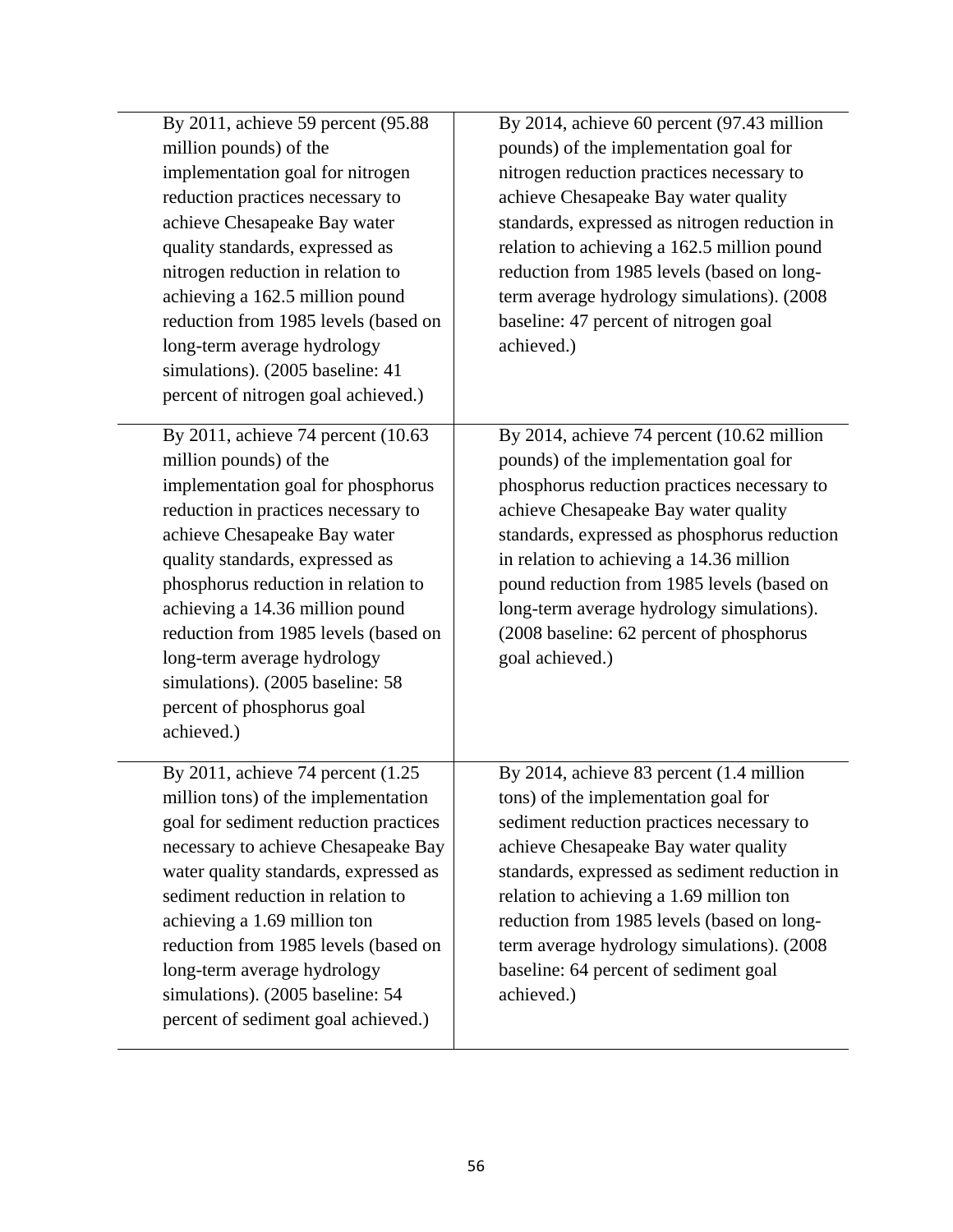| 4.3.5 Improve the Health of the Gulf<br>of Mexico: By 2011, the overall health<br>of coastal waters of the Gulf of Mexico<br>will be improved from 2.4 to 2.6 on the<br>"good/fair/poor" scale of the National<br>Coastal Condition Report. (2004<br>Baseline: Gulf Coast rating of fair or<br>2.4 is based on a scale where 1 is poor<br>and 5 is good.) | 4.3.5 Improve the Health of the Gulf of<br><b>Mexico</b>                                                                                                                                                                                                                                                        |
|-----------------------------------------------------------------------------------------------------------------------------------------------------------------------------------------------------------------------------------------------------------------------------------------------------------------------------------------------------------|-----------------------------------------------------------------------------------------------------------------------------------------------------------------------------------------------------------------------------------------------------------------------------------------------------------------|
|                                                                                                                                                                                                                                                                                                                                                           | By 2014, the overall health of coastal waters<br>of the Gulf of Mexico will be improved from<br>2.4 to 2.6 on the "good/fair/poor" scale of the<br>National Coastal Condition Report. (2004<br>Baseline: Gulf Coast rating of fair or 2.4 is<br>based on a scale where 1 is poor and 5 is<br>good.)             |
| By 2011, restore water and habitat<br>quality to meet water quality<br>standards in 162 impaired segments<br>(cumulative) in 13 priority coastal<br>areas (2002 baseline: 812 impaired<br>segments identified in Section 303(d)<br>listings.)                                                                                                             | By 2014, restore water and habitat quality to<br>meet water quality standards in 160 impaired<br>segments (cumulative) in 13 priority coastal<br>areas. (2006 baseline: 0 segments restored.<br>Baseline was reset to 0 in FY 2006 and<br>measure is cumulative from FY 2007.)                                  |
| By 2011, restore, enhance, or protect<br>a cumulative 20,000 acres of<br>important coastal and marine<br>habitats. (2005 baseline: 16,000 acres<br>restored, enhanced, or protected;<br>Gulf of Mexico coastal wetland<br>habitats include 3,769,370 acres.)                                                                                              | By 2014, restore, enhance, or protect a<br>cumulative 32,600 acres of important coastal<br>and marine habitats. (2007 baseline: 18,660<br>acres restored, enhanced, or protected; Gulf<br>of Mexico coastal wetland habitats include<br>3,769,370 acres.)                                                       |
| By 2015, reduce releases of nutrients<br>throughout the Mississippi River<br>Basin to reduce the size of the<br>hypoxic zone in the Gulf of Mexico<br>to less than 5,000 km, as measured<br>by the 5-year running average of the<br>size of the zone. (Baseline: 2002-                                                                                    | By 2015, reduce releases of nutrients<br>throughout the Mississippi River Basin to<br>reduce the size of the hypoxic zone in the<br>Gulf of Mexico to less than 5,000 km, as<br>measured by the 5-year running average of<br>the size of the zone. (Baseline: 2003-2007<br>running average size = $14,644$ km.) |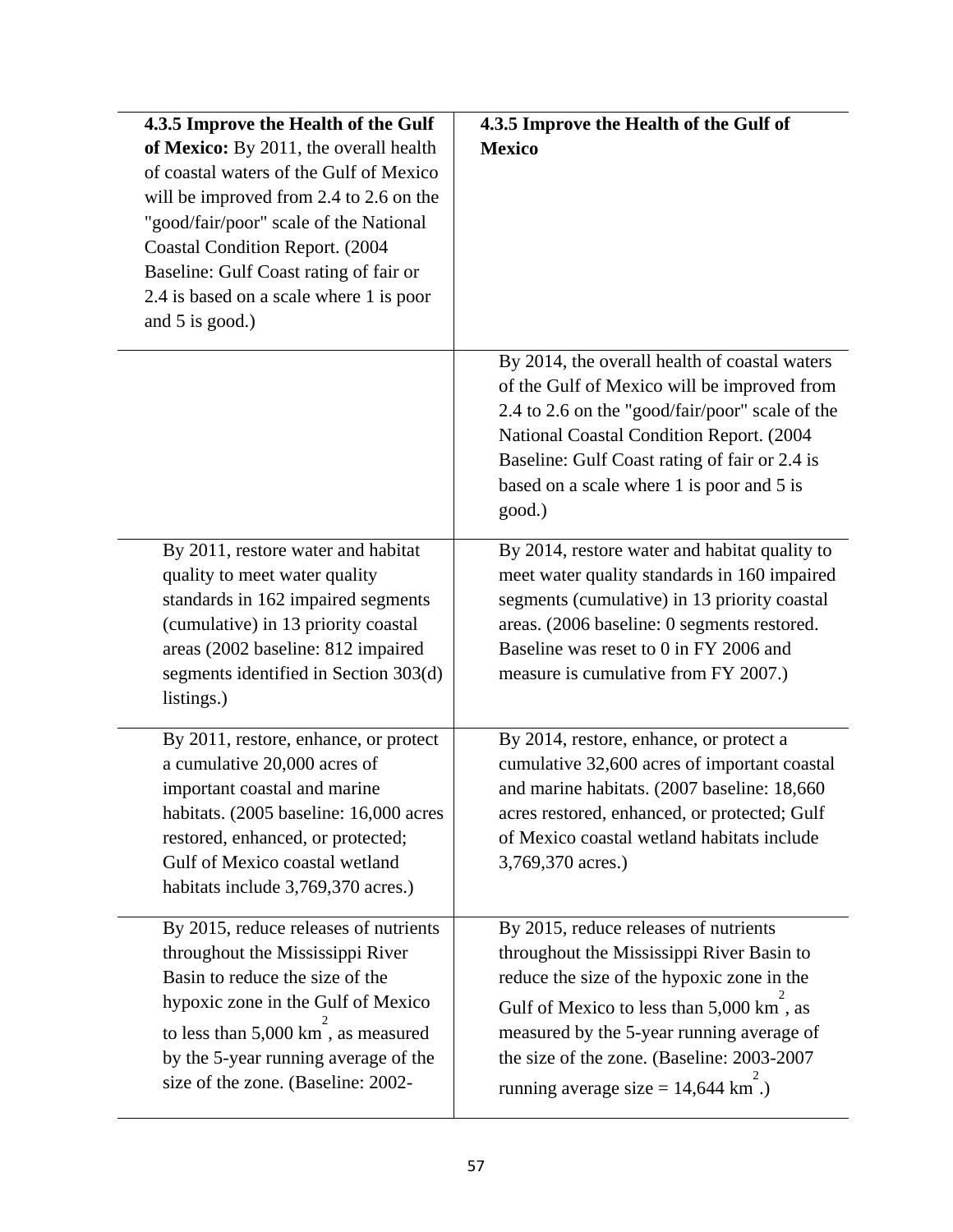| 2006 running average size $= 14,944$                                       |                                                                                          |
|----------------------------------------------------------------------------|------------------------------------------------------------------------------------------|
| $km.$ )                                                                    |                                                                                          |
|                                                                            |                                                                                          |
|                                                                            |                                                                                          |
| 4.3.6 Restore and Protect Long                                             | 4.3.6 Restore and Protect Long Island Sound                                              |
| <b>Island Sound:</b> By 2011, prevent water                                |                                                                                          |
| pollution, improve water quality,                                          |                                                                                          |
| protect aquatic systems, and restore the                                   |                                                                                          |
| habitat of Long Island Sound by                                            |                                                                                          |
| working through the Long Island Sound                                      |                                                                                          |
| <b>Management Study Conference</b>                                         |                                                                                          |
| partnership.                                                               |                                                                                          |
| By 2014, reduce point source                                               | By 2014, reduce point source nitrogen                                                    |
| nitrogen discharges to Long Island                                         | discharges to Long Island Sound by 58.3                                                  |
| Sound by 58.5 percent as measured                                          | percent as measured by the Long Island                                                   |
| by the Long Island Sound Nitrogen                                          | Sound Nitrogen Total Maximum Daily Load.                                                 |
| Total Maximum Daily Load.                                                  | (TMDL). (TMDL 2000 baseline: 59,146                                                      |
| (TMDL). (TMDL 2000 baseline:                                               | trade equalized (TE) lbs/day; 2014 target:                                               |
| 213,151 lbs/day; 2014 target: 85,238<br>lbs/day.)                          | 24,646 TE lbs/day.)                                                                      |
|                                                                            |                                                                                          |
| By 2011, reduce the size of hypoxic                                        | By 2014, reduce by 25 percent the size of the                                            |
| area in Long Island Sound (defined                                         | hypoxic area in Long Island Sound (i.e.,                                                 |
| as the area in which the average                                           | defined as the area in which the average                                                 |
| maximum July-September <3mg/l                                              | maximum July-September dissolved oxygen                                                  |
| DO) by 25 percent; reduce average                                          | level is $\langle 3mg/1$ in bottom waters $\langle 1m \rangle$ ; and                     |
| duration of maximum hypoxic event<br>by 25 percent. (2005 baseline derived | reduce the duration of hypoxia (number of<br>consecutive days) by 25 percent. (Baseline: |
| from 19-year averages as of                                                | 1987-1999 pre-TMDL averages: area: 208                                                   |
| December 2005. Size: 203 sq/mi.;                                           |                                                                                          |
| duration: 58 days.)                                                        | square miles (mi); duration: 57.3 days.)                                                 |
|                                                                            |                                                                                          |
| By 2011, restore or protect an                                             | By 2014, restore, protect, or enhance 300                                                |
| additional 300 acres of coastal                                            | acres of important coastal habitat, including                                            |
| habitat, including tidal wetlands,                                         | tidal wetlands, dunes, and riparian buffers in                                           |
| dunes, riparian buffers, and<br>freshwater wetlands from the 2005          | Long Island Sound watershed. (2009<br>baseline: 0 acres.)                                |
| baseline. (2005 cumulative baseline:                                       |                                                                                          |
| 562 acres restored and 150 acres                                           |                                                                                          |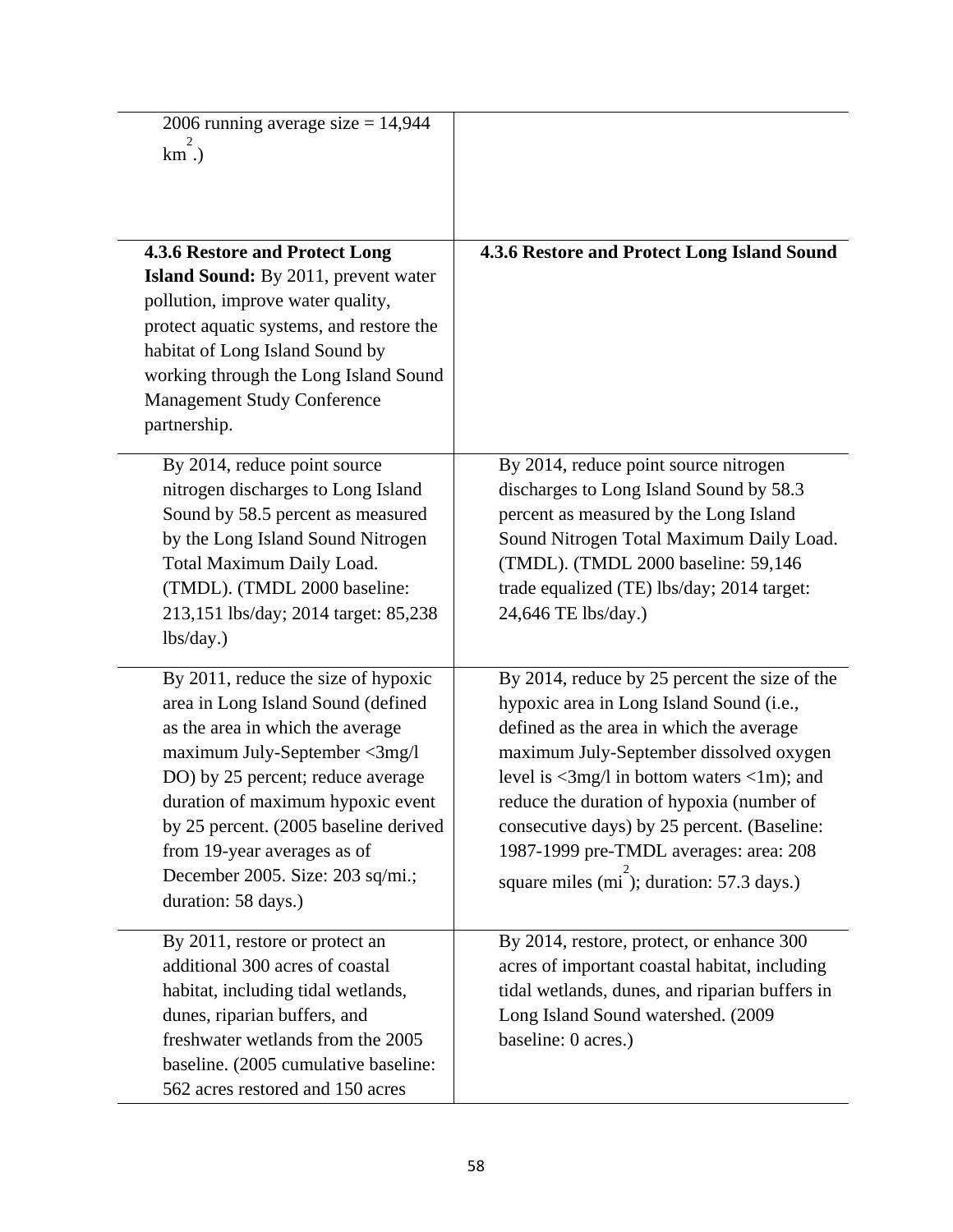| protected.)                                                                                                                                                                                                                                                                                                                                                                                                                                      |                                                                                                                                                                                                                                                                                                                                                                                                                                 |
|--------------------------------------------------------------------------------------------------------------------------------------------------------------------------------------------------------------------------------------------------------------------------------------------------------------------------------------------------------------------------------------------------------------------------------------------------|---------------------------------------------------------------------------------------------------------------------------------------------------------------------------------------------------------------------------------------------------------------------------------------------------------------------------------------------------------------------------------------------------------------------------------|
| By 2011, reopen an additional 50<br>miles of river and stream corridor to<br>anadromous fish passage from the<br>2005 baseline through removal of<br>dams and barriers or installation of<br>by-pass structures such as fishways.<br>(2005 cumulative baseline: 81 miles)<br>reopened.)                                                                                                                                                          | By 2014, reopen 150 miles of river and<br>stream corridor to anadromous fish passage<br>in Long Island Sound watershed through<br>removal of dams and barriers or installation<br>of by-pass structures such as fishways. (2009<br>baseline: 0 miles.)                                                                                                                                                                          |
| 4.3.7 Restore and Protect the South<br>Florida Ecosystem: Protect and<br>maintain the South Florida Ecosystem,<br>including the Everglades and coral reef<br>ecosystems.                                                                                                                                                                                                                                                                         | 4.3.7 Restore and Protect the South Florida<br><b>Ecosystem</b>                                                                                                                                                                                                                                                                                                                                                                 |
| By 2011, achieve "no net loss" of<br>stony coral cover (mean percent<br>stony coral cover) in the Florida<br><b>Keys National Marine Sanctuary</b><br>(FKNMS) and in the coastal waters<br>of Dade, Broward, and Palm Beach<br>Counties, Florida, working with all<br>stakeholders (federal, state, regional,<br>and local). (2005 baseline: Mean<br>percent stony coral cover 6.7 percent<br>in FKNMS and 5.9 percent in<br>southeast Florida.) | Through 2014, maintain "no net loss" of<br>stony coral cover (mean percent stony coral<br>cover) in the Florida Keys National Marine<br>Sanctuary (FKNMS) and in the coastal<br>waters of Dade, Broward, and Palm Beach<br>Counties, Florida, working with all<br>stakeholders (federal, state, and local). (2005<br>baseline: mean percent stony coral cover 6.8<br>percent in FKNMS and 5.9 percent in<br>southeast Florida.) |
| Through 2011, beginning in 2008,<br>annually maintain the overall health<br>and functionality of sea grass beds in<br>the FKNMS as measured by the<br>long-term sea grass monitoring<br>project that addresses composition<br>and abundance, productivity, and<br>nutrient availability. (The 2005<br>baseline index of sea grass health                                                                                                         | Through 2014, annually maintain the overall<br>health and functionality of sea grass beds in<br>the FKNMS as measured by the long-term<br>sea grass monitoring project that addresses<br>composition and abundance, productivity,<br>and nutrient availability. (2005 baseline:<br>Elemental Indicator (EI) - 8.3; Species<br>Composition Index (SCI) -0.48.)                                                                   |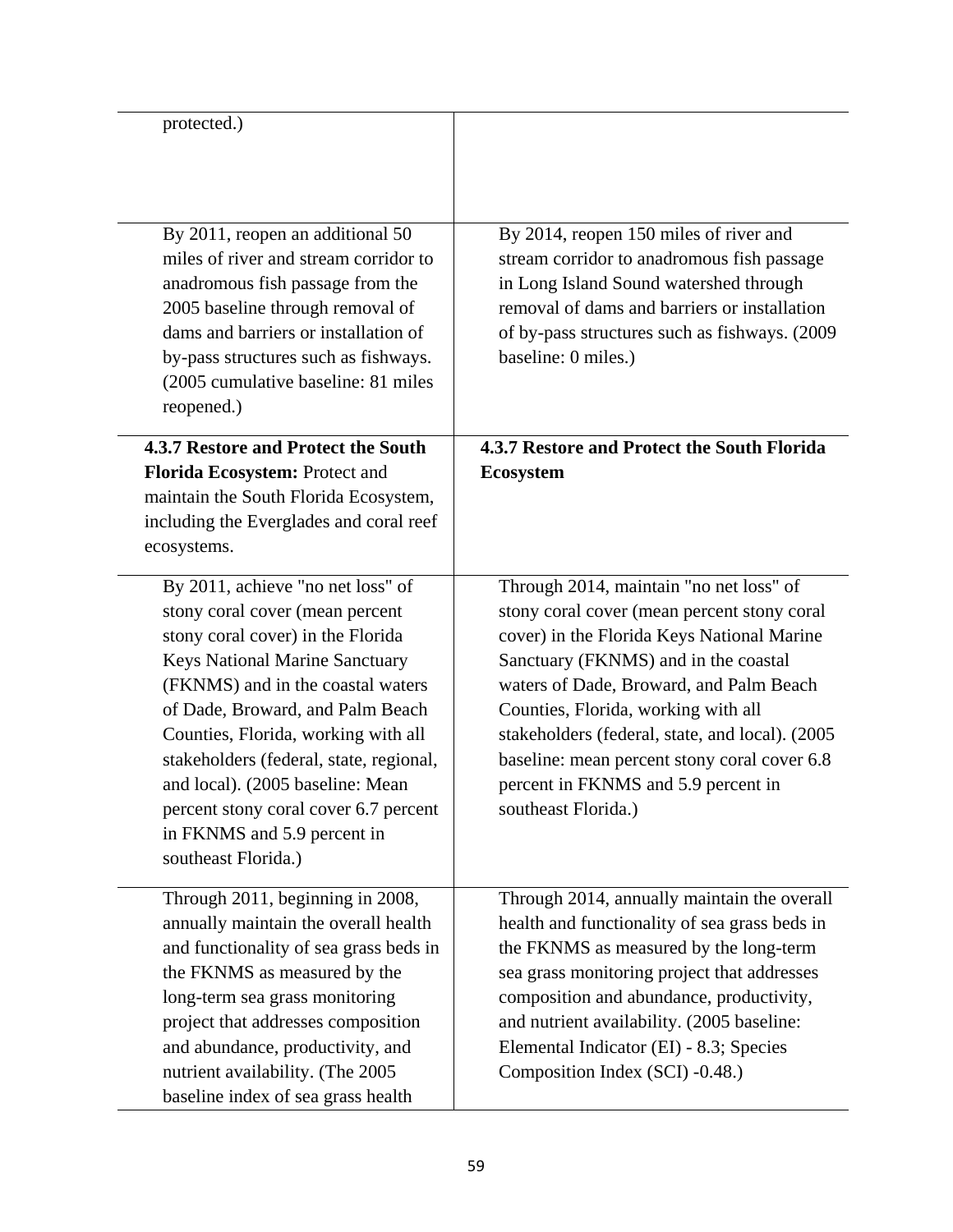| will be available in December 2006.)                                                                                                                                                                                                                                                                                                                                                                                                                                                                                                                                                                                                                                                                                            |                                                                                                                                                                                                                                                                                                                                                                                                                                                                                                                                                                                                                                                                                                                                                              |
|---------------------------------------------------------------------------------------------------------------------------------------------------------------------------------------------------------------------------------------------------------------------------------------------------------------------------------------------------------------------------------------------------------------------------------------------------------------------------------------------------------------------------------------------------------------------------------------------------------------------------------------------------------------------------------------------------------------------------------|--------------------------------------------------------------------------------------------------------------------------------------------------------------------------------------------------------------------------------------------------------------------------------------------------------------------------------------------------------------------------------------------------------------------------------------------------------------------------------------------------------------------------------------------------------------------------------------------------------------------------------------------------------------------------------------------------------------------------------------------------------------|
| Through 2011, beginning in 2008,<br>annually maintain the overall water<br>quality of the near shore and coastal<br>waters for the FKNMS (2005<br>baseline: for reef sites, chlorophyll<br>less than or equal to 0.2 ug/l and<br>vertical attenuation coefficient for<br>downward irradiance (kd, i.e., light<br>attenuation) less than or equal to 0.13<br>per meter; for all sites in FKNMS,<br>dissolved inorganic nitrogen less than<br>or equal to 0.75 micromolar and total<br>phosphorus less than or equal to 0.2<br>micromolar.)                                                                                                                                                                                       | Through 2014, annually maintain the overall<br>water quality of the near shore and coastal<br>waters for the FKNMS. (2005 baseline: for<br>reef sites, chlorophyll less than or equal to<br>$0.2$ ug/l (43 sites) and vertical attenuation<br>coefficient for downward irradiance (kd<br>measures light attenuation) less than or equal<br>to $0.13$ per meter $(23$ sites); for all sites in<br>FKNMS, dissolved inorganic nitrogen less<br>than or equal to 0.75 micromolar (54 sites)<br>and total phosphorus less than or equal to 0.2<br>micromolar (63 sites).)                                                                                                                                                                                        |
| Through 2011, beginning in 2008,<br>improve the water quality of the<br>Everglades ecosystem as measured<br>by total phosphorus, including<br>meeting the 10 parts per billion (ppb)<br>total phosphorus criterion throughout<br>the Everglades Protection Area<br>marsh and the effluent limits to be<br>established for discharges from storm<br>water treatment areas. (2005)<br>baseline: average annual geometric<br>mean phosphorus concentrations<br>were 5 ppb in the Everglades<br>National Park, 10 ppb in Water<br>Conservation 3A, 13 ppb in the<br>Loxahatchee National Wildlife<br>Refuge, and 18 ppb in Water<br>Conservation Area 2A; annual<br>average flow-weighted total<br>phosphorus discharges from storm | Through 2016, improve the water quality of<br>the Everglades ecosystem as measured by<br>Total Phosphorus (TP), including meeting<br>the 10 parts per billion (ppb) TP criterion<br>throughout the Everglades Protection Area<br>marsh and the effluent limits to be<br>established for discharges from storm water<br>treatment areas. (2005 baseline: average<br>annual geometric mean phosphorus<br>concentrations were 5 ppb in the Everglades<br>National Park, 10 ppb in Water Conservation<br>3A, 13 ppb in the Loxahatchee National<br>Wildlife Refuge, and 18 ppb in Water<br>Conservation Area 2A; annual average flow-<br>weighted TP discharges from stormwater<br>treatment areas ranged from 13 ppb for area<br>$3/4$ and 98 ppb for area 1W.) |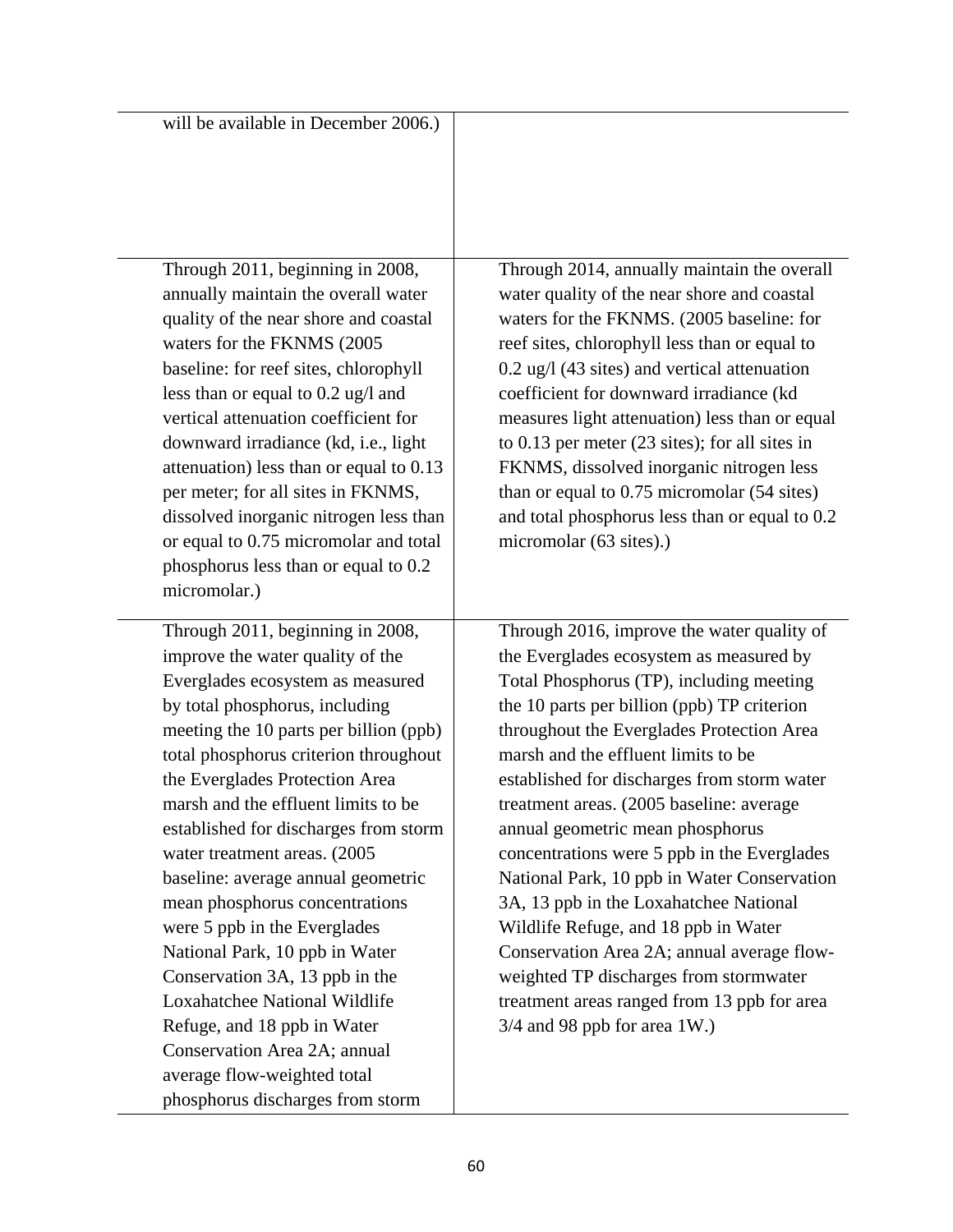| water treatment areas ranged from 13<br>ppb for area 3/4 and 98 ppb for area<br>1W.                                                                                                                                                                                                                                                                                |                                                                                                                                                                                                                                                                                                                                  |
|--------------------------------------------------------------------------------------------------------------------------------------------------------------------------------------------------------------------------------------------------------------------------------------------------------------------------------------------------------------------|----------------------------------------------------------------------------------------------------------------------------------------------------------------------------------------------------------------------------------------------------------------------------------------------------------------------------------|
| 4.3.8 Restore and Protect the Puget                                                                                                                                                                                                                                                                                                                                | 4.3.8 Restore and Protect the Puget Sound                                                                                                                                                                                                                                                                                        |
| <b>Sound Basin:</b> By 2011, improve water<br>quality, air quality, and minimize the<br>adverse impacts of rapid development<br>in the Puget Sound Basin.                                                                                                                                                                                                          | <b>Basin</b>                                                                                                                                                                                                                                                                                                                     |
| By 2011, improve water quality and<br>enable the lifting of harvest<br>restrictions in 1,000 acres of shellfish<br>bed growing areas impacted by<br>degraded or declining water quality.<br>(Baseline: as of January 2006,<br>approximately 30,000 shellfish bed<br>growing areas had harvest<br>restrictions due to water quality<br>impairments in Puget Sound.) | By 2014, improve water quality and enable<br>the lifting of harvest restrictions in 1,600<br>acres of shellfish bed growing areas impacted<br>by degraded or declining water quality in the<br>Puget Sound. (2007 baseline: 322 acres of<br>shell fish beds with harvest restrictions in<br>2006 had their restrictions lifted.) |
| By 2011, remediate 200 acres of<br>prioritized contaminated sediments.<br>(Baseline: as of January 2006,<br>approximately 5,000 acres of<br>remaining contaminated sediments<br>required some level of remediation.)                                                                                                                                               | By 2014, remediate 200 acres of prioritized<br>contaminated sediments in the Puget Sound.<br>(2008 baseline: zero acres remediated<br>relative to the 2008 universe of<br>approximately 500 acres of remaining<br>contaminated sediments in EPA<br>superfund/RCRA sites.)                                                        |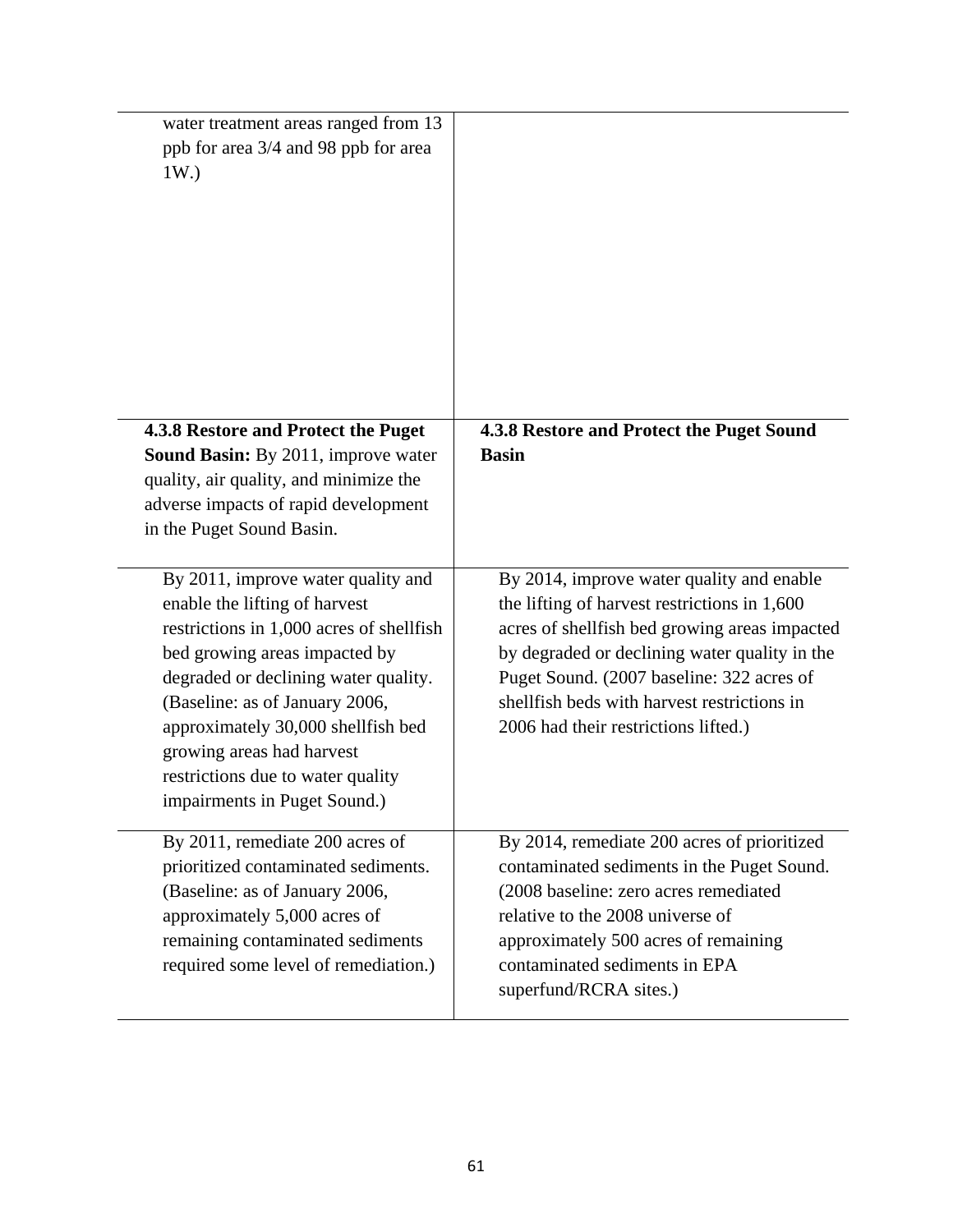| By $2011$ , restore $3,500$ acres of<br>tidally- and seasonally-influenced<br>estuarine wetlands. (Baseline: a total<br>of approximately 45,000 acres of<br>intertidal and near shore habitat were<br>identified by state, tribal, and local<br>groups as potential restoration sites<br>in the 2006 Puget Sound Near Shore<br>Restoration Site Inventory Database.) | By 2014, restore 9,500 acres of tidally- and<br>seasonally-influenced estuarine wetlands in<br>the Puget Sound. (2007 baseline: 4,152 acres<br>had been restored or protected starting in FY<br>2006 and FY 2007.)                                                     |
|----------------------------------------------------------------------------------------------------------------------------------------------------------------------------------------------------------------------------------------------------------------------------------------------------------------------------------------------------------------------|------------------------------------------------------------------------------------------------------------------------------------------------------------------------------------------------------------------------------------------------------------------------|
| By 2011, reduce total diesel<br>emissions in the Puget Sound airshed<br>by 8 percent through coordinated<br>diesel emission mitigation efforts.<br>(Baseline will be available in<br>December 2006.)                                                                                                                                                                 | By 2014, reduce total diesel emissions in the<br>Puget Sound airshed by 12 percent through<br>coordinated diesel emission mitigation<br>efforts. (Baseline: 2005-2006 Washington<br>State Emissions Inventory for the counties<br>within the Puget Sound basin.)       |
| 4.3.9 Restore and Protect the<br>Columbia River Basin: By 2011,<br>prevent water pollution, and improve<br>and protect water quality and<br>ecosystems in the Columbia River<br>Basin to reduce risks to human health<br>and the environment.                                                                                                                        | 4.3.9 Restore and Protect the Columbia<br><b>River Basin</b>                                                                                                                                                                                                           |
| By 2011, protect, enhance or restore<br>13,000 acres of wetland habitat and<br>3,000 acres of upland habitat in the<br>Lower Columbia River watershed.<br>$(2005 \text{ baseline} : 96,770 \text{ acres of})$<br>wetland and upland habitat available<br>for protection, enhancement, or<br>restoration.)                                                            | By 2014, protect, enhance or restore 19,000<br>acres of wetland and upland habitat in the<br>Lower Columbia River watershed. (2005<br>baseline: 0 acres of wetland and upland<br>habitat, with 96,770 acres available for<br>protection, enhancement, or restoration.) |
| By 2011, clean up 150 acres of<br>known highly contaminated<br>sediments. (Baseline: 400 acres of<br>known highly contaminated<br>sediments in the main stem of the<br>Columbia River and Lower<br>Willamette River as of 2006.)                                                                                                                                     | By 2014, clean up 85 acres of known highly<br>contaminated sediments in the Columbia<br>River basin. (2006 baseline: 0 acres, with<br>400 acres of known highly contaminated<br>sediment.)                                                                             |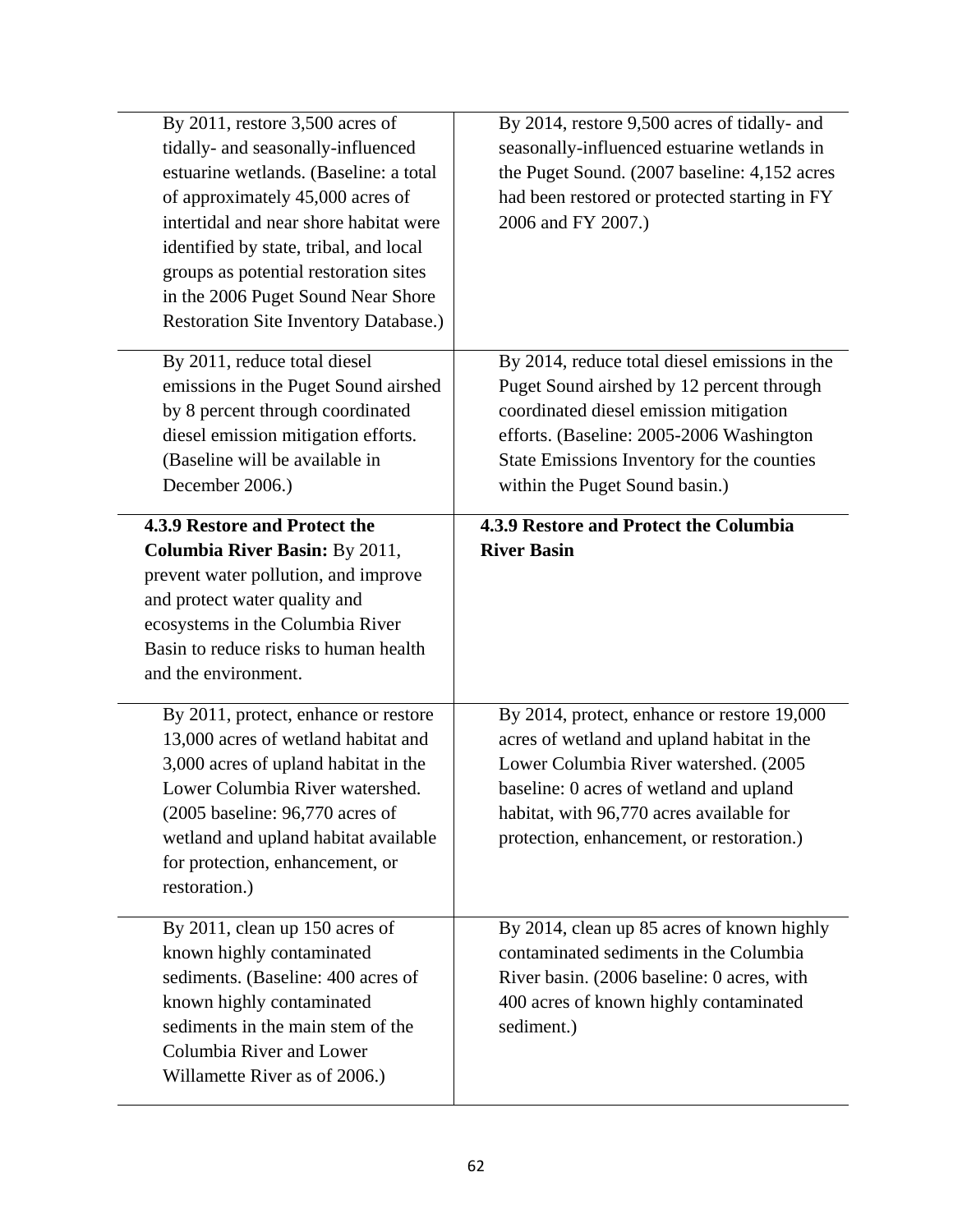| By 2011, demonstrate a 10 percent<br>reduction in mean concentration of                                                                                                                                                                                                                                                                                                                                                                                       | By 2014, demonstrate a 10 percent reduction<br>in mean concentration of certain                                                                                                                                                                                                                                                                                                                                                   |
|---------------------------------------------------------------------------------------------------------------------------------------------------------------------------------------------------------------------------------------------------------------------------------------------------------------------------------------------------------------------------------------------------------------------------------------------------------------|-----------------------------------------------------------------------------------------------------------------------------------------------------------------------------------------------------------------------------------------------------------------------------------------------------------------------------------------------------------------------------------------------------------------------------------|
| contaminants of concern found in                                                                                                                                                                                                                                                                                                                                                                                                                              | contaminants of concern found in water and                                                                                                                                                                                                                                                                                                                                                                                        |
| water and fish tissue. (Chemical-                                                                                                                                                                                                                                                                                                                                                                                                                             | fish tissue in the Columbia River basin.                                                                                                                                                                                                                                                                                                                                                                                          |
| specific baseline will be available in                                                                                                                                                                                                                                                                                                                                                                                                                        | (Chemical-specific baseline will be available                                                                                                                                                                                                                                                                                                                                                                                     |
| 2006.                                                                                                                                                                                                                                                                                                                                                                                                                                                         | at end FY 2009.)                                                                                                                                                                                                                                                                                                                                                                                                                  |
| <b>4.4 Enhance Science and Research:</b><br>Through 2011, identify and synthesize the<br>best available scientific information,<br>models, methods, and analyses to support<br>Agency guidance and policy decisions<br>related to the health of people,<br>communities, and ecosystems. Focus<br>research on pesticides and chemical<br>toxicology; global change; and,<br>comprehensive, cross-cutting studies of<br>human, community, and ecosystem health. | 4.4 Enhance Science and Research: Identify and<br>synthesize the best available scientific<br>information, models, methods, and analyses to<br>support Agency guidance and policy decisions<br>related to the health of people, communities, and<br>ecosystems. Focus research on pesticides and<br>chemical toxicology; global change; and<br>comprehensive, cross-cutting studies of human,<br>community, and ecosystem health. |
|                                                                                                                                                                                                                                                                                                                                                                                                                                                               | <b>4.4.1 Human Health Research</b>                                                                                                                                                                                                                                                                                                                                                                                                |
|                                                                                                                                                                                                                                                                                                                                                                                                                                                               | By 2012, achieve a rating of "meets"<br>expectations" or higher in independent<br>expert review assessment of the utility of<br>EPA research for assessing human health<br>risk and protecting human health.                                                                                                                                                                                                                      |
|                                                                                                                                                                                                                                                                                                                                                                                                                                                               | <b>4.4.2 Ecosystem Research</b>                                                                                                                                                                                                                                                                                                                                                                                                   |
|                                                                                                                                                                                                                                                                                                                                                                                                                                                               | By 2014, achieve a rating of "meets"<br>expectations" or higher in independent<br>expert review assessment of the utility of<br>EPA research for protecting and restoring<br>ecosystems.                                                                                                                                                                                                                                          |
|                                                                                                                                                                                                                                                                                                                                                                                                                                                               | 4.4.3 Human Health Risk Assessment                                                                                                                                                                                                                                                                                                                                                                                                |
|                                                                                                                                                                                                                                                                                                                                                                                                                                                               | <b>Research</b>                                                                                                                                                                                                                                                                                                                                                                                                                   |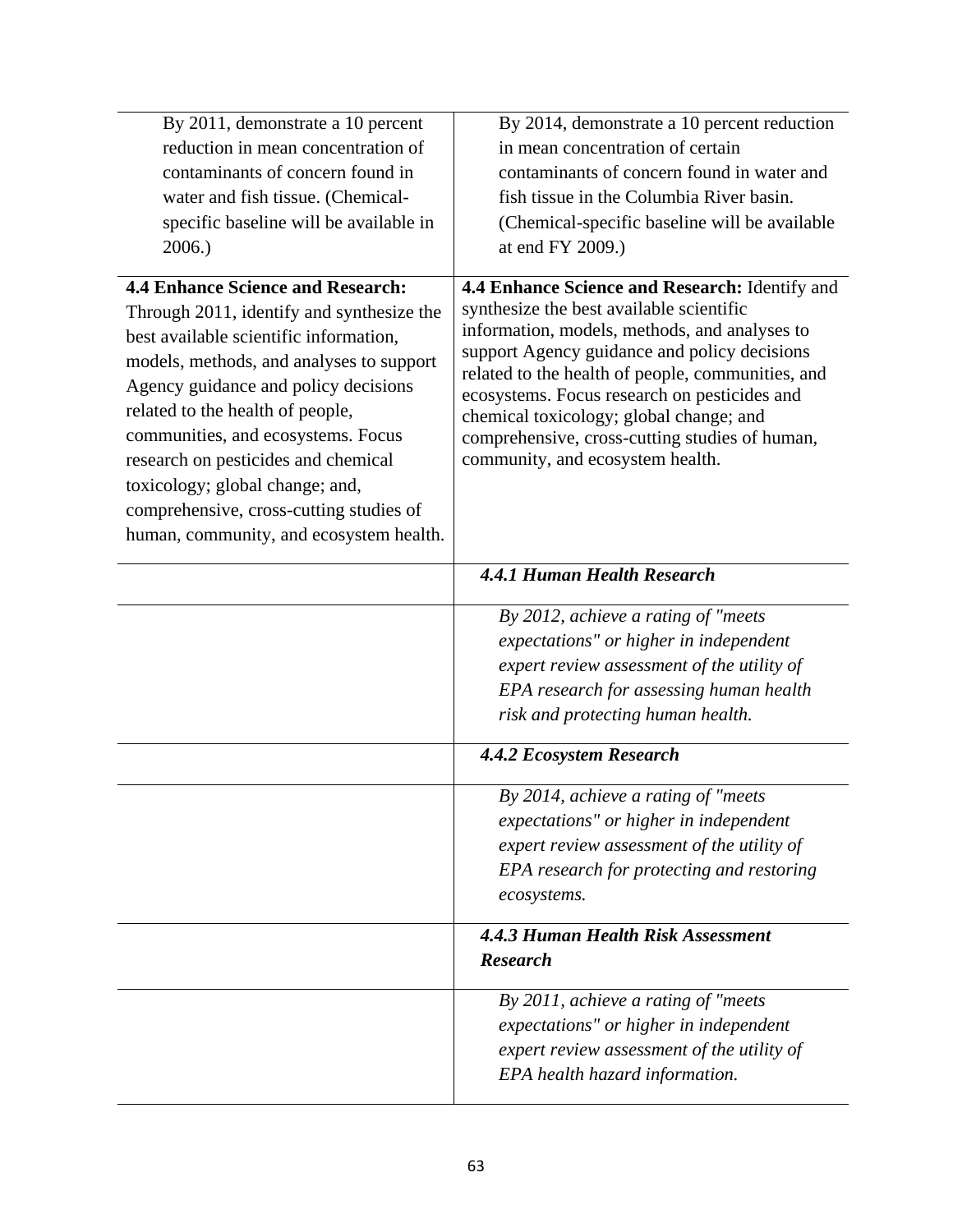| 4.4.4 Global Climate Change Research                                                                                                                                                                                                                                                     |
|------------------------------------------------------------------------------------------------------------------------------------------------------------------------------------------------------------------------------------------------------------------------------------------|
| By 2013, achieve a rating of "meets"<br>expectations" or higher in independent<br>expert review assessment of the utility of<br>EPA research for assessing the consequences<br>of global change on air quality, water<br>quality, ecosystems, and human health.                          |
| <b>4.4.5 Endocrine Disrupting Chemicals</b><br><b>Research</b>                                                                                                                                                                                                                           |
| By 2012, achieve a rating of "meets"<br>expectations" or higher in independent<br>expert review assessment of the utility of<br>EPA research for decision-making related to<br>effects, exposure, assessment, and<br>management of endocrine disruptors.                                 |
| 4.4.6 Safe Pesticides and Products Research                                                                                                                                                                                                                                              |
| By 2011, achieve a rating of "meets"<br>expectations" or higher in independent<br>expert review assessment of the utility of<br>EPA research for decision-making related to<br>pesticides and toxics.                                                                                    |
| 4.4.7 Homeland Security Research                                                                                                                                                                                                                                                         |
| By 2012, achieve a rating of "meets"<br>expectations" or higher in independent<br>expert review assessment of the utility of<br>EPA research for protecting the public,<br>emergency responders, and the environment<br>in the event of chemical, biological, or<br>radiological attack. |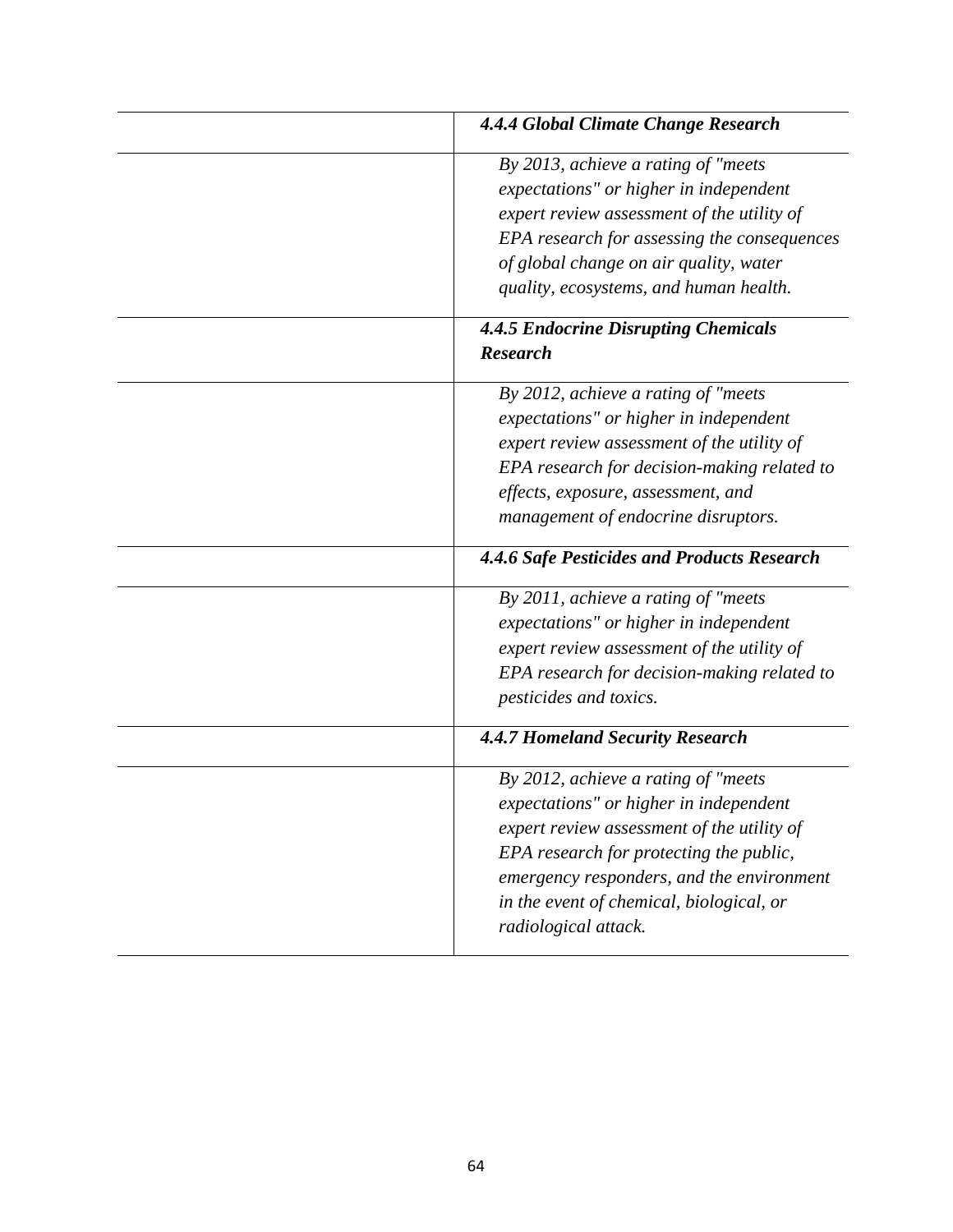**Goal 5: Compliance and Environmental Stewardship** 

| Current (2006-2011) Strategic Plan | Proposed (2009-2014) Strategic Plan |
|------------------------------------|-------------------------------------|
| <b>Objective</b>                   | <b>Objective</b>                    |
| Sub-objective                      | Sub-objective                       |
| <b>Strategic Target</b>            | <b>Strategic Measure</b>            |

## **GOAL 5: COMPLIANCE AND ENVIRONMENTAL STEWARDSHIP**

**Protect human heath and the environment through ensuring compliance with environmental requirements by enforcing environmental statutes, preventing pollution, and promoting environmental stewardship. Encourage innovation and provide incentives for governments, tribes, businesses, and the public that promote environmental stewardship and long-term sustainable outcomes.** 

**Comment: The interactions between EPA and the regulated communities are reported under Goal 5. Pursuant to implementation provisions of the major environmental statutes, compliance, assistance and enforcement activities can be delegated to the states, and in the case of the National Pretreatment Program, to individual municipalities. Thus, the vast majority of regulated entities do not interact directly with EPA, but with their state or local regulatory agencies. Because EPA has traditionally reported and measure only its direct activities in these areas, EPA should: (i) clarify if data reported for the Goal 5 objectives and sub-objectives will be universal or limited to direct EPA efforts, and (ii) identify the universe of activities undertaken by delegated state and local regulatory partners to demonstrate the significance of its own efforts. Finally, EPA should report on its activities undertaken in support of delegated state and local regulatory partners.** 

| <b>5.1 Achieve Environmental Protection</b>   | <b>5.1 Achieve Environmental Protection</b>      |
|-----------------------------------------------|--------------------------------------------------|
| <b>through Improved Compliance:</b> By 2011,  | through Improved Compliance: Address             |
| maximize compliance to protect human          | environmental problems, promote compliance       |
| health and the environment through            | and deter violations, by achieving goals for     |
| enforcement and other compliance              | national priorities and programs including those |
| assurance activities by achieving a 5 percent | with potential environmental justice concerns    |
| increase in the pounds of pollution reduced,  | and those in Indian country.                     |
| treated, or eliminated by regulated entities, |                                                  |
| including those in Indian country. (Baseline: |                                                  |
| 3-year rolling average FYs 2003-2005:         |                                                  |
| 900,000,000 pounds.)                          |                                                  |
|                                               |                                                  |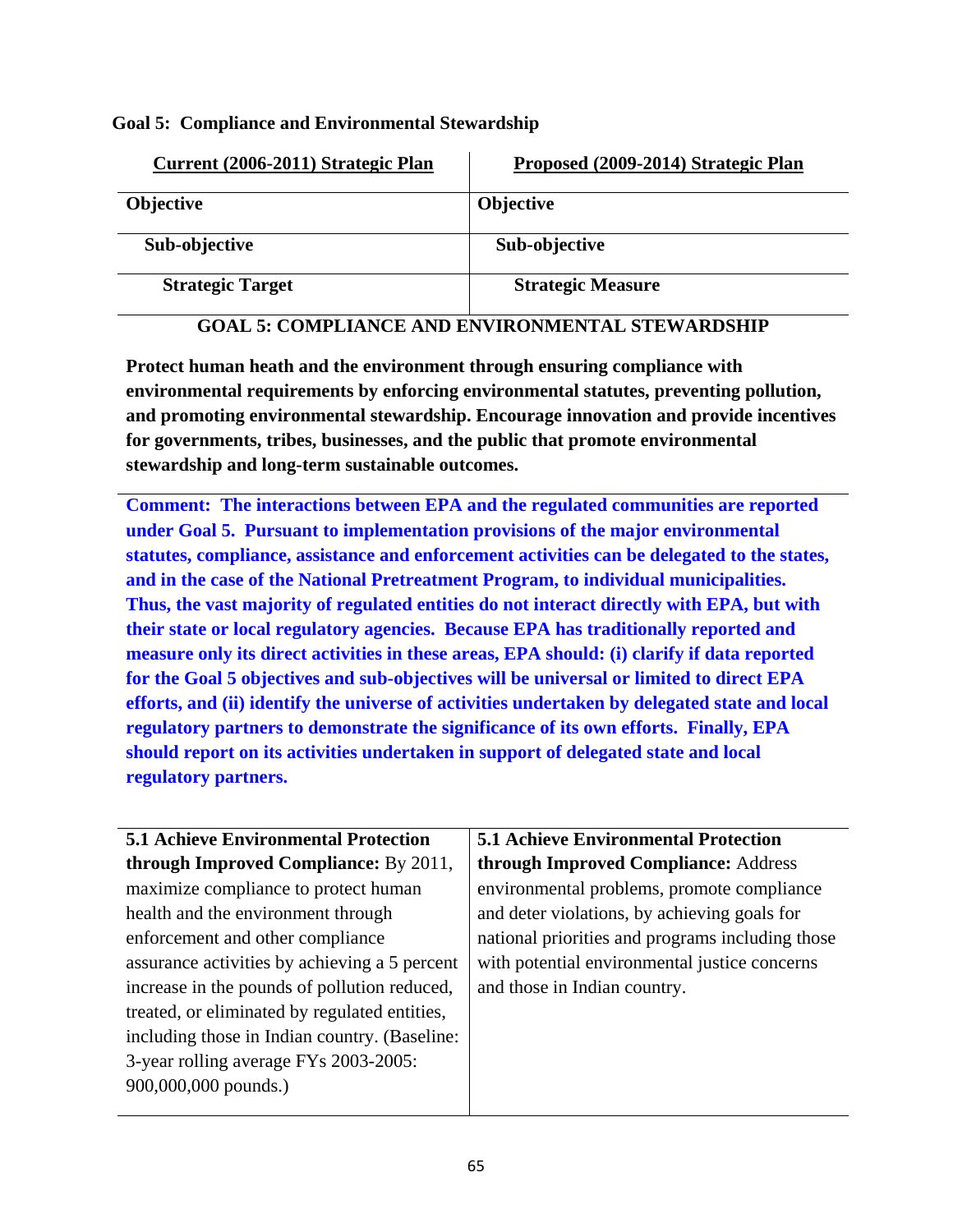| <b>5.1.1 Compliance Assistance: By 2011,</b><br>prevent noncompliance or reduce<br>environmental risks, with an emphasis on<br>achieving results in all areas including<br>those with potential environmental justice<br>concerns, through EPA compliance<br>assistance by maintaining or improving<br>on the following percentages for direct<br>assistance provided to regulated entities,<br>including those in Indian country: 50<br>percent of the regulated entities receiving<br>direct assistance improve environmental<br>management practices; and 12 percent of<br>the regulated entities receiving direct<br>assistance reduce, treat, or eliminate<br>pollution. (Baselines are determined each<br>year based on prior year results.) | 5.1.1 Address Environmental Problems from<br><b>Air Pollution</b>                                                                                                                                                                                                                                                                                                                                                                             |
|----------------------------------------------------------------------------------------------------------------------------------------------------------------------------------------------------------------------------------------------------------------------------------------------------------------------------------------------------------------------------------------------------------------------------------------------------------------------------------------------------------------------------------------------------------------------------------------------------------------------------------------------------------------------------------------------------------------------------------------------------|-----------------------------------------------------------------------------------------------------------------------------------------------------------------------------------------------------------------------------------------------------------------------------------------------------------------------------------------------------------------------------------------------------------------------------------------------|
|                                                                                                                                                                                                                                                                                                                                                                                                                                                                                                                                                                                                                                                                                                                                                    | By 2014, reduce, treat, or eliminate XXX<br>estimated pounds of air pollutants. Note:<br>When reporting out the results for the<br>pounds of pollutants estimated to be<br>reduced, treated or eliminated measure,<br>EPA will break out the "environmentally"<br>significant" pollutants for air. For this<br>measure, OECA is defining<br>"environmentally significant" as criteria<br>air pollutants and air toxics. (Baseline<br>$TBD.$ ) |
|                                                                                                                                                                                                                                                                                                                                                                                                                                                                                                                                                                                                                                                                                                                                                    | By 2014, achieve an investment of $\frac{\$XX}{\$XX}$ in<br>pollution control equipment or practices<br>for air. (Baseline TBD.)                                                                                                                                                                                                                                                                                                              |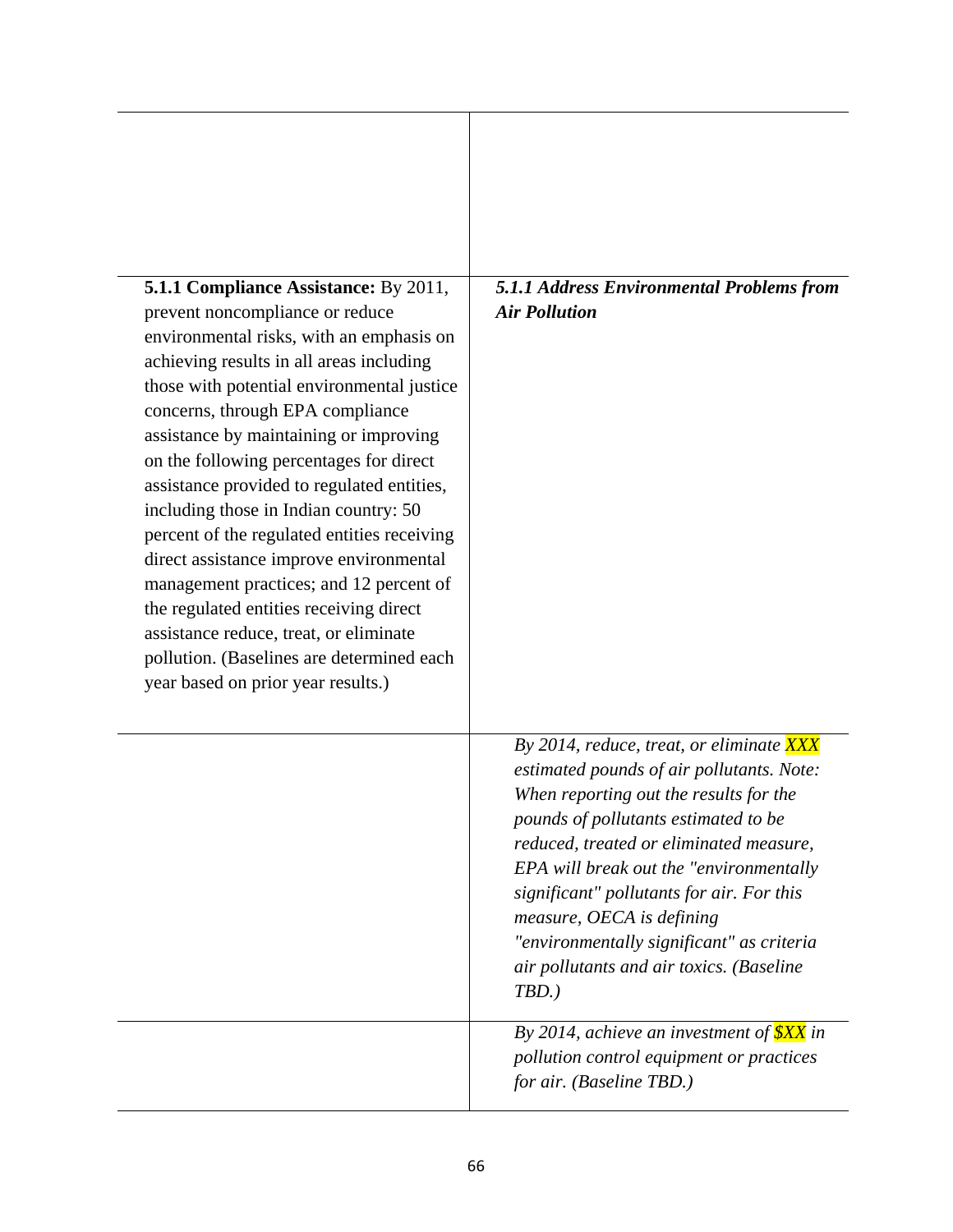|                                                                                                                                                                                                                                                                                                                                                                                                                                                                                                                                                                                                                                                                               | By 2014, increase the percentage of EPA<br>activities resulting in implementation of<br>improved environmental practices for air.<br>Note: EPA is exploring a range of<br>activities to be included in this measure's<br>environmental results. Possible activities<br>include cases, incentive initiatives,<br>compliance assistance, and compliance<br>monitoring. (Baseline TBD.)                                                 |
|-------------------------------------------------------------------------------------------------------------------------------------------------------------------------------------------------------------------------------------------------------------------------------------------------------------------------------------------------------------------------------------------------------------------------------------------------------------------------------------------------------------------------------------------------------------------------------------------------------------------------------------------------------------------------------|--------------------------------------------------------------------------------------------------------------------------------------------------------------------------------------------------------------------------------------------------------------------------------------------------------------------------------------------------------------------------------------------------------------------------------------|
| <b>5.1.2 Compliance Incentives: By 2011,</b><br>identify and correct noncompliance and<br>reduce environmental risks, with an<br>emphasis on achieving results in all areas<br>including those with potential<br>environmental justice concerns. Use of<br>compliance incentives will result in a 5<br>percentage point increase in the number<br>of facilities that use EPA incentive<br>policies to conduct environmental audits<br>or other actions that reduce, treat, or<br>eliminate pollution or improve<br>environmental practices at their facilities,<br>including those in Indian country.<br>(Baseline: 3-year rolling average FYs<br>2003-2005: 940 facilities.) | 5.1.2 Address Environmental Problems from<br><b>Water Pollution</b>                                                                                                                                                                                                                                                                                                                                                                  |
|                                                                                                                                                                                                                                                                                                                                                                                                                                                                                                                                                                                                                                                                               | By 2014, reduce, treat, or eliminate XXX<br>estimated pounds of water pollutants.<br>(Baseline TBD.) Note: when reporting<br>results for the pounds of pollutants<br>estimated to be reduced, treated, or<br>eliminated measure, EPA will break out<br>the "environmentally significant" water<br>pollutants that affect the top 5 to 10 causes<br>of impairment to waters. For this measure,<br>these "environmentally significant" |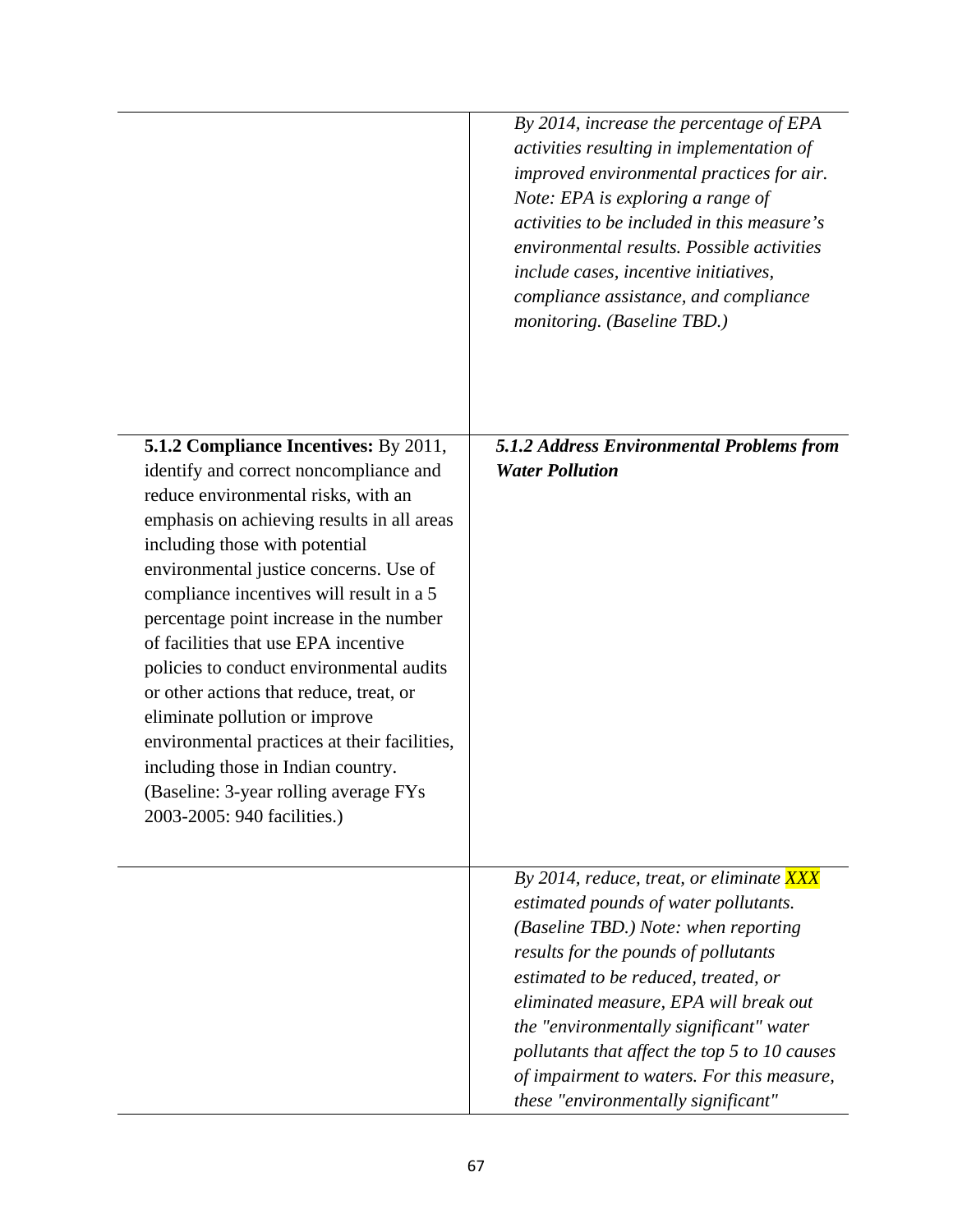|                                                                                                                                                                                                                                                                                                                                                                                                                                                                                                                                                                                                                                                                                                                                | pollutants are nutrients (with related<br>environmental effects), pathogens,<br>mercury, other metals, sediment/turbidity,<br>toxic organics, pH, temperature, and<br>salinity.                                                                                                                                                                                                   |
|--------------------------------------------------------------------------------------------------------------------------------------------------------------------------------------------------------------------------------------------------------------------------------------------------------------------------------------------------------------------------------------------------------------------------------------------------------------------------------------------------------------------------------------------------------------------------------------------------------------------------------------------------------------------------------------------------------------------------------|-----------------------------------------------------------------------------------------------------------------------------------------------------------------------------------------------------------------------------------------------------------------------------------------------------------------------------------------------------------------------------------|
|                                                                                                                                                                                                                                                                                                                                                                                                                                                                                                                                                                                                                                                                                                                                | By 2014, achieve an investment of $\frac{\$XX}{\$XX}$ in<br>pollution control equipment or practices<br>for water. (Baseline TBD.)                                                                                                                                                                                                                                                |
|                                                                                                                                                                                                                                                                                                                                                                                                                                                                                                                                                                                                                                                                                                                                | By 2014, increase by X percent EPA<br>activities resulting in implementation of<br>improved environmental practices for<br>water. Note: EPA is exploring a range of<br>activities to be included in this measure's<br>environmental results. Possible activities<br>include cases, incentive initiatives,<br>compliance assistance, and compliance<br>monitoring. (Baseline TBD.) |
| 5.1.3 Monitoring and Enforcement: By<br>2011, identify, correct, and deter<br>noncompliance and reduce environmental<br>risks, with an emphasis on achieving<br>results in all areas including those with<br>potential environmental justice concerns,<br>through monitoring and enforcement of<br>regulated entities' compliance, including<br>those in Indian country, by achieving: a 5<br>percent increase in the number of<br>facilities taking complying actions during<br>EPA inspections and evaluations after<br>deficiencies have been identified<br>(baseline to be determined based on FY<br>2006 results); a 5 percentage point<br>increase in the percent of enforcement<br>actions requiring that pollutants be | 5.1.3 Address Environmental Problems from<br><b>Waste, Toxics, and Pesticides Pollution</b>                                                                                                                                                                                                                                                                                       |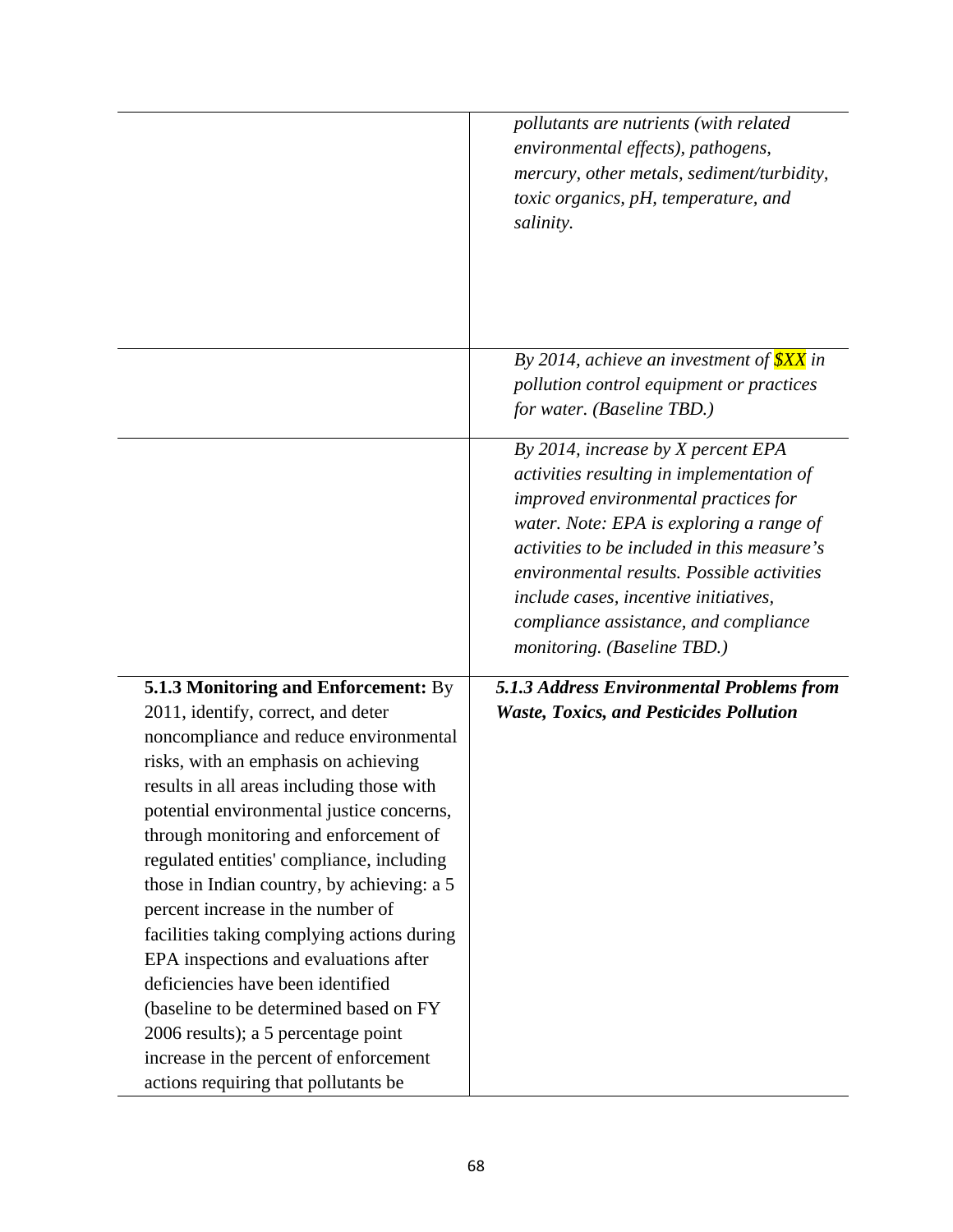| reduced, treated, or eliminated (FY 2005)<br>baseline: 28.8 percent); and a 5<br>percentage point increase in the percent of<br>enforcement actions requiring<br>improvement of environmental<br>management practices (FY 2005 baseline:<br>$72.5$ percent). |                                                                                                                                                                                                                                                                                                                                                                                                                                                          |
|--------------------------------------------------------------------------------------------------------------------------------------------------------------------------------------------------------------------------------------------------------------|----------------------------------------------------------------------------------------------------------------------------------------------------------------------------------------------------------------------------------------------------------------------------------------------------------------------------------------------------------------------------------------------------------------------------------------------------------|
|                                                                                                                                                                                                                                                              | By 2014, reduce, treat, or eliminate XXX<br>estimated pounds of waste, toxics, and<br>pesticides pollutants. Note: EPA is<br>analyzing methods for reporting out<br>"environmentally significant" pollutants<br>for the pounds of pollutants estimated to be<br>reduced, treated, or eliminated measure<br>but has not yet selected the methodology.<br>EPA is currently exploring a toxicity<br>equivalent approach to this measure.<br>(Baseline TBD.) |
|                                                                                                                                                                                                                                                              | By 2014, achieve an investment of $\frac{\$XX}{\$$ in<br>pollution control equipment, practices, and<br>future response actions for waste, toxics,<br>and pesticides. (Baseline TBD.)                                                                                                                                                                                                                                                                    |
|                                                                                                                                                                                                                                                              | By 2014, increase the percentage of EPA<br>activities resulting in implementation of<br>improved waste, toxics, and pesticide<br>practices. Note: EPA is exploring a range<br>of activities to be included in this<br>measure's environmental results. Possible<br>activities include cases, incentive<br>initiatives, compliance assistance, and                                                                                                        |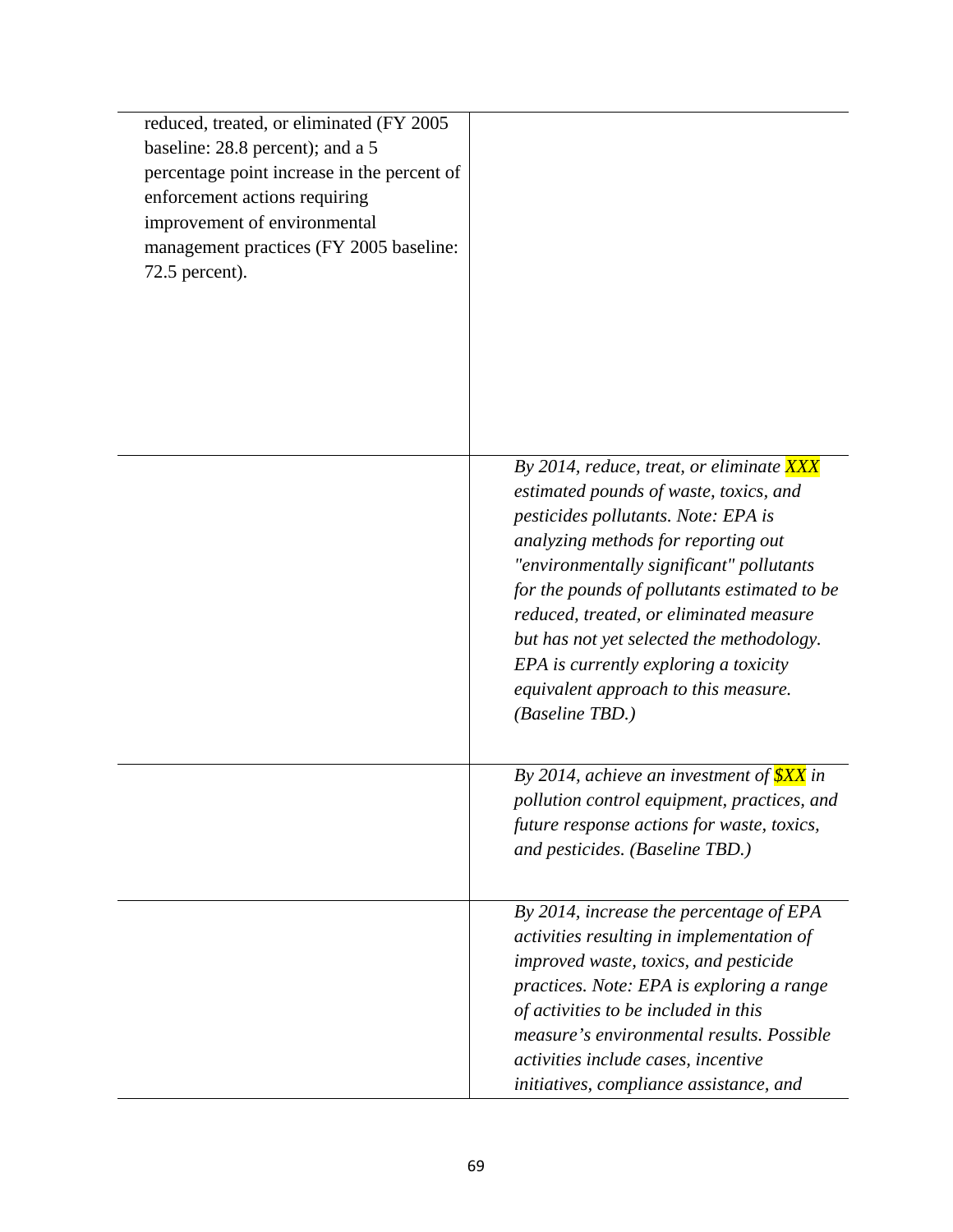| compliance monitoring. (Baseline TBD.)                                                                                                  |
|-----------------------------------------------------------------------------------------------------------------------------------------|
| <b>5.1.4 Criminal Enforcement</b>                                                                                                       |
| By 2014, increase the severity of the crimes<br>investigated (as measured by the percent of<br>open high impact cases). (Baseline TBD.) |

 **Comment: This sub-objective is unclear. Does EPA mean to suggest that increasing the percentage of high impact cases left unresolved would be deemed an improvement of some sort? Perhaps better targets/measures might be: (i) an X increase in the percentage of investigations involving high impact activities, and (ii) a X** *decrease* **in the percentage of unresolved high impact cases.** 

| By 2014, there will be an annual                 |
|--------------------------------------------------|
| recidivism rate of $\bar{X}$ percent. (Baseline  |
| $TBD.$ )                                         |
| By 2014, $\bar{X}$ percent of closed cases will  |
| have a criminal enforcement consequence          |
| (indictment, conviction, fine, or penalty).      |
| <i>(Baseline TBD.)</i>                           |
| By 2014, $\bar{X}$ percent of charged cases will |
| have an individual that was charged.             |
| <i>(Baseline TBD.)</i>                           |
|                                                  |

 **Comment: This sub-objective is unclear. Perhaps a better target measure might be an X increase in the percentage of cases in which an individual(s) was charged as well the corporation. Otherwise the simplest way to demonstrate improvement with regard to this measure would be to focus on cases involving individuals while ignoring cases involving corporations.**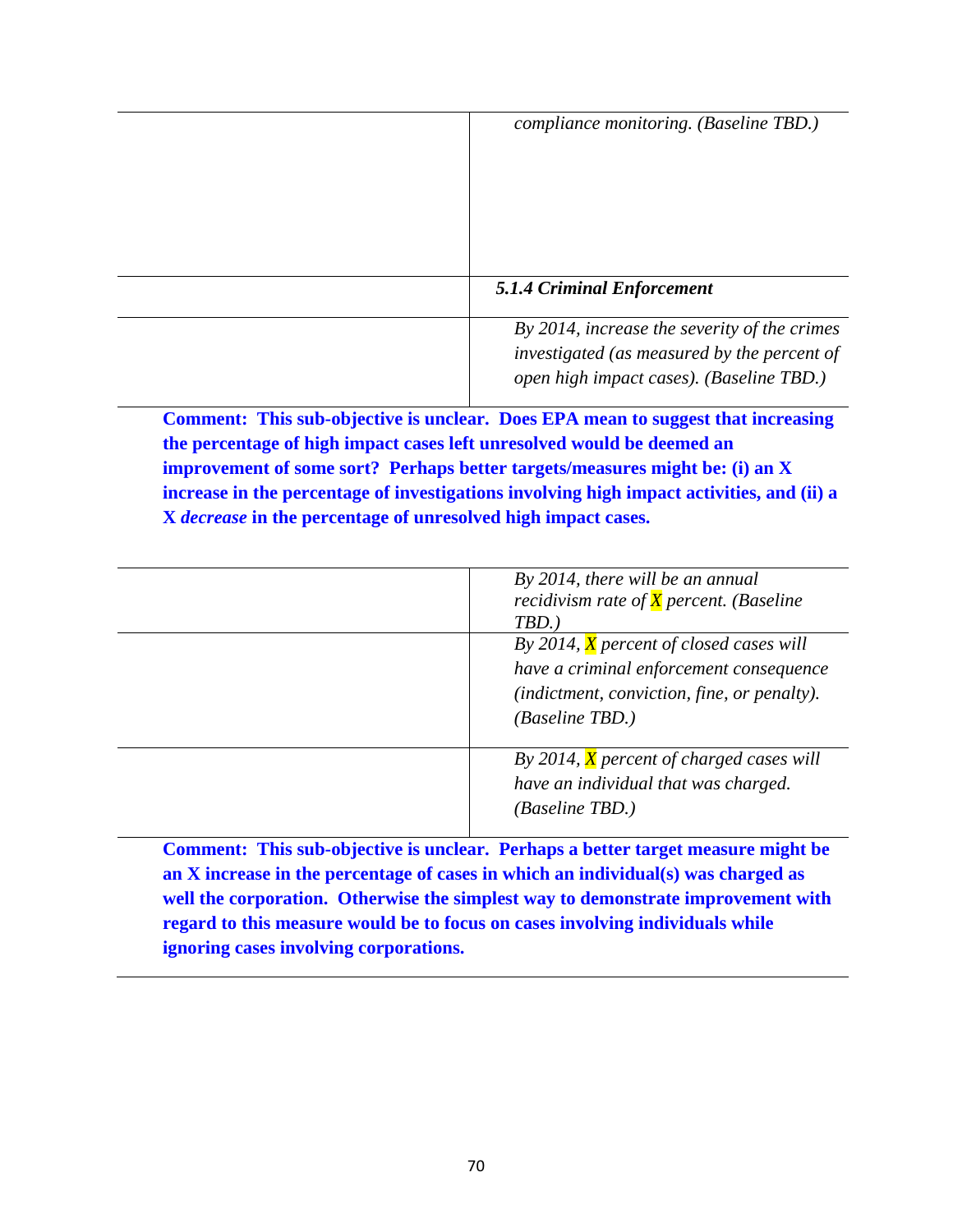| <b>5.2 Improve Environmental Performance</b><br>through Pollution Prevention and Other<br><b>Stewardship Practices:</b> By 2011, enhance<br>public health and environmental protection<br>and increase conservation of natural<br>resources by promoting pollution prevention<br>and the adoption of other stewardship<br>practices by companies, communities,<br>governmental organizations, and<br>individuals. | <b>5.2 Improve Environmental Performance</b><br>through Pollution Prevention and Other<br><b>Stewardship Practices: By 2014, enhance</b><br>public health and environmental protection and<br>increase conservation of natural resources by<br>promoting pollution prevention and the<br>adoption of other stewardship practices by<br>companies, communities, governmental<br>organizations, and individuals. |  |
|-------------------------------------------------------------------------------------------------------------------------------------------------------------------------------------------------------------------------------------------------------------------------------------------------------------------------------------------------------------------------------------------------------------------|----------------------------------------------------------------------------------------------------------------------------------------------------------------------------------------------------------------------------------------------------------------------------------------------------------------------------------------------------------------------------------------------------------------|--|
| <b>5.2.1 Prevent Pollution and Promote</b><br><b>Environmental Stewardship: By 2011,</b><br>reduce pollution, conserve natural<br>resources, and improve other<br>environmental stewardship practices<br>while reducing costs through<br>implementation of EPA's pollution<br>prevention programs.                                                                                                                | <b>5.2.1 Prevent Pollution and Promote</b><br><b>Environmental Stewardship</b>                                                                                                                                                                                                                                                                                                                                 |  |
| By 2011, reduce 4.5 billion pounds of<br>hazardous materials cumulatively<br>compared to the 2000 baseline of 44<br>million pounds reduced.                                                                                                                                                                                                                                                                       | By 2014, reduce 6.5 billion pounds of<br>hazardous materials cumulatively<br>compared to the 2007 baseline of 2.5<br>billion pounds.                                                                                                                                                                                                                                                                           |  |
| Comment: The measured activity "hazardous materials reduction" is not well-<br>defined. EPA should identify the universe of hazardous materials produced annually<br>to demonstrate the significance of this target.                                                                                                                                                                                              |                                                                                                                                                                                                                                                                                                                                                                                                                |  |
|                                                                                                                                                                                                                                                                                                                                                                                                                   | By 2014, pollution prevention program<br>participants will reduce xx million pounds<br>of Chemical Assessment and Management<br>Program (ChAMP) high priority chemicals<br>of special concern cumulatively compared<br>to the 2007 baseline of xx million pounds<br>reduced.                                                                                                                                   |  |
|                                                                                                                                                                                                                                                                                                                                                                                                                   | By 2014, reduce $\frac{xx}{xx}$ million pounds of<br>ChAMP high priority chemicals of special<br>concern across all participating Agency<br>programs.                                                                                                                                                                                                                                                          |  |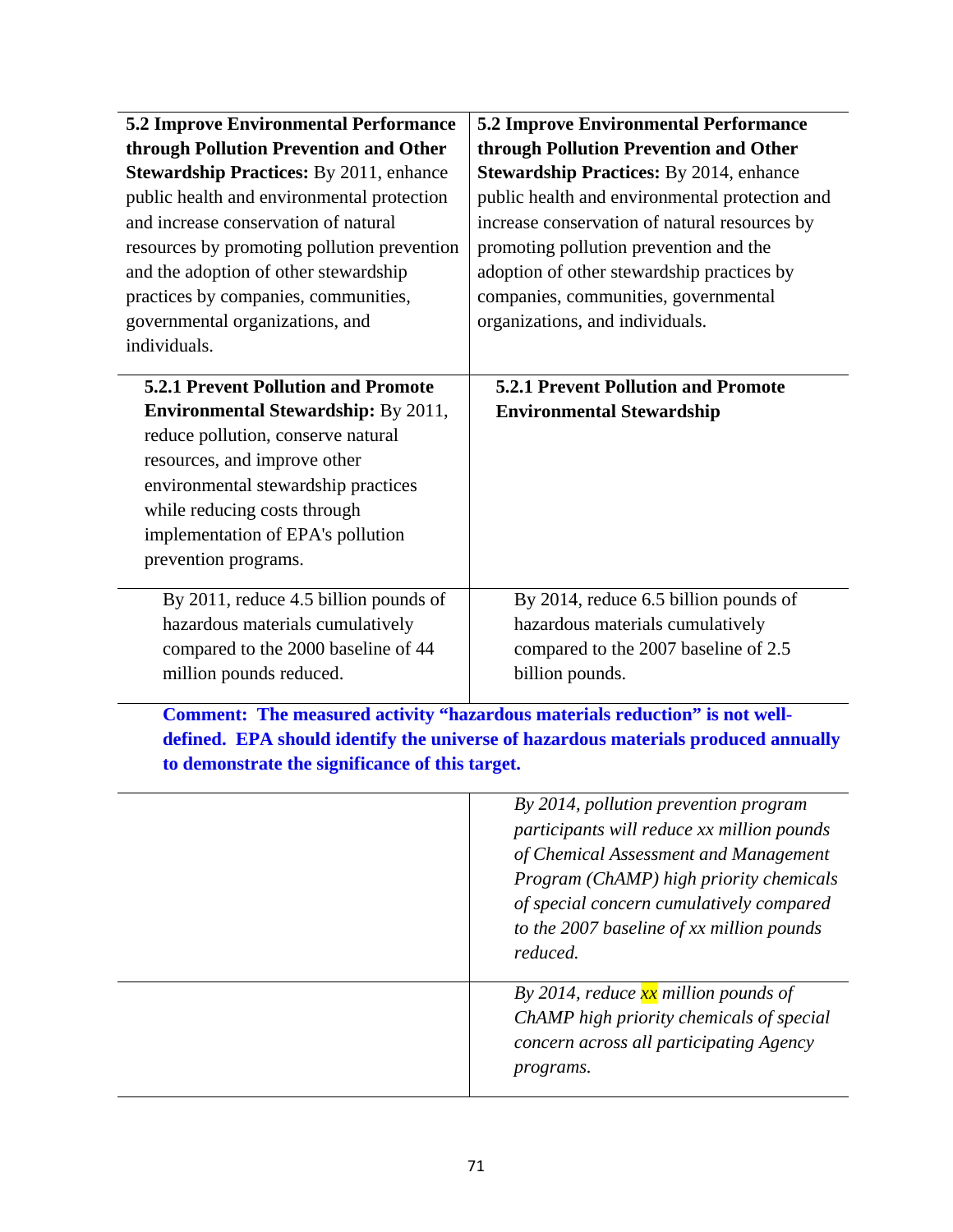| By 2011, reduce, conserve, or offset                                                                                                                                                                                                                                                                                                                                                       | By 2014, reduce, conserve, or offset 10                                                                                                                                                                       |
|--------------------------------------------------------------------------------------------------------------------------------------------------------------------------------------------------------------------------------------------------------------------------------------------------------------------------------------------------------------------------------------------|---------------------------------------------------------------------------------------------------------------------------------------------------------------------------------------------------------------|
| 31.5 trillion British Thermal Units                                                                                                                                                                                                                                                                                                                                                        | million metric tons of carbon equivalent                                                                                                                                                                      |
| (BTUs) cumulatively compared to the                                                                                                                                                                                                                                                                                                                                                        | (MMTCE) compared to the 2008 baseline                                                                                                                                                                         |
| 2002 baseline amount of 0 BTUs                                                                                                                                                                                                                                                                                                                                                             | amount of 2.5 MMTCE reduced,                                                                                                                                                                                  |
| reduced, conserved, or offset.                                                                                                                                                                                                                                                                                                                                                             | conserved, or offset.                                                                                                                                                                                         |
| By 2011, reduce water use by 19                                                                                                                                                                                                                                                                                                                                                            | By 2014, reduce water use by 50 billion                                                                                                                                                                       |
| billion gallons cumulatively compared                                                                                                                                                                                                                                                                                                                                                      | gallons cumulatively compared to the 2007                                                                                                                                                                     |
| to the 2000 baseline amount of 220                                                                                                                                                                                                                                                                                                                                                         | baseline amount of 11 billion gallons                                                                                                                                                                         |
| million gallons reduced.                                                                                                                                                                                                                                                                                                                                                                   | reduced.                                                                                                                                                                                                      |
| By 2011, save \$791.9 million through<br>pollution prevention improvements in<br>business, institutional, and<br>governmental costs cumulatively<br>compared to the 2002 baseline of \$0.0<br>saved.                                                                                                                                                                                       | By 2014, save \$2.0 billion through<br>pollution prevention improvements in<br>business, institutional, and government<br>costs cumulatively compared to the 2007<br>baseline of \$300 million dollars saved. |
| By 2011, reduce 4 million pounds of                                                                                                                                                                                                                                                                                                                                                        | By 2014, reduce 4 million pounds of                                                                                                                                                                           |
| priority chemicals from waste streams                                                                                                                                                                                                                                                                                                                                                      | priority chemicals as measured by the                                                                                                                                                                         |
| as measured by National Partnership                                                                                                                                                                                                                                                                                                                                                        | National Partnership for Environmental                                                                                                                                                                        |
| for Environmental Priorities (NPEP)                                                                                                                                                                                                                                                                                                                                                        | Priorities program, Supplemental                                                                                                                                                                              |
| contributions, Supplemental                                                                                                                                                                                                                                                                                                                                                                | Environmental Projects, and contributions                                                                                                                                                                     |
| Environmental Projects (SEPs), and                                                                                                                                                                                                                                                                                                                                                         | from other tools used by EPA to achieve                                                                                                                                                                       |
| other tools used by EPA to achieve                                                                                                                                                                                                                                                                                                                                                         | chemical reductions throughout the                                                                                                                                                                            |
| priority chemical reductions.                                                                                                                                                                                                                                                                                                                                                              | lifecycle of products.                                                                                                                                                                                        |
| 5.2.2 Promote Improved<br><b>Environmental Performance through</b><br><b>Business and Community Innovation:</b><br>Promote Improved Environmental<br>Performance Through Business and<br>Community Innovation. Through 2011,<br>improve environmental performance with<br>sustainable outcomes through sector-<br>based approaches, performance-based<br>programs, and assistance to small | 5.2.2 Business and Community Innovation                                                                                                                                                                       |
| business.                                                                                                                                                                                                                                                                                                                                                                                  |                                                                                                                                                                                                               |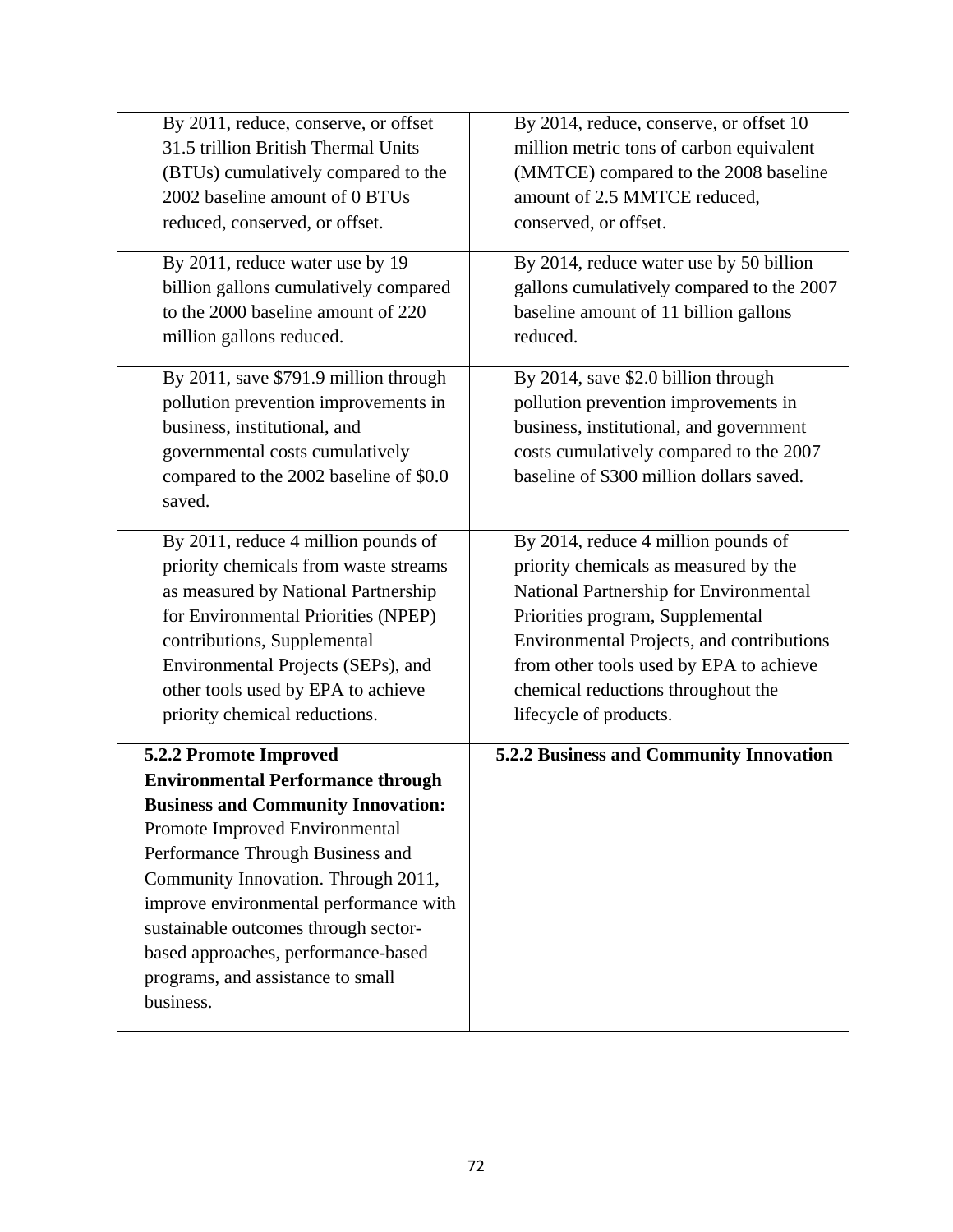| MTCO2E of greenhouse gases; 186 | By FY 2011, the reported results of<br>Performance Track member facilities<br>collectively will show the following<br>normalized annual reductions: 5.1<br>billion gallons in water use; 13,000<br>tons of hazardous materials use;<br>230,000 megatons of carbon dioxide<br>equivalent ( $MTCO2E$ ) of greenhouse<br>gases; 300 tons of toxic discharges to<br>water; and 5,500 tons of combined<br>NOx, SOx, VOC, and PM emissions.<br>(Performance Track member facilities<br>make commitments to, and report<br>yearly progress on, performance<br>improvements in up to four<br>environmental areas. In FY 2005,<br>Performance Track members achieved<br>normalized annual reductions of 3.4<br>billion gallons in water use; 8,794 tons<br>of hazardous materials use; 151,129 | By FY 2014, the reported results of<br>Performance Track member facilities<br>collectively will show the following<br>normalized cumulative reductions: XX<br>billion gallons in water use; XX tons of<br>hazardous materials use; XX megatons of<br>carbon dioxide equivalent (MTCO2E) of<br>greenhouse gases; XX tons of toxic<br>discharges to water; and XX tons of<br>combined NOx, SOx, VOC, and PM<br>emissions. (Performance Track member<br>facilities set goals and report yearly<br>progress on, performance improvements in<br>up to four environmental areas. In FY<br>2007, Performance Track members<br>achieved normalized cumulative reductions<br>of 18.6 billion gallons in water use; 89,200<br>tons of hazardous materials use; 1.2<br>million MTCO2E of greenhouse gases;<br>3,900 tons of toxic discharges to water; and |
|---------------------------------|---------------------------------------------------------------------------------------------------------------------------------------------------------------------------------------------------------------------------------------------------------------------------------------------------------------------------------------------------------------------------------------------------------------------------------------------------------------------------------------------------------------------------------------------------------------------------------------------------------------------------------------------------------------------------------------------------------------------------------------------------------------------------------------|-------------------------------------------------------------------------------------------------------------------------------------------------------------------------------------------------------------------------------------------------------------------------------------------------------------------------------------------------------------------------------------------------------------------------------------------------------------------------------------------------------------------------------------------------------------------------------------------------------------------------------------------------------------------------------------------------------------------------------------------------------------------------------------------------------------------------------------------------|
|                                 | tons of toxic discharges to water; and<br>3,533 tons of combined NOx, SOx,<br>VOC, and PM emissions.)<br>By 2011, the participating                                                                                                                                                                                                                                                                                                                                                                                                                                                                                                                                                                                                                                                   | and PM emissions.)<br>By 2014, the participating manufacturing                                                                                                                                                                                                                                                                                                                                                                                                                                                                                                                                                                                                                                                                                                                                                                                  |
|                                 | manufacturing and service sectors in<br>the Sector Strategies Program will<br>achieve an aggregate 10 percent<br>reduction in environmental releases to<br>air, water, and land, working from a<br>2004 baseline and normalized to reflect<br>economic growth. (Baseline and<br>normalization factors to be developed<br>by December 2006.)                                                                                                                                                                                                                                                                                                                                                                                                                                           | and service sectors in the Sector Strategies<br>Program will achieve an aggregate XX<br>percent reduction in environmental releases<br>to air, water, and land, working from a<br>2004 baseline and normalized to reflect<br>economic growth.                                                                                                                                                                                                                                                                                                                                                                                                                                                                                                                                                                                                   |
|                                 |                                                                                                                                                                                                                                                                                                                                                                                                                                                                                                                                                                                                                                                                                                                                                                                       |                                                                                                                                                                                                                                                                                                                                                                                                                                                                                                                                                                                                                                                                                                                                                                                                                                                 |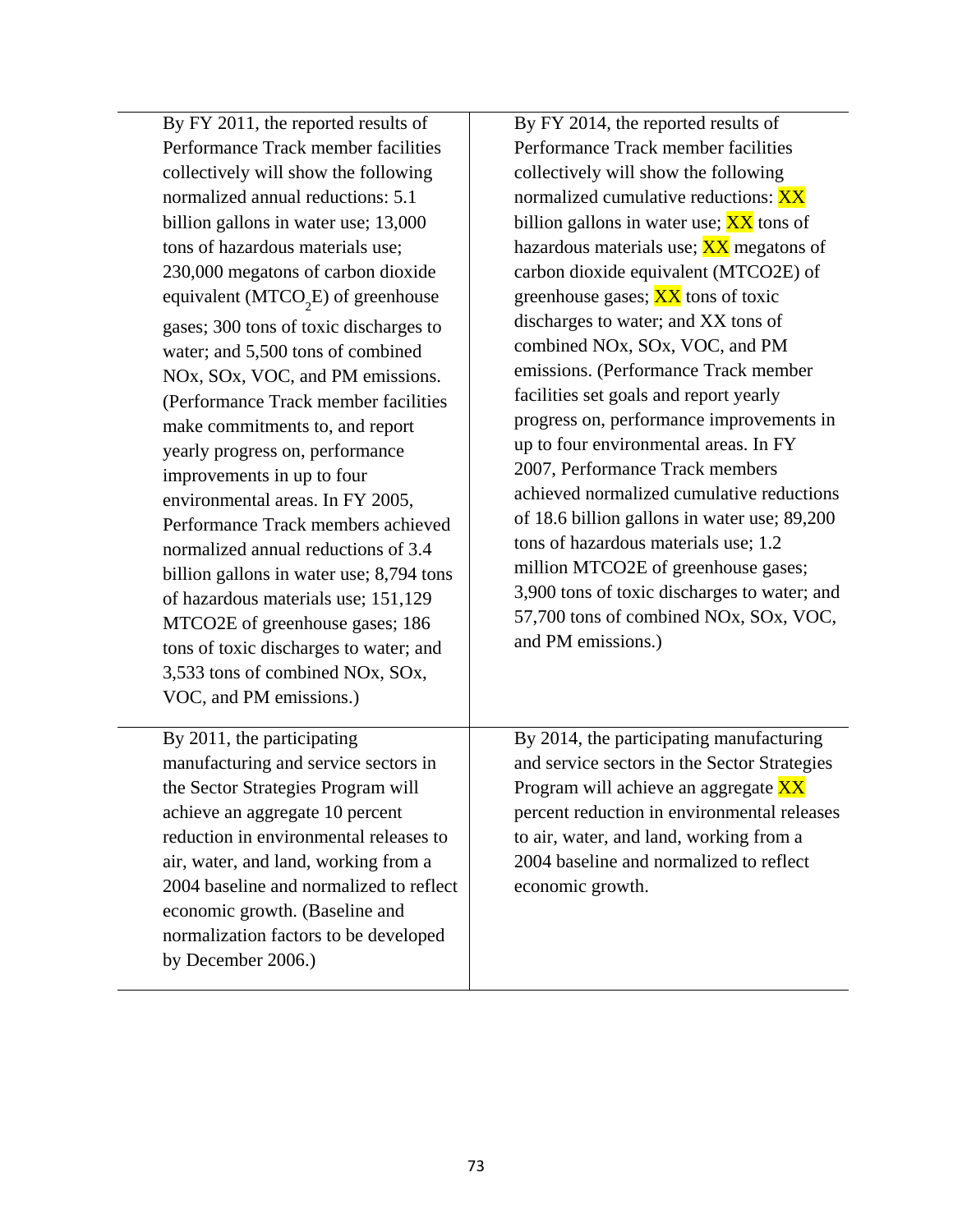| <b>5.2.3 Promote Environmental Policy</b>   | <b>5.2.3 Promote Environmental Policy</b> |
|---------------------------------------------|-------------------------------------------|
| <b>Innovation:</b> Through 2011, achieve    | <b>Innovation</b>                         |
| measurably improved environmental           |                                           |
| results, promote stewardship behavior,      |                                           |
| and advance sustainable outcomes by         |                                           |
| testing, evaluating, and applying           |                                           |
| alternative approaches to environmental     |                                           |
| protection in states, companies, and        |                                           |
| communities. This work also will seek to    |                                           |
| improve the organizational cost             |                                           |
| effectiveness and efficiency for regulatory |                                           |
| agencies as well as regulated entities.     |                                           |
|                                             |                                           |
|                                             |                                           |
| By 2011, innovation projects under the      |                                           |
| State Innovation Grant Program and other    |                                           |
| piloting mechanisms will achieve, on        |                                           |
| average, an 8 percent or greater            |                                           |
| improvement in environmental results        |                                           |
| (such as reductions in air or water)        |                                           |
| discharges, improvements in ambient         |                                           |
| water or air quality, or improvements in    |                                           |
| compliance rates), or a 5 percent or        |                                           |
| greater improvement in cost effectiveness   |                                           |
| and efficiency. (Each project's             |                                           |
| achievement will be measured by the         |                                           |
| goals established in the grantee's          |                                           |
| proposal. Baselines for ambient             |                                           |
| conditions or pollutant discharges or costs |                                           |
| of compliance will be developed at the      |                                           |
| beginning of each project, and              |                                           |
| improvements for each project will be       |                                           |
| measured after full implementation of the   |                                           |
| innovative practice.)                       |                                           |
|                                             |                                           |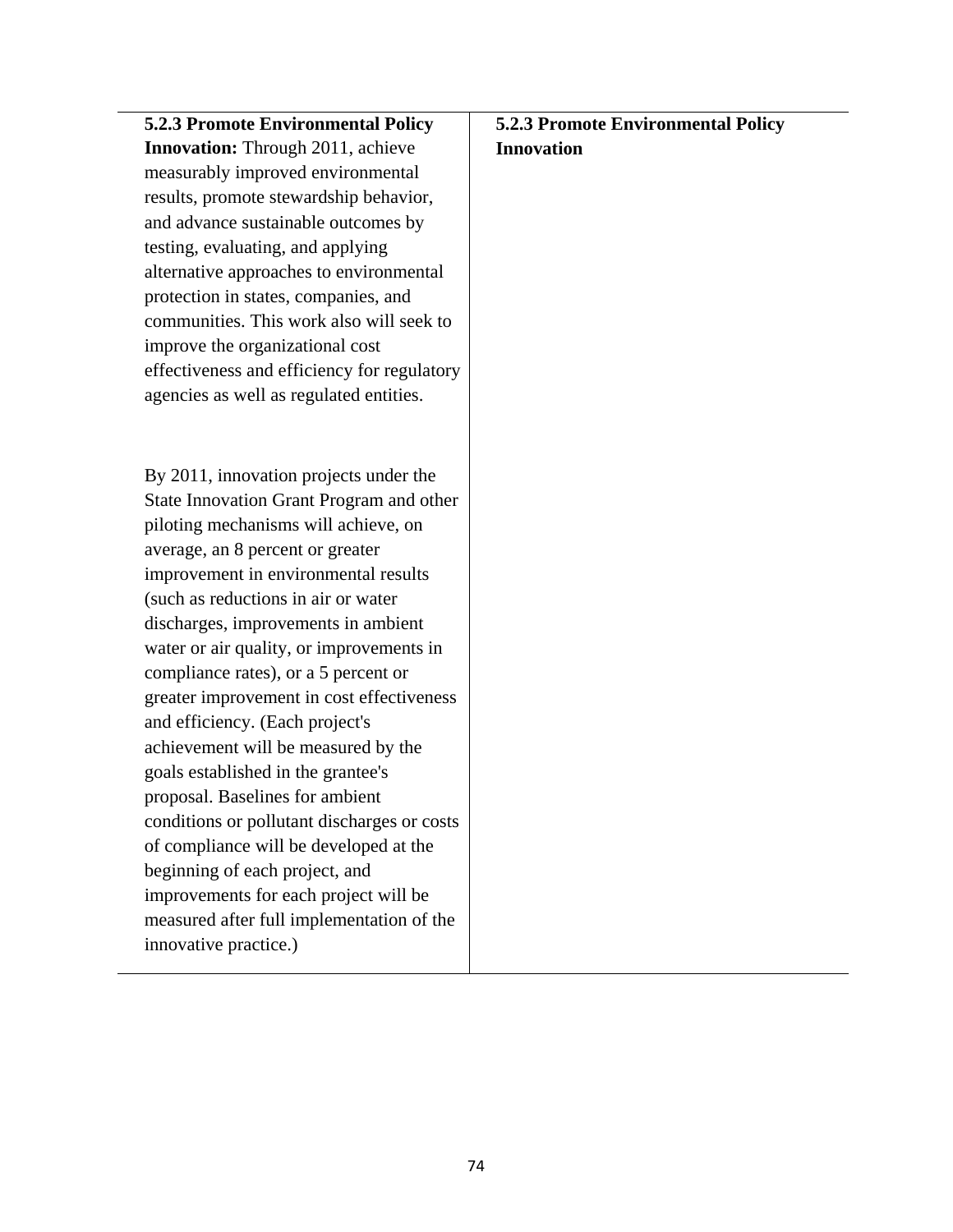|                                               | By 2014, innovation projects under the<br>State Innovation Grant Program and other<br>piloting mechanisms will achieve, on<br>average, an 8 percent or greater<br>improvement in environmental results<br>(such as reductions in air or water<br>discharges, improvements in ambient water<br>or air quality, or improvements in<br>compliance rates), or a 5 percent or greater<br>improvement in cost effectiveness and<br>efficiency. (Each project's achievement<br>will be measured by the goals established<br>in the grantee's proposal. Baselines for<br>ambient conditions or pollutant discharges<br>or costs of compliance will be developed at<br>the beginning of each project, and<br>improvements for each project will be<br>measured after full implementation of the<br>innovative practice.) |
|-----------------------------------------------|-----------------------------------------------------------------------------------------------------------------------------------------------------------------------------------------------------------------------------------------------------------------------------------------------------------------------------------------------------------------------------------------------------------------------------------------------------------------------------------------------------------------------------------------------------------------------------------------------------------------------------------------------------------------------------------------------------------------------------------------------------------------------------------------------------------------|
| 5.3 Improve Human Health and the              | 5.3 Improve Human Health and the                                                                                                                                                                                                                                                                                                                                                                                                                                                                                                                                                                                                                                                                                                                                                                                |
| <b>Environment in Indian Country: Protect</b> | <b>Environment in Indian Country: Protect</b>                                                                                                                                                                                                                                                                                                                                                                                                                                                                                                                                                                                                                                                                                                                                                                   |
| human health and the environment on tribal    | human health and the environment on tribal                                                                                                                                                                                                                                                                                                                                                                                                                                                                                                                                                                                                                                                                                                                                                                      |
| lands by assisting federally-recognized       | lands by assisting federally-recognized tribes to                                                                                                                                                                                                                                                                                                                                                                                                                                                                                                                                                                                                                                                                                                                                                               |
| tribes to build environmental management      | build environmental management capacity,                                                                                                                                                                                                                                                                                                                                                                                                                                                                                                                                                                                                                                                                                                                                                                        |
| capacity, assess environmental conditions     | assess environmental conditions and measure                                                                                                                                                                                                                                                                                                                                                                                                                                                                                                                                                                                                                                                                                                                                                                     |
| and measure results, and implement            | results, and implement environmental programs                                                                                                                                                                                                                                                                                                                                                                                                                                                                                                                                                                                                                                                                                                                                                                   |
| environmental programs in Indian country.     | in Indian country.                                                                                                                                                                                                                                                                                                                                                                                                                                                                                                                                                                                                                                                                                                                                                                                              |
|                                               | 5.3.1 Improve Human Health and the<br><b>Environment in Indian Country</b>                                                                                                                                                                                                                                                                                                                                                                                                                                                                                                                                                                                                                                                                                                                                      |
| By 2011, increase the percent of tribes       | By 2014, increase the percent of tribes                                                                                                                                                                                                                                                                                                                                                                                                                                                                                                                                                                                                                                                                                                                                                                         |
| implementing federal environmental            | implementing federal regulatory                                                                                                                                                                                                                                                                                                                                                                                                                                                                                                                                                                                                                                                                                                                                                                                 |
| programs in Indian country to 9               | environmental programs in Indian country                                                                                                                                                                                                                                                                                                                                                                                                                                                                                                                                                                                                                                                                                                                                                                        |
| percent. (FY 2005 baseline: 5 percent         | by $\overline{X}$ percent. (FY 2008 baseline: 6 percent                                                                                                                                                                                                                                                                                                                                                                                                                                                                                                                                                                                                                                                                                                                                                         |
| of 572 tribes.)                               | of 572 tribes.)                                                                                                                                                                                                                                                                                                                                                                                                                                                                                                                                                                                                                                                                                                                                                                                                 |
| By 2011, increase the percent of tribes       | By 2014, increase the percent of tribes                                                                                                                                                                                                                                                                                                                                                                                                                                                                                                                                                                                                                                                                                                                                                                         |
| conducting EPA-approved                       | conducting EPA-approved environmental                                                                                                                                                                                                                                                                                                                                                                                                                                                                                                                                                                                                                                                                                                                                                                           |
| environmental monitoring and                  | monitoring and assessment activities in                                                                                                                                                                                                                                                                                                                                                                                                                                                                                                                                                                                                                                                                                                                                                                         |
| assessment activities in Indian country       | Indian country by $X$ percent. (FY 2008)                                                                                                                                                                                                                                                                                                                                                                                                                                                                                                                                                                                                                                                                                                                                                                        |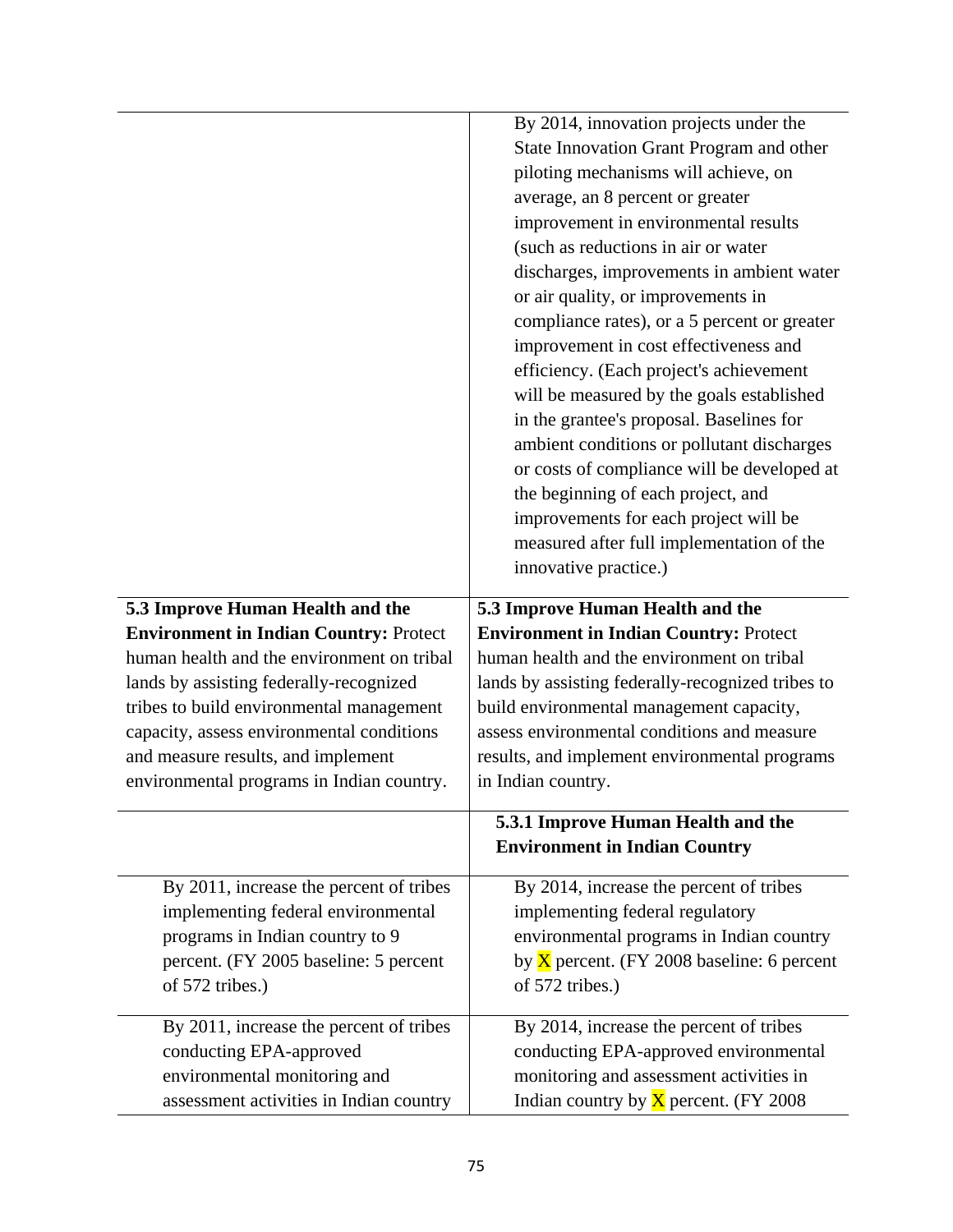| to 26 percent. (FY 2005 baseline: 20<br>percent of 572 tribes.)                                                                                                                                                                                                                                                                                                                                                                                                                                                                        | baseline: 21 percent of 572 tribes.)                                                                                                                                                                                                                                                                                                                                                                                                                            |
|----------------------------------------------------------------------------------------------------------------------------------------------------------------------------------------------------------------------------------------------------------------------------------------------------------------------------------------------------------------------------------------------------------------------------------------------------------------------------------------------------------------------------------------|-----------------------------------------------------------------------------------------------------------------------------------------------------------------------------------------------------------------------------------------------------------------------------------------------------------------------------------------------------------------------------------------------------------------------------------------------------------------|
| By 2011, increase the percent of tribes<br>with an environmental program to 67<br>percent. (FY 2005 baseline: 54 percent<br>of 572 tribes.)                                                                                                                                                                                                                                                                                                                                                                                            | By 2014, increase the percent of tribes with<br>an environmental program by $X$ percent.<br>(FY 2008 baseline: 57 percent of 572<br>tribes.)                                                                                                                                                                                                                                                                                                                    |
| above, and why is the progress for these significantly different?<br>percent.                                                                                                                                                                                                                                                                                                                                                                                                                                                          | Comment: What is the difference between the first and third sub-objectives listed<br>The 2005 – 2008 baseline changes reported for the three sub-objectives above<br>indicated progress of 1 percent, 1 percent and 3 percent respectively, over three<br>years. At these rates of progress, it will take well into the 22 <sup>nd</sup> century to achieve 100                                                                                                 |
| <b>5.4 Enhance Society's Capacity for</b><br><b>Sustainability Through Science and</b><br>Research: Conduct leading-edge, sound<br>scientific research on pollution prevention,<br>new technology development,<br>socioeconomics, sustainable systems, and<br>decision-making tools. By 2011, the<br>products of this research will be<br>independently recognized as providing<br>critical and key evidence in informing<br>Agency polices and decisions and solving<br>problems for the Agency and its partners<br>and stakeholders. | <b>5.4 Enhance Society's Capacity for</b><br><b>Sustainability Through Science and</b><br>Research: Conduct leading-edge, sound<br>scientific research on pollution prevention, new<br>technology development, and sustainable<br>systems. The products of this research will<br>provide critical and key evidence in informing<br>Agency polices and decisions and solving<br>complex multimedia problems for the Agency<br>and its partners and stakeholders. |
|                                                                                                                                                                                                                                                                                                                                                                                                                                                                                                                                        | 5.4.1 Science and Technology for<br>Sustainability                                                                                                                                                                                                                                                                                                                                                                                                              |
|                                                                                                                                                                                                                                                                                                                                                                                                                                                                                                                                        | By 2011, achieve a rating of "meets<br>expectations" or higher in independent<br>expert review assessment of the utility of<br>EPA research for preventing pollution,<br>promoting environmental stewardship, and<br>encouraging innovation.                                                                                                                                                                                                                    |

# **<http://www.epa.gov/greenpower><http://www.epa.gov/chp>[http://www.epa.gov/owow/estuaries](http://www.epa.gov/owow/estuaries/cre.html) [/cre.html](http://www.epa.gov/owow/estuaries/cre.html)<http://www.epa.gov/chemrtk/hpvis/aboutrbd.htm><http://www.epa.gov/champ>[http:/](http://www.epa.gov/champ/pubs/champbriefing050808.pdf) [/www.epa.gov/champ/pubs/champbriefing050808.pdf](http://www.epa.gov/champ/pubs/champbriefing050808.pdf)<http://es.epa.gov/ncer/nano>[http://epa.](http://epa.gov/oppt/nano/stewardship.htm)**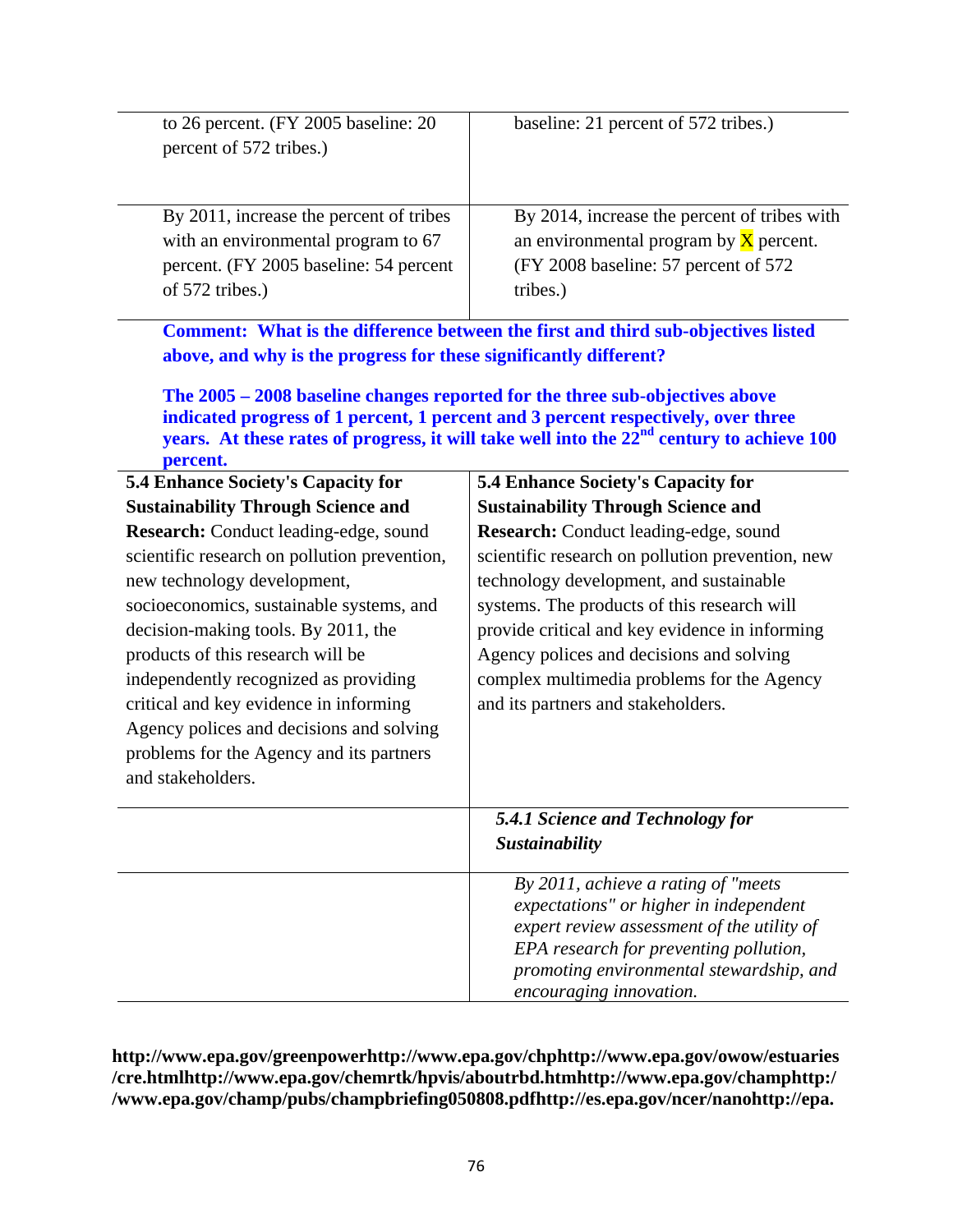**[gov/oppt/nano/stewardship.htm](http://epa.gov/oppt/nano/stewardship.htm)<http://www.oecd.org/department/0,3355>[http://www.epa.gov](http://www.epa.gov/grtlakes/collaboration/strategy.html) [/grtlakes/collaboration/strategy.html](http://www.epa.gov/grtlakes/collaboration/strategy.html)[http://www.epa.gov/region09/water/watershed/index.h](http://www.epa.gov/region09/water/watershed/index.html) [tml](http://www.epa.gov/region09/water/watershed/index.html)<http://www.epa.gov/champ>**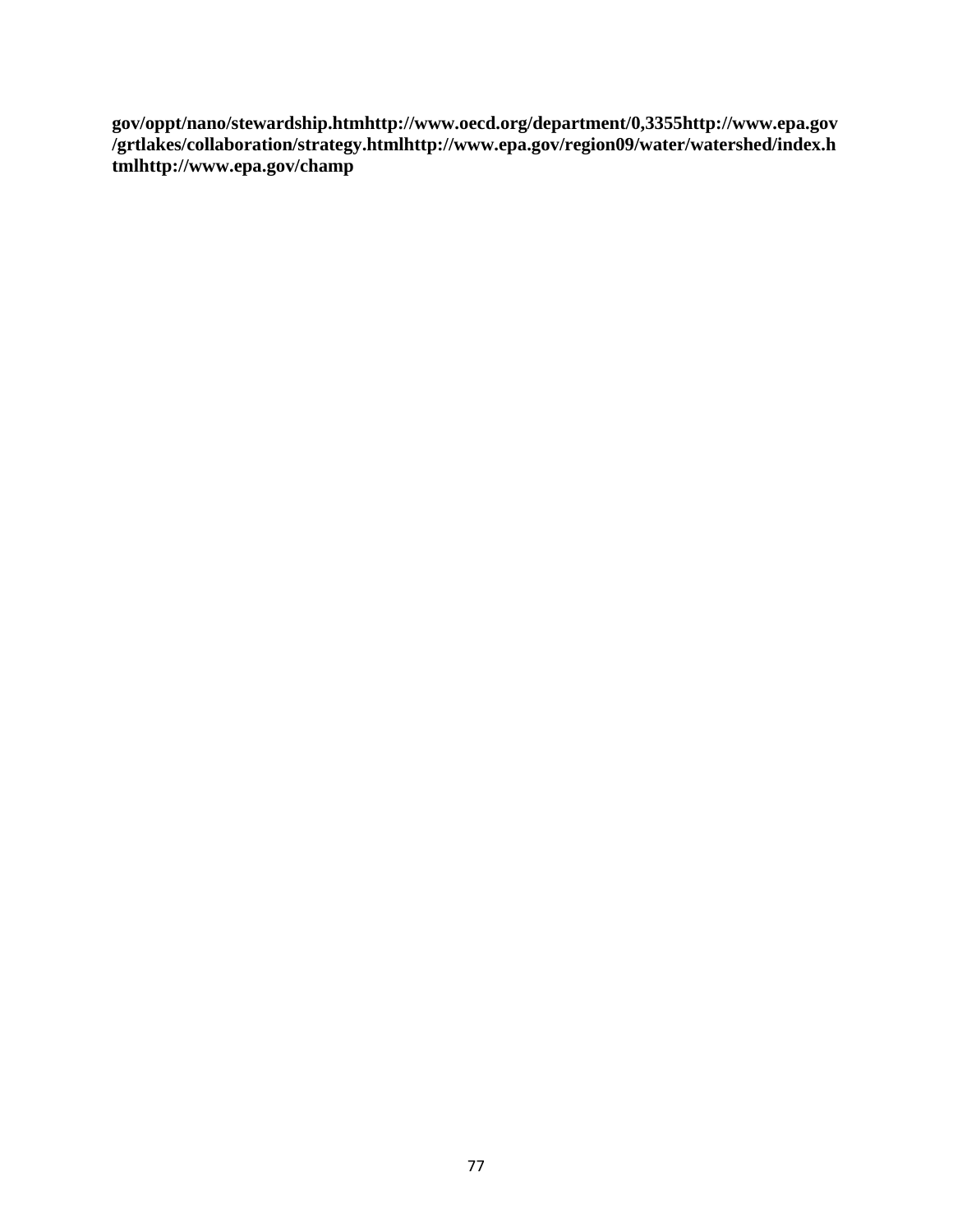# **Appendix II**

## **2009-2014 Strategic Plan Change Document**

## **Questions for Advisory Group Feedback**

#### **Overarching Questions:**

The 2009-2014 Strategic Plan update is focusing on a small number of targeted areas where EPA believes it can make the most significant improvements in strategies and performance measurement that will advance the Agency's mission of protecting human health and the environment.

- Do the proposed changes in Agency strategies and long-term strategic measures accomplish this?
- Within the targeted areas, are there any additional new or significantly different strategies that EPA should consider to improve environmental and human health outcomes?
- Are there other areas that you believe should be targeted?

## **Specific Follow-Up Areas**

Goal 1:

• Relating to "Impacts of Global Climate Change," second bullet, on page 7 of the *Strategic Plan Change Document,* EPA is interested in feedback on organizations for collaboration with EPA's research program to leverage local government efforts in identifying and developing global climate change adaptation strategies.

Goal 2:

• Because the anticipated data are not available for measuring the shellfish acres impacted by anthropogenic sources that are approved for use, EPA is requesting input on a replacement shellfish measure (under Sub-objective 2.1.2).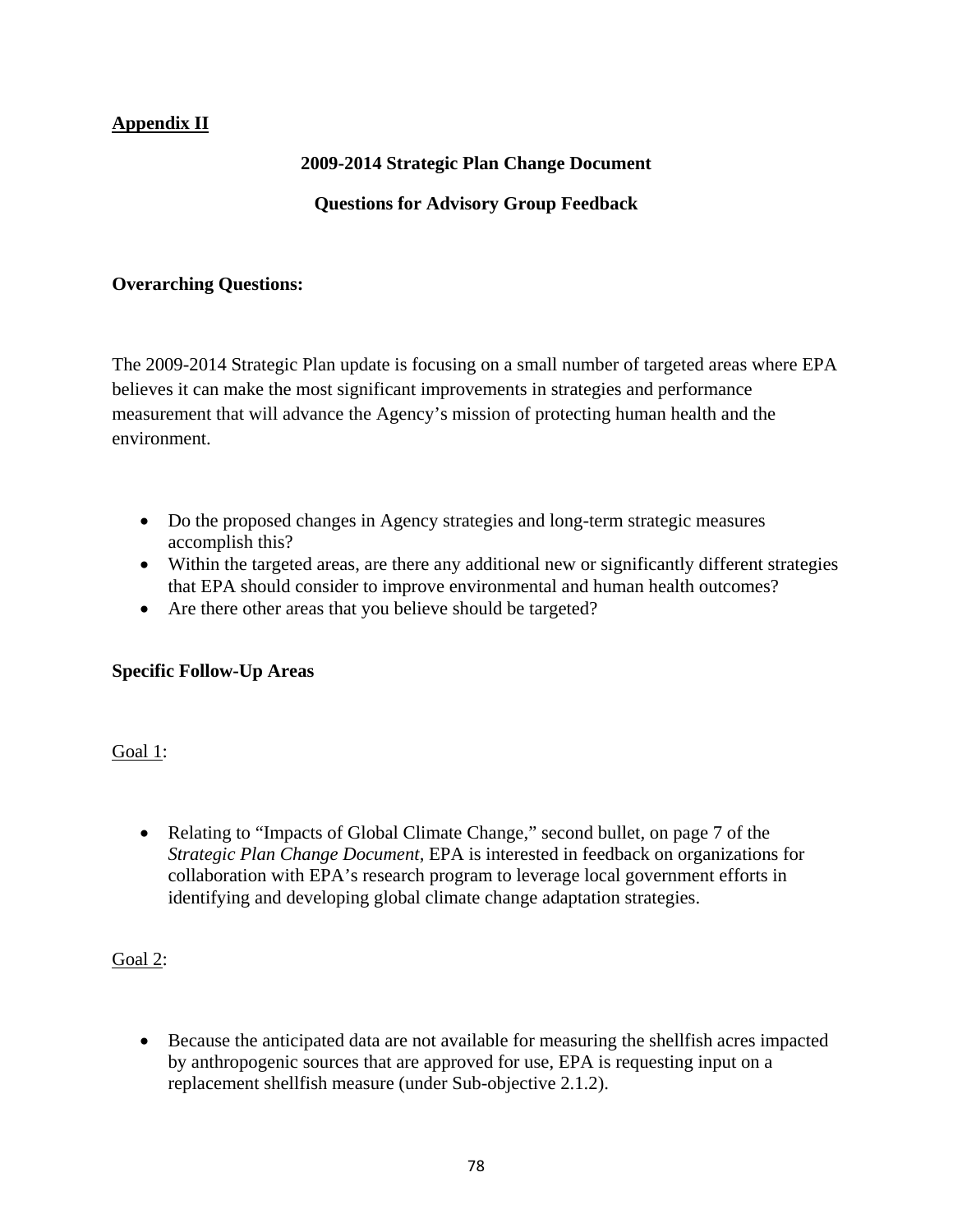• As discussed on page 10 of the *Change Document*, EPA is pursuing some pilot efforts to improve the suite of water quality measures under Sub-objective 2.2.1. EPA is interested in suggestions and reactions related to efforts to improve the suite of water quality measures.

Goal 4:

- Similar to Goal 1, relating to "Impacts of Global Climate Change" on page 12 of the *Change Document,* EPA is interested in feedback on organizations for collaboration with EPA's research program to leverage local government efforts in identifying and developing global climate change adaptation strategies.
- Related to "Research Strategic Directions and Targets" on page 15, EPA is interested in feedback on any partnerships for developing ecological science indicators that have been useful to local government decision-makers.

Goal 5:

EPA's enforcement program is moving to a new problem-based performance measurement structure in Goal 5 (Objective 5.1). While the Agency is interested in feedback on the new approach overall, we are particularly seeking input on two areas:

- When EPA reports the results for the measure on pounds of water pollutants estimated to be reduced, treated or eliminated (Sub-objective 5.1.2), EPA will break out the "environmentally significant" water pollutants that affect the top 5 to 10 causes of Clean Water Act Section 303(d) listed impairment to waters. EPA currently plans to define "environmentally significant" pollutants as nutrients (with related environmental effects), pathogens, mercury, other metals, sediment/turbidity, toxic organics, pH, temperature, and salinity. We would like your reaction and ideas regarding this approach.
- EPA is investigating methods for reporting out "environmentally significant" waste, toxics, and pesticides pollutants for the measure on pounds of pollutants estimated to be reduced, treated or eliminated (Sub-objective 5.1.3), but has not yet selected the methodology. EPA is currently exploring a toxicity equivalent approach to this measure. Based on your experience, can you provide suggestions?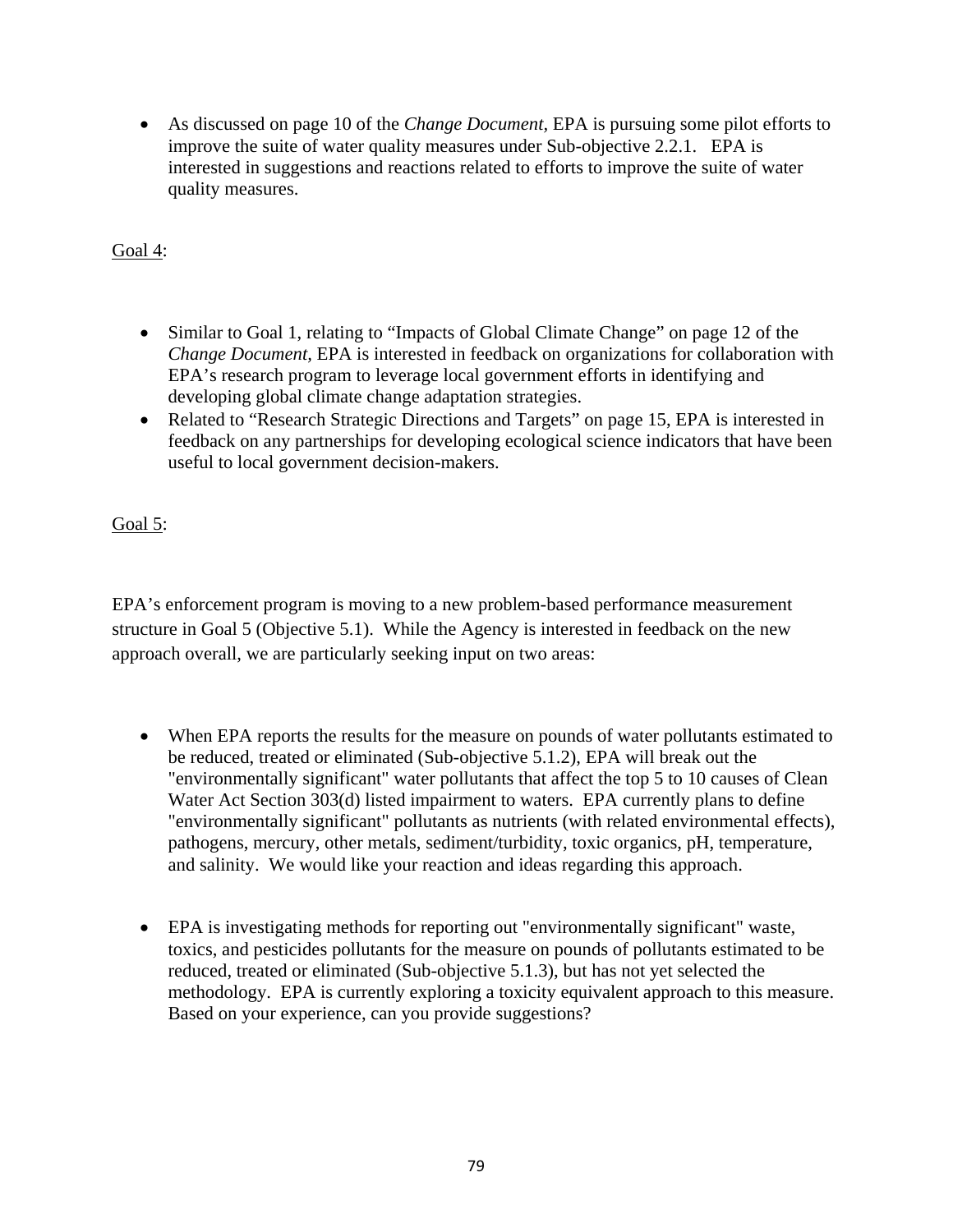# **Appendix III**

## **Examples of Regulatory Innovation**

## A. NPDES program

The NPDES program has been identified over the years as one in need of an upgrade. In the early 1990's EPA formed a Permit Improvement Team (PIT), which identified NPDES streamlining as a high priority. In conjunction with streamlining, the group discussed ways in which delegated states could be given more flexibility to improve the effectiveness of the program, for example:

- Issuing watershed permits for all NPDES dischargers in a watershed;
- Allowing watershed-based trading;
- Focusing more resources on non-compliance issues and high-priority watersheds;
- Allowing permit renewals to be synchronized so all permits are reviewed simultaneously in a given watershed.

More recently, the State of Colorado has suggested that major NPDES discharges be inspected less frequently in return for more frequent inspection of "minor" NPDES discharges, of which there are many more compared to "majors" and, arguably, are significantly under-regulated.

Although there are arguments that legislation is needed to make changes to the NPDES program, counter-arguments can be made that much can be done by regulation and policy while others, such as allowing 10 year renewals rather than 5 year renewals, might require a change to the Clean Water Act.

## B. Environmental Results Program

Eighteen states participate in the Environmental Results Program (ERP) Consortium, a group of states that are embracing the Massachusetts-born alternative to traditional regulation. The ERP program typically captures a large number of small, under-regulated facilities such as dry cleaners, printers, photo-processors, and gas stations that collectively have a significant environmental footprint. The program consists of the following steps:

The state:

- conducts an inventory of all facilities,
- develops a baseline compliance rate with existing regulations (in some cases, facilities are operating, illegally, outside the regulatory system), and,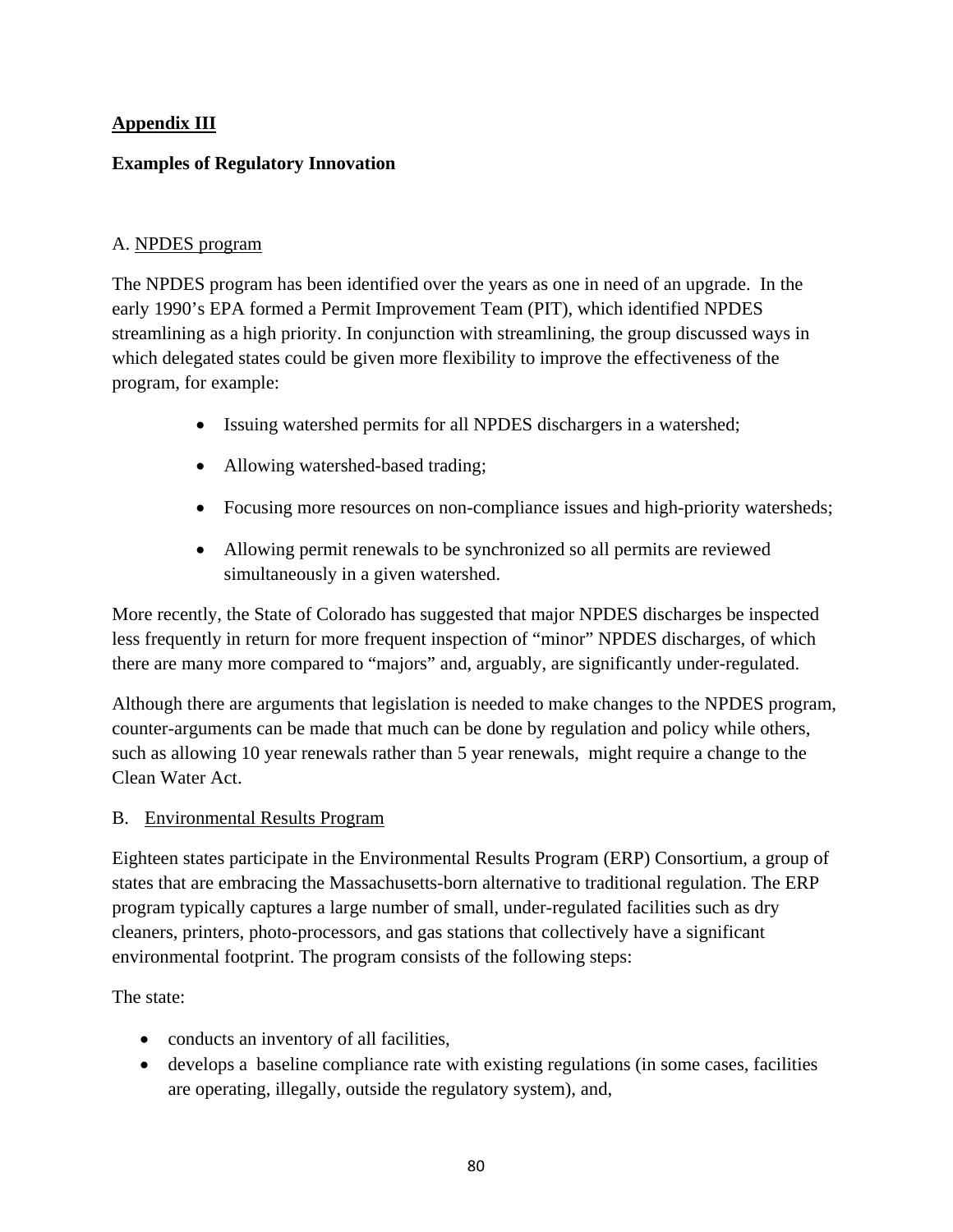- based on the initial inventory and compliance evaluation,
- rolls out a comprehensive technical assistance program to inform the facilities how to get into compliance and stay in compliance.

The facilities must then certify that they are in compliance or identify where they need to get into compliance and commit to doing so. This is done annually through a self-certification on-line system.

The state then conducts random, numerically statistically significant inspections to assess overall compliance and takes enforcement action where necessary for non-compliant facilities or those that fail to certify.

This system takes less time and has proven to be more effective than traditional command-andcontrol regulation. The states would not have the resources to conduct the thousands of inspections needed at all of these small facilities. The ERP program shifts some of the burden to the facilities themselves, and provides more robust assessment tools for the state agency to ensure improved compliance from the sector.

Although EPA has funded ERP development in the states, it has not embraced this tool for its own regulatory programs. There is an opportunity to mainstream ERP within EPA core programs in the new Administration.

## C. Differential Oversight

States with delegated federal programs have suggested that EPA use more discretion in determining the level of state oversight needed. It is wasteful and duplicative to have sound, effective, and in some cases, state run programs that are more protective than EPA's, burdened by intervention with little value added by EPA.

EPA might be better served to evaluate state and tribal programs, and shift oversight resources to states and tribes that are under-performing, and undertake other activities to augment regulatory programs in those jurisdictions that need less oversight.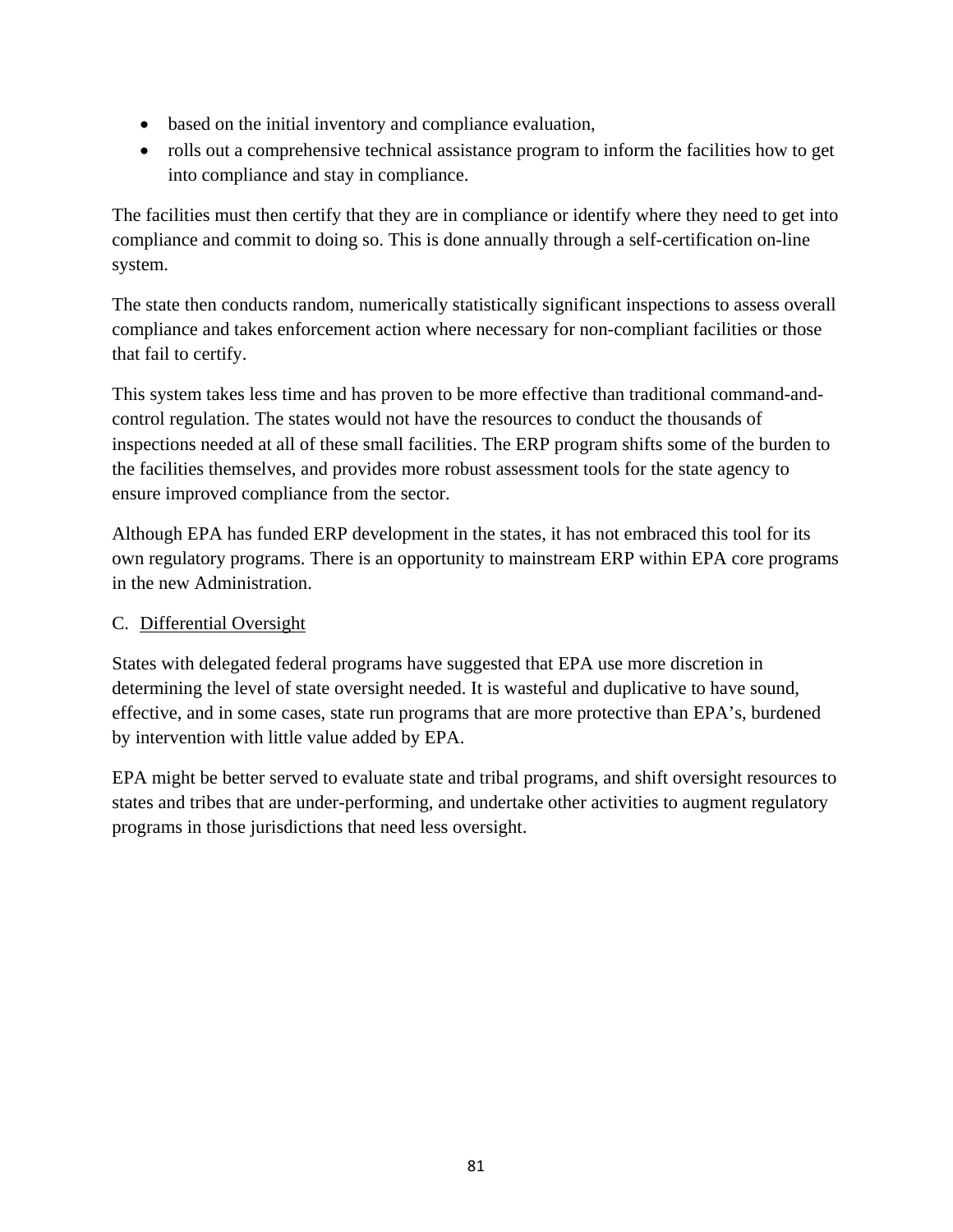#### **Appendix IV**

#### **NACEPT Strategic Plan Workgroup Members**

#### *NACEPT Members*

Mr. Joel Bolstein Partner Environmental Law Practice Group Fox Rothschild LLP

Mr. Clayton Matt Department Head National Resource Department Confederated Salish and Kootenai Tribes

Ms. Jennifer Nash Workgroup Co-Chair Director of Policy and Programs Product Stewardship Institute, Inc.

Ms. Arleen O'Donnell Board of Directors Massachusetts Environmental Trust

Mr. Robert Olson Senior Fellow Institute for Alternative Futures

Ms. Victoria Tschinkel Executive Committee Member 1000 Friends of Florida

Dr. Dan Watts Workgroup Co-Chair Research Professor New Jersey Institute of Technology

#### *Supplemental Member*

Mr. Richard Sustich Industrial and Governmental Development Manager Center of Advanced Materials for Purification of Water with Systems University of Illinois at Urbana-Champaign

*NACEPT Chair* 

Mr. John Howard Partner Vinson & Elkins, LLP

#### *NACEPT DFO*

Ms. Sonia Altieri NACEPT Designated Federal Officer Office of Cooperative Environmental Management (OCEM)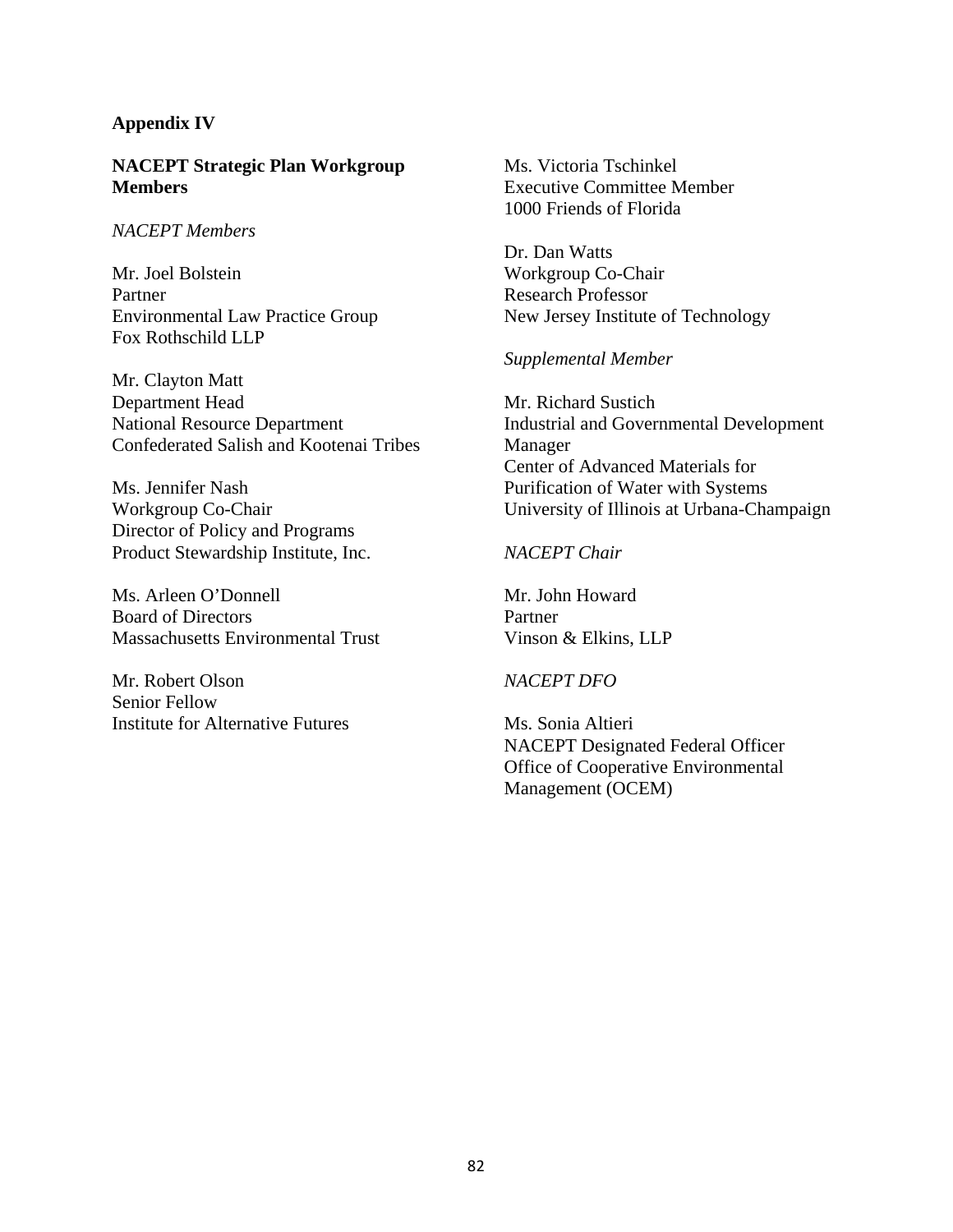#### **Appendix V**

#### **Public Comments**

| From:    | ChickenLady86@aol.com         |
|----------|-------------------------------|
| To:      | Sonia Altieri/DC/USEPA/US@EPA |
| Date:    | 12/09/2008 05:39 PM           |
| Subject: | <b>Environmental Research</b> |

The five EPA goals are Clean Air and Global Climate Change, Clean and Safe Water, Land Preservation and Restoration, Healthy Communities and Ecosystems, and Compliance and Environmental Stewardship.

The Science Channel had a show about researching various ways of producing needed resources from waste. Methane from manure and landfills. Waste (sewage) water recycling into drinking water. Growing plants in places normally not used. These units were all independent of one another. This independence was not financially economical.

Why not combine all under one roof or as one facility? From various forms of waste to methane, and clean water, which feeds growing plant greenhouses with water and fertilizer. These facilities could be built near cities using the city's waste.

With so many of big companies reducing staff, a facility like this would turn our world around.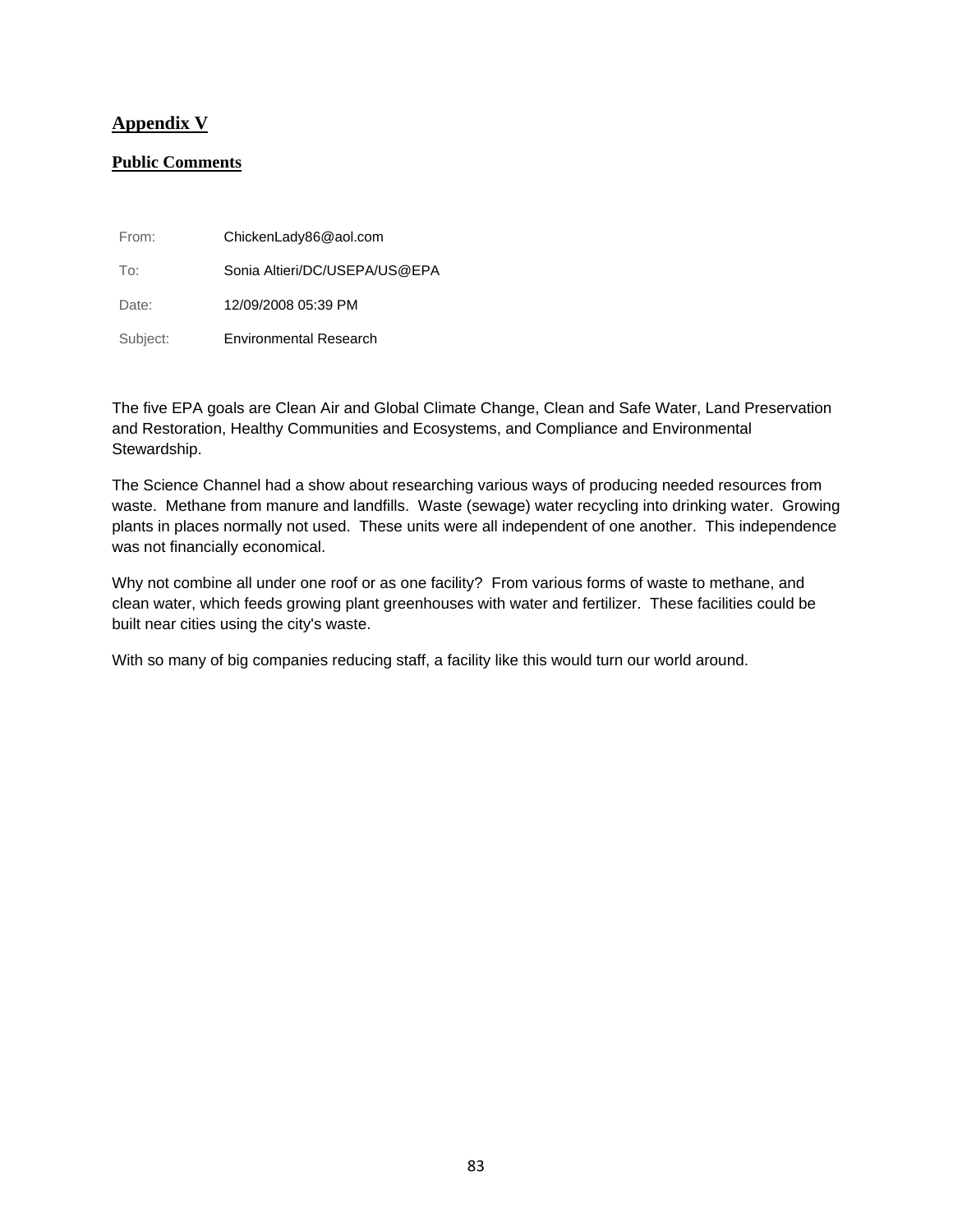

## **National Advisory Council for Environmental Policy and Technology**

December 30, 2008

The Honorable Stephen L. Johnson Administrator U.S. Environmental Protection Agency 1200 Pennsylvania Avenue, NW Washington, DC 20460

Re: NACEPT's Comments on EPA's Draft 2009-2014 Strategic Plan Change Document

Dear Administrator Johnson,

On behalf of the National Advisory Council for Environmental Policy and Technology, I am pleased to forward you our comments on EPA's Draft 2009-2014 Strategic Plan Change Document. The Strategic Plan is among the Agency's most important documents; it articulates where the Agency will direct its resources over the coming half-decade and the progress it seeks to achieve. We commend EPA for undertaking a formal strategic planning process that targets its highest priorities. By stating priority areas up front and including strategic measures from the previous plan alongside proposed new measures, this draft offers greater opportunities for meaningful public input than ever before.

Our advice letter answers three questions: (1) Are the targeted areas that EPA has identified the right ones? (2) Are the proposed strategies and measures sufficient? (3) Is the Change Document appropriately integrated with the other EPA planning initiatives and documents? In addition, it includes answers to several questions OCFO has posed, as well as detailed comments on specific performance measures and examples of possible regulatory innovation initiatives we encourage EPA to consider. We would like to draw your attention to the following main points.

*Are the targeted areas that EPA has identified the right ones?* EPA now faces a once-in-ageneration opportunity to refocus and take bold steps. This document represents only a partial response to that opportunity. The areas it has targeted are appropriate, but should be integrated within an overarching sustainability framework. Climate change should be elevated as the preeminent environmental concern, and EPA should take the lead among federal agencies working to address this problem. Some other important issues are missing, including water resources sustainability and support for technology development and commercialization. Perhaps most important, the proposed plan should speak more directly to the need for more collaborative problem solving, both within the Agency across media offices and with other federal, state, and tribal entities, in order to achieve environmental progress.